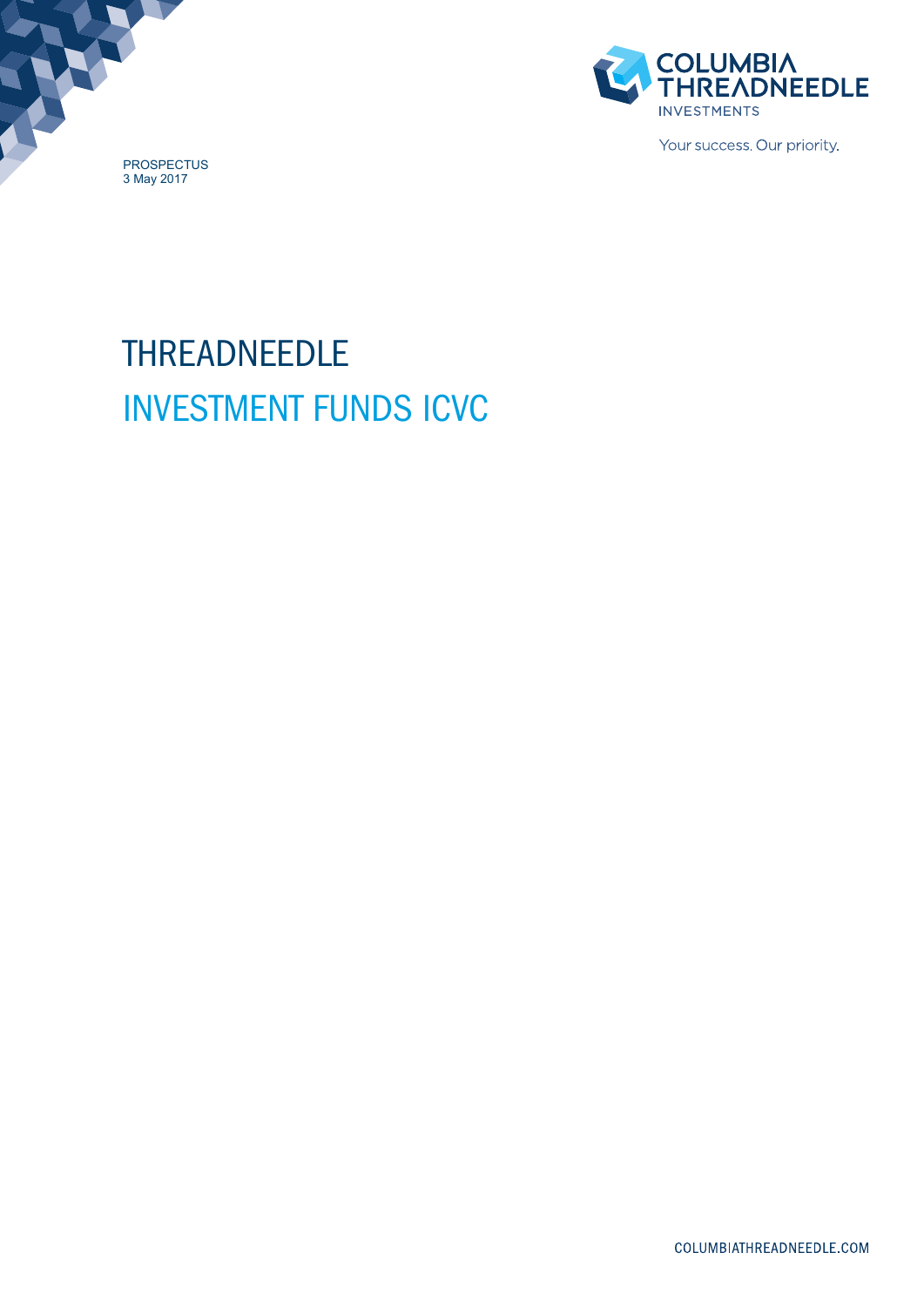### **Contents**

| Investment objectives, policies and other details of the Funds 7 |
|------------------------------------------------------------------|
|                                                                  |
|                                                                  |
|                                                                  |
|                                                                  |
|                                                                  |
|                                                                  |
|                                                                  |
|                                                                  |
| Restrictions and Compulsory Transfer and Redemption23            |
|                                                                  |
|                                                                  |
|                                                                  |
|                                                                  |
|                                                                  |
|                                                                  |
|                                                                  |
|                                                                  |
|                                                                  |
|                                                                  |
|                                                                  |
|                                                                  |
|                                                                  |
|                                                                  |
|                                                                  |
|                                                                  |
|                                                                  |

| Appendix I Eligible securities markets and eligible derivatives markets  48                                                                                                                                                  |  |
|------------------------------------------------------------------------------------------------------------------------------------------------------------------------------------------------------------------------------|--|
| Appendix II Investment management and borrowing                                                                                                                                                                              |  |
| Appendix III List of issuers of Government and public securities in which the<br>Company may invest up to 100% of the Scheme Property of each Fund.<br>These are the only public bodies in which the Company may invest more |  |
|                                                                                                                                                                                                                              |  |
|                                                                                                                                                                                                                              |  |
|                                                                                                                                                                                                                              |  |
| Appendix VI Share class availability and fund launch dates 74                                                                                                                                                                |  |
|                                                                                                                                                                                                                              |  |
|                                                                                                                                                                                                                              |  |
|                                                                                                                                                                                                                              |  |
|                                                                                                                                                                                                                              |  |
|                                                                                                                                                                                                                              |  |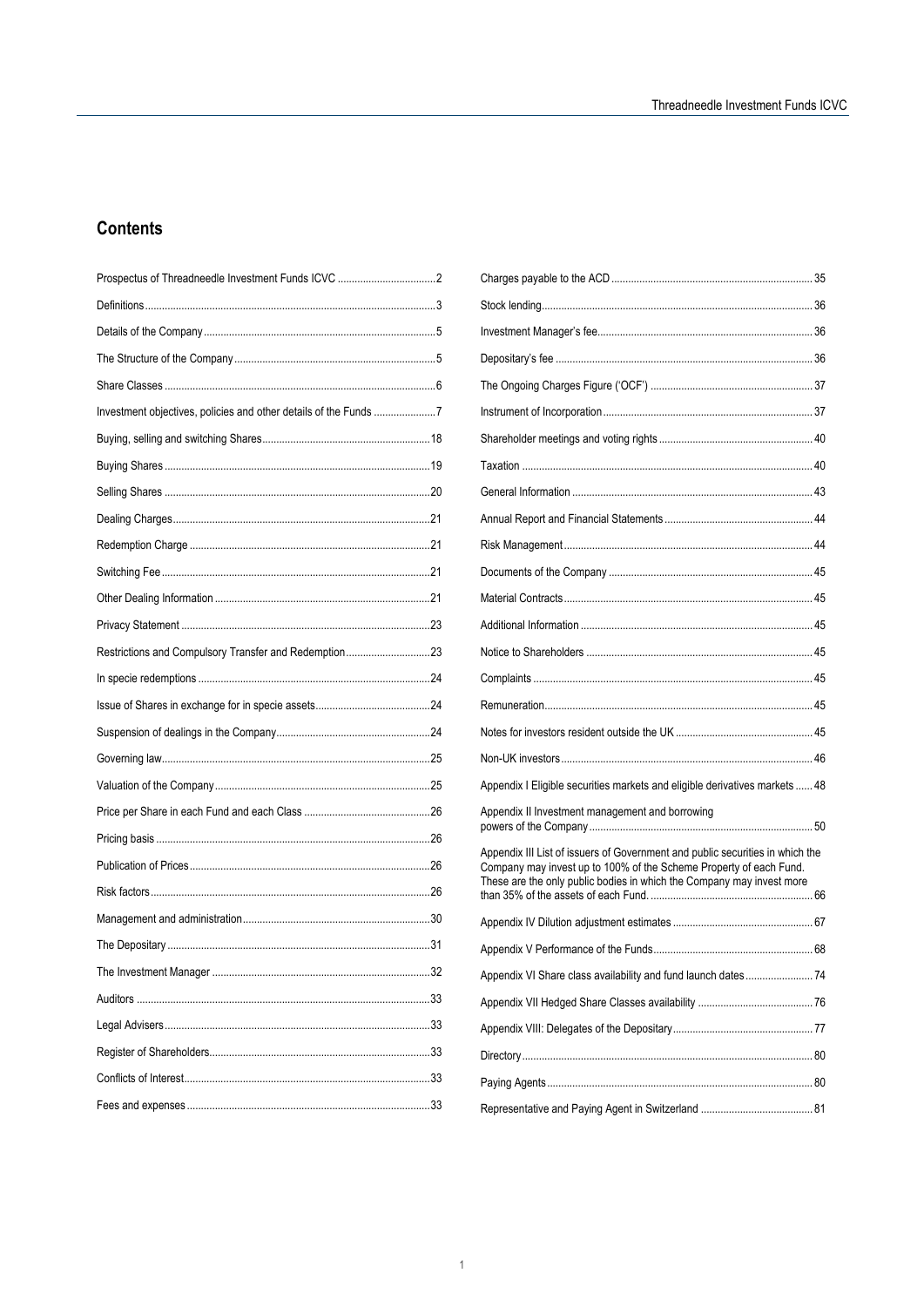### **Important: If you are in any doubt about the contents of this Prospectus you should consult your financial adviser.**

Threadneedle Investment Services Limited, the Authorised Corporate Director of the Company (the 'ACD'), is the person responsible for the information contained in this Prospectus. To the best of its knowledge and belief (having taken reasonable care to ensure that such is the case) the information contained herein does not contain any untrue or misleading statement or omit any matters required by the FCA Rules to be included in it. Threadneedle Investment Services Limited accepts responsibility accordingly.

### **Prospectus of Threadneedle Investment Funds ICVC**

(An open-ended investment company with variable capital incorporated with limited liability and registered in England and Wales under registered number IC000002.)

This document constitutes the Prospectus for Threadneedle Investment Funds ICVC, which has been prepared in accordance with the FCA Rules. The Company is also subject to the OEIC Regulations. The Instrument of Incorporation of the Company is registered with the FCA. The FCA product reference number for the Company is 183487.

This Prospectus is dated and is valid as at 3 May 2017 and replaces any previous Prospectuses issued by the Company.

Copies of this Prospectus have been sent to the FCA and the Depositary.

No person has been authorised by the Company or the ACD to give any information or to make any representations in connection with the offering of Shares other than those contained in the Prospectus and, if given or made, such information or representations must not be relied on as having been made by the Company or the ACD. The delivery of this Prospectus or the issue of Shares shall not, under any circumstances, create any implication that the affairs of the Company have not changed since the date hereof.

The distribution of this Prospectus and the offering of Shares in certain jurisdictions may be restricted by law. Persons into whose possession this Prospectus comes are required by the Company and the ACD to inform themselves about and to observe any such restrictions. This Prospectus does not constitute an offer or solicitation by anyone in any jurisdiction in which such offer or solicitation is not authorised or to any person to whom it is unlawful to make such offer or solicitation.

Potential investors should not treat the contents of this Prospectus as advice relating to legal, taxation, investment or any other matters and are recommended to consult their own professional advisers concerning the acquisition, holding or disposal of Shares.

The provisions of the Company's Instrument of Incorporation are binding on each of its Shareholders (who are taken to have notice of them).

This Prospectus has been approved for the purpose of section 21 of the Financial Services and Markets Act 2000 (the 'Act') by the ACD.

This Prospectus is based on information, law and practice at the date hereof. The Company shall not be bound by an out of date Prospectus when it has issued a new Prospectus or addendum and investors should check with the ACD that this is the most recently published Prospectus.

Copies of this Prospectus can be provided in large print or on computer disk upon request.

Shares in the Company are not available for offer or sale in any state in the United States, or to persons (including companies, partnerships, trusts or other entities) who are 'US Persons' nor may Shares be owned or otherwise held by such persons. Accordingly, this Prospectus may not be distributed in the United States or to a US Person. The ACD reserves the right to give notice to any Shareholder that is or that subsequently becomes incorporated in the United States or to a US Person to (i) transfer the Shares to a person that is not a US Person or (ii) request a redemption or cancellation of the Shares and the ACD may redeem or cancel the Shares if the Shareholder fails to make such transfer or request within 30 days of that notice provided by the ACD.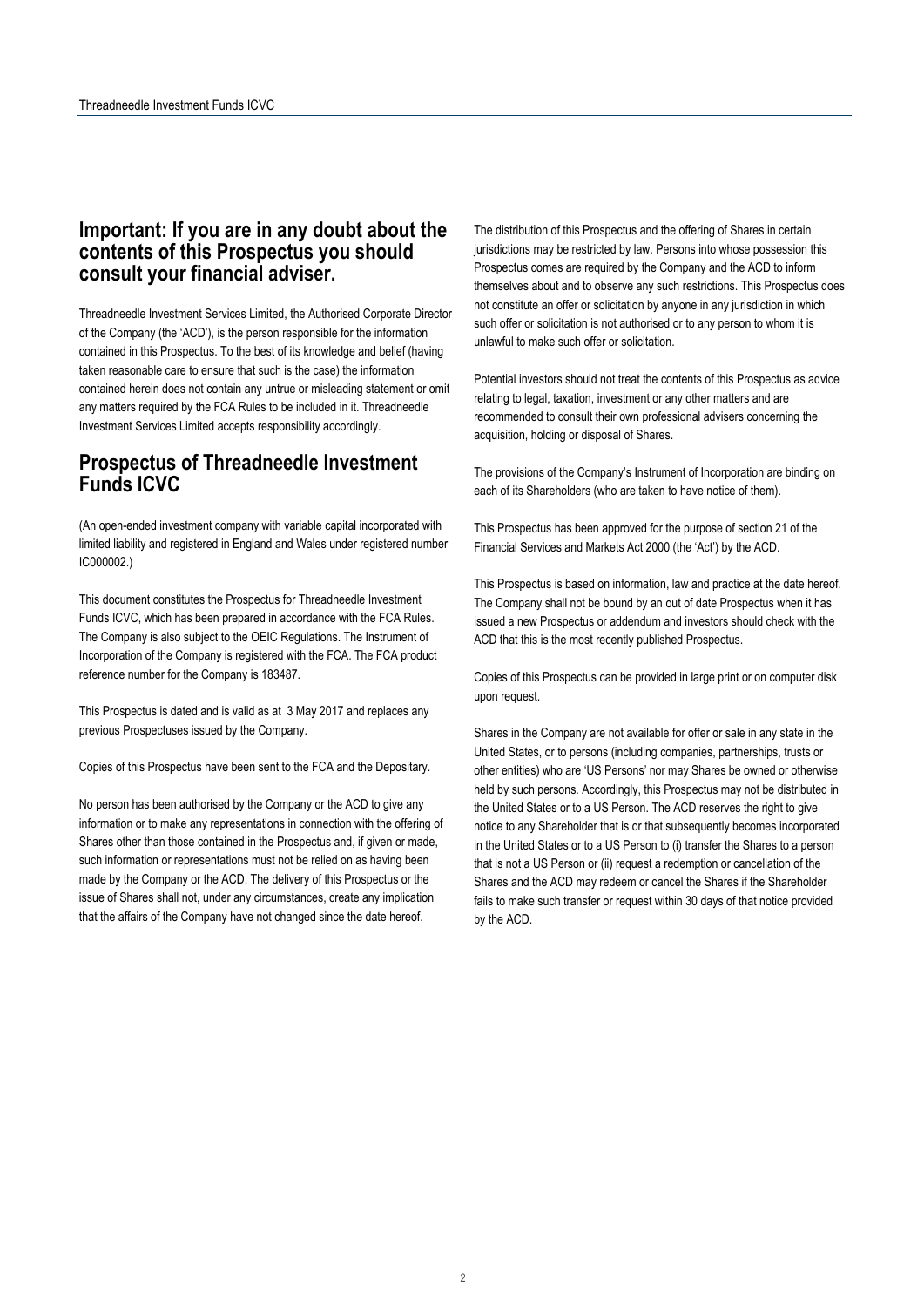### **Definitions**

'Accumulation Shares' means Gross Paying Shares (of whatever Class) in Funds of the Company as may be in issue from time to time in respect of which income allocated thereto is credited periodically to capital pursuant to the FCA Rules.

'ACD' means Threadneedle Investment Services Limited, the authorised corporate director of the Company.

'Approved Bank' means one of certain institutions as defined in the glossary to the FCA Handbook.

"Base Currency" is Pounds Sterling and is the currency in which the accounts of the Company are to be prepared.

'Class' or 'Classes' means in relation to Shares, means (according to the context) all of the Shares related to a single Fund or a particular class or classes of Share related to a single Fund.

'Class D' means Shares that are available to certain investors in the European Fund, UK Select Fund and UK Equity Income Fund.

'Class L' means Shares that are available to certain investors in the European Fund, Japan Fund, Asia Fund, UK Select Fund and UK Equity Income Fund.

'Class N' means Shares that are available at the ACD's discretion to eligible distributors that have entered into separate fee arrangements with their clients and which distribute on a monthly basis'Class X' means Shares that have been designed to accommodate an alternative charging structure whereby instead of an annual management fee charge to the Fund, the investor is invoiced directly by the ACD as set out in the agreement between the ACD and each Eligible Shareholder.

 'Class Z' means Shares that are available at the ACD's discretion to eligible distributors that have entered into separate fee arrangements with their clients.

'COLL' means the appropriate chapter or rule in the FCA Rules.

'Commitment Approach' means a method for calculating leverage which takes into account the exposure of the Fund to derivative instruments with the exclusion of derivative instruments which are used for reducing risk (i.e. derivative instruments used for hedging and netting purposes).

'Company' means Threadneedle Investment Funds ICVC.

'Dealing Day' means Monday to Friday excluding public and bank holidays in England and Wales and other days at the ACD's discretion.

'Depositary' means Citibank Europe plc, UK Branch, the depositary of the Company.

'EEA State' means a member state of the European Union and any other state that is within the European Economic Area.

'Eligible Institution' means one of certain credit institutions as defined in the glossary to the FCA Handbook.

'Eligible Shareholder' means an existing or new investor of the Company that is eligible at the ACD's discretion to invest in the Class X Shares upon entering into an agreement with the ACD and fulfilling the eligibility conditions set by the ACD from time to time.

'EPM' or 'Efficient Portfolio Management' means the use of techniques and instruments which relate to transferable securities and approved moneymarket instruments and which fulfill the following criteria:

- (a) they are economically appropriate in that they are realised in a cost effective way; and
- (b) they are entered into for one or more of the following specific aims:
	- reduction of risk:
	- reduction of cost:
	- generation of additional capital or income for the scheme with a risk level which is consistent with the risk profile of the scheme and the risk diversification rules laid down in COLL.

'Fraction' a smaller denomination Share (on the basis that ten-thousand smaller denomination Shares make one larger denomination Share).

'FCA' means the Financial Conduct Authority or any successor organisation.

'FCA Handbook' means the FCA Handbook of Rules and Guidance.

'FCA Rules' means the rules contained in the Collective Investment Schemes Sourcebook published as part of the FCA Handbook that shall, for the avoidance of doubt, not include guidance or evidential requirements contained in that Sourcebook.

'Fund' or 'Funds' means a sub-fund of the Company (being part of the Scheme Property of the Company which is pooled separately) and to which specific assets and liabilities of the Company may be allocated and which is invested in accordance with the investment objective applicable to such subfund.

'Global Exposure' is a measure of leverage generated by a UCITS through the use of financial derivative instruments (including embedded derivatives) or the market risk of the UCITS portfolio as further set out in the section with the heading "Use of derivatives and forward transactions for investment purposes" on page 28.

'Gross Paying Shares' means Shares (of whatever Class) in Funds of the Company as may be in issue from time to time in respect of which income allocated to holders is (i) in the case of Accumulation Share credited periodically to capital or (ii) in the case of Income Shares distributed periodically to the holders. In either case in accordance with relevant tax law without any tax being deducted or accounted for by the Company.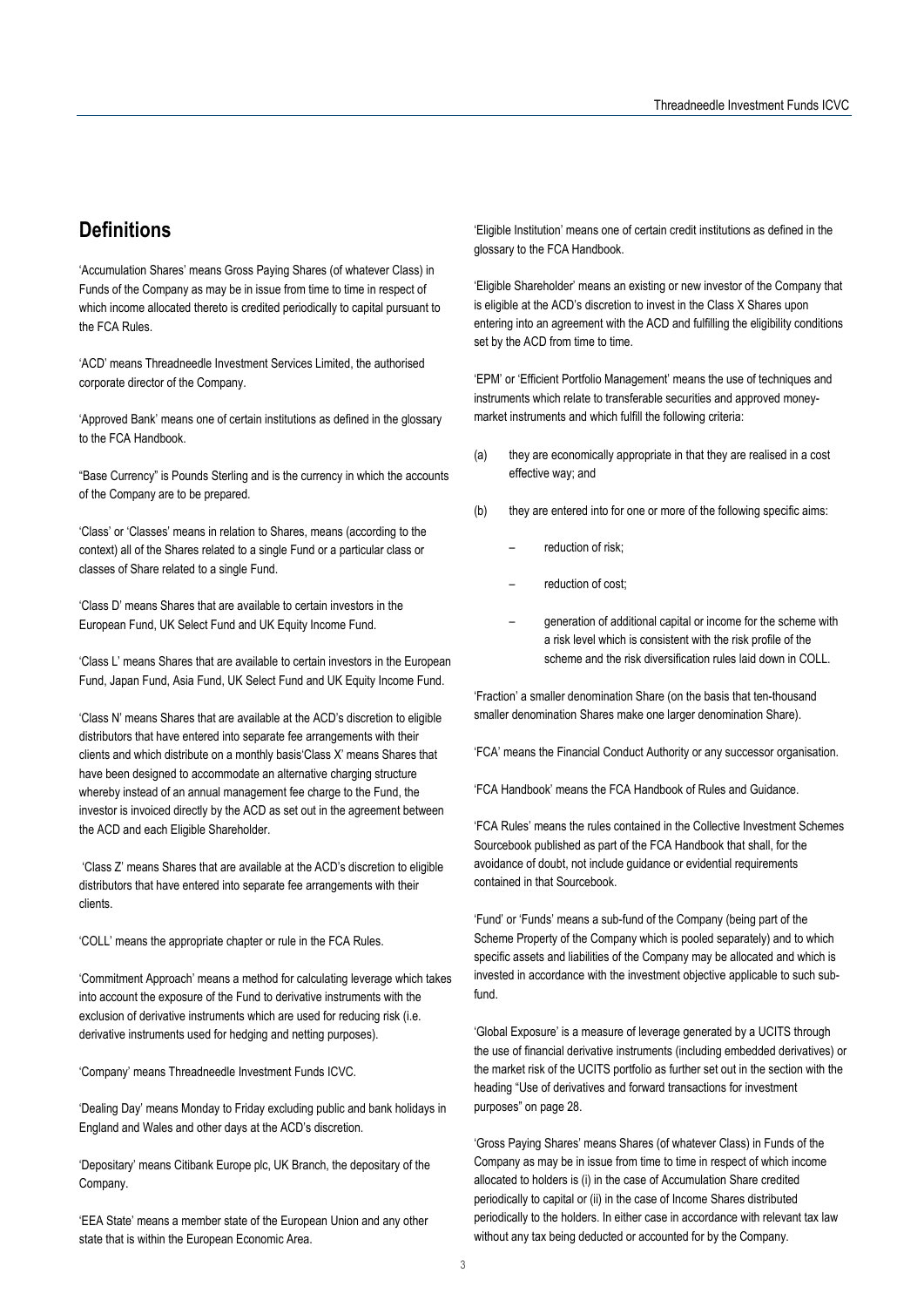'Hedged Currency' means the currency in which the Hedged Share Class is denominated.

'Hedged Share Class' or 'Hedged Share Classes' means (according to the context) a Portfolio Currency Hedged Share Class or a Reference Currency Hedged Share Class.

'Income Shares' means Shares (of whatever Class) in Funds of the Company as may be in issue from time to time in respect of which income allocated thereto is distributed periodically to the holders thereof pursuant to the FCA Rules.

'Investment Manager' means Threadneedle Asset Management Limited, the investment manager to the ACD.

'IPA Shares' means Shares available to Individual Pensions Accounts only.

'Limited Issue Fund' means a Fund whose Shares are Limited Issue Shares.

'Limited Issue Shares' means Shares which, in accordance with the FCA Rules, may only be issued at limited times and in the circumstances as specified in the Prospectus'Net Asset Value' or 'NAV' means the value of the Scheme Property of the Company (or of any Fund as the context requires) less the liabilities of the Company (or of the Fund concerned) as calculated in accordance with the Company's Instrument of Incorporation.

'OECD' means the Organisation for Economic Co-operation and Development.

'OEIC Regulations' means the Open-Ended Investment Companies Regulations 2001, as amended.

'PEA' means the Plan d'Epargne en Actions a tax efficient savings scheme for French resident investors.

'Portfolio Currency' or 'Portfolio Currencies' means (according to the context) the currency or currencies in which the underlying assets of the Fund are invested in line with the investment objective and policy applicable to the Fund.

'Portfolio Currency Hedged Share Class' or 'Portfolio Currency Hedged Share Classes' means (according to the context) a share class or classes which allow the use of currency hedging transactions to reduce the effect of exchange rate fluctuations between the Portfolio Currencies and the Hedged Currency.

'Reference Currency' or 'Reference Currencies' means (according to the context) the primary investment currency of the share class against which the currency hedging transaction will be applied in order to reduce any exchange rate fluctuation with the Hedged Currency.

'Reference Currency Hedged Share Class' or 'Reference Currency Hedged Share Classes' means (according to the context) a share class or classes which allow the use of currency hedging transactions to reduce the effect of exchange rate fluctuations between the Reference Currency and the Hedged Currency as set out in Appendix VII.

'Scheme Property' means the property of the Company required under the FCA Rules to be given for safe-keeping to the Depositary.

'Share' or 'Shares' means a share or shares in the Company (including larger denomination Shares and Fractions).

'Shareholder' means a holder for the time being of Shares.

'Switch' means the exchange of Shares of one Class or Fund for Shares of another Class or Fund.

'US Person' means, for the purposes of the Foreign Account Tax Compliance Act, a US citizen or resident individual, a partnership or corporation organised in the United States or under the laws of the United States or any State thereof, a trust if (i) a court within the United States would have authority under applicable law to render orders or judgements concerning substantially all issues regarding administration of the trust, and (ii) one or more US person has the authority to control all substantial decisions of the trust, or an estate of a decedent that is a citizen or resident of the United States. This definition shall be interpreted in accordance with sections 1471 to 1474 of the US Internal Revenue Code of 1986.

'Valuation Point' means the point, whether on a periodic basis or for a particular valuation, decided by the ACD, at which the ACD carries out a valuation of the property of the Company or a Fund (as the case may be) for the purpose of determining the price at which Shares of a Class may be issued, cancelled, sold or redeemed. The current Valuation Point is 12 noon UK time on each Dealing Day.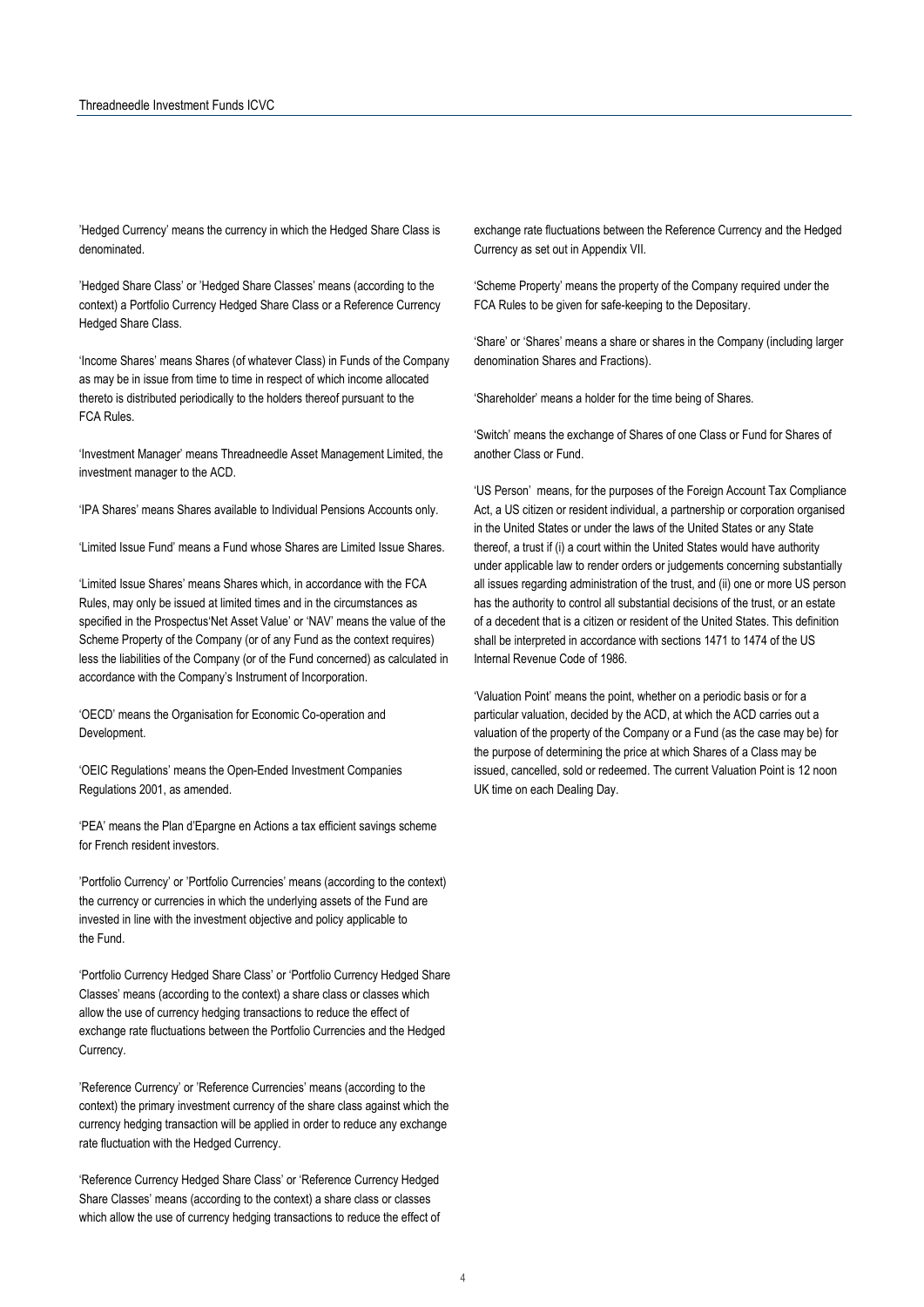# **Details of the Company**

#### **General**

THREADNEEDLE INVESTMENT FUNDS ICVC is an open-ended investment company with variable capital incorporated in England and Wales under registered number IC000002 and authorised by the FCA with effect from 18 June 1997.

The Company has been certified by the FCA as eligible to enjoy the rights conferred by the Undertakings for Collective Investment in Transferable Securities Directive (2009/65/EC), (the 'UCITS Directive'). Accordingly, the Company is a 'UCITS Scheme' for the purposes of the FCA Rules.

 At the referendum held in June 2016, the United Kingdom voted to leave the European Union. The UK invoked Article 50 of the Lisbon Treaty to negotiate the exit from the European Union on 29 March 2017, however there is a significant degree of uncertainty about how negotiations relating to the UK's withdrawal will be conducted, as well as the potential consequences and precise timeframe for this. It is expected that the UK's exit from the European Union will take place within two years of the UK notifying the European Council that it intends to withdraw from the EU.

The full scope of the changes and the consequences on the legal framework is currently not known. Depending on the outcome of the UK's negotiations with the European Union, it is possible that the Funds may no longer be eligible to enjoy the rights set out in the UCITS Directive. Ceasing to be so eligible may impact the ability of non-UK domiciled investors to make new investments in the Company.

Shareholders of the Company are not liable for the debts of the Company.

Head Office: Cannon Place, 78 Cannon Street, London EC4N 6AG.

Address for Service: The head office is the address of the place in the United Kingdom for service on the Company of notices or other documents required or authorised to be served on it.

Base Currency: The base currency of the Company is Pounds Sterling. Each Fund is designated in Pounds Sterling.

| Share Capital: | Maximum  | £100,000,000,000 |
|----------------|----------|------------------|
|                | Minimum: | £100             |

Shares in the Company have no par value. The share capital of the Company at all times equals the sum of the NAV of each of the Funds.

Shares in the Company can be marketed in other EEA States if the ACD so decides. The Shares are currently registered for public offer in a number of countries outside the UK including Austria, Belgium, Denmark, France, Italy, Luxembourg, the Netherlands, Portugal, Spain, Ireland, Finland, Sweden and Norway. With the exception of the European Corporate Bond Fund, Monthly Extra Income Fund, Sterling Fund and the UK Institutional Fund, all of the Funds are currently registered for public offer in Hong Kong. Some of the Funds are registered for offer and sale in Switzerland, and to 'approved' pension funds in Peru and Chile. In Singapore, certain Funds are currently

restricted schemes and are only available for marketing to accredited investors (as defined under Singapore law), or as recognised schemes.

A separate Prospectus applies to the distribution of the Funds in Switzerland and is available upon request from the ACD. The Sterling Fund is currently registered for public offer in the UK only and it is not intended to be registered outside the UK unless otherwise decided by the ACD.

The Company issues and redeems Shares in each of its available Classes at a price related to the relevant NAV.

# **The Structure of the Company**

#### **The Funds**

The Company is structured as an umbrella company, in that different Funds may be established from time to time by the ACD with the approval of the FCA and the agreement of the Depositary. On the introduction of any new Fund or Class, a revised Prospectus will be prepared setting out the relevant details of each Fund or Class.

The assets of each Fund will be treated as separate from those of every other Fund and will be invested in accordance with the investment objective and investment policy applicable to that Fund. The Funds that are currently available are as follows:

| Name of Fund                         | <b>Product Reference</b><br>Number (PRN) |
|--------------------------------------|------------------------------------------|
| American Fund                        | 638113                                   |
| American Select Fund                 | 638121                                   |
| American Smaller Companies Fund (US) | 638124                                   |
| Asia Fund                            | 638105                                   |
| Dollar Bond Fund                     | 638108                                   |
| <b>Emerging Market Bond Fund</b>     | 638117                                   |
| European Bond Fund                   | 638104                                   |
| European Corporate Bond Fund         | 638127                                   |
| European Fund                        | 638122                                   |
| European High Yield Bond Fund        | 638096                                   |
| European Select Fund                 | 638118                                   |
| European Smaller Companies Fund      | 638115                                   |
| Global Bond Fund                     | 638119                                   |
| Global Select Fund                   | 638120                                   |
| High Yield Bond Fund                 | 638098                                   |
| Japan Fund                           | 638123                                   |
| Latin America Fund                   | 638114                                   |
| Monthly Extra Income Fund            | 638100                                   |
| Pan European Fund                    | 638106                                   |
| Pan European Smaller Companies Fund  | 638128                                   |
| Sterling Bond Fund                   | 638102                                   |
| Strategic Bond Fund                  | 638116                                   |
| UK Corporate Bond Fund               | 638101                                   |
| UK Equity Income Fund                | 638112                                   |
| <b>UK Fund</b>                       | 638099                                   |
| UK Growth & Income Fund              | 638110                                   |
| UK Institutional Fund                | 638095                                   |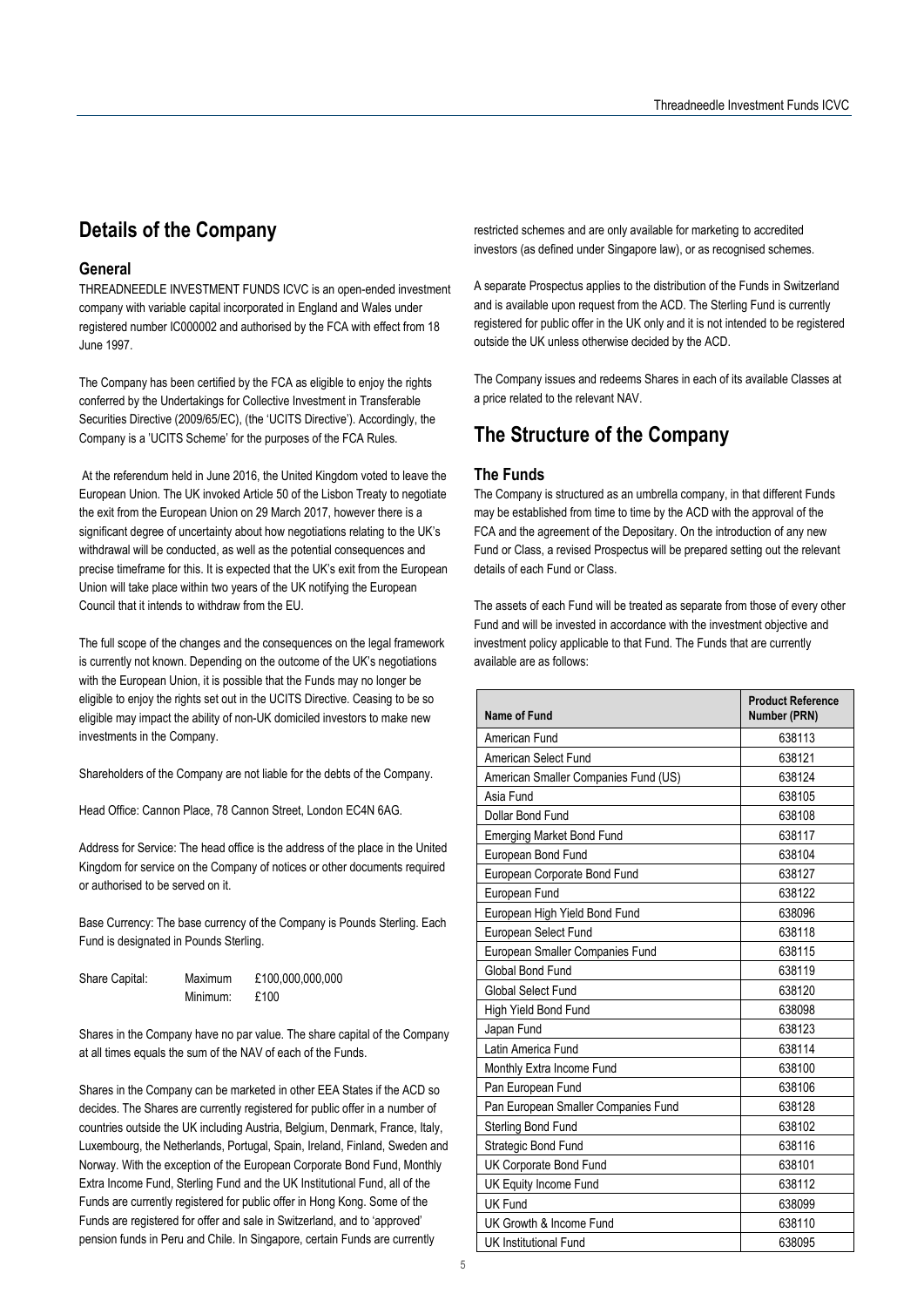| Name of Fund              | <b>Product Reference</b><br>Number (PRN) |
|---------------------------|------------------------------------------|
| UK Monthly Income Fund    | 638107                                   |
| UK Overseas Earnings Fund | 638103                                   |
| UK Select Fund            | 638109                                   |
| UK Smaller Companies Fund | 638097                                   |

Each of the Funds will be managed so as to be eligible as ISA investments for the purposes of the Individual Savings Account ("ISA") Regulations 1998 (as amended).Details of the Funds currently available, including their investment objectives and policies, are contained in the section with the heading 'Investment objectives, policies and other details of the Funds' on page 7.

Each Fund will be charged with the liabilities, expenses, costs and charges of the Company attributable to that Fund and, within the Funds, charges will be allocated between Classes in accordance with the terms of issue of Shares of those Classes. The liabilities, expenses and charges directly attributable to a Hedged Share Class will be charged to that specific Hedged Share Class. Any assets, liabilities, expenses, costs or charges not attributable to a particular Fund may be allocated by the ACD in a manner which is fair to the Shareholders generally but they will normally be allocated to all Funds pro rata to the NAV of the relevant Funds.

The Funds are segregated portfolios of assets and, accordingly, the assets of a Fund belong exclusively to that Fund and shall not be used to discharge directly or indirectly the liabilities of, or claims against, any other person or body, including the umbrella, or any other Fund, and shall not be available for any such purpose.

While the OEIC Regulations provide for segregated liability between Funds, the concept of segregated liability is relatively new. Accordingly, where claims are brought by local creditors in foreign courts or under contracts which are subject to the laws of other countries it is not yet known how those foreign courts will react to provisions of the OEIC Regulations which provide for segregated liability between Funds.

# **Share Classes**

Several Classes of Share may be issued in respect of each Fund.

Subject to compliance with the OEIC Regulations and the FCA Rules, the ACD may create new Classes of Share in respect of any Fund.

The Funds will make Accumulation Shares and/or Income Shares available. The types of Shares that are currently available are set out in Appendix VI and Appendix VII.

Holders of Income Shares are entitled to be paid the income attributed to such Shares on the relevant interim and annual allocation dates.

Holders of Accumulation Shares are not entitled to be paid the income attributable to such Shares, but that income is automatically transferred to (and retained as part of) the capital assets of the relevant Fund on the

relevant interim and/or annual accounting dates. The price of Accumulation Shares increases to reflect this.

Where a Fund has different Classes, each Class may attract different charges and expenses and so monies may be deducted from Classes in unequal proportions. In these circumstances the proportionate interests of the Classes within a Fund will be adjusted accordingly.

The table below shows the types of Share that are currently available as well as the types of investor for whom each Share Class may be available:

| <b>Share Class</b>  | Availability                                                                                                                                                                      |
|---------------------|-----------------------------------------------------------------------------------------------------------------------------------------------------------------------------------|
| Class 1             | Available to retail and institutional investors seeking<br>income or growth (or a combination of both) over the<br>medium to long-term.                                           |
| Class 2             | Available to non-retail investors                                                                                                                                                 |
| Class <sub>2i</sub> | Available to non-retail investors in the Pan European<br>Fund                                                                                                                     |
| Class 3             | Available to non-retail investors                                                                                                                                                 |
| Class <sub>D</sub>  | Intended to be available to retail and institutional<br>investors seeking income or growth (or a combination<br>of both) over the medium to long-term.                            |
| Class I             | Available to non-retail investors                                                                                                                                                 |
| Class M             | Available to retail and institutional investors<br>(distributions paid monthly) seeking income or growth<br>(or a combination of both) over the medium to long-<br>term.          |
| Class N             | Available at the ACD's discretion to eligible distributors<br>which have entered into separate fee arrangements<br>with their clients and which distribute on a monthly<br>basis. |
| Class X             | Available only to Eligible Shareholders                                                                                                                                           |
| Class <sub>7</sub>  | Available at the ACD's discretion to eligible distributors<br>which have entered into separate fee arrangements<br>with their clients                                             |

Shareholders are entitled (subject to certain restrictions) to switch all or part of their Shares in a Class or a Fund for Shares in another Class within the same Fund or for Shares of the same or another Class within a different Fund. Details of this switching facility and the restrictions are set out in the section 'Buying, selling and switching Shares'. Shareholders can only Switch into the Class X Shares if they are classified as an Eligible Shareholder.

#### **Hedged Share Classes**

The ACD may make Hedged Share Classes available for some Funds. Threadneedle offers two types of Hedged Share Classes: Reference Currency Hedged Share Classes and Portfolio Currency Hedged Share Classes. Reference Currency Hedged Share Classes hedge the Hedged Currency against the Reference Currency of the Fund. Portfolio Hedged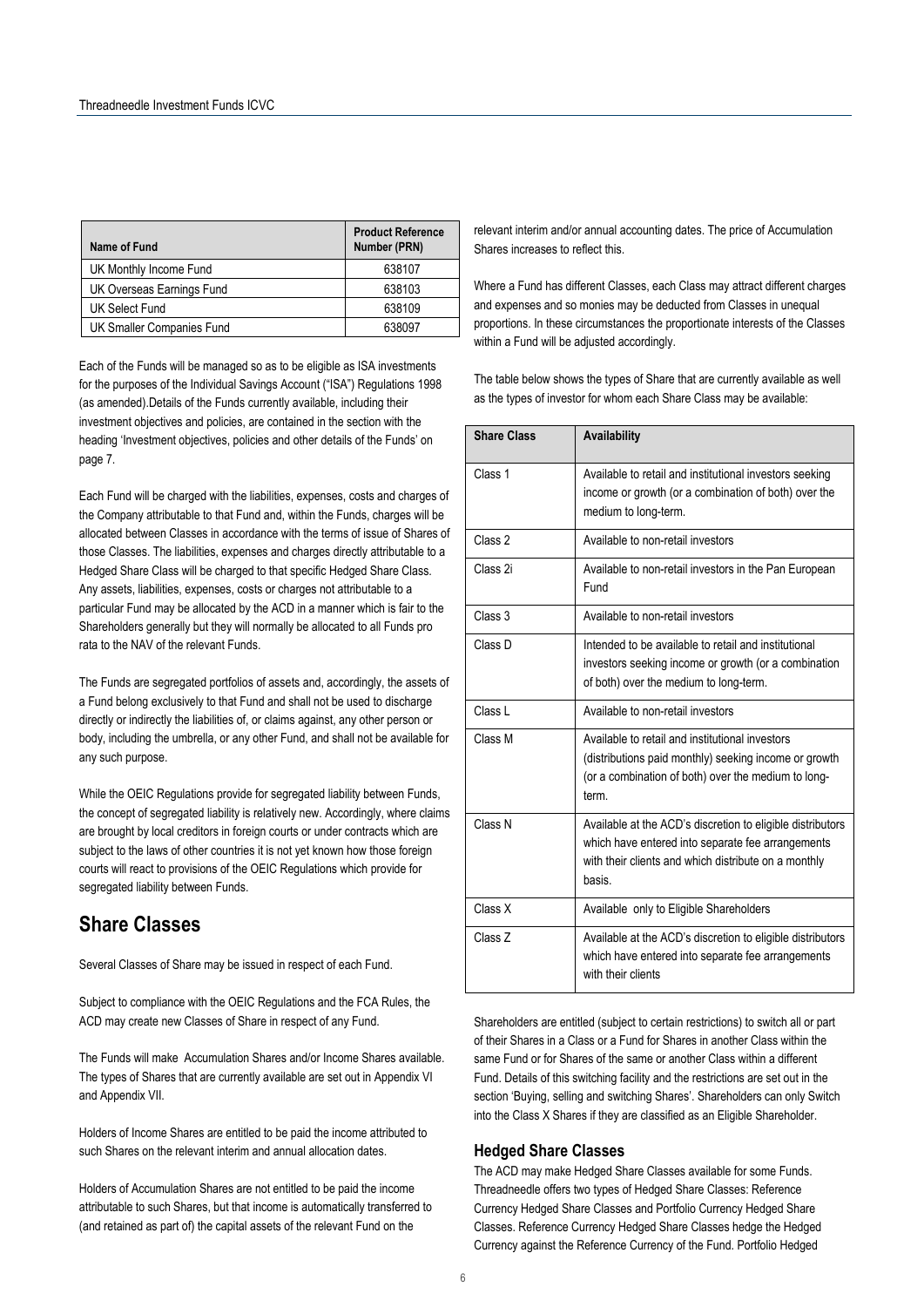Share Classes hedge, in proportion, the principal currencies of the underlying assets of the Fund attributable to the Share Class against the Hedged Currency.

Where undertaken, the effects of hedging will be reflected in the value of the relevant Hedged Share Class. Hedged Share Classes allow the ACD to use currency hedging transactions to reduce the effect of exchange rate fluctuations between the Reference Currency, or Portfolio Currencies and the Hedged Currency. The aim is that the Hedged Share Class should reflect the actual return of the Reference Currency of the Fund or the various Portfolio Currencies within the Fund, as applicable, plus or minus the interest rate differential between the Hedged Currency and the Portfolio Currency or Reference Currency. However, other factors will impact the return of the Hedged Share Class which will mean that the Hedged Share Class will not perfectly achieve this aim. These factors include but are not limited to:

- (i) any unrealised profit/loss on the currency forward remains uninvested until the hedge is rolled over and any profit or loss is crystallised;
- (ii) transaction costs;
- (iii) short term interest rate changes;
- (iv) the timing of the market value hedge adjustments relative to the Fund's Valuation Point; and
- (v) intra-day volatility of the value of the currency of the assets of the Fund in relation to the existing hedge.

The cost and expenses associated with the hedging transactions in respect of the relevant Hedged Share Class and any benefits of the hedging transactions will accrue to Shareholders in that Hedged Share Class only. The instruments used to carry out the hedging will all be permitted under Appendix II.

The ACD will aim to hedge between 95% and 105% of the proportion of the Net Asset Value attributable to a Hedged Share Class. When assessing the hedging transactions in respect of a Hedged Share Class both the capital and income values of the relevant Hedged Share Class will be taken into account.

The ACD will review the relevant hedging positions daily and, if appropriate, adjust the hedge to reflect investor in- and outflows.

It should be noted that hedging transactions may be entered into whether or not the currency of a Hedged Share Class is declining or increasing in value relative to the Reference Currency or Portfolio Currencies; consequently, where such hedging is undertaken, it may protect investors in the relevant class against a decrease in the value of this currency being hedged but it may also preclude investors from benefiting from an increase in the value of this currency. Investors in Hedged Share Classes will still be exposed to the market risks that relate to the underlying investments in a Fund and any exchange rate risks that arise from the policy of the relevant Fund that is not fully hedged.

There can be no guarantee that the hedging strategy applied in Hedged Share Classes will entirely eliminate the adverse effects of changes in exchange rates between the Reference Currency or Portfolio Currencies and the Hedged Currency.

The Reference Currency for each Reference Currency Hedged Share Class is set out in Appendix VII.

#### **Limited Issue**

The ACD may, at any time in the future, decide to limit the issue of Shares in respect of a Fund or one or more particular Share Classes of a Fund if the ACD is of the opinion that this is appropriate to do so. The ACD will notify Shareholders if it makes such a determination, setting out the reasons for so limiting the capacity of the relevant Fund or Share Class. The reasons may include situations where, for example, the ACD considers that substantially all of the subscriptions relating to a Business Day, if accepted, could not be efficiently invested; could not be invested without compromising the investment objectives and policies of the Fund; or might materially prejudice existing Shareholders' interests. Currently none of the Funds are Limited Issue Funds.

### **Investment objectives, policies and other details of the Funds**

Investment of the assets of each of the Funds must comply with the FCA Rules and the investment objective and policy of the relevant Fund. Details of these investment objectives and policies are set out below. The eligible securities markets and eligible derivatives markets on which the Funds may invest are set out in Appendix I. A detailed statement of the general investment and borrowing restrictions and the extent to which each Fund may use derivatives is set out in Appendix II.

The investment policy of a Fund may mean that at times it is appropriate not to be fully invested but to hold cash or near cash. The circumstances when this may occur are set out in Appendix II.

All Funds may use derivatives for Efficient Portfolio Management. The aim of any derivative or forward is to assist the ACD in meeting the investment objectives of the Fund by reducing risk and/or reducing cost and/or generating additional income or capital with a level of risk which is consistent with the risk profile of the Fund and the risk diversification rules within which it operates. The use of derivatives or forwards for the purposes of Efficient Portfolio Management will not materially alter the risk profile of the Fund. Further details are set out in Appendix II at paragraph 19. Where a Fund may invest in derivatives for investment purposes, this will be stated in the investment policy of each Fund.

Where the investment policy of a Fund contains words such as 'primarily', 'principally' or 'mainly' in the description of its investment policy, the relevant Fund will invest not less than two-thirds of the value of the property of that Fund in the specified kind of assets.

Where the investment policy of a Fund contains the term 'significant' in the description of its investment policy that term shall mean not less than two thirds.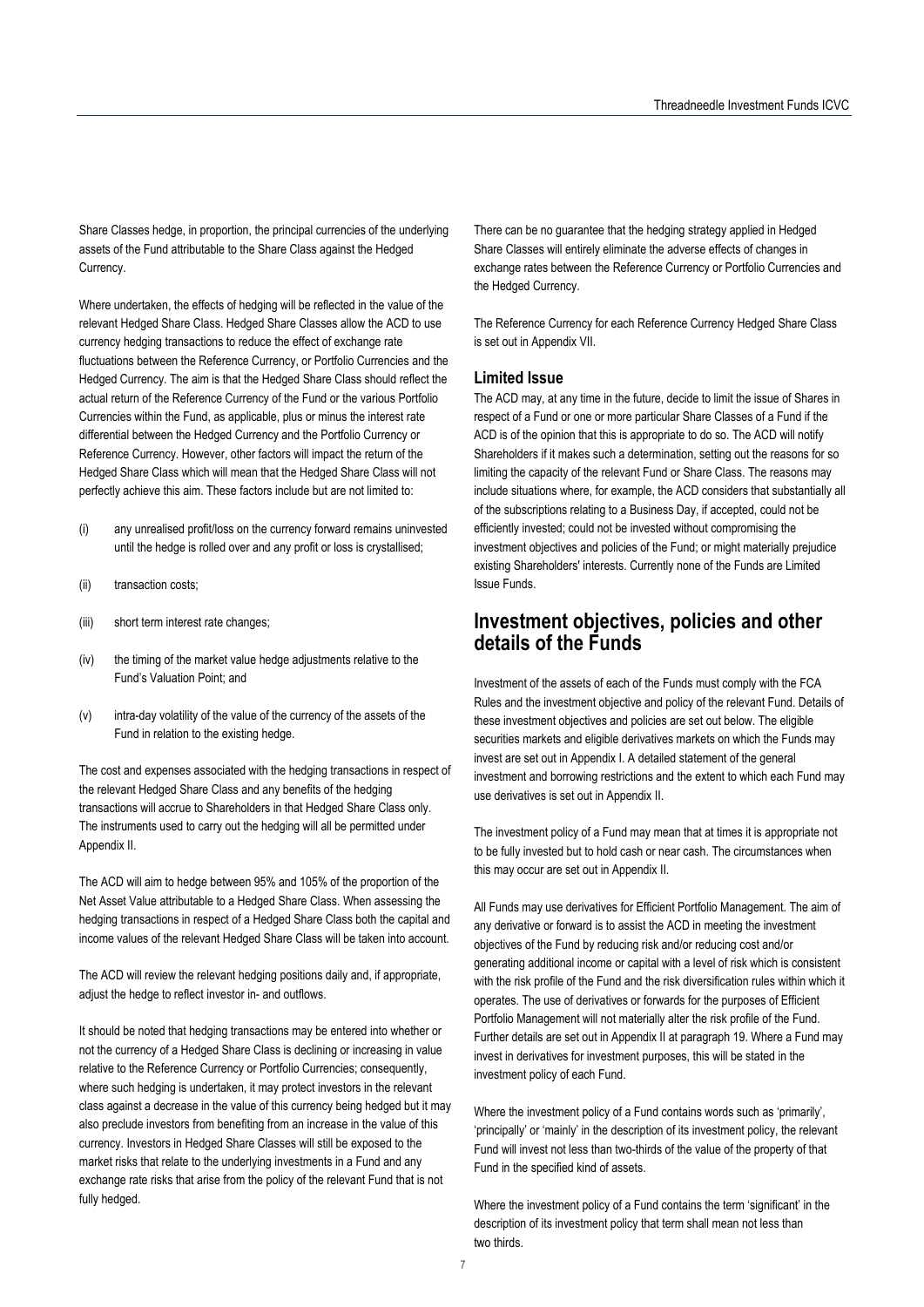For the UK Growth and Income Fund, the term "larger capitalised UK companies" means the largest 150 companies by market capitalisation in the FTSE All-Share Index.

With respect to the investment policy of the Funds listed below, the term "smaller companies" shall be defined as:

For the European Smaller Companies Fund companies either headquartered in Europe (ex UK) or exercising a predominant part of their activity in Europe (ex UK) that, at the time of purchase, are not represented in the top 225 companies in the FTSE World Europe (ex UK) Index.

For the Pan European Smaller Companies Fund companies either headquartered in Europe or exercising a predominant part of their activity in Europe that, at the time of purchase, are not represented in the top 300 companies in the FTSE World Europe Index.

Companies with a total market capitalisation available for trading (free float) of Euro 1.5 billion or less for the Pan European Fund.

Companies which predominantly are listed on the the Numis Smaller Companies Index and the London Stock Exchange's Alternative Investment Market for the UK Smaller Companies Fund.

Companies with a market capitalisation typically ranging from \$500 million to \$10 billion at the time of purchase for the American Smaller Companies Fund (US).

With respect to the investment policy of the European Bond Fund the term 'other Euro denominated public sector sovereign bonds and corporate bonds' shall be defined as bonds represented in the Merrill Lynch Pan Europe Broad Market Index.

With regard to the European Corporate Bond Fund and the High Yield Bond Fund the term 'below investment grade' means below an average rating of BBB-. For these purposes the average rating is the average based on a simple linear methodology using ratings from Standard & Poor's, Moody's and Fitch. If only two ratings are available the average of those ratings shall be used. If only one rating is available, that single rating will apply.

Where the name of the Fund refers to investments in bonds, then that Fund will invest at least two thirds of its total assets in straight bonds, other debt securities included in recognised bond indices (for example Merrill Lynch, iBoxx, etc) and derivatives of such constituents, a maximum of 10% of its assets in equities or other participation rights and a maximum of 25% of its total assets in options and convertible bonds and a maximum of one-third of its assets in money market instruments, if such investments are permitted by the investment policy of that Fund. For further details please refer to Appendix II.

Bond funds and particularly high yield bond funds are generally permitted to invest in a range of fixed interest securities which include non-traditional types of debt securities. These may include (without limitation), regulatory capital (such as Tier 1 and Tier 2 capital), subordinated debt and various forms of contingent capital securities including, but not limited to, contingent

convertible bonds. These securities may possess features such as coupon deferral or cancellation, resettable coupon rates, loss of capital or conversion to equity. Such investments may be made by the Funds but will only be permitted in accordance with the Fund's investment objectives and policies and within the existing risk profile of the Fund.

Where the Investment Objective or Policy contains the term 'maturity' it refers to the final payment date of a financial instrument, at which point the remaining principal and any interest is due to be paid. Where the Investment Objective or Policy contains the term Commercial Paper it is an unsecured promissory note with a fixed maturity of 1 to 365 days.

Where the investment policy of the Fund permits it to invest in equity related securities these may include participatory notes (p-notes) and/or warrants (including low exercise price warrants).

Where the investment policy of a Fund permits it to invest in other collective investment schemes it may invest in other Funds of the Company provided that the investing Fund complies with the FCA and the OEIC Regulations.

# **UK Equity Income Fund**

#### **Investment Objective**

To achieve an above average rate of income combined with sound prospects for capital growth.

#### **Investment Policy**

The ACD's investment policy is to invest the assets of the Fund primarily in UK equities. It may, however, invest in other securities such as convertibles and gilts.

#### **Investor Profile**

The Fund may be suitable for investors with a long term investment horizon seeking an above average income with sound prospects for capital growth who are prepared to tolerate large price fluctuations. If investors are uncertain if the Fund is suitable for them, they are advised to contact a financial adviser.

#### **Risk Factors**

Investors should note the "Risks factors" section of this Prospectus in terms of risks applicable to investing in the Company and in particular the section "Risk to Capital Growth".

These "Risk factors" must be understood before making an investment in the Fund.

### **UK Monthly Income Fund**

#### **Investment Objective**

To achieve an above average income combined with sound prospects for capital growth. Income will be paid monthly.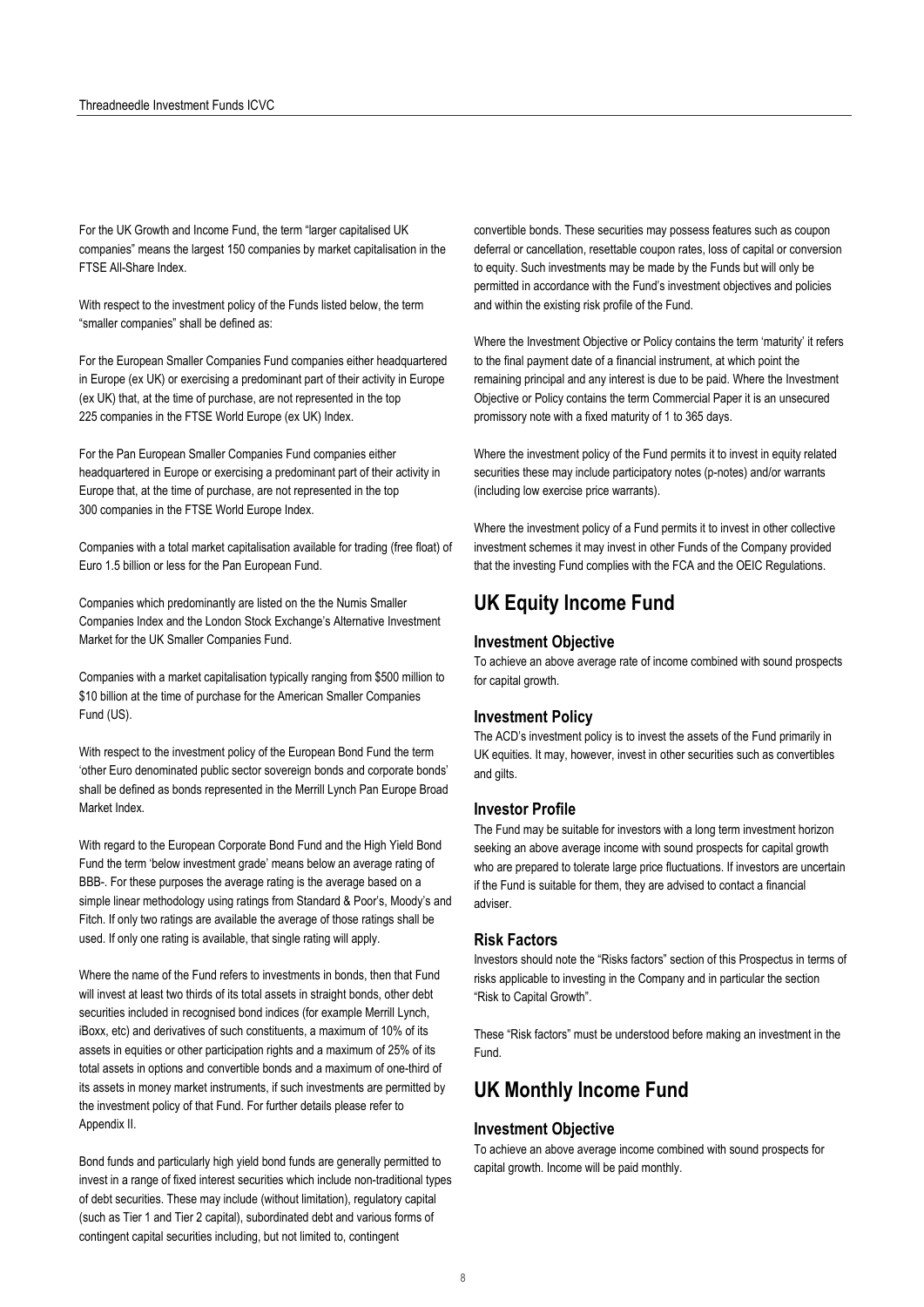#### **Investment Policy**

The ACD's investment policy is to invest the assets of the Fund primarily in UK equities. It may, however, invest in other securities such as convertibles and gilts.

#### **Investor Profile**

The Fund may be suitable for investors with a long term investment horizon seeking an above average income with sound prospects for capital growth who are prepared to tolerate large price fluctuations. If investors are uncertain if the Fund is suitable for them, they are advised to contact a financial adviser.

#### **Risk Factors**

Investors should note the "Risks factors" section of this Prospectus in terms of risks applicable to investing in the Company and in particular the section "Risk to Capital Growth".

These "Risk factors" must be understood before making an investment in the Fund.

### **UK Corporate Bond Fund**

#### **Investment Objective**

To achieve a high level of income.

#### **Investment Policy**

The ACD's investment policy is to invest the assets of the Fund primarily in fixed interest investments in the UK and Continental Europe.

#### **Investor Profile**

The Fund may be suitable for investors with a medium term investment horizon seeking a high level of income who are prepared to tolerate moderate price fluctuations. If investors are uncertain if the Fund is suitable for them, they are advised to contact a financial adviser.

#### **Risk Factors**

Investors should note the "Risks factors" section of this Prospectus in terms of risks applicable to investing in the Company and in particular the section "Fixed Income Funds".

These "Risk factors" must be understood before making an investment in the Fund.

# **Sterling Bond Fund**

#### **Investment Objective**

To achieve total return primarily by way of income with some capital growth.

#### **Investment Policy**

The ACD's investment policy is to invest the assets of the Fund primarily in UK Government Securities denominated in Sterling and Sterling denominated securities issued by Governments, Government Agencies and Supranational **Borrowers** 

If the ACD considers it desirable it may further invest up to one third of the total assets of the Fund in other securities (including other fixed interest securities and money market securities). For liquidity purposes it may invest in cash and near cash.

#### **Investor Profile**

The Fund may be suitable for investors with a medium term investment horizon seeking a total return primarily by way of income with some capital growth who are prepared to tolerate moderate price fluctuations. If investors are uncertain if the Fund is suitable for them, they are advised to contact a financial adviser.

#### **Risk Factors**

Investors should note the "Risks factors" section of this Prospectus in terms of risks applicable to investing in the Company and in particular the sections "Risk to Capital Growth" and "Fixed Income Funds".

These "Risk factors" must be understood before making an investment in the Fund.

### **Monthly Extra Income Fund**

#### **Investment Objective**

To achieve a high level of income with prospects of capital growth. Income will be paid monthly.

#### **Investment Policy**

The ACD's investment policy is to invest the assets of the Fund primarily in Sterling denominated fixed interest securities and UK equities.

#### **Investor Profile**

The Fund may be suitable for investors with a long term investment horizon seeking a high level of income with prospects for capital growth who are prepared to tolerate large price fluctuations. If investors are uncertain if the Fund is suitable for them, they are advised to contact a financial adviser.

#### **Risk Factors**

Investors should note the "Risks factors" section of this Prospectus in terms of risks applicable to investing in the Company and in particular the section "Risk to Capital Growth".

These "Risk factors" must be understood before making an investment in the Fund.

# **Strategic Bond Fund**

#### **Investment Objective**

To achieve total return principally by way of income. Income will be paid monthly.

#### **Investment Policy**

The ACD's investment policy is to primarily invest the assets of the Fund directly or indirectly in UK and European debt securities.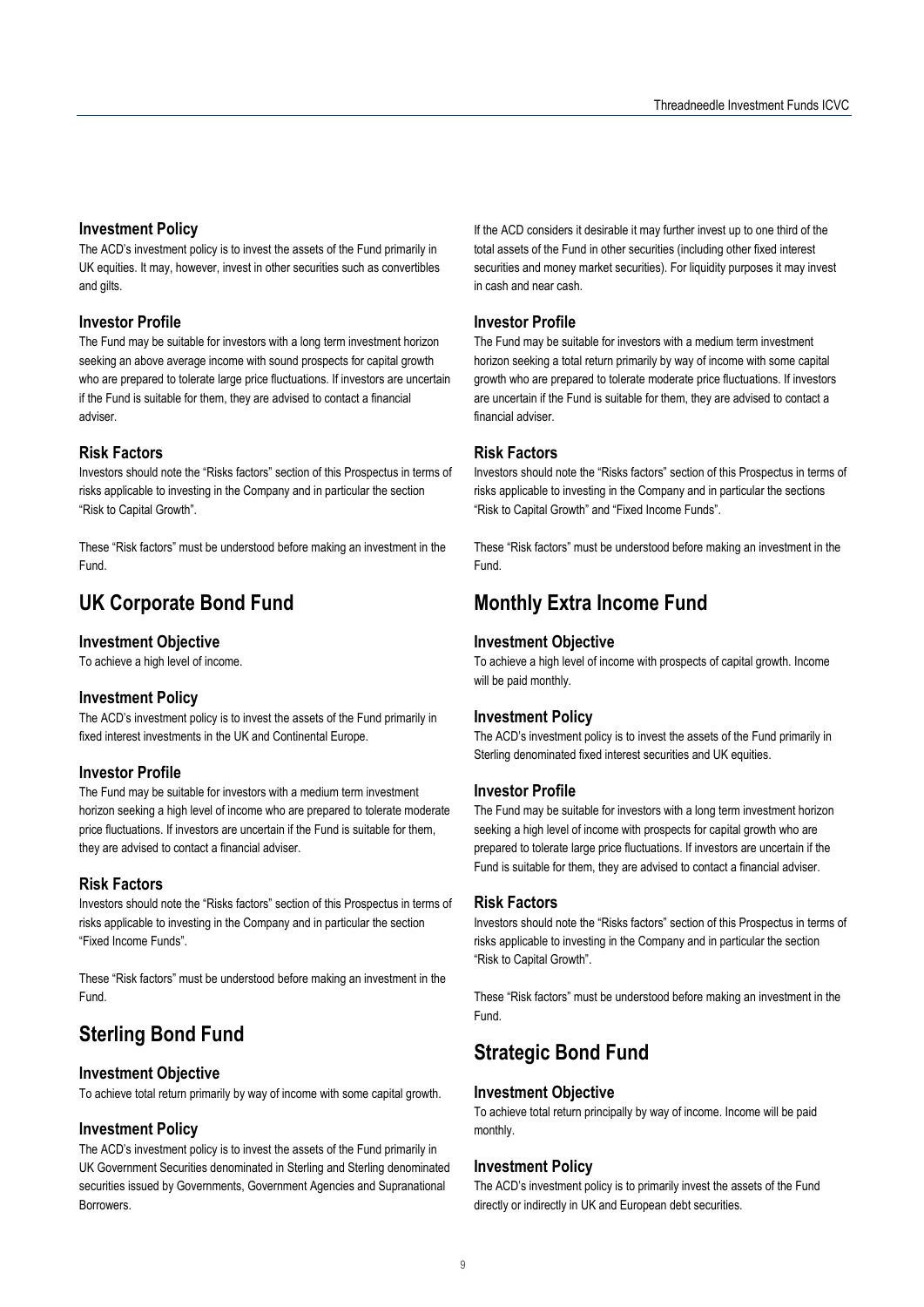The ACD's strategic investment approach allocates the Fund's investments between corporate investment grade and non-investment grade, sovereign and supranational debt.

The ACD may invest up to one third of the assets of the Fund in money market instruments, cash or near cash and other securities (other than equities) including non-UK and non-European debt.

The ACD may invest in derivatives and forward transactions. The ACD may take long and short positions through derivatives.

Where securities are non-Sterling denominated it is intended that they will typically be hedged back into Sterling.

#### **Investor Profile**

The Fund may be suitable for investors with a medium term investment horizon seeking a total return primarily by way of income who are prepared to tolerate moderate price fluctuations. If investors are uncertain if the Fund is suitable for them, they are advised to contact a financial adviser.

#### **Risk Factors**

Investors should note the "Risks factors" section of this Prospectus in terms of risks applicable to investing in the Company and in particular the sections "Fixed Income Funds", "Investments in derivatives and forward transactions", "Risk to Capital Growth" and "High Yield Bond".

#### **Use of derivatives and forward transactions**

**The Fund uses derivatives and forward transactions for both EPM and investment purposes including short selling and leverage. The use of derivatives and forward transactions for EPM will not increase the risk profile of the Fund. The use of derivatives for investment purposes may increase the risk profile of the Fund.** 

#### **Short sales and Leverage**

**The Fund's exposure involves short sales of securities and leverage which increases the risk of the Fund.** The term "short sales" refers to an exposure through derivatives to the selling of securities that are not owned by the seller at the time of the sale in anticipation that its value will fall. However, if the value of that security increases, it will have a negative effect on the Fund's value. In a rising market, leverage can enhance returns to Shareholders but if the market falls, losses may be greater.

These "Risk factors" must be understood before making an investment in the Fund.

### **High Yield Bond Fund**

#### **Investment Objective**

To achieve a higher level of income. Income will be paid monthly.

#### **Investment Policy**

The ACD's investment policy is to invest the assets of the Fund principally in higher risk UK and international fixed interest securities. It may also invest in equities.

#### **Investor Profile**

The Fund may be suitable for investors with a medium to long term investment horizon seeking a high level of income who are prepared to tolerate moderate to large price fluctuations. If investors are uncertain if the Fund is suitable for them, they are advised to contact a financial adviser.

#### **Risk Factors**

Investors should note the "Risks factors" section of this Prospectus in terms of risks applicable to investing in the Company and in particular the sections "Fixed Income Funds", "Risk to Capital Growth" and "High Yield Bond".

These "Risk factors" must be understood before making an investment in the Fund.

### **UK Growth and Income Fund**

#### **Investment Objective**

To provide long term capital growth with a reasonable and growing income.

#### **Investment Policy**

The ACD's investment policy is to invest the assets of the Fund primarily in larger capitalised UK companies, but including, when deemed appropriate small and medium-sized companies, predominantly from the UK.

#### **Investor Profile**

The Fund may be suitable for investors with a long term investment horizon seeking a reasonable and growing income with prospects for capital growth who are prepared to tolerate large price fluctuations. If investors are uncertain if the Fund is suitable for them, they are advised to contact a financial adviser.

#### **Risk Factors**

Investors should note the "Risks factors" section of this Prospectus in terms of risks applicable to investing in the Company and in particular the section "Risk to Capital Growth".

These "Risk factors" must be understood before making an investment in the Fund.

### **UK Fund**

#### **Investment Objective**

To achieve capital growth.

#### **Investment Policy**

The ACD's investment policy is to invest the assets of the Fund principally in equities of companies domiciled in the UK or which have significant UK operations. If the ACD considers it desirable, it may further invest in other securities (including fixed interest securities, other equities and money market securities).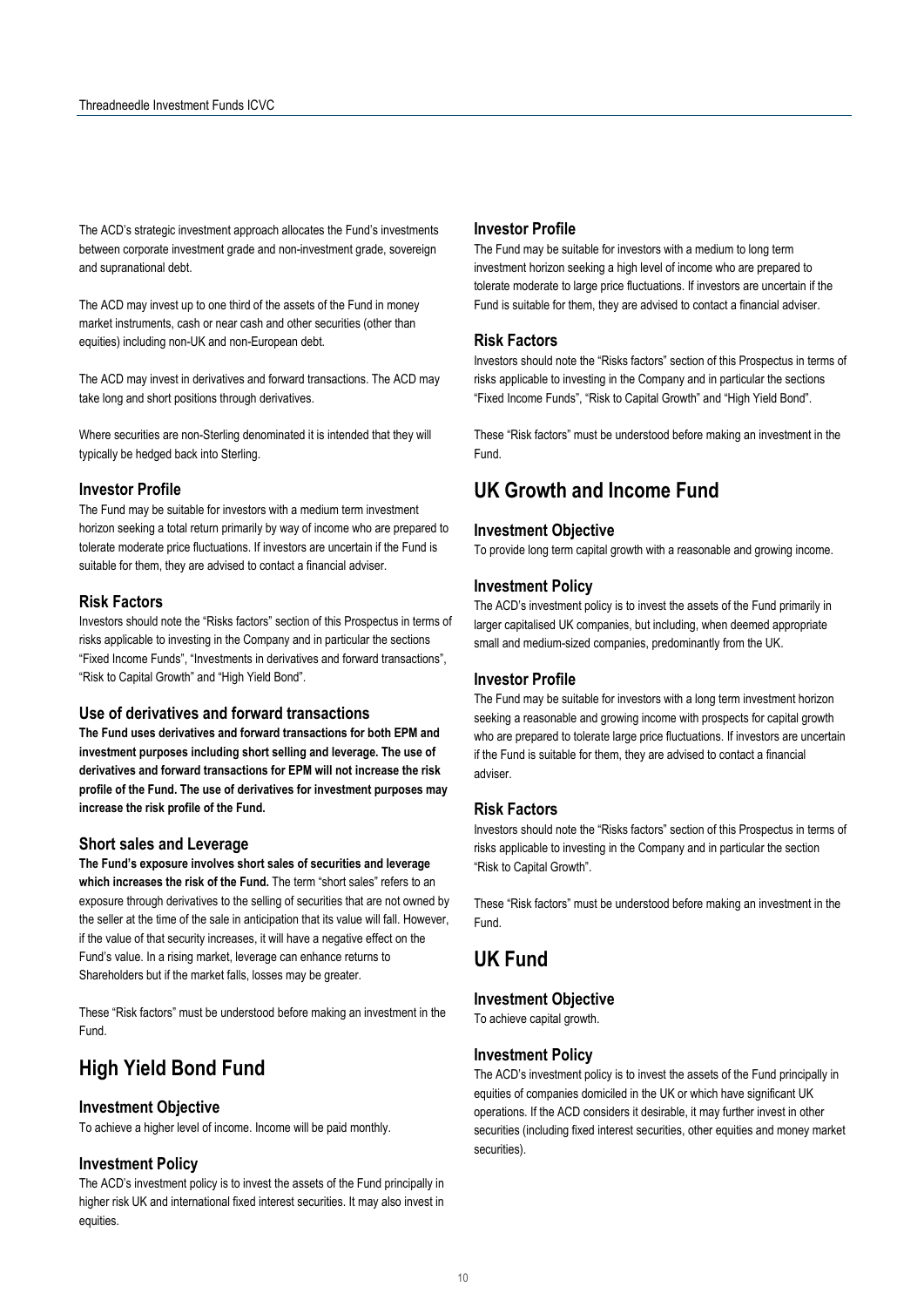#### **Investor Profile**

The Fund may be suitable for investors with a long term investment horizon seeking capital growth who are prepared to tolerate large price fluctuations. If investors are uncertain if the Fund is suitable for them, they are advised to contact a financial adviser.

#### **Other Investor Information**

The Fund is an eligible investment for a PEA. This means the Fund has at least 75% of its Net Asset Value invested in the equity of corporate issues with their registered office in an EEA country (excluding Liechtenstein). In the event of any change to the Fund which means that it will no longer be an eligible investment for a PEA prior written notice of the change will only be provided to French resident investors. For more information please refer to the section "Notes for Investors resident outside the UK".

#### **Risk Factors**

Investors should note the "Risks factors" section of this Prospectus in terms of risks applicable to investing in the Company.

These "Risk factors" must be understood before making an investment in the Fund.

### **UK Smaller Companies Fund**

#### **Investment Objective**

To achieve capital growth.

#### **Investment Policy**

The ACD's investment policy is to invest the assets of the Fund primarily in the equities of smaller companies that are domiciled in the UK or have significant UK operations.

If the ACD considers it desirable it may further invest up to one third of the total assets of the Fund in other securities (including fixed interest securities, other equities and money market securities). For liquidity purposes it may invest in cash and near cash.

For information regarding 'smaller companies' please refer to the section 'Investment objectives, policies and other details of the Funds' on page 7.

#### **Investor Profile**

The Fund may be suitable for investors with a long term investment horizon seeking capital growth who are prepared to tolerate large price fluctuations. If investors are uncertain if the Fund is suitable for them, they are advised to contact a financial adviser.

#### **Risk Factors**

Investors should note the "Risks factors" section of this Prospectus in terms of risks applicable to investing in the Company and in particular the section "Smaller Companies Funds".

These "Risk factors" must be understood before making an investment in the Fund.

# **UK Select Fund**

#### **Investment Objective**

To achieve above average capital growth.

#### **Investment Policy**

The ACD's investment policy is to invest the assets of the Fund for growth, through a concentrated, actively managed portfolio. The select investment approach means that the ACD has the flexibility to take significant stock and sector positions which may lead to increased levels of volatility. The portfolio will consist primarily of equities of companies domiciled in the UK, or which have significant UK operations. If the ACD considers it desirable, it may further invest in other securities (including fixed interest securities, other equities and money market securities).

#### **Investor Profile**

The Fund may be suitable for investors with a long term investment horizon seeking above average capital growth who are prepared to tolerate large price fluctuations. If investors are uncertain if the Fund is suitable for them, they are advised to contact a financial adviser.

#### **Risk Factors**

Investors should note the "Risks factors" section of this Prospectus in terms of risks applicable to investing in the Company. In particular, investors should refer to the section "Concentrated Portfolios".

These "Risk factors" must be understood before making an investment in the Fund.

### **UK Institutional Fund**

#### **Investment Objective**

To achieve long term capital growth.

#### **Investment Policy**

The ACD's investment policy is to invest the assets of the Fund in a wide spread of primarily UK companies, which are considered to have good potential for capital growth. Investment will tend to focus on large companies with sound long-term prospects.

#### **Investor Profile**

The Fund may be suitable for investors with a long term investment horizon seeking capital growth who are prepared to tolerate large price fluctuations. If investors are uncertain if the Fund is suitable for them, they are advised to contact a financial adviser.

#### **Risk Factors**

Investors should note the "Risks factors" section of this Prospectus in terms of risks applicable to investing in the Company.

These "Risk factors" must be understood before making an investment in the Fund.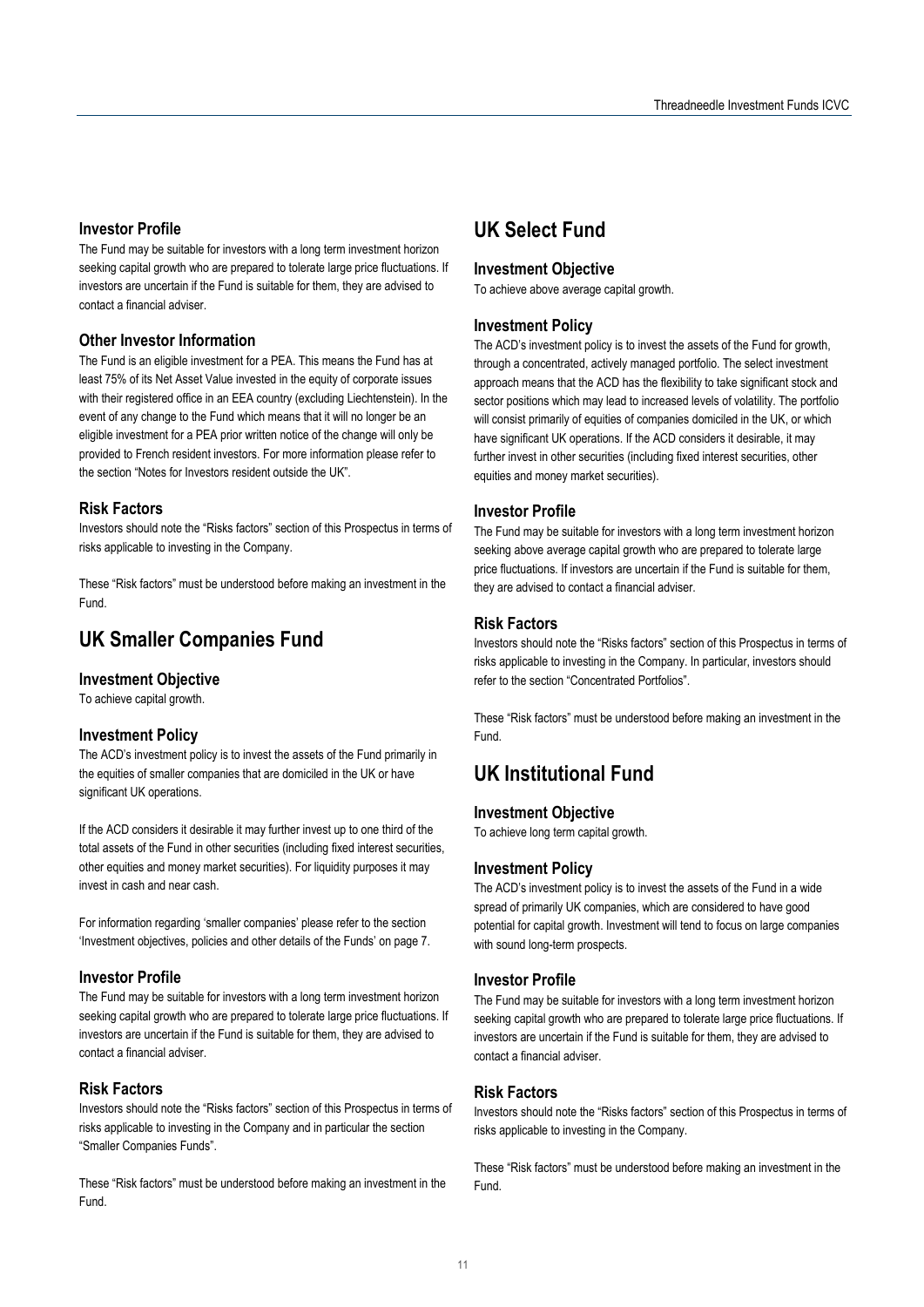# **UK Overseas Earnings Fund**

#### **Investment Objective**

To achieve capital growth.

#### **Investment Policy**

The ACD's investment policy is to invest the assets of the Fund primarily in the shares of UK companies deriving more than half their earnings from overseas activities and/or exports.

#### **Investor Profile**

The Fund may be suitable for investors with a long term investment horizon seeking capital growth who are prepared to tolerate large price fluctuations. If investors are uncertain if the Fund is suitable for them, they are advised to contact a financial adviser.

#### **Risk Factors**

Investors should note the "Risks factors" section of this Prospectus in terms of risks applicable to investing in the Company.

These "Risk factors" must be understood before making an investment in the Fund.

# **Sterling Fund**

#### **Investment Objective**

To achieve a high level of capital security and provide income.

#### **Investment Policy**

The ACD's investment policy is to invest the assets of the Fund in Sterling denominated cash deposits and certificates of deposit and UK Government issued Treasury Bills. If the ACD considers it desirable it may also invest up to 50% of the total assets of the Fund in Sterling denominated commercial paper. The investment policy shall be subject to the following credit rating restrictions:

- (i) Bank deposits shall be held with and certificates of deposit shall be issued by a deposit taking institution with a minimum long term credit rating of either (a) Standard & Poor's AA-, or (b) Moody's AA3;
- (ii) Commercial paper issued by institutions with a minimum short term credit rating either (a) Standard & Poor's A1, or (b) Moody's P1, and with a maximum term to maturity of 184 days; and
- (iii) UK Government issued treasury bills shall have a maximum term to maturity of 184 days.

#### **Investor Profile**

The Fund may be suitable for investors with a short term investment horizon seeking income and a high level of capital security. Please note that the Fund may not be suitable if interest rates are very low given that investment returns may not exceed the liabilities/payments of the Fund which could result in negative returns. If investors are uncertain if the Fund is suitable for them, they are advised to contact a financial adviser.

#### **Risk Factors**

Investors should note the "Risks factors" section of this Prospectus in terms of risks applicable to investing in the Company and in particular the sections "No Guarantee of Capital", "Risk to Capital Growth" and "Liquidity Risk".

For the avoidance of doubt, the Sterling Fund does not offer any form of guarantee with respect to investment performance, and no form of capital protection will apply.

These "Risk factors" must be understood before making an investment in the Fund.

# **Dollar Bond Fund**

#### **Investment Objective**

To achieve total return primarily by way of income with some capital growth.

#### **Investment Policy**

The ACD's investment policy is to invest the assets of the Fund primarily in US Government Securities denominated in Dollar and Dollar denominated securities issued by Governments, Government Agencies, Corporations and Supranational Borrowers.

If the ACD considers it desirable it may further invest up to one third of the total assets of the Fund in other securities (including other fixed interest securities and money market securities). For liquidity purposes it may invest in cash and near cash.

#### **Investor Profile**

The Fund may be suitable for investors with a medium term investment horizon seeking a total return primarily by way of income with some capital growth who are prepared to tolerate moderate price fluctuations. If investors are uncertain if the Fund is suitable for them, they are advised to contact a financial adviser.

#### **Risk Factors**

'Investors should note the "Risks factors" section of this Prospectus in terms of risks applicable to investing in the Company and in particular the sections "Risk to Capital Growth" and "Fixed Income Funds".

These "Risk factors" must be understood before making an investment in the Fund.

### **American Fund**

#### **Investment Objective**

To achieve capital growth.

#### **Investment Policy**

The ACD's investment policy is to invest the assets of the Fund primarily in the stock of medium to large companies domiciled in North America or which have significant North American operations. If the ACD considers it desirable, it may further invest in other securities (including fixed interest securities, other equities and money market securities).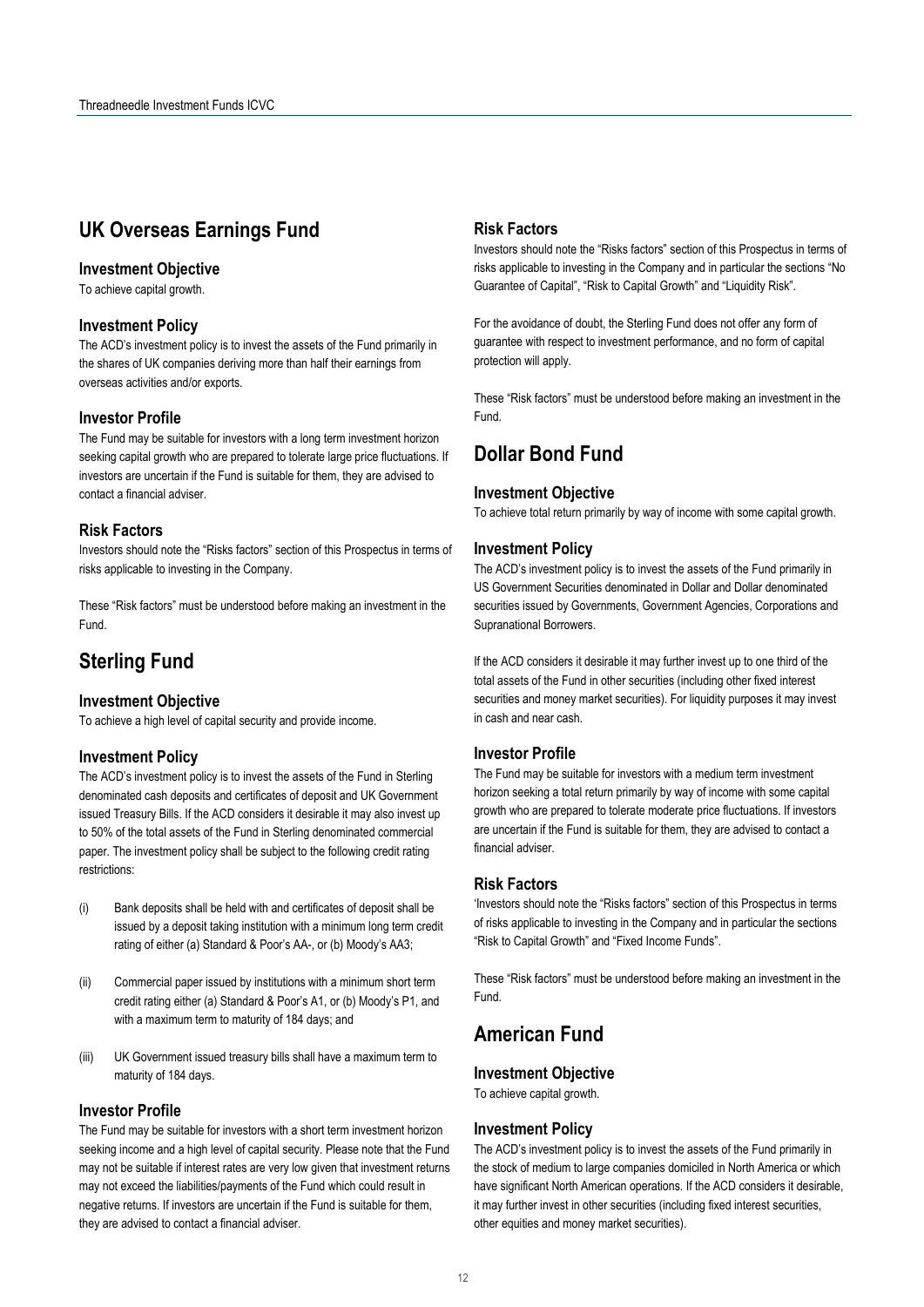#### **Investor Profile**

The Fund may be suitable for investors with a long term investment horizon seeking capital growth who are prepared to tolerate large price fluctuations. If investors are uncertain if the Fund is suitable for them, they are advised to contact a financial adviser.

#### **Risk Factors**

Investors should note the "Risks factors" section of this Prospectus in terms of risks applicable to investing in the Company.

These "Risk factors" must be understood before making an investment in the Fund.

# **American Select Fund**

#### **Investment Objective**

To achieve above average capital growth.

#### **Investment Policy**

The ACD's investment policy is to invest the assets of the Fund in companies domiciled in North America or which have significant North American operations. These include smaller and emerging growth companies, those with potential for merger or takeover, those with new management recovery situations and exploration companies. There will be no particular specialisation. The select investment approach means that the ACD has the flexibility to take significant stock and sector positions which may lead to increased levels of volatility.

#### **Investor Profile**

The Fund may be suitable for investors with a long term investment horizon seeking above average capital growth who are prepared to tolerate large price fluctuations. If investors are uncertain if the Fund is suitable for them, they are advised to contact a financial adviser.

#### **Risk Factors**

Investors should note the "Risks factors" section of this Prospectus in terms of risks applicable to investing in the Company. In particular, investors should refer to the section "Concentrated Portfolios".

These "Risk factors" must be understood before making an investment in the Fund.

# **American Smaller Companies Fund (US)**

#### **Investment Objective**

To achieve capital growth.

#### **Investment Policy**

The ACD's investment policy is to invest the assets of the Fund primarily in the equities of smaller companies that are domiciled in the US or have significant US operations.

If the ACD considers it desirable it may further invest up to one third of the total assets of the Fund in other securities (including fixed interest securities, other equities and money market securities). For liquidity purposes it may invest in cash and near cash.

For information regarding 'smaller companies' please refer to the section 'Investment objectives, policies and other details of the Funds' on page 7.

#### **Investor Profile**

The Fund may be suitable for investors with a long term investment horizon seeking capital growth who are prepared to tolerate large price fluctuations. If investors are uncertain if the Fund is suitable for them, they are advised to contact a financial adviser.

#### **Risk Factors**

Investors should note the "Risks factors" section of this Prospectus in terms of risks applicable to investing in the Company and in particular the section "Smaller Companies Funds".

These "Risk factors" must be understood before making an investment in the Fund.

### **Japan Fund**

#### **Investment Objective**

To achieve capital growth.

#### **Investment Policy**

The ACD's investment policy is to invest the assets of the Fund primarily in the equities of companies domiciled in Japan or with significant Japanese operations.

If the ACD considers it desirable it may further invest up to one third of the total assets of the Fund in other securities (including fixed interest securities, warrants and convertible bonds, other equities and money market securities). For liquidity purposes it may invest in cash and near cash.

#### **Investor Profile**

The Fund may be suitable for investors with a long term investment horizon seeking capital growth who are prepared to tolerate large price fluctuations. If investors are uncertain if the Fund is suitable for them, they are advised to contact a financial adviser.

#### **Risk Factors**

Investors should note the "Risks factors" section of this Prospectus in terms of risks applicable to investing in the Company.

These "Risk factors" must be understood before making an investment in the Fund.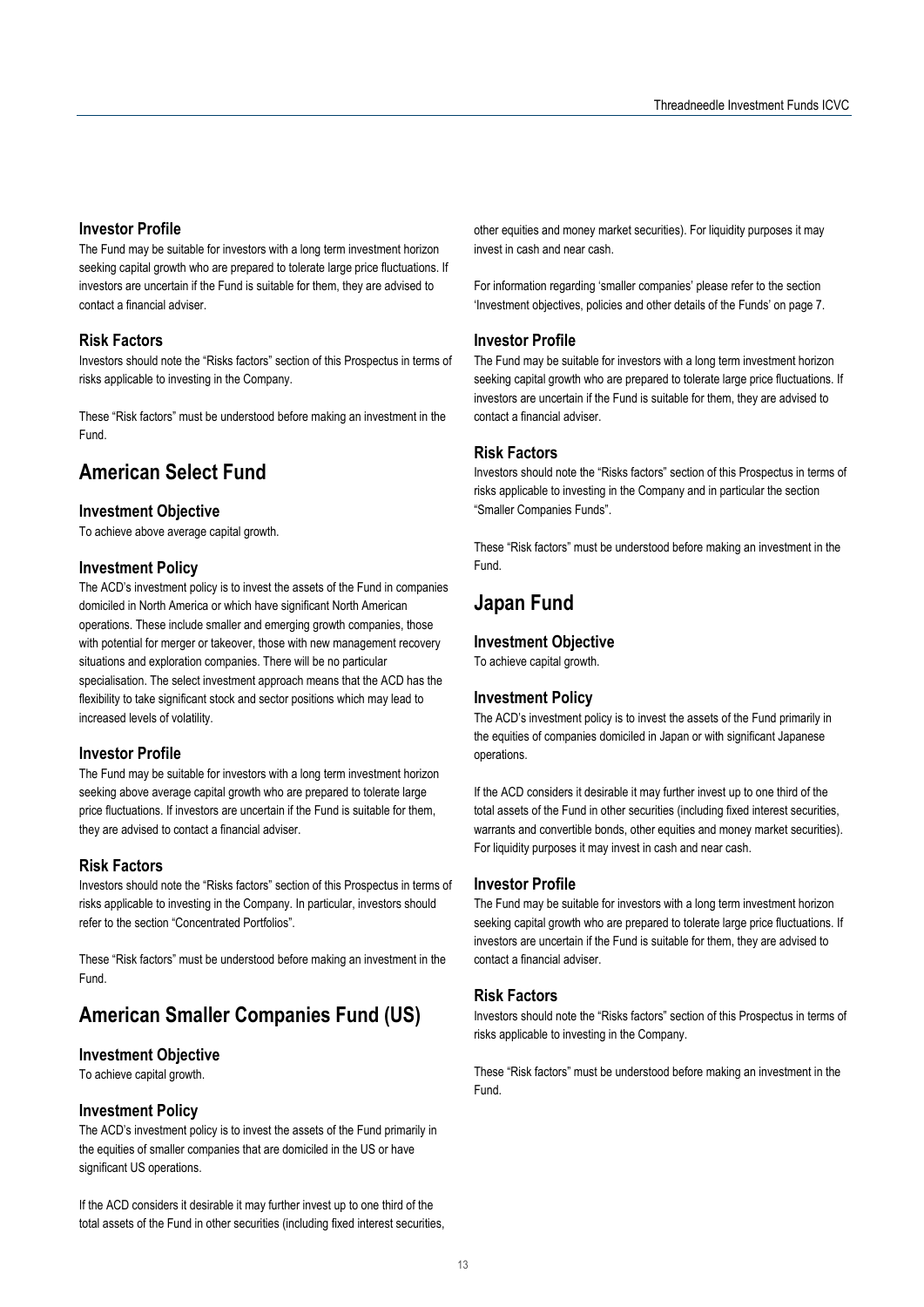# **European Bond Fund**

#### **Investment Objective**

To achieve total return primarily by way of income with some capital growth.

#### **Investment Policy**

The ACD's investment policy is to invest the assets of the Fund in European public sector sovereign bonds and corporate bonds, issued by companies domiciled in Europe or with significant European operations, denominated in a range of European currencies or other Euro denominated public sector sovereign bonds and corporate bonds. The Fund has the flexibility to invest in bonds issued by Eastern European issuers.

For information regarding "other Euro denominated public sector sovereign and corporate bonds refer to the section 'Investment objectives, policies and other details of the Funds'.

#### **Investor Profile**

The Fund may be suitable for investors with a medium term investment horizon seeking a total return primarily by way of income with some capital growth who are prepared to tolerate moderate price fluctuations. If investors are uncertain if the Fund is suitable for them, they are advised to contact a financial adviser.

#### **Risk Factors**

Investors should note the "Risks factors" section of this Prospectus in terms of risks applicable to investing in the Company and in particular the sections "Risk to Capital Growth" and "Fixed Income Funds".

These "Risk factors" must be understood before making an investment in the Fund.

# **European Corporate Bond Fund**

#### **Investment Objective**

To achieve total return.

#### **Investment Policy**

The ACD's investment policy is to invest the assets of the Fund in a managed portfolio of fixed interest securities which are primarily Euro denominated. The portfolio will consist primarily of a broad range of investment grade corporate fixed interest investments in companies domiciled in Europe or which have significant European operations. From time to time, it may also invest in securities issued by investment grade sovereign and supranational borrowers. However, it is intended that the portfolio will not be more than 25% invested in securities rated AAA (Standard & Poor's) or equivalent rating by another leading rating agency. A maximum of 10% of the portfolio can be invested in below investment grade securities. Where securities are non-Euro denominated it is intended that they will typically be hedged into Euro.

For information regarding the definition of 'below investment grade' refer to the section 'Investment objectives, policies and other details of the Funds'.

#### **Investor Profile**

The Fund may be suitable for investors with a medium term investment horizon seeking a total return who are prepared to tolerate moderate price fluctuations. If investors are uncertain if the Fund is suitable for them, they are advised to contact a financial adviser.

#### **Risk Factors**

Investors should note the "Risks factors" section of this Prospectus in terms of risks applicable to investing in the Company and in particular the section "Fixed Income Funds".

These "Risk factors" must be understood before making an investment in the Fund.

# **European Fund**

#### **Investment Objective**

To achieve capital growth.

#### **Investment Policy**

The ACD's investment policy is to invest the assets of the Fund primarily in equities of companies domiciled in Continental Europe or which have significant Continental European operations with growth prospects. If the ACD considers it desirable, it may further invest in other securities (including fixed interest securities, other equities and money market securities).

#### **Investor Profile**

The Fund may be suitable for investors with a long term investment horizon seeking capital growth who are prepared to tolerate large price fluctuations. If investors are uncertain if the Fund is suitable for them, they are advised to contact a financial adviser.

#### **Risk Factors**

Investors should note the "Risks factors" section of this Prospectus in terms of risks applicable to investing in the Company.

These "Risk factors" must be understood before making an investment in the Fund.

# **European Select Fund**

#### **Investment Objective**

To achieve above average capital growth.

#### **Investment Policy**

The ACD's investment policy is to invest the assets of the Fund mainly in a relatively concentrated portfolio of equities of companies domiciled in Continental Europe or which have significant Continental European operations. The select investment approach means that the ACD has the flexibility to take significant stock and sector positions which may lead to increased levels of volatility. If the ACD considers it desirable, it may further invest in other securities (including fixed interest securities, other equities and money market securities).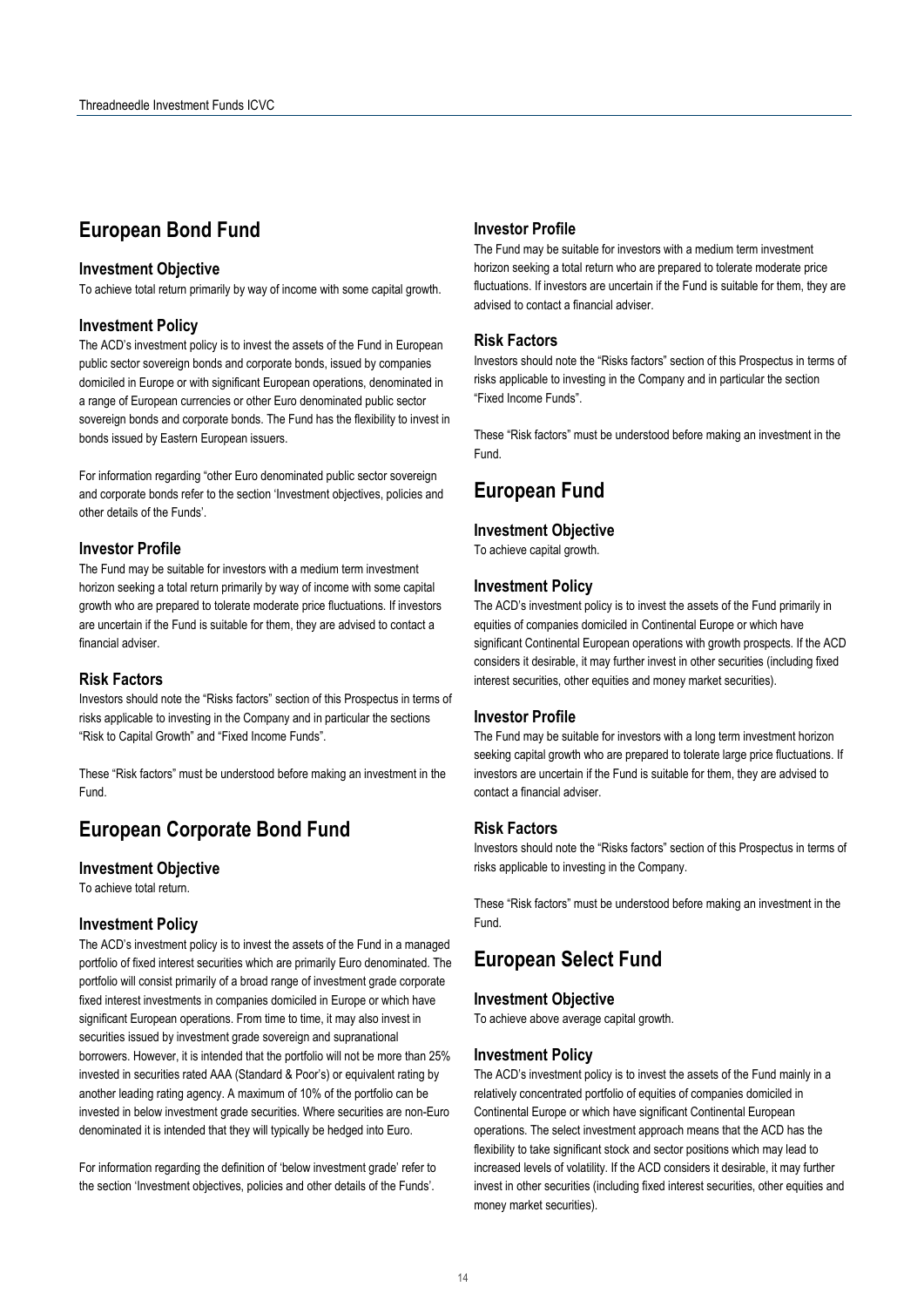#### **Investor Profile**

The Fund may be suitable for investors with a long term investment horizon seeking above average capital growth who are prepared to tolerate large price fluctuations. If investors are uncertain if the Fund is suitable for them, they are advised to contact a financial adviser.

#### **Risk Factors**

Investors should note the "Risks factors" section of this Prospectus in terms of risks applicable to investing in the Company. In particular, investors should refer to the section "Concentrated Portfolios".

These "Risk factors" must be understood before making an investment in the Fund.

# **European Smaller Companies Fund**

#### **Investment Objective**

To achieve capital growth.

#### **Investment Policy**

The ACD's investment policy is to invest the assets of the Fund primarily in the equities of smaller companies domiciled in Continental Europe or with significant Continental European operations. If the ACD considers it desirable it may further invest in other securities (including fixed interest securities, other equities and money market securities).

For information regarding 'smaller companies' please refer to the section 'Investment objectives, policies and other details of the Funds' on page 7.

#### **Investor Profile**

The Fund may be suitable for investors with a long term investment horizon seeking capital growth who are prepared to tolerate large price fluctuations. If investors are uncertain if the Fund is suitable for them, they are advised to contact a financial adviser.

#### **Other Investor Information**

The Fund is an eligible investment for a PEA. This means the Fund has at least 75% of its Net Asset Value invested in the equity of corporate issues with their registered office in an EEA country (excluding Liechtenstein). In the event of any change to the Fund which means that it will no longer be an eligible investment for a PEA prior written notice of the change will only be provided to French resident investors. For more information please refer to the section "Notes for Investors resident outside the UK".

#### **Risk Factors**

Investors should note the "Risks factors" section of this Prospectus in terms of risks applicable to investing in the Company and in particular the section "Smaller Companies Funds".

These "Risk factors" must be understood before making an investment in the Fund.

# **Pan European Smaller Companies Fund**

#### **Investment Objectives**

To achieve capital growth.

#### **Investment Policy**

The ACD's investment policy is to invest the assets of the Fund primarily in the equities of smaller companies domiciled in Continental Europe and the UK, or, with significant Continental European or UK operations.

If the ACD considers it desirable it may further invest in other securities (including fixed interest securities, other equities and money market securities).

For information regarding 'smaller companies' please refer to the section Investment objectives, policies and other details of the Funds' on page 7.

#### **Investor Profile**

The Fund may be suitable for investors with a long term investment horizon seeking capital growth who are prepared to tolerate large price fluctuations. If investors are uncertain if the Fund is suitable for them, they are advised to contact a financial adviser.

#### **Other Investor Information**

The Fund is an eligible investment for a PEA. This means the Fund has at least 75% of its Net Asset Value invested in the equity of corporate issues with their registered office in an EEA country (excluding Liechtenstein). In the event of any change to the Fund which means that it will no longer be an eligible investment for a PEA prior written notice of the change will only be provided to French resident investors. For more information please refer to the section "Notes for Investors resident outside the UK".

#### **Risk Factors**

Investors should note the "Risks factors" section of this Prospectus in terms of risks applicable to investing in the Company and in particular the section "Smaller Companies Funds".

These "Risk factors" must be understood before making an investment in the Fund

# **Pan European Fund**

#### **Investment Objective**

To achieve capital growth.

#### **Investment Policy**

The ACD's investment policy is to invest the assets of the Fund primarily in the equity of large companies domiciled in Continental Europe or the UK or with significant Continental European or UK activities. The ACD may, however, invest in the equity of smaller companies.

For information regarding 'smaller companies' please refer to the section 'Investment objectives, policies and other details of the Funds' on page 7.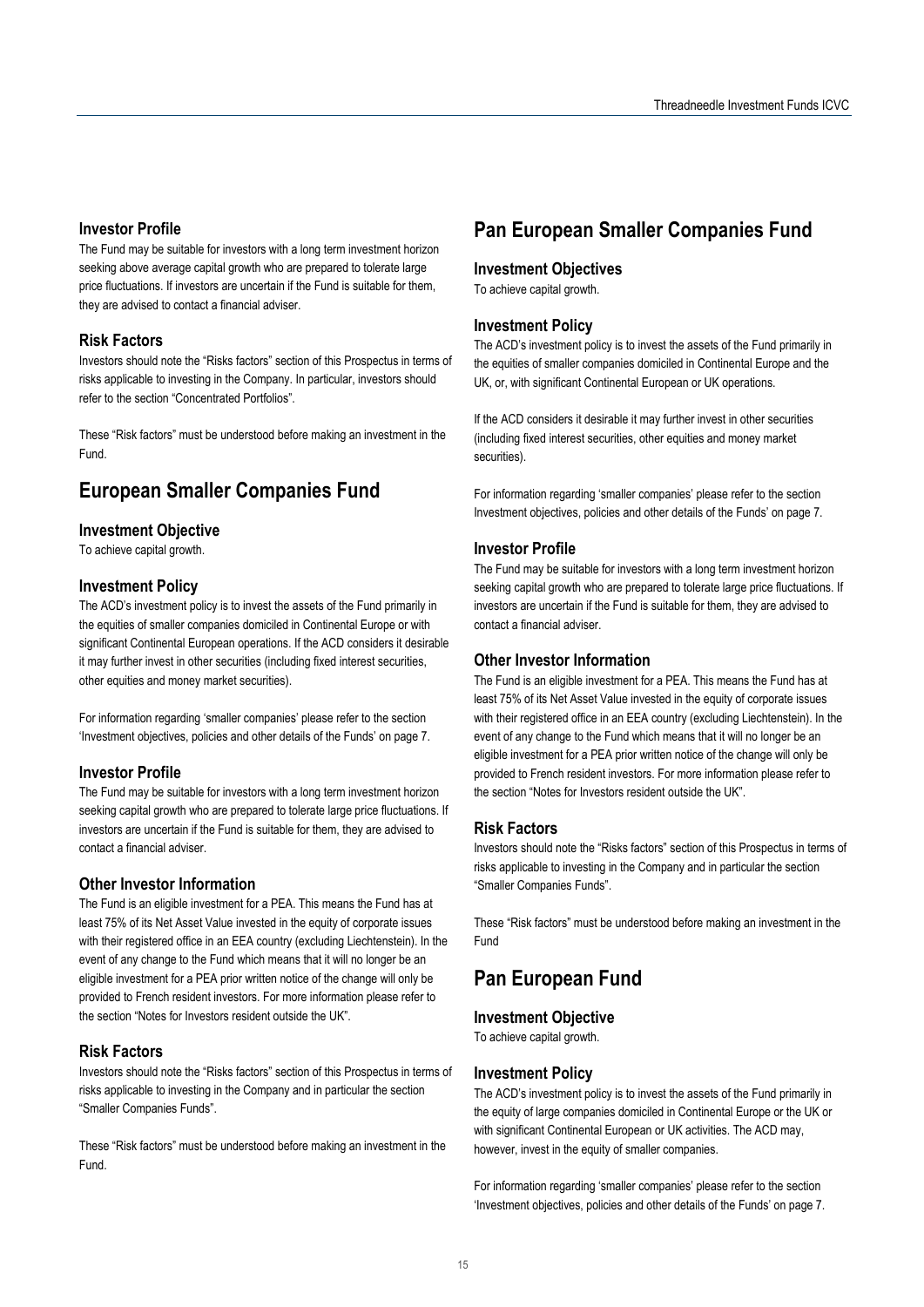#### **Investor Profile**

The Fund may be suitable for investors with a long term investment horizon seeking capital growth who are prepared to tolerate large price fluctuations. If investors are uncertain if the Fund is suitable for them, they are advised to contact a financial adviser.

#### **Other Investor Information**

The Fund is an eligible investment for a PEA. This means the Fund has at least 75% of its Net Asset Value invested in the equity of corporate issues with their registered office in an EEA country (excluding Liechtenstein). In the event of any change to the Fund which means that it will no longer be an eligible investment for a PEA prior written notice of the change will only be provided to French resident investors. For more information please refer to the section "Notes for Investors resident outside the UK".

#### **Risk Factors**

Investors should note the "Risks factors" section of this Prospectus in terms of risks applicable to investing in the Company.

These "Risk factors" must be understood before making an investment in the Fund.

# **European High Yield Bond Fund**

#### **Investment Objective**

To achieve total return. Over time this will be predominantly by way of income.

#### **Investment Policy**

The ACD's investment policy is to invest the assets of the Fund primarily in corporate fixed interest securities of corporates with higher risk (that is noninvestment grade credit) issued predominantly in Euro or Sterling. Where securities are non-Euro denominated it is intended they will typically be hedged into Euro. The ACD will invest predominantly in issues issued by companies domiciled in Europe, or with significant European operations. If the ACD considers it desirable it may further invest in other securities (including fixed interest securities, other equities and money market securities).

#### **Investor Profile**

The Fund may be suitable for investors with a medium to long term investment horizon seeking a total return primarily by way of income who are prepared to tolerate moderate to large price fluctuations. If investors are uncertain if the Fund is suitable for them, they are advised to contact a financial adviser.

#### **Risk Factors**

Investors should note the "Risks factors" section of this Prospectus in terms of risks applicable to investing in the Company and in particular the sections "High Yield Bond" and "Fixed Income Funds".

These "Risk factors" must be understood before making an investment in the Fund.

# **Asia Fund**

#### **Investment Objective**

To achieve capital growth.

#### **Investment Policy**

The ACD's investment policy is to invest the assets of the Fund primarily in the equity of companies domiciled in Asia (with the exclusion of Japan) or with significant Asian (excluding Japan) operations. It may further invest in other securities including fixed interest securities, other equities and money market securities.

#### **Investor Profile**

The Fund may be suitable for investors with a long term investment horizon seeking capital growth who are prepared to tolerate large price fluctuations. If investors are uncertain if the Fund is suitable for them, they are advised to contact a financial adviser.

#### **Risk Factors**

Investors should note the "Risks factors" section of this Prospectus in terms of risks applicable to investing in the Company and in particular the sections "Emerging Markets" and "Taxation".

The nature of investments in emerging rather than developed markets means that the Fund may experience increased levels of volatility compared to funds invested primarily in more mature markets. Furthermore custody arrangements in emerging markets may be less reliable.

These "Risk factors" must be understood before making an investment in the Fund.

# **Latin America Fund**

#### **Investment Objective**

To achieve capital growth.

#### **Investment Policy**

The ACD's investment policy is to invest the assets of the Fund mainly in equities of companies domiciled in Latin America or which have significant Latin American operations and it may further invest in fixed income securities such as sovereign and corporate Latin American debt, other equities and money market securities.

#### **Investor Profile**

The Fund may be suitable for investors with a long term investment horizon seeking capital growth who are prepared to tolerate large price fluctuations. If investors are uncertain if the Fund is suitable for them, they are advised to contact a financial adviser.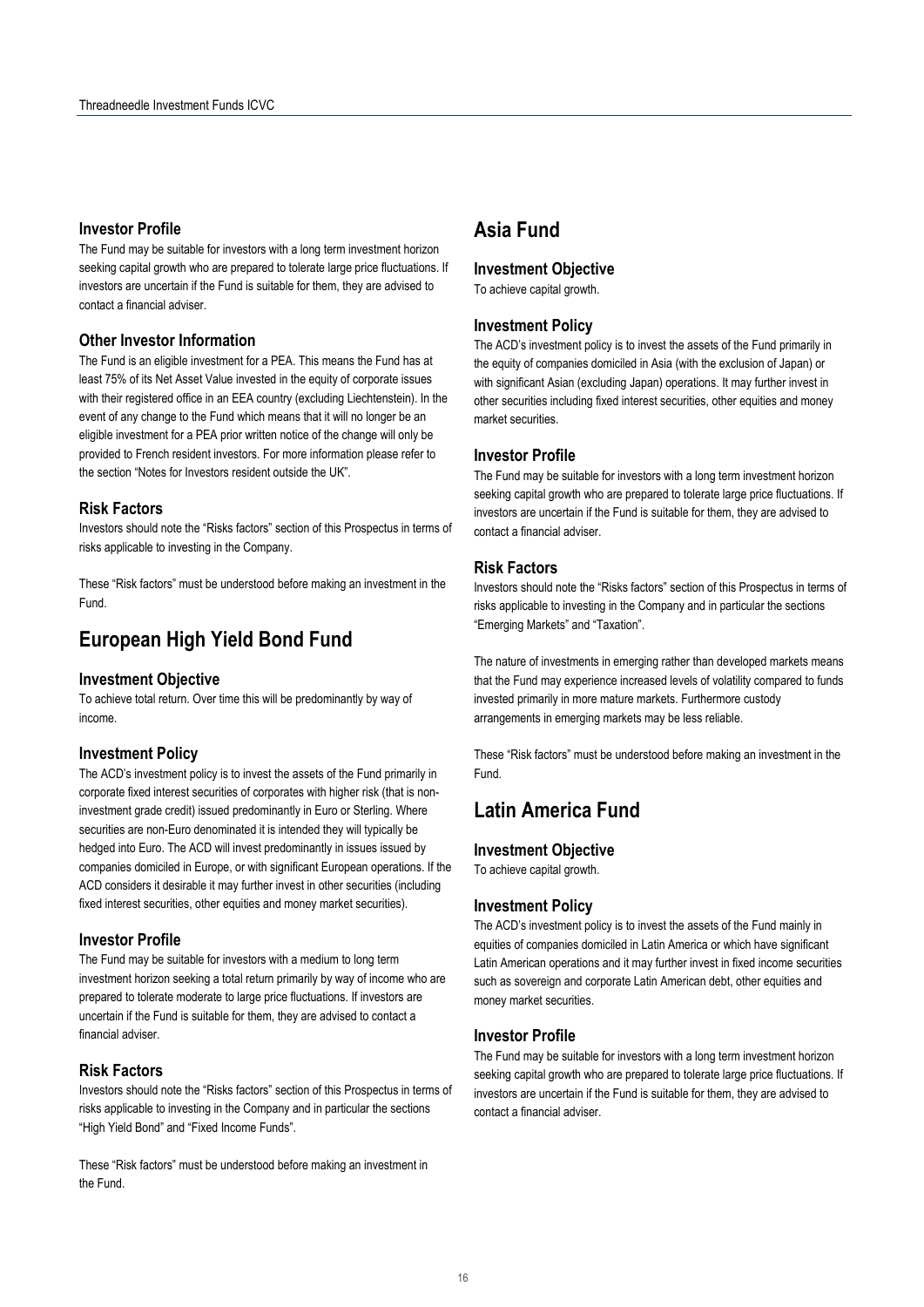#### **Risk Factors**

Investors should note the "Risks factors" section of this Prospectus in terms of risks applicable to investing in the Company and in particular section "Emerging Markets" and "Taxation".

The nature of investments in emerging rather than developed markets means that the Fund may experience increased levels of volatility compared to funds invested primarily in more mature markets. Furthermore custody arrangements in emerging markets may be less reliable.

These "Risk factors" must be understood before making an investment in the Fund.

# **Emerging Market Bond Fund**

#### **Investment Objective**

To achieve a total return primarily by way of income with some capital growth.

#### **Investment Policy**

The ACD's investment policy is to invest the assets of the Fund primarily in high vielding public sector sovereign and corporate bonds issued by emerging market borrowers. Emerging Market countries are those characterised as developing or emerging by either the World Bank, the United Nations or the JPMorgan Global Diversified Emerging Market Bond Index.

If the ACD considers it desirable it may further invest up to one third of the total assets of the Fund in other fixed interest securities, including bonds issued by countries making up the G7, deposits, cash and near cash. In addition, the ACD may use derivatives (including currency, interest rate and credit default swaps) and forward transactions for purposes that are limited to EPM techniques.

#### **Use of Derivatives within the Emerging Market Bond Fund**

The use of derivatives within the Emerging Market Bond Fund is set out in paragraph 19.6 of Appendix II. The use is limited to EPM techniques.

#### **Investor Profile**

The Fund may be suitable for investors with a medium to long term investment horizon seeking a total return primarily by way of income with some capital growth who are prepared to tolerate moderate to large price fluctuations. If investors are uncertain if the Fund is suitable for them, they are advised to contact a financial adviser.

#### **Risk Factors**

Investors should note the "Risks factors" section of this Prospectus in terms of risks applicable to investing in the Company and in particular the sections "Risk to Capital Growth", "Emerging Markets", "Taxation", "Fixed Income Funds" and "High Yield Bond".

The nature of investments in emerging rather than developed markets means that the Fund may experience increased levels of volatility compared to funds invested primarily in more mature markets. Furthermore custody arrangements in emerging markets may be less reliable.

These "Risk factors" must be understood before making an investment in the Fund.

# **Global Bond Fund**

#### **Investment Objective**

To achieve a total return comprising primarily income with some capital growth.

#### **Investment Policy**

The ACD's investment policy is to invest the assets of the Fund in a managed portfolio of fixed income securities worldwide.

#### **Investor Profile**

The Fund may be suitable for investors with a medium term investment horizon seeking a total return primarily by way of income with some capital growth who are prepared to tolerate moderate price fluctuations. If investors are uncertain if the Fund is suitable for them, they are advised to contact a financial adviser.

#### **Risk Factors**

'Investors should note the "Risks factors" section of this Prospectus in terms of risks applicable to investing in the Company and in particular the sections "Risk to Capital Growth" and "Fixed Income Funds".

These "Risk factors" must be understood before making an investment in the Fund.

# **Global Select Fund**

#### **Investment Objective**

To achieve above average capital growth.

#### **Investment Policy**

The ACD's investment policy is to invest the assets of the Fund primarily in equities issued by companies worldwide. The portfolio may be concentrated geographically or with respect to stock and sector positions, which may lead to increased levels of volatility. If the ACD considers it desirable, it may further invest in other securities (including fixed interest securities, other equities and money market securities).

#### **Investor Profile**

The Fund may be suitable for investors with a long term investment horizon seeking above average capital growth who are prepared to tolerate large price fluctuations. If investors are uncertain if the Fund is suitable for them, they are advised to contact a financial adviser.

#### **Risk Factors**

Investors should note the "Risks factors" section of this Prospectus in terms of risks applicable to investing in the Company. In particular, investors should refer to the sections "Concentrated Portfolios", "Emerging Markets" and "Taxation".

The nature of investments in emerging rather than developed markets means that the Fund may experience increased levels of volatility compared to funds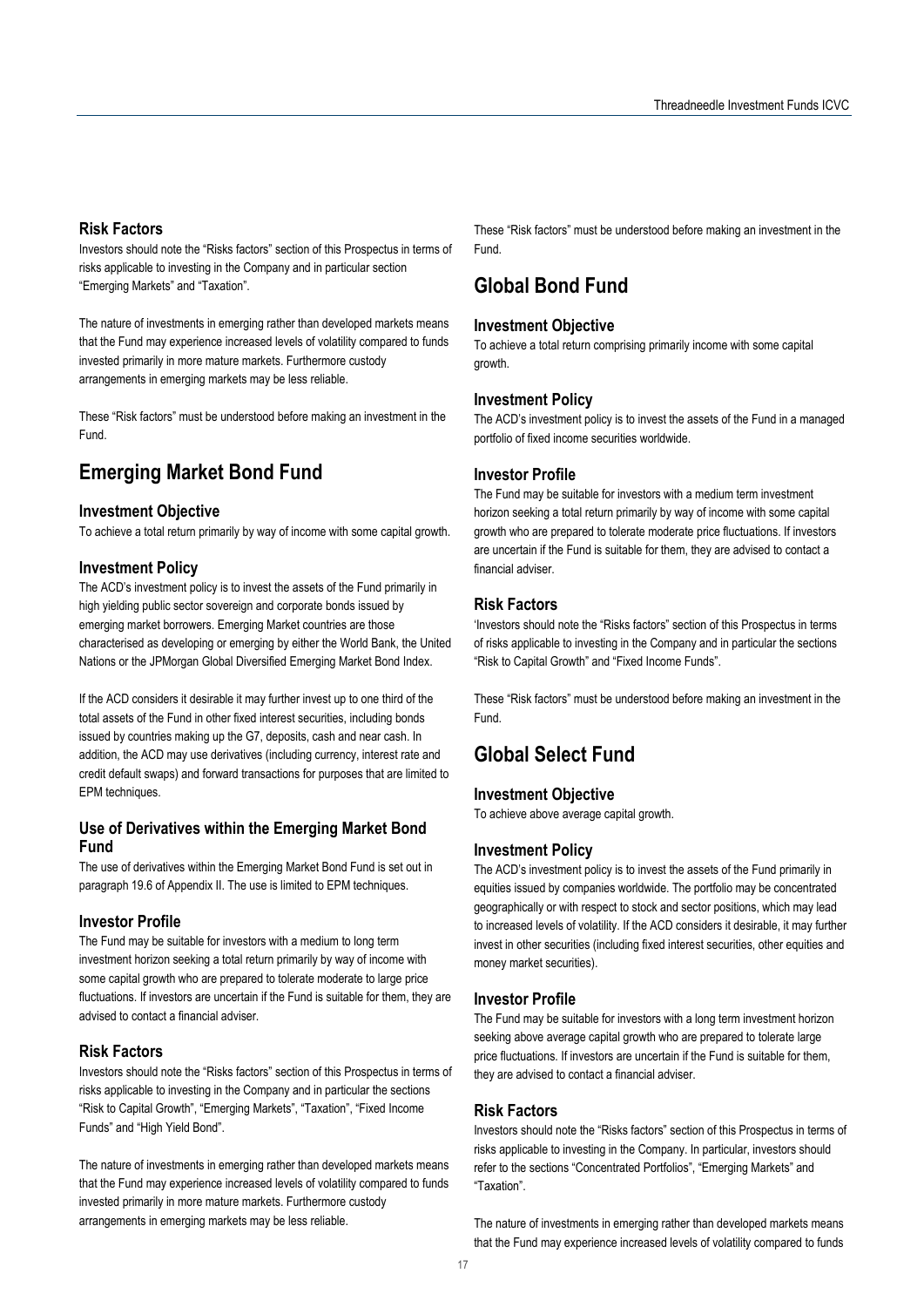invested primarily in more mature markets. Furthermore custody arrangements in emerging markets may be less reliable.

These "Risk factors" must be understood before making an investment in the Fund.

# **Buying, selling and switching Shares**

The investor can invest in all Funds and Share Classes provided the eligibility criteria's are met.

Please note that the ACD may reject a request to buy sell or switch in Shares if the investor is unable to demonstrate to the satisfaction of the ACD (acting reasonably) that the investor has complied with applicable law and regulation. By way of examples only such circumstances may include an inability to provide appropriate money laundering documentation or confirmation that the investor has received the most recently available Key investor Information Document for the Fund in which they wish to invest (if applicable).

The Funds are marketable to all retail and non-retail investors.

It should be noted that for Funds which are Limited Issue Funds restrictions will apply for new subscriptions into Limited Issue Funds. Details are set out in the section applicable to the Limited Issue Funds in the section with the heading 'Investment objectives, policies and other details of the Funds'.

The dealing office of the ACD is open from at least 8 am until at least 6 pm UK time (9 am to 7 pm Central European Time) on each Dealing Day to receive requests for the issue, redemption and switching of Shares.

Prices for the available Funds are calculated every Dealing Day at 12 noon UK time (normally 1 p.m. Central European Time).

Shares in the Funds purchased or sold before 12 noon (normally 1 p.m. Central European Time) will obtain the price calculated on that Dealing Day. Shares in Funds purchased or sold after 12 noon (normally 1 p.m. Central European Time) will obtain the price calculated at 12 noon (normally 1 p.m. Central European Time) the following Dealing Day.

| Currency                                                   | <b>Minimum</b><br>Investment | <b>Subsequent</b><br>Investment | <b>Minimum Holding</b> |
|------------------------------------------------------------|------------------------------|---------------------------------|------------------------|
| GBP (Class 1<br>and Class D)                               | GBP 2.000                    | GBP 1.000                       | GBP 500                |
| EUR (Class 1<br>including Class<br>1 Hedged<br>Shares)     | EUR 2.500                    | <b>EUR 750</b>                  | <b>EUR 750</b>         |
| USD (Class 1)<br>including Class<br>1 Hedged<br>Shares)    | <b>USD 3.000</b>             | <b>USD 750</b>                  | <b>USD 750</b>         |
| JPY (Class 1)                                              | JPY 280,000                  | JPY 140,000                     | JPY 70,000             |
| CHF (Class 1<br>including Class 1<br><b>Hedged Shares)</b> | CHF 3.000                    | <b>CHF 750</b>                  | <b>CHF 750</b>         |

| Currency                                               | <b>Minimum</b><br><b>Investment</b> | Subsequent<br>Investment | <b>Minimum Holding</b> |
|--------------------------------------------------------|-------------------------------------|--------------------------|------------------------|
| SGD (Class 1<br><b>Hedged Shares)</b>                  | SGD 4,000                           | SGD 1,000                | SGD 1,000              |
| GBP (Class L)                                          | GBP 0.5 million                     | GBP 25,000               | GBP 25,000             |
| AUD (Class M<br><b>Hedged Share</b><br>Class)          | <b>AUD 750</b>                      | <b>AUD 750</b>           | <b>AUD 750</b>         |
| USD (Class M<br>including Class<br>M Hedged<br>Shares) | <b>USD 3,000</b>                    | <b>USD 750</b>           | <b>USD 750</b>         |
| USD (Class N<br><b>Hedged Share</b><br>Class)          | USD 1.5 million                     | USD 75,000               | USD 750,000            |
| GBP (Class 2)                                          | GBP 0.5 million                     | GBP 25,000               | GBP 25,000             |
| EUR (Class 2<br>including Class<br>2 Hedged<br>Shares) | EUR 0.75 million                    | EUR 40,000               | EUR 40,000             |
| USD (Class 2<br>including Class<br>2 Hedged<br>Shares) | USD 0.8 million                     | USD 40,000               | USD 40,000             |
| JPY (Class 2)                                          | JPY 70 million                      | JPY 35 million           | JPY 35 million         |
| CHF (Class 2<br><b>Hedged Share</b><br>Class)          | CHF 1.2 million                     | CHF 60,000               | CHF 60,000             |
| GBP (Class 3)                                          | GBP 0.5 million                     | GBP 25,000               | GBP 25,000             |
| GBP (Class Z)                                          | GBP 1 million                       | GBP 50,000               | GBP 500,000            |
| EUR (Class Z<br>including Class<br>Z Hedged<br>Shares) | EUR 1.5 million                     | EUR 75,000               | EUR 750,000            |
| USD (Class Z<br>including Class<br>Z Hedged<br>Shares) | USD 1.5 million                     | USD 75,000               | USD 750,000            |
| JPY (Class Z)                                          | JPY 140 million                     | JPY 7 million            | JPY 70 million         |
| CHF (Class Z<br>including Class Z<br>Hedged Shares)    | CHF 1.5 million                     | CHF 75,000               | CHF 750,000            |
| GBP (Class X)                                          | GBP 3 million                       | GBP 25,000               | GBP 25,000             |
| EUR (Class X)                                          | EUR 5 million                       | EUR 40,000               | EUR 40,000             |
| USD (Class X)                                          | USD 5 million                       | USD 40,000               | USD 40,000             |
| JPY (Class X)                                          | JPY 420 million                     | JPY 3.5 million          | JPY 3.5 million        |
| AUD (Class X<br><b>Hedged Share</b><br>Class)          | AUD 5 million                       | AUD 40,000               | AUD 40,000             |
| AUD (Class X<br><b>Hedged Share</b><br>Class)          | AUD 5 million                       | AUD 40,000               | AUD 40,000             |
| USD (Class 2i)                                         | USD 0.8 million                     | USD 40,000               | USD 40,000             |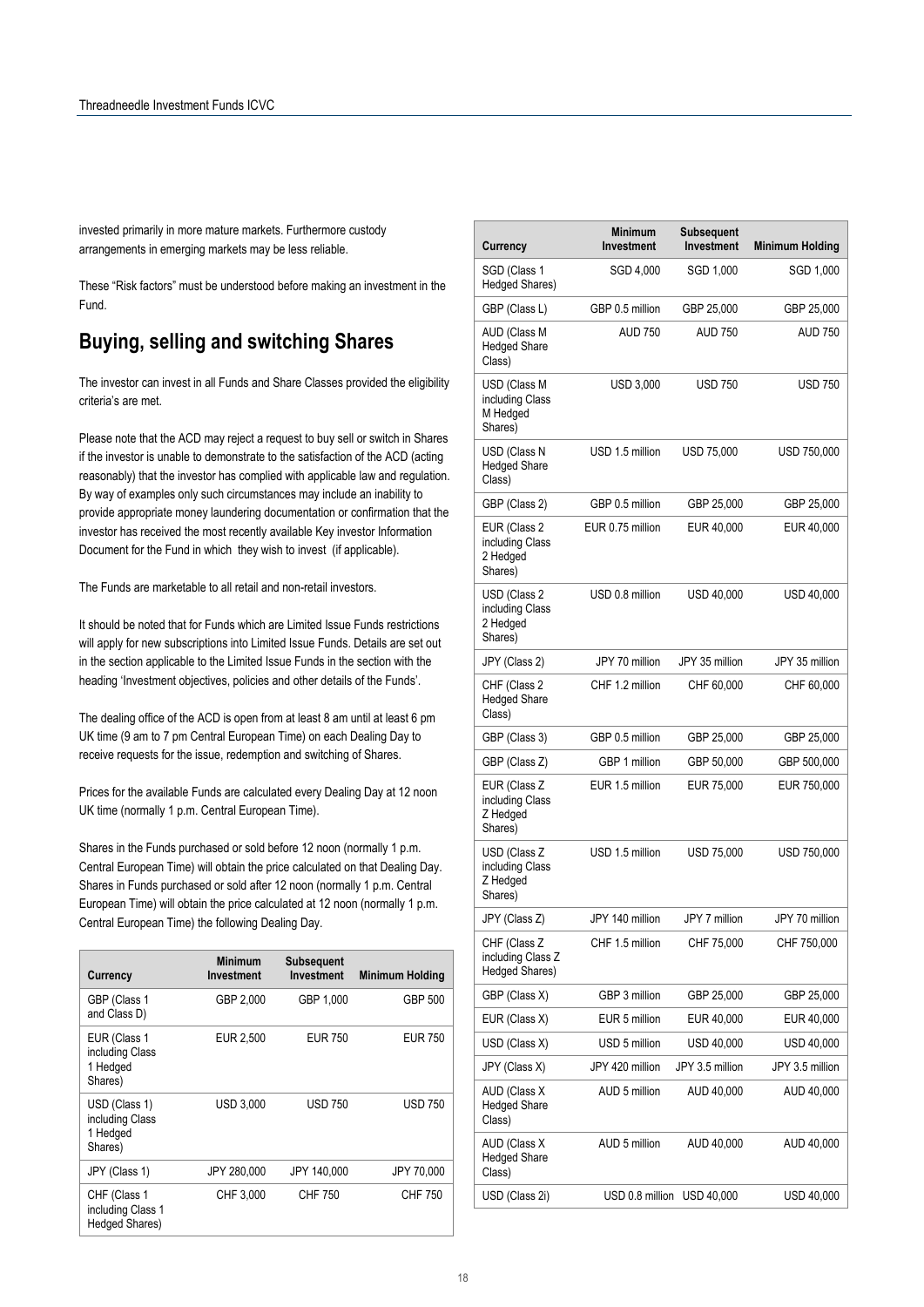| Currency       | <b>Minimum</b><br>Investment | <b>Subsequent</b><br>Investment | <b>Minimum Holding</b> |
|----------------|------------------------------|---------------------------------|------------------------|
| GBP (Class 2i) | GBP 0.5 million GBP 25,000   |                                 | GBP 25,000             |
| EUR (Class 2i) | EUR 0.75 million EUR 40,000  |                                 | EUR 40,000             |
| JPY (Class 2i) | JPY 70 million               | <b>JPY 35</b><br>million        | JPY 35 million         |

The ACD may at its discretion accept subscriptions lower than the minimum amount. If a holding is below the minimum holding the ACD has the discretion to require redemption of the entire holding. For the Hedged Share Class(es), although the above applies, if at any time the size of a class falls below GBP 1million (or the equivalent in another currency), the ACD may, in the interest of remaining Shareholders, redeem all outstanding Shares in the affected Hedged Share Class. Investors should refer to the section of this Prospectus with the heading "Restrictions and compulsory transfer and redemption" for further information.

#### **Client money**

The ACD does not treat monies received for the issuance of shares or monies payable to the investor upon redemption as client money as long as: (i) in relation to monies for the issuance of shares, the ACD has paid the subscription monies in exchange for shares to the Depositary by the close of business on the day following receipt of monies from the investor; or (ii) in relation to proceeds from a redemption, paid the redemption monies to the investor within four business days of receipt by the ACD of the fully authorised form of renunciation (or other sufficient instruction) and in any event by the close of business on the day following receipt of the monies from the Depositary.

In the event that the above time limits are not met by the ACD, the ACD will treat the relevant sum received with respect to subscriptions and redemptions as client money as defined under the FCA Rules. This means that the money is held in an account separate from that the ACD uses to hold its own money. The ACD will not calculate or pay to the investor any interest that might arise on those monies.

#### **Initial Offer Period**

The ACD may arrange for there to be an Initial Offer Period in respect of any newly-established Fund, commencing on the date of launch of the relevant Fund. During that period, the price at which shares in that Fund can be bought will be as fixed by the ACD and notified to the Depositary at or before the start of that period.

# **Buying Shares**

#### **Procedure:**

Shares can be bought by UK residents by sending a completed application form to the ACD Client Services address as set out in the Directory. For non-UK residents, the initial purchase must be accompanied by a completed application form. Application forms may be obtained from ACD Client Services. Subsequent investments can be made by telephone to the number detailed in the Directory, but still require written confirmation. Unless dictated otherwise, all deals will be processed on receipt and payment immediately becoming due.

Prior to subscription to Class X Shares an agreement must be entered into between the Eligible Shareholder and the ACD.

Class D Shares and Class L Shares are closed to investments for the following Funds:

- **Asia Fund**
- **Japan Fund**
- European Fund
- UK Equity Income Fund
- UK Select Fund

Class D Shares and Class L Shares are available for investment by existing Shareholders for the following Funds:

- Sterling Fund
- **UK Corporate Bond Fund**

Settlement is the relevant Dealing Day plus four business days for Funds of the Company that are 'equity Funds' or 'bond Funds' and one business day for 'cash Funds'. Payment for 'cash Funds' is required within one business day while payment for 'equity Funds' and 'bond Funds' is required within four business days.

As part of its credit control policy, the ACD reserves the right to cancel without notice any contract for which payment has not been received by the relevant settlement date and to recover any losses incurred. The ACD reserves the right to charge interest on late settlement.

The ACD has the right to reject, on reasonable grounds, any application for Shares in whole or part, and in this event the ACD will return any money sent, or the balance of such monies, at the risk of the applicant.

Any subscription monies remaining after a whole number of Shares has been issued will not be returned to the applicant. Instead, Fractions will be issued in such circumstances.

#### **Documents the purchaser will receive:**

A contract note giving details of the Shares purchased and the price obtained will be issued by the end of the business day following the later of receipt of the application to purchase Shares or the Valuation Point by reference to which the purchase price is determined. Where the applicant is based in an EEA state where the Fund is registered, any communications will be made in an official language of that EEA state.

Subject to the law of an EEA state, an applicant may qualify for cancellation rights. A notice of the right to cancel will be issued at the same time as the contract note, and this will set out the full details of how to exercise this right. In the UK, where an applicant has received advice regarding their investment (including by distance means), they will qualify for cancellation rights. Applicants will have the right to cancel the contract within 14 days of receipt of the contract note. However, please note that if the markets have moved adversely and the price of the investment has fallen, applicants may not get back the full amount invested.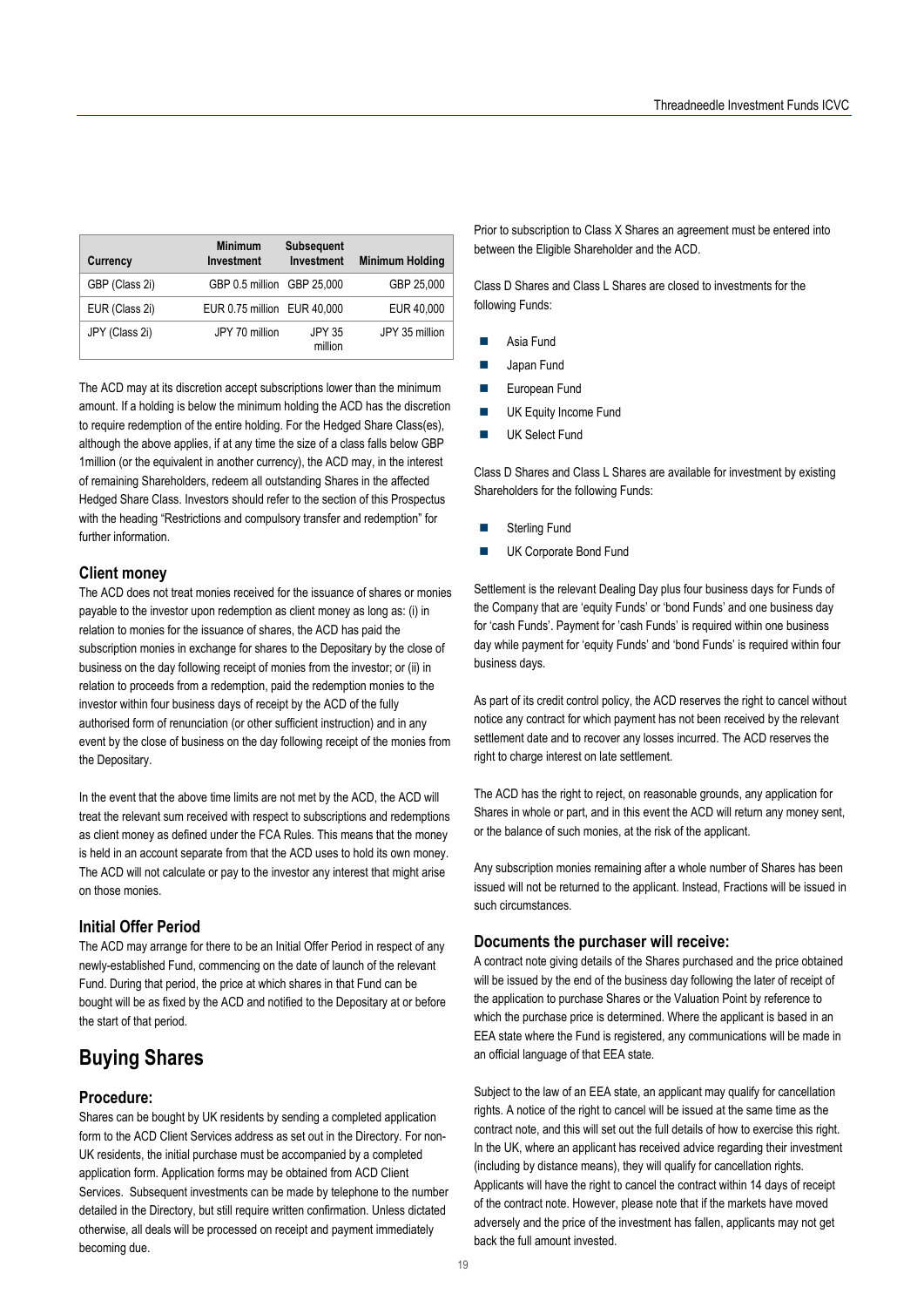Share certificates will not be issued in respect of Shares. Ownership of Shares will be evidenced by an entry on the Company's register of Shareholders. Statements in respect of periodic distributions on Shares will show the number of Shares held or accumulated by the recipient. Individual statements of a Shareholder's (or, when Shares are jointly held, the firstnamed holder's) Shares will also be issued at any time on request by the registered holder.

The Company has the power to issue bearer Shares but there are no present plans to do so.

# **Selling Shares**

#### **Procedure:**

Every Shareholder has the right to require that the Company redeem his Shares on any Dealing Day unless the value of Shares which a Shareholder wishes to redeem will mean that the Shareholder will hold Shares with a value less than the required minimum holding for the Fund concerned, in which case the Shareholder may be required to redeem his entire holding.

Requests to redeem Shares may be made to ACD Client Services at the details provided in the Directory.

Cheques or electronic funds transfer in satisfaction of the redemption monies will be issued or made within four business days for 'equity Funds' and 'bond Funds', within one business day for 'cash Funds', or the later of (a) receipt by the ACD of the form of renunciation (or other sufficient written instructions) duly signed by all the relevant Shareholders and completed as to the appropriate number of Shares, together with any other appropriate evidence of title, and (b) the Valuation Point following receipt by the ACD of the request to redeem.

#### **Documents the Seller will receive:**

A contract note giving details of the number and price of Shares sold will be sent to the selling Shareholder (to the first-named, in the case of joint Shareholders) together (if sufficient written instructions have not already been given) with a form of renunciation for completion and execution by the Shareholder(s) no later than the end of the business day following the later of the request to redeem Shares or the Valuation Point by reference to which the redemption price is determined.

#### **Minimum redemption:**

Part of a Shareholder's holding may be redeemed but the ACD reserves the right to refuse a redemption request if the value of the Shares of any Fund to be redeemed is:

- less than £500 (or other currency equivalent) in respect of Class 1 Shares, Class D and Class M Shares;
- less than £25,000 (or other currency equivalent) in respect of Class 2 Shares, Class 2i Shares, Class 3 Shares Class L and Class X Shares;
- less than £500,000 (or other currency equivalent) in respect of Class N Shares and Class Z Shares.

#### **Switching/Converting**

A holder of Shares in a Fund may at any time switch all or some of his Shares of one Class or Fund ('Original Shares') for Shares of another Class or Fund ('New Shares'). The number of New Shares issued will be determined by reference to the respective prices of New Shares and Original Shares at the Valuation Point applicable at the time the Original Shares are repurchased and the New Shares are issued. Switching may be effected by contacting ACD Client Services at the details provided in the Directory.

Any applicable fees are set out in the section 'Dealing Charges'. There is no fee on a Switch between Classes of the same Fund.

If the Switch would result in the Shareholder holding a number of Original Shares or New Shares of a value which is less than the minimum holding in the Class or Fund concerned, the ACD may, if it thinks fit, convert the whole of the applicant's holding of Original Shares to New Shares or refuse to effect any Switch of the Original Shares. The Shareholder of the Original Shares must be an Eligible Shareholder in order to Switch to the Class X Shares. No Switch will be made during any period when the right of Shareholders to require the redemption of their Shares is suspended. The general provisions on procedures relating to redemption will apply equally to a Switch. A duly completed switching form must be received by the ACD before the Valuation Point on a Dealing Day in the Fund or Funds concerned to be dealt with at the prices at those Valuation Points on that Dealing Day, or at such other date as may be approved by the ACD. Switching requests received after a Valuation Point will be held over until the next Dealing Day in the relevant Fund or Funds.

The ACD may adjust the number of New Shares to be issued to reflect the imposition of any switching fee together with any other charges or levies in respect of the issue or sale of the New Shares or repurchase or cancellation of the Original Shares as may be permitted pursuant to the FCA Rules.

Please note that a Switch of Shares in one Fund for Shares in any other Fund is treated as a redemption and sale and therefore may have tax implications for Shareholders. For persons subject to UK taxation it will be a disposal for the purposes of capital gains taxation.

A Shareholder who switches Shares in one Fund for Shares in any other Fund will not be given a right by law to withdraw from or cancel the transaction.

In order to assist Shareholders in complying with their legal and regulatory obligations including complying with the FCA's Retail Distribution Review a Shareholder may convert (as opposed to Switch) shares of one Class of any Fund for shares in another class of the same Fund at the absolute discretion of the ACD.

It should be noted that the times at which Shareholders may Switch into Shares of Limited Issue Funds will be restricted: details of such restrictions are set out in the section with the heading 'Investment objectives, policies and other details of the Funds'.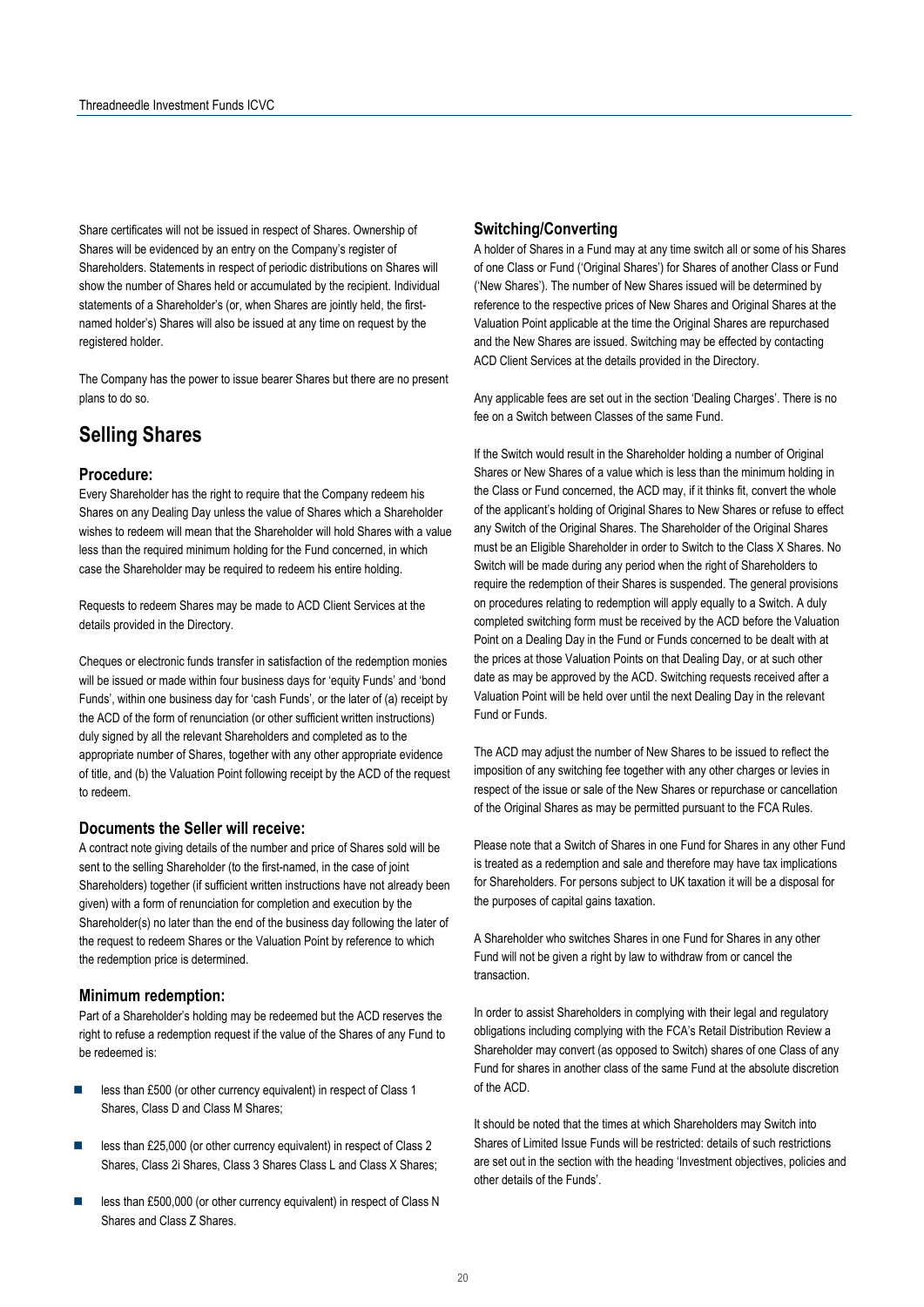For further information on tax implications for Shareholders, please refer to the section of this Prospectus with the heading "Capital gains tax" on page 42.

# **Dealing Charges**

#### **Initial Charge:**

The initial charges vary depending on the country of subscription and the Class of Share. The current initial charges are set out below.

| <b>Country of Subscription</b>                       | <b>Initial Charge</b>               |
|------------------------------------------------------|-------------------------------------|
| Class 1, Class D and Class M<br><b>Shares</b>        |                                     |
| UΚ                                                   | 3.75%* of the gross amount invested |
| Non-UK                                               | 5%* of the gross amount invested    |
| Class 2 Shares, Class L Shares<br>and Class 3 Shares |                                     |
| UΚ                                                   | 0% of the gross amount invested     |
| Non-UK                                               | 0% of the gross amount invested     |
| Class 2i Shares                                      | 3% of the gross amount invested     |
| <b>Class X Shares</b>                                |                                     |
| UΚ                                                   | 0% of the gross amount invested     |
| Non-UK                                               | 0% of the gross amount invested     |
| <b>Class Z and Class N Shares</b>                    |                                     |
| UΚ                                                   | 3% of the gross amount invested     |
| Non-UK                                               | 3% of the gross amount invested     |

\* Except for the Sterling Fund for which it is currently zero.

The ACD will give written notice to Shareholders not less than 60 days before implementing any increase to the rates of initial charge set out above, and will make available a Prospectus to reflect the increased rate of initial charge.

The initial charge is payable to the ACD and may be used to remunerate intermediaries. To the extent permitted by the FCA Rules, the ACD may agree to waive or reduce the initial charge at its discretion, in respect of a subscription by any person, including a holder of Shares in any other collective investment scheme operated by the ACD, where such subscription is at or about the same time as the redemption of units or Shares (or other interests) in that other collective investment scheme and thereby represents a 'Switch' to the Company.

#### **Reinvestment of Income**

For those Funds which allow income to be reinvested, Shareholders may elect to use their dividend income to purchase new Shares in the Fund. For Shares purchased using the reinvestment of dividend income the initial charge will be waived.

# **Redemption Charge**

The ACD may make a charge on the redemption of Shares. At present no redemption charge is levied by the ACD on the redemption of Shares. Shares issued while this Prospectus is in force will not be subject to any redemption charge in the future.

A redemption charge could only be introduced by the ACD in accordance with the FCA Rules.

# **Switching Fee**

On the Switching of Shares of one Fund for Shares of another Fund the Instrument of Incorporation authorises the Company to impose a switching fee. Unless otherwise notified in writing by the ACD to the Shareholders not less than 60 days in advance, the switching fee will not exceed an amount equal to the then prevailing initial charge for the Class into which Shares are being switched (as that initial charge is set out in the table above). The switching fee is payable to the ACD. There is currently no fee charged on a Switch from one Class in a Fund to another Class in the same Fund. The introduction by the ACD of a fee on a Switch from one Class in a Fund to another Class in the same Fund would need to comply with the requirements of the FCA Rules.

# **Other Dealing Information**

#### **Dilution adjustment**

The basis on which the Company's investments are valued for the purpose of calculating the issue and redemption price of Shares as stipulated in the FCA Rules and the Instrument of Incorporation is summarised in the section 'Valuation of the Company'. The actual cost of purchasing or selling a Fund's investments may be higher or lower than the mid-market value used in calculating the Share price – for example, due to dealing charges, or through dealing at prices other than the mid-market price. Under certain circumstances (for example, large volumes of deals) this may have an adverse effect on the Shareholders' interest in the Fund. In order to prevent this effect, called 'dilution', the ACD has the power to apply a 'dilution adjustment' to the subscription and/or redemption of Shares. If applied, the dilution adjustment will be paid into the relevant Fund and will become part of the relevant Fund.

The need to make a dilution adjustment will depend on the volume of subscriptions or redemptions of Shares. The ACD may make a discretionary dilution adjustment if, in its opinion, the existing Shareholders (for subscriptions) or remaining Shareholders (for redemptions) might otherwise be adversely affected. In particular, the dilution adjustment may be made in the following circumstances:

- (a) where a Fund is in continual decline (is suffering a net outflow of investment);
- (b) on a Fund experiencing large levels of net sales relative to its size;
- (c) on a Fund experiencing net sales or net redemptions on any day equivalent to 2% or more of the size of that Fund;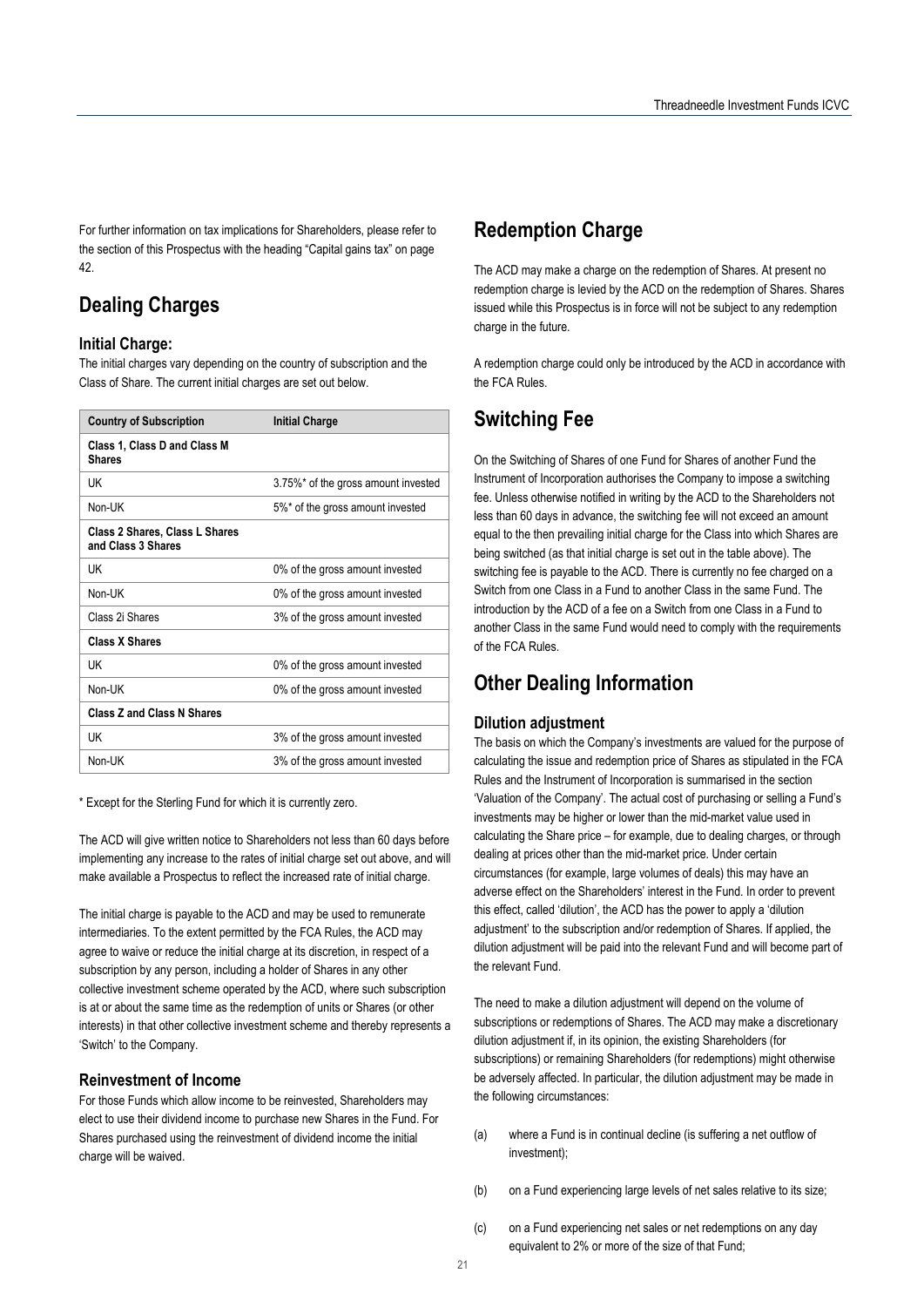(d) in any other case where the ACD is of the opinion that the interests of Shareholders require the imposition of a dilution adjustment.

The level of net sales or net redemptions on any day described in (c) above may be set with a standard percentage trigger level lower than 2% where the ACD determines that this is in the interests of Shareholders. Such circumstances can arise, for example, where the associated dilution rates are higher due to the costs of dealing in the underlying investments. For example, the costs of subscriptions in UK equity portfolios may have a higher associated dilution rate than is the case for other equity portfolios as a consequence of stamp duty on purchases of the underlying equity investments. This has the effect of an increased impact on the existing Shareholders in such Funds and therefore a reduced standard trigger threshold level may be determined to be more appropriate in order to protect existing Shareholders. Similarly, investing in investments in other regions and markets may also have higher associated costs which could result in a desire by the ACD to lower the trigger threshold for those Funds also as standard.

Where a dilution adjustment is made, it will increase the dealing price when there are net inflows into a Fund and decrease the dealing price when there are net outflows.

The price of each Class of Share in a Fund will be calculated separately but any dilution adjustment will in percentage terms affect the price of Shares of each Class identically.

On the occasions when the dilution adjustment is not made there may be an adverse impact on the total assets of a Fund.

As dilution is directly related to the inflows and outflows of money from a Fund it is not possible to accurately predict whether dilution will occur at any future point in time. Consequently it is also not possible to accurately predict how frequently the ACD will need to make such a dilution adjustment.

Because the dilution adjustment for each Fund will be calculated by reference to the costs of dealing in the underlying investments of that Fund, including any dealing spreads, and these can vary with market conditions, this means that the amount of the dilution adjustment can vary over time. Estimates of the amount of dilution adjustment based on securities held in each Fund and market conditions at the time of this Prospectus as well as the number of occasions on which the dilution adjustment has been applied are set out in Appendix IV.

#### **Calculation of Dilution Adjustment**

In applying a dilution adjustment the ACD must use the following basis of valuations:

- (1) When by reference to any Valuation Point the aggregate value of the Shares of all Classes of Fund issued exceeds the aggregate value of Shares of all Classes cancelled, any adjustment must be upwards; and
- (2) The dilution adjustment must not exceed the ACD's reasonable estimate of the difference between what the price would have been had the dilution adjustment not been taken into account and what the

price would have been if the Scheme Property had been valued on the best available market offer basis plus dealing costs; or

- (3) When by reference to any Valuation Point the aggregate value of the Shares of all Classes of Fund cancelled exceeds the aggregate value of Shares of all Classes issued, any adjustment must be downwards; and
- (4) The dilution adjustment must not exceed the ACD's reasonable estimate of the difference between what the price would have been had the dilution adjustment not been taken into account and what the price would have been if the Scheme Property had been valued on the best available market bid basis less dealing costs.

#### **Fair value pricing**

Where the ACD has reasonable grounds to believe that:

- (a) no reliable price for the property in question exists; or
- (b) such price, if it does exist, does not reflect the ACD's best estimate of the value of such property, it may value the Scheme Property or any part of Scheme Property at a price which, in its opinion, reflects a fair and reasonable price for that property ("fair value pricing").

The ACD is permitted to use fair value pricing in specific circumstances and pursuant to processes and methodologies that it must have notified to the Depositary. Examples of the circumstances in which the ACD might consider using fair value pricing where the Company's Valuation Point is set during the time when markets in which its portfolio is invested are closed for trading include:

- (a) market movements above a pre-set trigger level in other correlated open markets;
- (b) war, natural disaster, terrorism;
- (c) government actions or political instability;
- (d) currency realignment or devaluation;
- (e) changes in interest rates;
- (f) corporate activity;
- (g) credit default or distress; or
- (h) litigation.

Even if the Company's Valuation Point is set during the time other markets are open for trading, other scenarios might include:

- (a) failure of a pricing provider;
- (b) closure or failure of a market;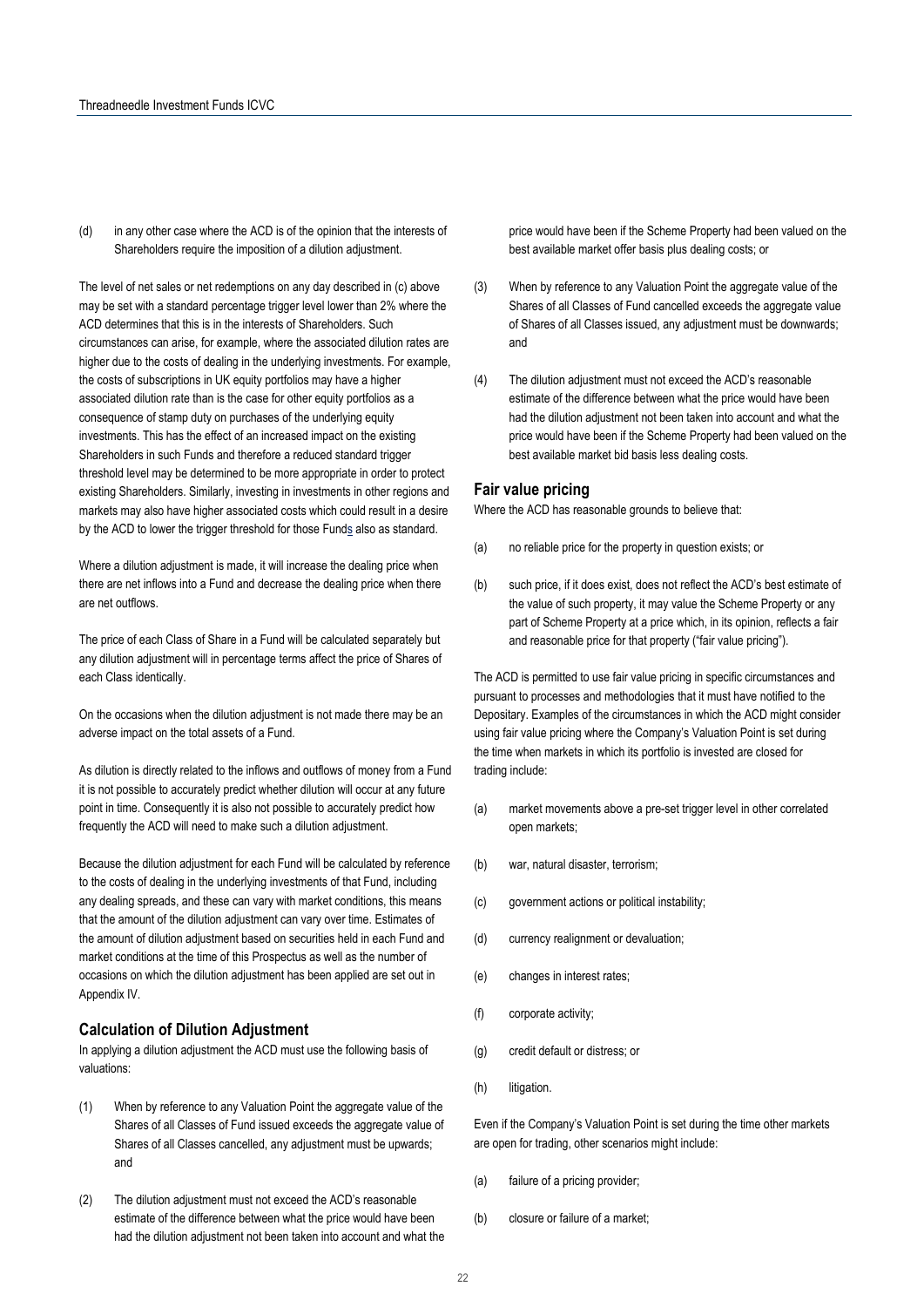- (c) volatile or "fast" markets;
- (d) markets closed over national holidays;
- (e) stale or unreliable prices; and
- (f) listings, suspensions or de-listings.

This list is not intended to be exhaustive.

#### **Money laundering**

Deals in Shares and deals otherwise in connection with the Company will be covered by United Kingdom legislation designed to prevent money laundering. In order to meet these requirements, the ACD may ask investors to provide proof of identity when buying or redeeming Shares. For this purpose, the ACD may use credit reference agencies (who will record that an enquiry has been made) and/or may check electronic databases.

Until satisfactory proof of identity is provided the ACD reserves the right to refuse to sell Shares or to delay processing and/or withhold any payments due to investors in respect of their investment and to discontinue any deals it is conducting on behalf of these investors.

#### **Market Timing and Late Trading**

The repeated purchasing and selling of Shares in response to short-term market fluctuations is known as "market timing". The processing of subscriptions after the dealing cut off time and/or Valuation Point is known as "late trading". Shares in a Fund are not intended for market timing or late trading. The ACD has a policy in relation to market timing and late trading. As part of its policy, the ACD may refuse to accept an application for Shares from persons that they reasonably believe are engaged in market timing or late trading and the ACD will actively monitor trading patterns to assist it in maintaining the stability and integrity of the prices of Shares.

### **Privacy Statement**

#### **Your data controller**

For the purposes of the UK Data Protection Act 1998, the data controller in respect of any personal information provided is Threadneedle Investment Services Limited. In this privacy statement 'we', 'us' and 'our' means Threadneedle Investment Services Limited.

#### **Uses made of your personal information**

The personal information that you provide to us will be used for a number of different purposes including: to manage and administer your account; to offer you investment products and services (except where you have asked us not to do so) and to help us develop new ones; to contact you with details of changes to the products you have bought; for internal analysis and research; to comply with legal or regulatory requirements; and to identify you when you contact us. We may use external third parties to process your personal information on our behalf in accordance with these purposes.

#### **Sharing of your personal information**

Where you have notified us of your adviser, the personal information provided may be shared with such adviser. You must notify us in writing if you no

longer wish us to share your personal information with your adviser or of any change to your adviser. Your adviser should have its own arrangements with you about its use of your personal information. The personal information provided may also be shared with other organisations (including but not limited to governmental and/or tax authorities in the UK and outside the UK) in order for us to comply with any legal or regulatory requirements and, in addition (in respect of tax authorities, and where lawful to do so under data protection laws) where necessary for the purposes of ensuring that tax is paid correctly and that we receive refunds of tax already paid when this is due to us. In addition, we may share your personal information with the companies within the ACD's group of companies for the purposes set out in this privacy statement.

#### **Business changes**

If we or the Threadneedle group undergoes a group reorganisation or is sold to a third party, the personal information provided to us may be transferred to that reorganised entity or third party and used for the purposes highlighted above.

#### **Overseas transfers**

We may transfer your personal information to countries located outside of the European Economic Area (the 'EEA'). This may happen when our servers, suppliers and/or, service providers are based outside of the EEA. The data protection laws and other laws of these countries may not be as comprehensive as those that apply within the EEA – in these instances we will take steps to ensure that your privacy rights are respected. Details of the countries relevant to you will be provided upon request.

#### **Access to/correction of your information**

With limited exceptions, you have the right to ask for a copy of the information that we hold on you. There may be a charge for this (if a charge is permitted). If any of the information that we hold about you is wrong, please tell us and we will put it right. You can write to us at ACD Client Services at the details provided in the Directory.

### **Restrictions and Compulsory Transfer and Redemption**

The ACD may from time to time impose such restrictions as it may think necessary for the purpose of ensuring that Shares are not directly or indirectly acquired or held by any person in breach of any law or governmental rule or regulation (or any interpretation of a law or governmental rule or regulation by a competent authority or entity with equivalent status) of any country or territory, or which would (or would if other Shares were acquired or held in like circumstances) result in the Company incurring any liability to taxation which the Company is not able to recoup itself or suffering any other adverse consequence, including a requirement to register under any securities or investment or similar laws or governmental regulation of any country or territory. Additionally, and only for the Hedged Share Classes, if at any time the size of a class falls below GBP 1million (or the equivalent in another currency), the ACD may, in the interest of remaining Shareholders, redeem all outstanding Shares in the affected Hedged Share Class. In this connection, the ACD may, inter alia and in its sole discretion reject any application for the purchase, sale or switching of Shares, or compulsorily redeem or require the sale or transfer of any Shares.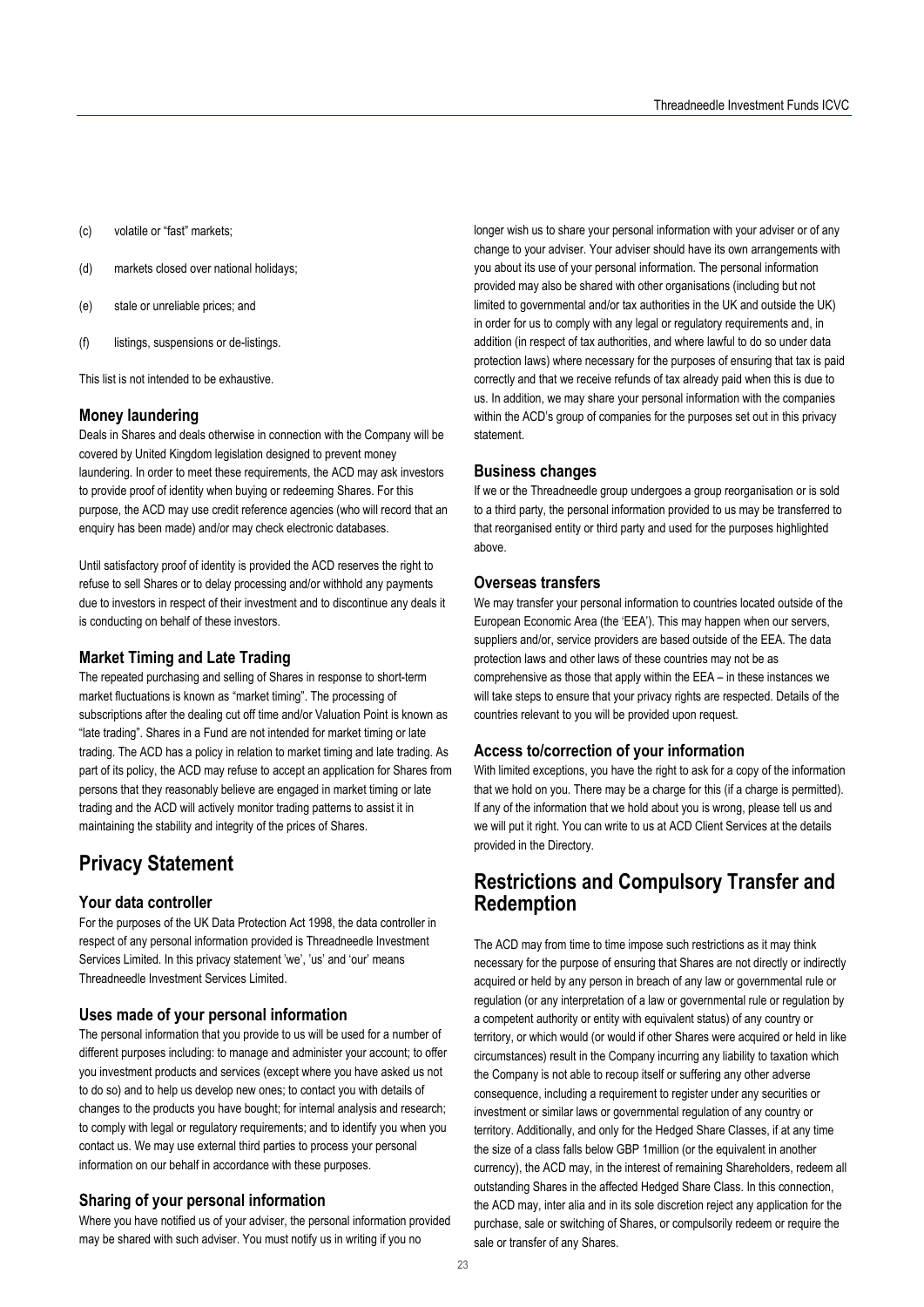If Shares ('affected Shares') are directly or indirectly owned, acquired or controlled in any of the circumstances described above, or if the ACD believes this to be the case, the ACD may give notice to the holder(s) of the affected Shares requiring (i) the transfer of such Shares to a person who is qualified or entitled to own them without causing any of the adverse consequences outlined above or (ii) that a request in writing be given for the redemption or cancellation of such Shares in accordance with the FCA Rules. If the recipient of such a notice does not within 30 days after the date of receipt of such notice so transfer his affected Shares to a person qualified to own them without causing any of the adverse consequences outlined above, or establish to the satisfaction of the ACD (whose judgement is final and binding) that he or the beneficial owner is qualified and entitled to own the affected Shares without causing any of the adverse consequences outlined above, the ACD will compulsorily redeem the affected Shares having relied on the failure to respond to the notice as a request in writing to redeem or cancel all of the affected Shares pursuant to the FCA Rules and from that date such person will no longer be the beneficial owner of the Shares.

A person who becomes aware that he has directly or indirectly acquired or holds affected Shares in a manner that may cause one of the adverse consequences outlined above, shall forthwith, unless he has received a notice from the ACD as aforesaid, either forthwith transfer all his affected Shares to a person qualified to own them without causing any of the adverse consequences outlined above or give a request in writing for the redemption or cancellation of all his affected Shares pursuant to the FCA Rules.

For the avoidance of doubt, and by way of example only, the rights afforded to the ACD as set out above apply in the event that a person that holds Shares (beneficially or otherwise) is, or is reasonably believed by the ACD to be, a 'US Person' (as that term is defined in rule 902 of Regulation S under the US Securities Act of 1933, as amended) at any time during the life of the investment. Accordingly, the ACD reserves the right to give notice to such Shareholders to request a transfer of the Shares, or the redemption or cancellation of the Shares. The ACD further reserves the right to compulsorily redeem such Shares 30 days after giving notice to the Shareholder that he is required to transfer or redeem or cancel the Shares.

# **In specie redemptions**

If a Shareholder requests the redemption or cancellation of Shares the ACD may, where it considers the deal to be substantial in relation to the total size of the Fund concerned, arrange that in place of payment of the price of the Shares in cash, the Company cancels the Shares and transfers Scheme Property or, if required by the Shareholder, the net proceeds of sale of relevant Scheme Property, to the Shareholder.

Before the proceeds of the cancellation of Shares become payable, the ACD must give written notice to the Shareholder that the Scheme Property or the proceeds of sale of Scheme Property will be transferred to that Shareholder.

The ACD will select the Scheme Property to be transferred in consultation with the Depositary. They must ensure that the selection is made with a view to achieving no more advantage or disadvantage to the Shareholder requesting cancellation/redemption than to the continuing Shareholders.

# **Deferred redemption**

In times of high redemptions, where requested redemptions exceed 10% of a Fund's value, to protect the interests of continuing Shareholders, the ACD may defer redemptions at a particular valuation point on a Dealing Day, to the Valuation Point on the next Dealing Day. This will allow the ACD to match the sale of Scheme Property to the level of redemptions, and should reduce the impact of dilution on a Fund. Subject to sufficient liquidity being raised at the next Valuation Point all deals relating to the earlier Valuation Point will be completed before those relating to the later Valuation Point are considered.

### **Issue of Shares in exchange for in specie assets**

The ACD may arrange for the Company to issue Shares in exchange for assets other than money, but will only do so where the Depositary has taken reasonable care to determine that the Company's acquisition of those assets in exchange for the Shares concerned is not likely to result in any material prejudice to the interests of the Shareholders or potential Shareholders.

The ACD will ensure that the beneficial interest in the assets is transferred to the Company with effect from the issue of the Shares.

The ACD will not issue Shares in any Fund in exchange for assets the holding of which would be inconsistent with the investment objective of that Fund.

# **Suspension of dealings in the Company**

The ACD may, with the prior agreement of the Depositary, and must without delay if the Depositary so requires, temporarily suspend the issue, cancellation, sale and redemption of Shares in any or all of the Funds where due to exceptional circumstances it is in the interests of all the Shareholders in the relevant Fund or Funds.

The ACD and the Depositary must ensure that the suspension is only allowed to continue for as long as is justified having regard to the interests of Shareholders.

The ACD or the Depositary (as appropriate) will immediately inform the FCA of the suspension and the reasons for it and will follow this up as soon as practicable with written confirmation of the suspension and the reasons for it to the FCA and the regulator in each EEA state where the relevant Fund is offered for sale.

The ACD will notify Shareholders as soon as is practicable after the commencement of the suspension, including details of the exceptional circumstances which have led to the suspension, in a clear, fair and not misleading way and giving Shareholders details of how to find further information about the suspensions.

Where such suspension takes place, the ACD will publish details on its website or other general means, sufficient details to keep Shareholders appropriately informed about the suspension, including, if known, its possible duration.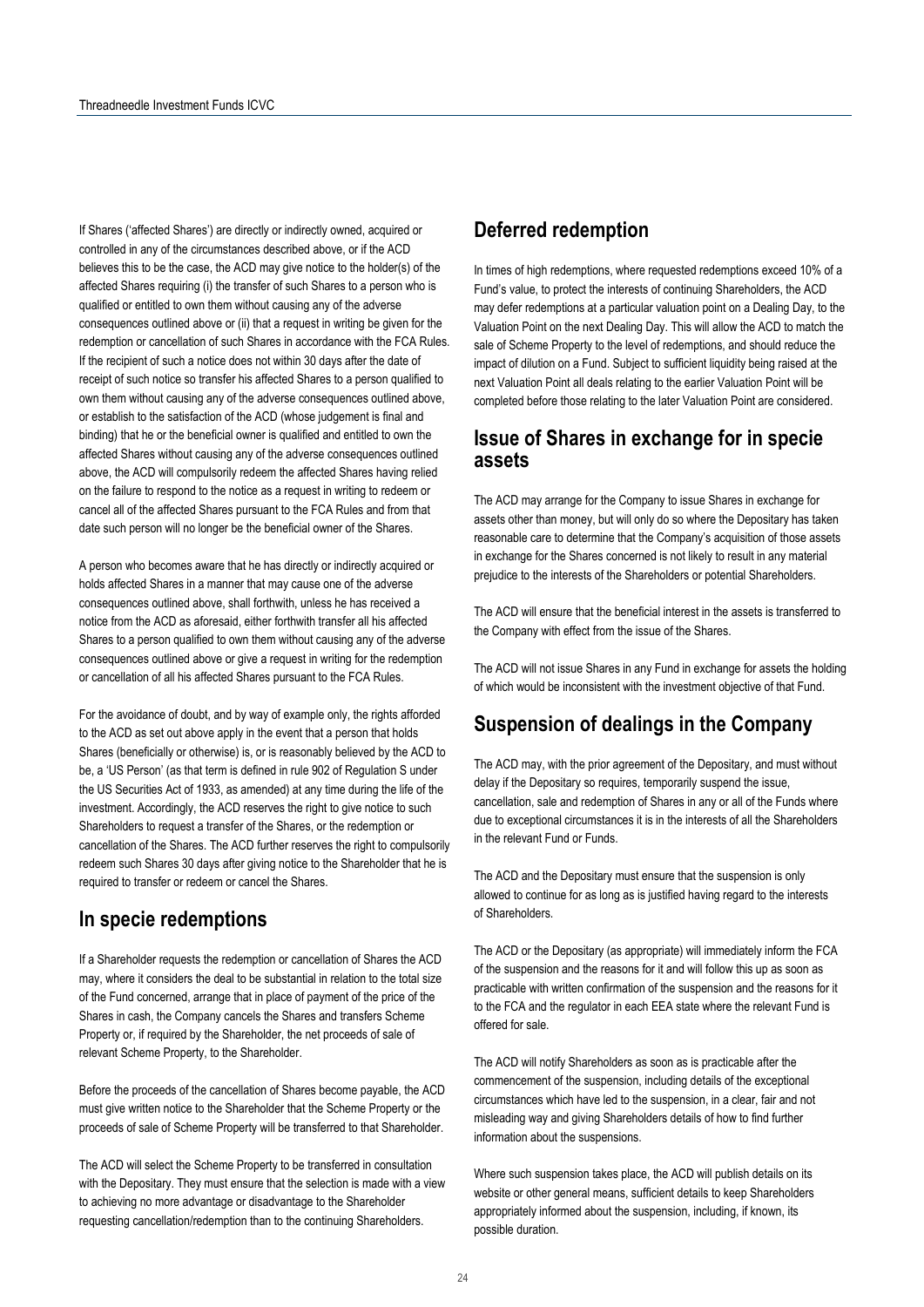During the suspension none of the obligations in COLL 6.2 (Dealing) will apply but the ACD will comply with as much of COLL 6.3 (Valuation and Pricing) during the period of suspension as is practicable in light of the suspension.

Suspension will cease as soon as practicable after the exceptional circumstances leading to the suspension have ceased but the ACD and the Depositary will formally review the suspension at least every 28 days and will inform the FCA of the review and any change to the information given to Shareholders.

# **Governing law**

All deals in Shares are governed by English law.

# **Valuation of the Company**

There will be a single price of a Share in the Company, calculated by reference to the NAV of the Fund to which it relates. The NAV per Share of a Fund is currently calculated at 12 noon UK time (1 pm Central European Time) on each Dealing Day.

The ACD may at any time during a Dealing Day carry out an additional valuation if the ACD considers it desirable to do so.

#### **Calculation of the Net Asset Value**

The value of the Scheme Property of the Company or of a Fund (as the case may be) shall be the value of its assets less the value of its liabilities determined in accordance with the following provisions:

- 1. All the Scheme Property (including receivables) of the Company (or the Fund) is to be included, subject to the following provisions.
- 2. Property which is not cash (or other assets dealt with in paragraph 3 below) or a contingent liability transaction shall be valued as follows and the prices used shall (subject as follows) be the most recent prices that it is practicable to obtain:
- (a) units or shares in a collective investment scheme:
	- (i) if a single price for buying and redeeming units or shares is quoted, at that price; or
	- (ii) if separate buying and redemption prices are quoted, at the average of the two prices provided the buying price has been reduced by any initial charge included therein and the redemption price has been increased by any exit or redemption charge attributable thereto; or
	- (iii) if, in the opinion of the ACD, the price obtained is unreliable or no recent traded price is available or if no recent price exists, at a value which, in the opinion of the ACD, is fair and reasonable;
- (b) any other transferable security:
	- (i) if a single price for buying and redeeming the security is quoted, at that price; or
	- (ii) if separate buying and redemption prices are quoted, the average of those two prices; or
	- (iii) if, in the opinion of the ACD, the price obtained is unreliable or no recent traded price is available or if no recent price exists, at a value which in the opinion of the ACD is fair and reasonable;
- (c) property other than that described in (a) and (b) above at a value which, in the opinion of the ACD, represents a fair and reasonable mid-market price.
- 3. Cash and amounts held in current and deposit accounts and in other time-related deposits shall be valued at their nominal values.
- 4. Property which is a contingent liability transaction shall be treated as follows:
	- (a) If it is a written option (and the premium for writing the option has become part of the Scheme Property), the amount of the net valuation of the premium shall be reflected in the valuation. If the property is an off-exchange option the method of valuation shall be agreed between the ACD and the Depositary.
	- (b) If it is an off-exchange future, it will be included at the net value of closing out in accordance with a valuation method agreed between the ACD and the Depositary.
	- (c) If the property is an off-exchange derivative, it will be included at a valuation method agreed between the ACD and Depositary.
	- (d) If it is any other form of contingent liability transaction, it will be included at the net value of margin on closing out (whether as a positive or negative value).
- 5. In determining the value of the Scheme Property, all instructions given to issue or cancel Shares shall be assumed to have been carried out (and any cash paid or received) whether or not this is the case.
- 6. Subject to paragraphs 7 and 8 below, agreements for the unconditional sale or purchase of property which are in existence but uncompleted shall be assumed to have been completed and all consequential action required to have been taken. Such unconditional agreements need not be taken into account if made shortly before the valuation takes place and, in the opinion of the ACD, their omission will not materially affect the final net asset amount.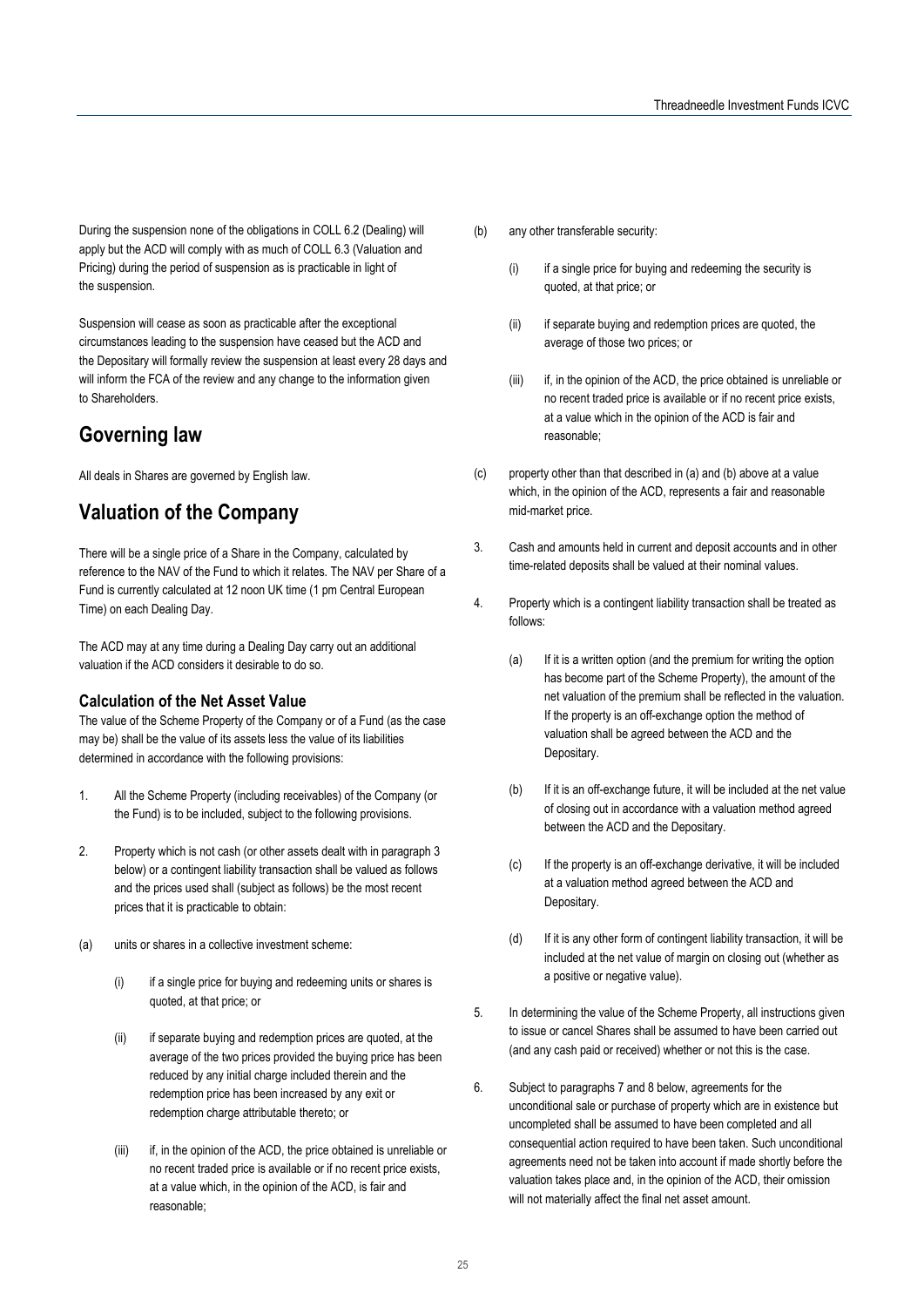- 7. Futures or contracts for differences, which are not yet due to be performed and unexpired and unexercised written or purchased options shall not be included under paragraph 6.
- 8. All agreements are to be included under paragraph 6 which are, or ought reasonably to have been, known to the person valuing the property.
- 9. An estimated amount for anticipated tax liabilities at that point in time including (as applicable and without limitation) capital gains tax, income tax, corporation tax, value added tax, stamp duty, stamp duty reserve tax and any foreign taxes or duties, will be deducted.
- 10. An estimated amount for any liabilities payable out of the Scheme Property and any tax or duty thereon treating periodic items as accruing from day to day will be deducted.
- 11. The principal amount of any outstanding borrowings whenever repayable and any accrued but unpaid interest on borrowings will be deducted.
- 12. An estimated amount for accrued claims for tax of whatever nature, which may be recoverable will be added.
- 13. Any other credits or amounts due to be paid into the Scheme Property will be added.
- 14. A sum representing any interest or any income accrued due or deemed to have accrued but not received will be added.
- 15. Currencies or values in currencies other than Sterling shall be converted at the relevant Valuation Point at a rate of exchange that is not likely to result in any material prejudice to the interests of Shareholders or potential Shareholders.

### **Price per Share in each Fund and each Class**

The price at which Shares are sold is based on the NAV of the relevant Fund and class to which it relates plus any initial charge, adjusted to include any applicable dilution adjustment. The price at which Shares are redeemed is based on the NAV of the relevant Fund less any redemption charge (if applicable), adjusted to include any applicable dilution adjustment. This is calculated by dividing the NAV of the Fund (or the part attributed to Shares of the relevant Class) by the number of Shares of the relevant Class in issue. An initial charge may be deducted from the amount invested and a redemption charge may be deducted from proceeds on redemption.

The NAV of a Fund or Share will be calculated in accordance with the Company's Instrument of Incorporation.

# **Pricing basis**

The Company deals on a forward pricing basis. A forward price is the price calculated at the next Valuation Point after the sale or redemption is agreed.

# **Publication of Prices**

The most recent price of Shares (other than those Funds which are intended primarily for non-UK investors and those Shares which are intended for UK investors that are eligible for the gross payment of interest) will be available at www.columbiathreadneedle.com or can be obtained by telephone from the ACD Client Services at the details provided in the Directory. Existing investors will be informed of the change in the method of publication of prices in accordance with the FCA Rules.

#### **Further means of publication:**

Please note that, for reasons beyond the control of the ACD, these may not necessarily be the most recent prices.

#### **Belgium**

The price of Shares in the Funds will be available at www.beama.be and may also be published in the De Tijd.

#### **Italy**

The prices of Shares in the Funds may be published in the Milano Finanza.

#### **Switzerland**

The prices of Shares of the Funds registered and authorised for public offer by the Swiss financial regulator will be published electronically on a daily basis at www.swissfunddata.ch.

#### **UK**

The prices of Shares in the Funds may be published in the Financial Times newspaper.

#### **Electronic Price Publication:**

Notwithstanding the changes above, the prices of Shares will be published in accordance with local regulatory requirements. Accordingly, the prices of the Shares will be published electronically on a daily basis at www.columbiathreadneedle.com or can be obtained from the ACD Client Services at the details provided in the Directory.

Investors will be informed in accordance with the FCA Rules of changes in the method of publication of prices.

\* Please note that calls may be recorded.

### **Risk factors**

Potential investors should consider the following risk factors before investing in the Company. Please also note that specific risk factors which apply to each sub-Fund as set out in the section of this Prospectus with the heading 'Investment objectives, policies and other details of the Fund'.

#### **1. General**

The investments of the Company are subject to normal market fluctuations and other risks inherent in investing in securities. There can be no assurance that any appreciation in value of investments will occur. The value of investments and the income derived from them may fall as well as rise and investors may not recoup the original amount invested in the Company. Past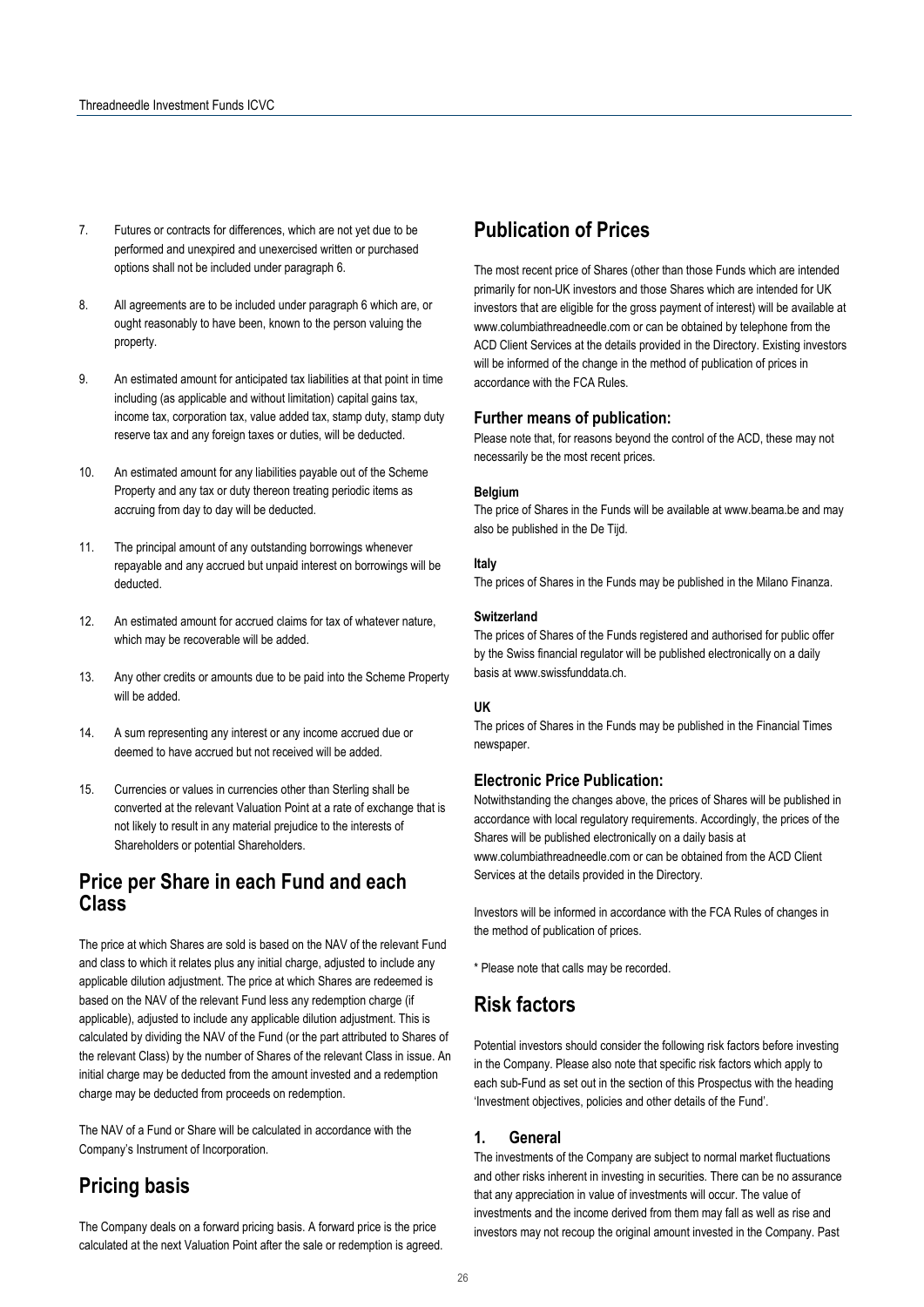performance is not indicative of future performance. There is no assurance that the investment objectives of any Fund will actually be achieved.

Geopolitical events, such as the UK's decision to leave the European Union, can lead to greater volatility in local and or global markets.

#### **2. Effect of Initial Charge**

Where an initial charge is imposed, an investor who realises his Shares after a short period may not (even in the absence of a fall in the value of the relevant investments) realise the amount originally invested. Therefore, the Shares should be viewed as a long-term investment.

#### **3. Valuation Point**

Although the NAV per Share of a Fund is calculated at 12 noon UK time on each Dealing Day, details on the daily creation or liquidation of Fund Shares is not available to the ACD until later in the day.

The ACD has introduced controls to mitigate the impact of this delay on the Funds, however there is a risk that during periods of high market volatility a Fund may be affected if the market prices of the assets dealt in the Fund are significantly different from the prices used to price the Fund. Price movements between the time of pricing and dealing may adversely or positively impact the effective value of shares in the Fund at the time of investment. In normal market conditions, it is expected that such price differentials would be minimal.

#### **4. Suspension of Dealings in Shares**

Investors are reminded that in certain circumstances their right to request the Company to redeem Shares may be suspended (see under 'Suspension of dealings in the Company' in the section 'Buying, selling and switching Shares').

#### **5. Currency Exchange Rates**

Depending on an investor's currency when investing in the Fund or Funds, the currency fluctuations may adversely affect the value of an investment and the level of income.

#### **6. Hedged Share Class**

There can be no guarantee that the hedging strategy applied in Hedged Share Classes will be successful or entirely eliminate the adverse effects of changes in exchange rates between the Reference Currency or Portfolio Currencies and the Hedged Currency.

It should be noted that hedging transactions may be entered into whether or not the currency of a Hedged Share Class is declining or increasing in value relative to the Reference Currency or Portfolio Currency. Consequently, where such hedging is undertaken, it may protect investors in the relevant class against a decrease in the value of this currency being hedged but it may also preclude investors from benefiting from an increase in the value of the currency. Hedged Share Classes and unhedged Share Classes of the same Fund participate in the same pool of assets and/or liabilities. As a result, Shareholders should note that the liabilities arising from one Share Class in a Fund may affect the Net Asset Value of the other Share Classes in the same Fund.

#### **7. Emerging Markets**

Where Funds invest in some overseas markets these investments may carry risks associated with failed or delayed settlement of market transactions and with the registration and custody of securities.

Investment in emerging markets may involve a higher than average risk.

Investors should consider whether or not investment in such Funds is either suitable for or should constitute a substantial part of an investor's portfolio.

Companies in emerging markets may not be subject to:

- (a) accounting, auditing and financial reporting standards, practices and disclosure requirements comparable to those applicable to companies in major markets;
- (b) the same level of government supervision and regulation of stock exchanges as countries with more advanced securities markets.

Accordingly, certain emerging markets may not afford the same level of investor protection as would apply in more developed jurisdictions:

- (a) Restrictions on foreign investment in emerging markets may preclude investment in certain securities by certain Funds and, as a result, limit investment opportunities for the Funds. Substantial government involvement in, and influence on, the economy may affect the value of securities in certain emerging markets.
- (b) The reliability of trading and settlement systems in some emerging markets may not be equal to that available in more developed markets, which may result in delays in realising investments.
- (c) Lack of liquidity and efficiency in certain of the stock markets or foreign exchange markets in certain emerging markets may mean that from time to time the ACD may experience more difficulty in purchasing or selling holdings of securities than it would in a more developed market. The proceeds for illiquid securities that form part of the redemption will in these circumstances be paid in cash once the proceeds become available. Please refer to the section of this Prospectus with the heading "In specie redemption" for further information.
- (d) Economic and/or political instability could lead to legal, fiscal and regulatory changes or the reversal of legal/fiscal regulation/market reforms. Assets could be compulsorily acquired without adequate compensation.
- (e) Share registration services, whilst appropriately licensed in Russia, may not be subject to such tight controls as those in more developed countries. This may mean that the Investment Manager may not secure good title to the Russian securities held.

#### **8. Investments in Collective Investment Schemes**

Where a Fund is permitted to invest all or part of its assets in collective investment schemes, investors should be aware of such potential exposure to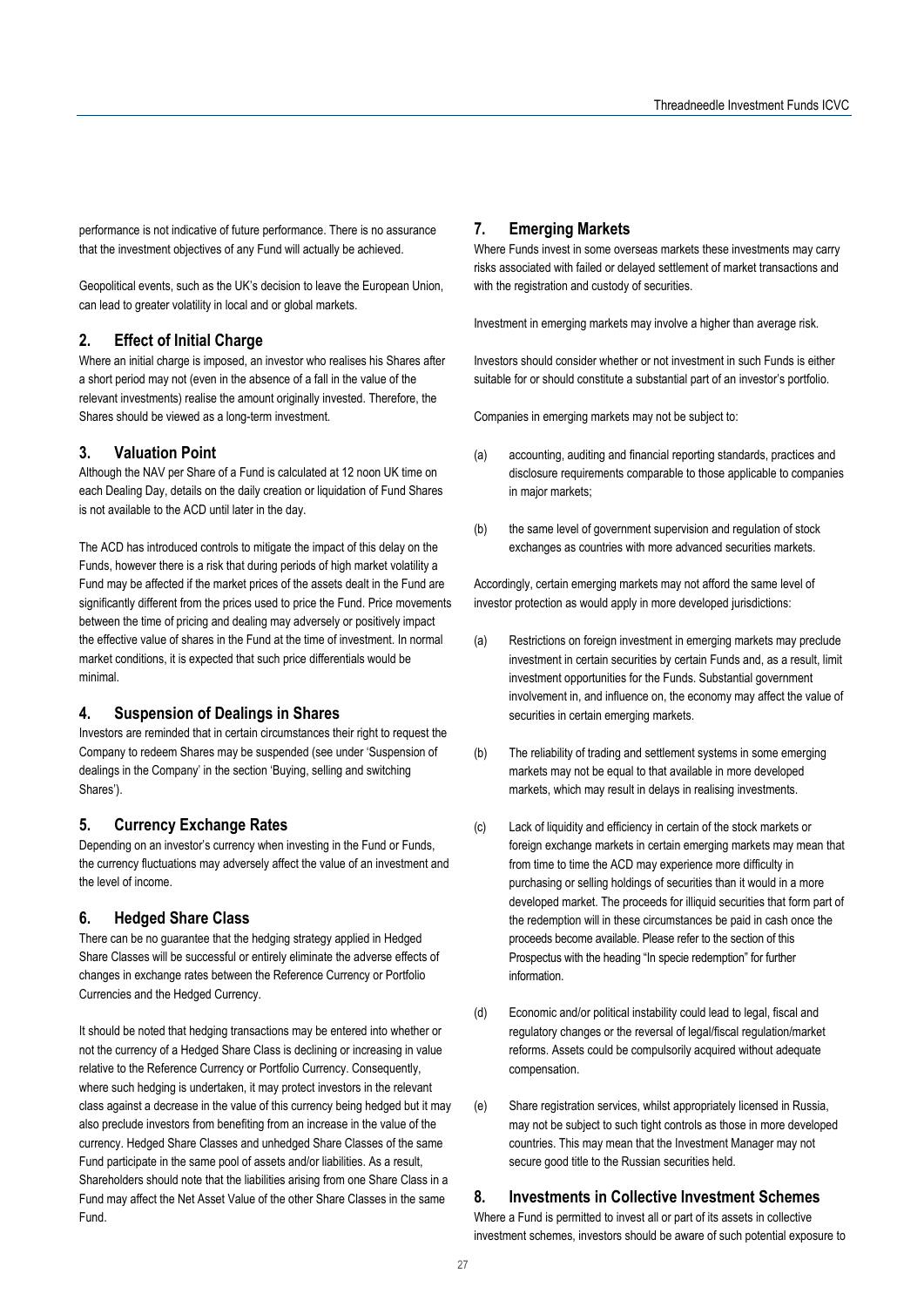the asset classes of those underlying collective investment schemes in the context of all their investments.

#### **8.1 Underlying Fund Expenses**

Investors should be aware that – where the Funds invest in other funds that are managed by companies in the ACD's group of companies – the funds that the Funds invest in will be subject to arrangements whereby no underlying annual management charge will be made on those funds. They will remain subject to other costs in the underlying funds such as registrar fees, audit fees and the costs of investing in equities and bonds. In addition, investors should be aware that some of the underlying funds may be subject to performance fees, which are typically a proportion of any excess return over and above a specific performance target.

There will be no initial charge payable by the Funds when acquiring shares or units in underlying funds and no exit charge payable on the disposal of shares or units in underlying funds. Please refer to Appendix II for more information.

#### **9. Investments in derivatives and forward transactions and the use of EPM**

**The FCA Rules for "UCITS Schemes" permit the use of derivatives and forward transactions for both EPM and investment purposes including short selling and leverage.** Investors should consider potential exposure to derivatives in the context of all their investments.

The Investment Manager has a 'Risk Management Policy' in respect of the measurement and monitoring of risks attached to financial derivative instrument positions entered into by the Company. This policy document has been sent to the Depositary and to the FCA and is available upon request. The Risk Management Policy and processes do not guarantee that the derivative strategies will work in every instance.

Derivative instruments, including but not limited to swaps, futures, and certain FX contracts, are subject to new regulations such as EMIR, MiFID II/MiFIR and similar regulatory regimes in the U.S., Asia, and other global jurisdictions. The implementation of such regulations, including new requirements requiring mandatory clearing and margining, may increase the overall costs to the Fund of entering into and maintaining such derivative instruments and may impact the Fund's returns or the ability of the Investment Manager to achieve their investment objectives. Global regulation of derivative instruments is a rapidly-changing area and, as such, the full effects of present or future legislation or regulations in this area are not known, but could be substantial and adverse. Each Fund is permitted by the FCA Rules to use derivatives and forward transactions for the purposes of EPM. Any Fund also permitted to use derivatives and forward transactions for investment purposes will provide details of this within its investment policy. **The risks relating to the different uses are explained below.** 

#### **9.1 Use of derivatives and forward transactions for EPM purposes The use of derivatives and forward transactions for the purposes of EPM will not materially increase the risk profile of any Fund.**

EPM is used by the Funds to reduce risk and/or costs in the Funds and to produce additional capital or income in the Funds. The Funds may use derivatives, borrowing, cash holding and stocklending for EPM. It is not

intended that using derivatives for efficient portfolio management will increase the volatility of the Funds.

In adverse situations, however, a Fund's use of derivatives may become ineffective EPM (which includes hedging) and a Fund may suffer significant loss as a result. A Fund's ability to use EPM strategies may be limited by market conditions, regulatory limits and tax considerations.

When making use of EPM techniques, the Investment Manager may use one or more separate counterparties to undertake transactions on behalf of these Funds. The Fund may be required to pledge or transfer collateral paid from within the assets of the relevant Fund to secure such contracts entered into for efficient portfolio management including in relation to derivatives and stocklending. There may be a risk that a counterparty will wholly or partially fail to honour their contractual arrangements under the arrangement with regard to the return of collateral and any other payments due to the relevant Fund. The ACD measures the creditworthiness of counterparties as part of the risk management process. A counterparty may be an associate of the ACD or the Investment Manager, which may give rise to a conflict of interest. For further details on the ACD's conflicts of interest policy please contact the ACD.

The ACD, the Investment Manager or the Fund will not be liable for their failure to implement an EPM strategy so long as they have acted reasonably and in accordance with the FCA rules.

The use of derivatives for EPM allows a Fund to manage various risks including the following: default risk, market risk, interest rate or duration risk, currency risk and curve risk. A brief description of the ACD's interpretation of each of these risks is set out below:

- Default risk: the risk that the issuer fails to pay.
- Market risk: the risk that general market conditions impact the price of the asset owned by the Fund.
- Interest rate / duration risk: the risk that the price of a bond is sensitive to a change in its yield.
- Currency risk: the risk that can arise when bonds are denominated in a currency that is not the base currency of the Fund.
- Curve risk: the risk that the shape of both the credit yield curve and maturity yield curve can change significantly over time.

#### **9.2 Use of derivatives and forward transactions for investment purposes**

**The use of derivatives and forward transactions for investment purposes may increase the risk profile of the Funds.** 

The exposure of Funds using derivatives for investment purpose involves synthetic short sales of investments and leverage, which may increase the risk profile of the Funds and may carry a higher degree of volatility than a Fund which does not gain short exposure. Leverage has the overall effect of increasing positive returns, but causes a faster decrease in the value of assets if prices fall.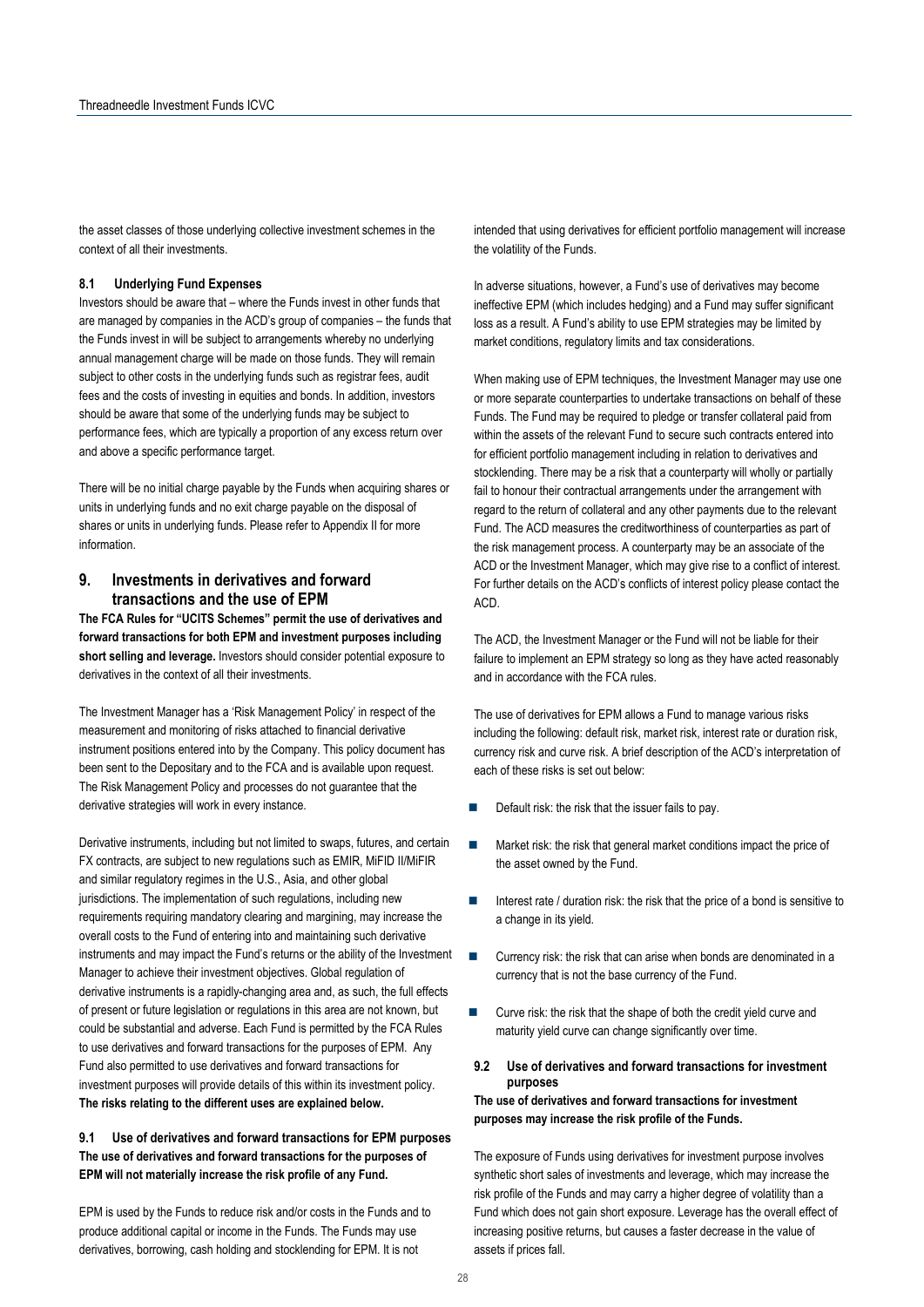The Strategic Bond Fund is permitted to invest in derivatives, in accordance with its investment policy.

The use of derivatives for investment purposes may entail additional risks for Shareholders. The ACD will ensure that the Global Exposure of a Fund relating to derivatives that it holds for investment purposes does not exceed the value of the Fund.

The ACD calculates Global Exposure using either the Value at Risk ("VaR") approach or the Commitment Approach, depending on which methodology is considered appropriate by the ACD. Further information about the Global Exposure of the Funds is set out in paragraphs 40 to 43 of Appendix II of this Prospectus.

In addition, for the Funds listed above, the FCA Rules permit the ACD to use certain techniques when investing in derivatives in order to manage a Fund's exposure to particular counterparties and in relation to the use of collateral, to reduce overall exposure to OTC derivatives; for example the Funds may take collateral from counterparties with whom they have an OTC derivative position and use that collateral to net off against the exposure they have to the counterparty under that OTC derivative position, for the purposes of complying with counterparty spread limits.

#### **10. High Yield Bond**

Where a Fund's investment policy is to generate a higher yield through the use of fixed interest securities, many of the investments will be in 'below investment grade' securities (generally defined as below BBB- by leading rating agencies) and may also include non-traditional types of debt securities. Investment in such securities brings an increased risk of default on repayment and therefore increases the risk that the income and capital of the Fund will be affected.

As a general rule, fixed interest securities with an above average yield tend to be less liquid than securities issued by issuers with a higher investment rating. Furthermore, the solvency of issuers of such fixed interest securities may not be guaranteed in respect of either the principal claim or regarding the interest payments and it cannot be excluded that such issuers may become insolvent. Investors should be fully aware of such risks.

#### **11. Risk to capital growth**

Where the investment objective of a Fund is to treat the generation of income as a higher priority than capital growth, or the generation of income and capital growth have equal priority, all or part of the ACD's fee, as well as all or part of other fees and expenses of the Company, may be charged against capital instead of against income. The Company will charge such fees and expenses to capital in order to manage the level of income paid and/or available to Shareholders. This may result in capital erosion or may constrain capital growth.

#### **12. Segregated Liability of the Funds**

While the OEIC Regulations provided for segregated liability between Funds, the concept of segregated liability is relatively new. Accordingly, where claims are brought by local creditors in foreign courts or under contracts which are subject to the laws of other countries it is not yet known how those foreign

courts will react to provisions of the OEIC Regulations which provide for segregated liability between Funds.

Shareholders are not, however, liable for the debts of the Company. A Shareholder is not liable to make any further payment to the Company after he has paid the purchase price of the Shares.

#### **13. Regulatory Risk**

The Company is resident in the United Kingdom and non-United Kingdom investors should note that the regulatory protections provided by the regulatory authorities in their country of domicile may not apply. Investors should consult their financial advisors for further information in this area.

#### **14. Investment Objectives**

Investors should be aware of the investment policies of the Funds as these may state that the Funds may invest on a limited basis into markets not naturally associated with the name of the Fund. These other markets may act with more or less volatility than the core investment area and performance will be in part dependent on these investments. Investors should ensure (prior to any investment being made) that they are satisfied with the risk profile of the overall objectives disclosed.

#### **15. Warrants**

When a Fund invests in warrants, the price per Share of the Fund may fluctuate more than if the Fund was investing in the underlying security/ies because of the greater volatility of the warrant price.

#### **16. Smaller Companies Funds**

The UK Smaller Companies Fund, the American Smaller Companies Fund (US), the Pan European Smaller Companies Fund and the European Smaller Companies Fund may fluctuate in value more than other Funds because of the greater volatility of share prices of smaller companies.

#### **17. Taxation**

Tax law and practice in certain countries into which a Fund invests or may invest in the future (in particular in the emerging markets) is not clearly established. It is possible therefore that the current interpretation of the law or understanding of practice might change, or that the law might be changed with retrospective effect. It is therefore possible that the Company could become subject to additional taxation in such countries that is not anticipated either at the date of the Prospectus or when investments are made, valued or disposed of.

#### **18. Shareholder Concentration Risk**

A Fund with high shareholder concentration may have compounded funding liquidity risks.

#### **19. Liquidity Risk**

In extreme market conditions it may be difficult for a Fund to realise an investment at short notice without suffering a discount to market value. In such circumstances the investor may suffer a delay in realising his investment or may incur a dilution adjustment.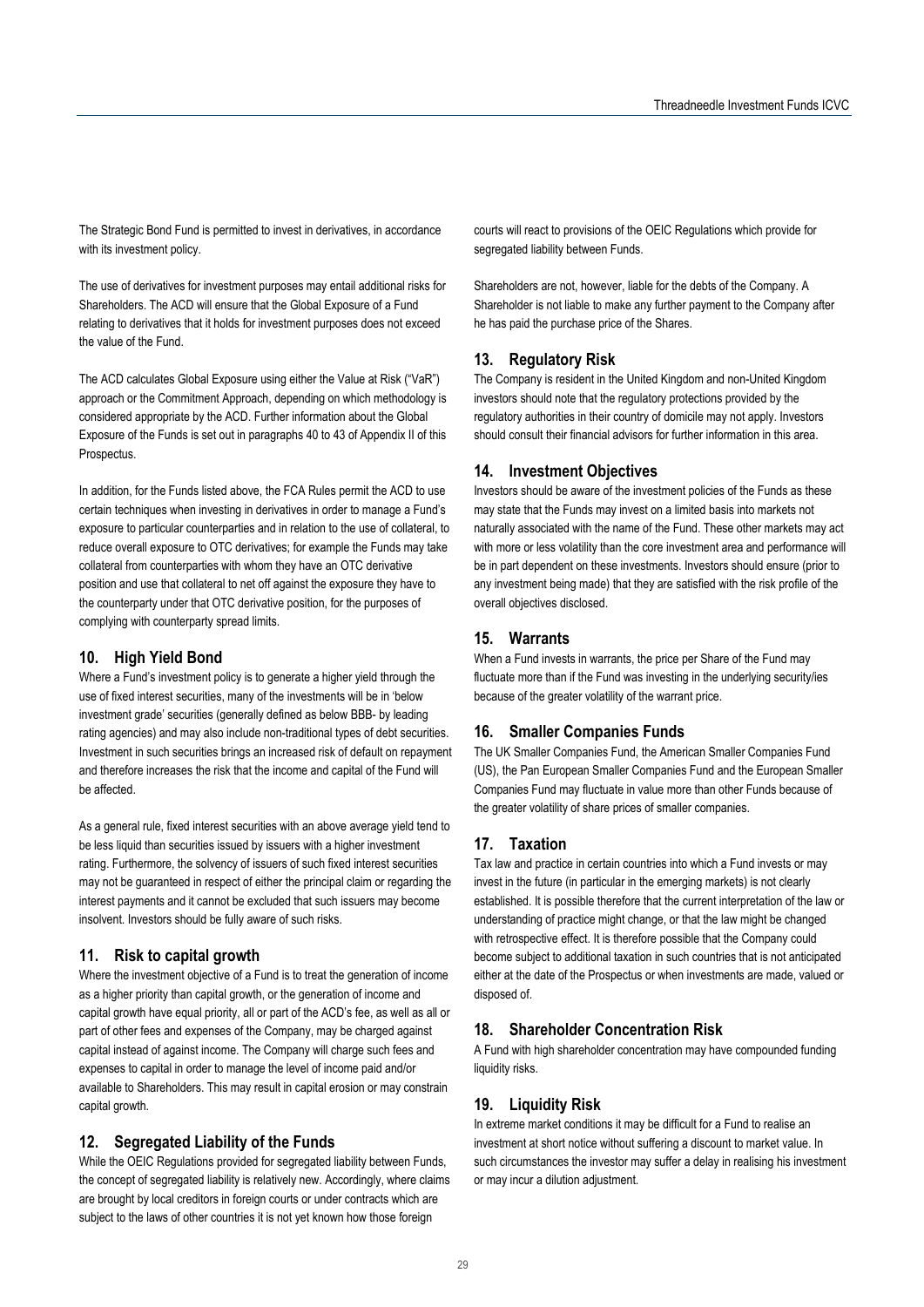Dealings in the Funds may be limited due to issues of capacity or deferred due to high redemption levels. Large subscriptions may not be invested quickly resulting in the Fund holding cash.

#### **20. No Guarantee of Capital**

Investors should note that the Funds do not offer any form of guarantee with respect to investment performance and no form of capital protection will apply.

#### **21. Cash Concentration**

Except for the American Select Fund and UK Select Fund the following is applicable: Where a Fund holds at any one time a substantial proportion of their assets in cash, near cash or money market instruments, it might not, under such circumstances, participate fully in a rise in market values of the asset classes the Fund would otherwise invest in. Investors should refer to paragraph 23 of Appendix II.

#### **22. Fixed Income Funds**

The interest rate on corporate bonds and most government bonds will not increase in line with inflation. Thus, over time, the real value of investor's income could fall.

#### **23. Credit Risk**

The value of a Fund may be adversely affected if any of the institutions with which the cash is invested or deposited suffers insolvency or other financial difficulties.

#### **24. Concentrated Portfolios**

Investors should note that some Funds may have concentrated portfolios (holding a limited number of investments and or large positions in a relatively small number of stocks). If one or more of those investments decline or are otherwise adversely affected, it may have a more pronounced effect on the Fund's value than if a larger number of investments were held or if the Fund had fewer large individual positions.

Accordingly they may carry a higher degree of risk and NAV volatility than a fund, which invests in a broad range of companies and or does not take large positions in a relatively small number of stocks.

# **Management and administration**

#### **The Authorised Corporate Director:**

The ACD of the Company is Threadneedle Investment Services Limited which is a private company limited by shares incorporated in England and Wales under the Companies Act 1985 on 26 January 1999. The ACD is entered on the FCA register under FCA number 190437.

The issued and paid up share capital of the ACD is £17.02 million.

The ACD is responsible for managing and administering the Company's affairs in compliance with the FCA Rules.

The ultimate holding company of the ACD is Ameriprise Financial, Inc., a corporation incorporated in Delaware, USA.

#### **Registered Office and Head Office:**

Cannon Place, 78 Cannon Street, London EC4N 6AG

### **Terms of Appointment:**

The ACD Agreement provides that the appointment of the ACD may be terminated upon 12 months' written notice by either the ACD or the Company, although in certain circumstances the agreement may be terminated forthwith by notice in writing by the ACD to the Company or the Depositary, or by the Depositary or the Company to the ACD. Termination cannot take effect until the FCA has approved the change of the ACD.

The ACD is entitled to its pro rata fees and expenses to the date of termination and any additional expenses necessarily realised in settling or realising any outstanding obligations. No compensation for loss of office is provided for in the agreement. The ACD Agreement provides indemnities to the ACD other than for matters arising by reason of its negligence, default, breach of duty or breach of trust in the performance of its duties and obligations.

The ACD is under no obligation to account to the Depositary or the Shareholders for any profit it makes on the issue or re-issue of Shares or cancellation of Shares that it has redeemed. The fees and expenses to which the ACD is entitled are set out in the section 'Charges payable to the ACD'.

The ACD acts as the Authorised Corporate Director of Threadneedle Specialist Investment Funds ICVC, Threadneedle Focus Investment Funds ICVC, Threadneedle Investments Funds II ICVC, Threadneedle Investments Funds III ICVC, Threadneedle Opportunity Investment Funds ICVC and Threadneedle UK Property Authorised Investment Fund and also acts as a manager in respect of the following authorised unit trusts:

- Threadneedle Managed Bond Focused Fund
- Threadneedle Managed Equity & Bond Fund
- **Threadneedle Managed Equity Focused Fund**
- Threadneedle Managed Equity Fund
- Threadneedle Managed Bond Fund
- Threadneedle Managed Equity Income Fund
- Threadneedle Navigator Adventurous Managed Trust
- Threadneedle Navigator Balanced Managed Trust
- Threadneedle Navigator Cautious Managed Trust
- Threadneedle Navigator Growth Managed Trust
- Threadneedle Navigator Growth Trust
- Threadneedle Navigator Income Trust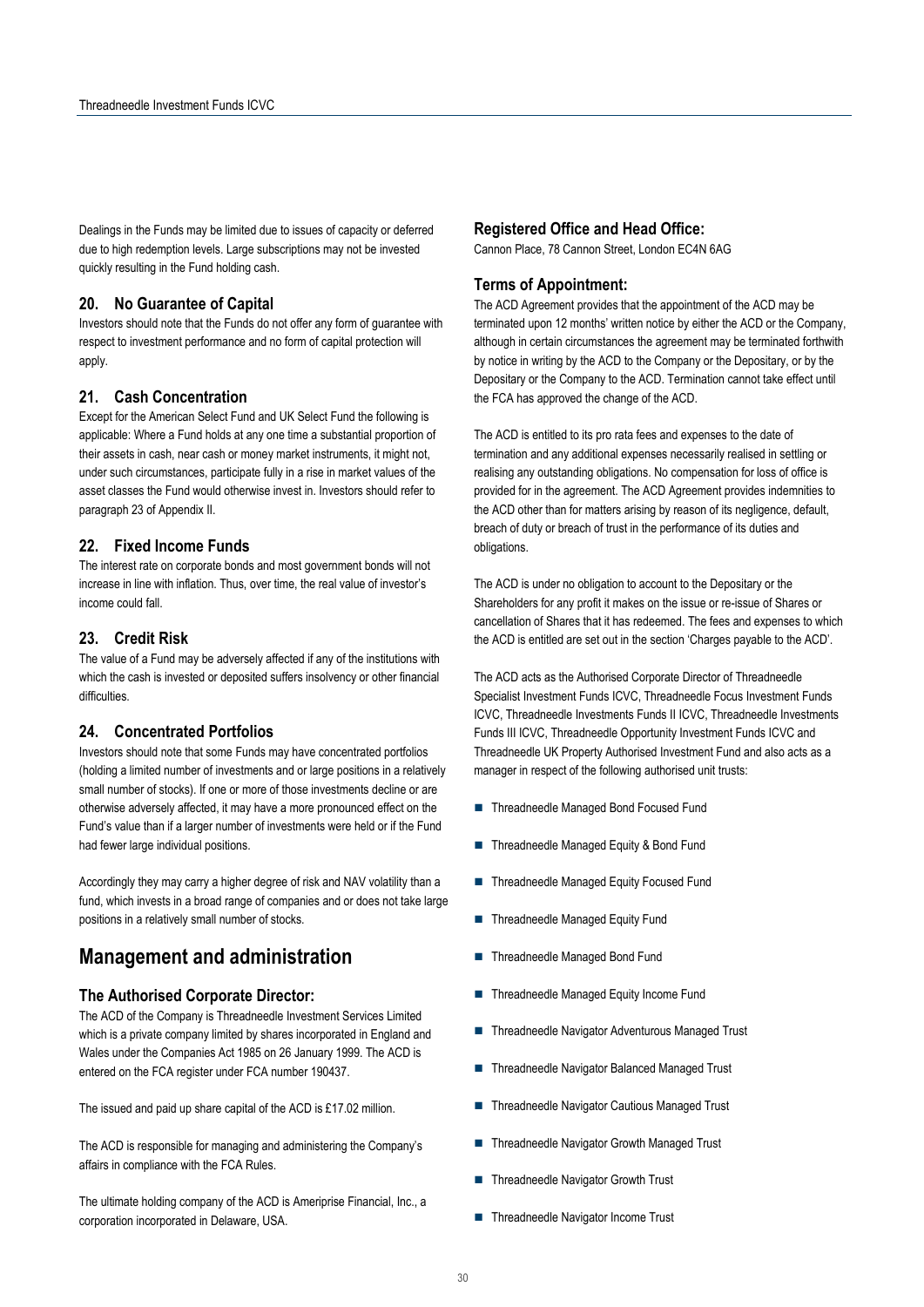- Threadneedle Navigator UK Index Tracker Trust
- Threadneedle UK Property Authorised Trust

The directors of the ACD are Mr. Don Jordison, Mr. Dominik Kremer, Ms. Laura Weatherup, Ms. Kath Cates (non-executive director) and Mrs. Ann Roughead (non-executive director). The directors act as directors of companies other than the ACD (including companies that are within the same group of companies as the ACD) but do not engage in business activities that are not connected with the Company that would be 'significant' to the Company's business in terms of the FCA Rules.

Third party administrative functions, such as customer applications and record keeping, dealing with subscriptions, switching, withdrawals and terminations, and all communication centre activity in relation to the Company, has been delegated by the ACD to to International Financial Data Services (UK) Limited ("IFDS").

The Company may engage in stock lending arrangements with the Custodian, Citibank N.A., acting as stocklending agent on behalf of the Depositary.

Certain administrative and ancillary services in relation to the Company have been delegated by the ACD to Citibank N.A..

The ACD will satisfy itself on an ongoing basis that IFDS and Citibank N.A. are competent to carry out these functions and associated responsibilities.

# **The Depositary**

Under the terms of the Depositary Agreement, Citibank Europe plc, acting through its UK branch (the "Depositary") has been appointed as depositary of the assets of the Funds, which have been entrusted to the Depositary for safekeeping.

The key duties of the Depositary consist of:

- (i) cash monitoring and verifying the cash flows of the Funds;
- (ii) safekeeping of the Scheme Property;
- (iii) ensuring that the sale, issue, re-purchase, redemption, cancellation and valuation of Shares are carried out in accordance with the Instrument of Incorporation, the Prospectus, and applicable law, rules and regulations;
- (iv) ensuring that in transactions involving Scheme Property any consideration is remitted to the Funds within the usual time limits;
- (v) ensuring that the income of the Funds is applied in accordance with Instrument of Incorporation, the Prospectus, applicable law, rules and regulations; and
- (vi) carrying out instructions from the ACD unless they conflict with the Prospectus, or applicable law, rules and regulations.

The Depositary is a public limited company with registered number 132781 domiciled in Ireland whose registered office is at 1 North Wall Quay, Dublin 1. The Depositary conducts its business in Great Britain from its branch offices at Citigroup Centre, Canada Square, Canary Wharf, London E14 5LB. The branch was established on 15 September 2015. The Depositary is authorised by the Central Bank of Ireland and the Prudential Regulation Authority and subject to limited regulation by the Financial Conduct Authority and Prudential Regulation Authority. Details about the extent of the Depositary's authorisation and regulation by the Prudential Regulation Authority and regulation by the Financial Conduct Authority are available from the Depositary on request.

#### **Liability of the Depositary**

As a general rule the Depositary is liable for any losses suffered as a result of the Depositary's negligent or intentional failure to properly fulfil its obligations except that it will not be liable for any loss where:

- (i) the event which has led to the loss is not the result of any act or omission of the Depositary or of such third party;
- (ii) the Depositary could not have reasonably prevented the occurrence of the event which led to the loss despite adopting all precautions incumbent on a diligent depositary as reflected in common industry practice; and
- (iii) despite rigorous and comprehensive due diligence, the Depositary could not have prevented the loss.

However, in the case of loss of a financial instrument by the Depositary, or by a third party, the Depositary is under an obligation to return a financial instrument of identical type or corresponding amount without undue delay unless it can prove that the loss arose as a result of an external event beyond the Depositary's reasonable control, the consequences of which would have been unavoidable despite all reasonable efforts to the contrary.

#### **Delegation of safekeeping function**

Under the terms of the Depositary Agreement the Depositary has the power to delegate its safekeeping functions.

As a general rule, whenever the Depositary delegates any of its custody functions to a delegate, the Depositary will remain liable for any losses suffered as a result of an act or omission of the delegate as if such loss had arisen as a result of an act or omission of the Depositary. The use of securities settlement systems, does not constitute a delegation by the Depositary of its functions.

As at the date of this Prospectus, the Depositary has entered into written agreements delegating the performance of its safekeeping function in respect of certain of the Funds' assets to the delegates and sub-delegates set out in Appendix VIII.

#### **Reuse of Scheme Property by the Depositary**

Under the Depositary Agreement the Depositary has agreed that it, and any person to whom it delegates custody functions, may not reuse any of the assets of the Funds with which it has been entrusted.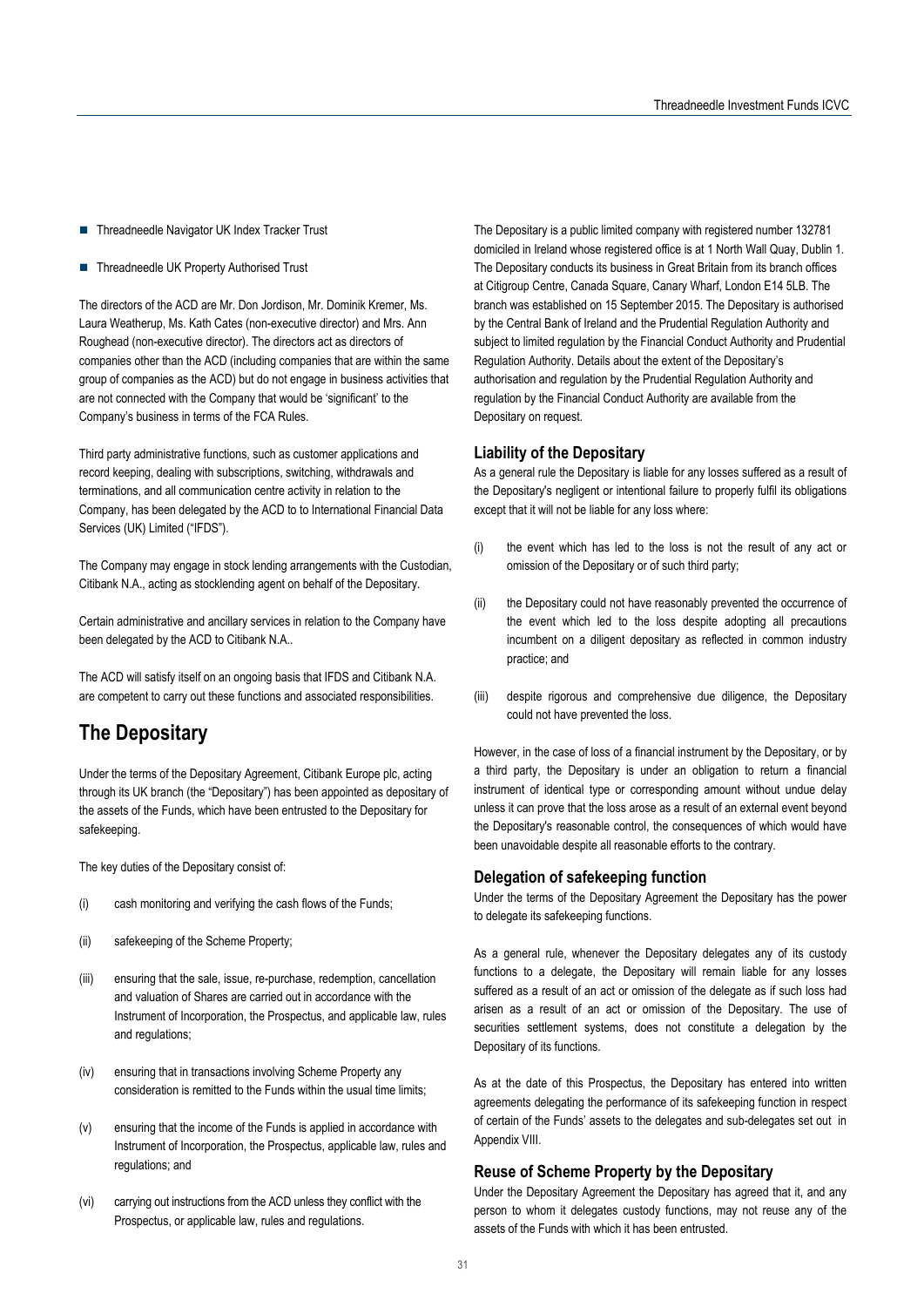Reuse will be permitted in respect of the assets of the Funds where:

- the reuse is carried out for the account of the Funds;
- the Depositary acts on the instructions of the ACD on behalf of the Funds;
- the reuse of Scheme Property is for the benefit of the Funds and the Shareholders;
- the transaction is covered by high quality and liquid collateral received by the Funds under a title transfer arrangement, the market value of which shall, at all times, amount to at least the market value of the re-used assets plus a premium.

#### **Terms of the Depositary Agreement**

The appointment of the Depositary has been made under an agreement between the Fund, the ACD and the Depositary effective from 3 May 2014, as amended and re-stated effective from 18 March 2016 (the "Depositary Agreement").

The Depositary Agreement may be terminated by not less than 180 days' written notice provided that no such notice shall take effect until the appointment of a successor to the Depositary.

To the extent permitted by the FCA Handbook, the Funds will indemnify the Depositary (or its associates) against costs, charges, losses and liabilities incurred by it (or its associates) in the proper execution, or in the purported proper execution, or exercise (reasonably and in good faith) of the Depositary's duties, powers, authorities and discretions to that Funds, except in the case of any liability for a failure to exercise due care and diligence in the discharge of its functions.

The Depositary is entitled to receive remuneration out of the Scheme Property for its services, as explained in the section entitled "Depositary's fee".

Shareholders may request an up to date statement regarding any of the information set out above from the ACD.

### **The Investment Manager**

The ACD has appointed Threadneedle Asset Management Limited to provide investment management services to the ACD.

#### **Terms of Appointment:**

The Investment Manager was appointed by an agreement dated 9 June 2008 (as restated effective from 21 July 2014) between the Company, the ACD and the Investment Manager.

In accordance with its powers under the Investment Management Agreement the Investment Manager has delegated certain administrative and ancillary services to IFDS and Citibank N.A., and other members of the ACD's group of companies. Where required, the Investment Manager will only engage with another member of its group of companies that is registered with or approved by the appropriate regulators in their home jurisdictions and overseas (for

example, the SEC and the CFTC in the United States and the SFC in Hong Kong). The Investment Manager will remain liable for the services provided by other members of its group on behalf of the Investment Manager at all times.

The Investment Management Agreement may be terminated on 12 months' written notice by the Investment Manager or the ACD. It may also be terminated by the Company or the ACD with immediate effect if this is in the best interest of the shareholders.

Subject to the overall policies, directions and control of the ACD, all relevant laws and regulations, this Prospectus, the Instrument of Incorporation and all proper directions of the Depositary, the Investment Manager has complete discretion to take all day to day investment decisions and to deal in investments in relation to the investment management of the Company, without prior reference to the ACD.

Columbia Management Investment Advisers, LLC may make investment recommendations to the Investment Manager and therefore provide investment advice supported by research to the Investment Manager for the following Funds:

- American Fund
- American Select Fund
- American Smaller Companies Fund (US)
- Emerging Market Bond Fund
- Global Bond Fund
- **Latin America Fund**

The Investment Manager may act, or refrain from acting, based upon its view of any investment advice supported by research or investment recommendations provided by Columbia Management Investment Advisers, LLC and retains the complete discretion to take all day to day investment decisions and to deal in investments.

Under the Investment Management Agreement the ACD provides indemnities to the Investment Manager (except in the case of any matter arising as a direct result of its fraud, negligence, default or bad faith). The ACD may be entitled under the indemnities in the ACD Agreement to recover from the Company amounts paid by the ACD under the indemnities in the Investment Management Agreement.

The Investment Manager also acts as the Investment Manager of a number of other collective investment schemes and segregated accounts.

Threadneedle Asset Management Limited is in the same group of companies as the ACD. Its registered office is at Cannon Place, 78 Cannon Street, London EC4N 6AG. The principal activity of the Investment Manager is acting as an investment manager.

#### **FCA Authorised Status:**

Threadneedle Asset Management Limited is authorised and regulated by the FCA under the Financial Services and Markets Act 2000 to carry on regulated activities in the UK.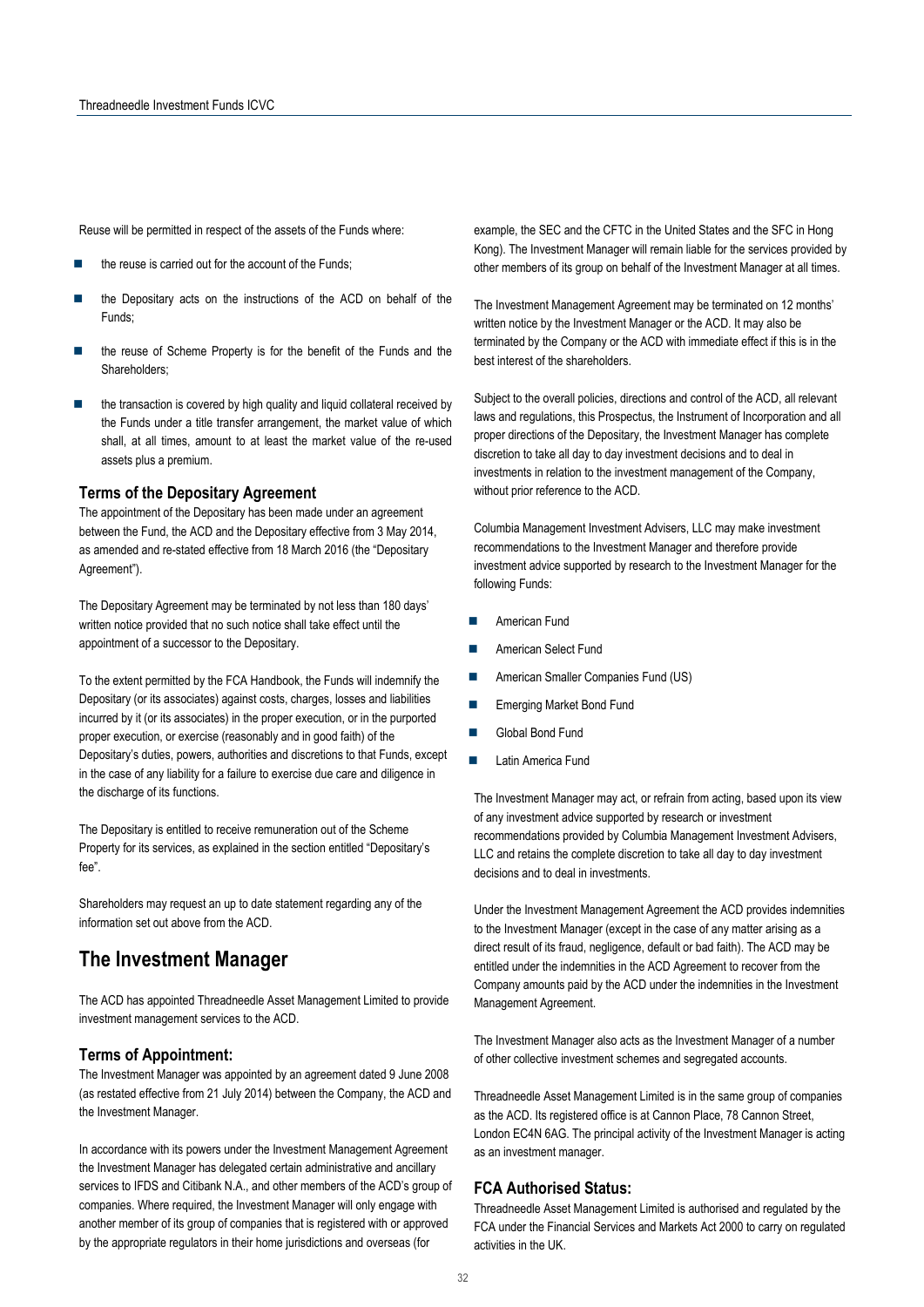# **Auditors**

The auditors of the Company are PricewaterhouseCoopers LLP.

# **Legal Advisers**

The Company is advised by Eversheds LLP.

# **Register of Shareholders**

The ACD acts as a registrar to the Company and has delegated to IFDS the responsibility of maintaining the register of Shareholders at ACD Client Services details provided in the Directory. The register may be inspected at that address during normal business hours by any Shareholder or any Shareholder's duly authorised agent.

# **Conflicts of Interest**

The ACD, the Investment Manager and other companies within the group of companies to which they belong (the "Group", which for the avoidance of doubt includes Columbia Management Investment Advisers, LLC in their provision of investment advice supported by research and investment recommendations) may, from time to time, act as the investment manager or adviser to other funds or sub-funds which follow similar investment objectives to the Funds of the Company. It is therefore possible that the ACD and/or the Investment Manager may in the course of their business have potential conflicts of interest with the Company or a particular Fund.

Each member of the Group will, however, have regard to its legal obligations and, in particular, to its obligation to act in the best interests of the Company so far as practicable, having regard to its obligations to other clients when undertaking any investment where potential conflicts of interest may arise.

As more than one company within the Group will have access to the same information, and may be trading in the same investments through different trading desks, policies and procedures are in place to manage this potential conflict. Where a conflict of interest cannot be avoided, the ACD will ensure that the Company and the other funds it manages are treated fairly.

The ACD acknowledges that there may be some situations where the organisational or administrative arrangements in place for the management of conflicts of interest are not sufficient to ensure, with reasonable confidence, that risks of damage to the interests of the Company or its shareholders will be prevented. Should any such situations arise the ACD will disclose these to shareholders in an appropriate format, ordinarily this will be in the Report and Financial Statements of the Company.

The Depositary may act as the depositary of other companies.

From time to time conflicts may arise between the Depositary and the delegates or sub-delegates, for example where an appointed delegate or subdelegate is an affiliated group company which receives remuneration for other custodial services it provides to the Funds. In the event of any potential conflict of interest which may arise during the normal course of business, the Depositary will have regard to applicable laws.

### **Exercise of Voting Rights**

The ACD has a strategy for determining when and how voting rights attached to ownership of Scheme Property are to be exercised for the benefit of each Fund. A summary of this strategy is available on the ACD's website at www.columbiathreadneedle.com. Details of the actions taken on the basis of this strategy in relation to each Fund are available to investors by writing to the ACD via ACD Client Services at the details provided in the Directory.

#### **Best Execution**

The ACD's best execution policy sets out the basis upon which the ACD will effect transactions and place orders in relation to the Company whilst complying with its obligations under the FCA Handbook to obtain the best possible result for the Company. Details of the best execution policy are available from the ACD on request and on the ACD's website at www.columbiathreadneedle.com

#### **Controversial Weapons**

The UN Convention on Cluster Munitions came into force on 1 August 2010. This Convention prohibits all use, stockpiling, production and transfer of controversial weapons. The ACD and the Investment Manager acknowledge the importance of the Convention and the Investment Manager actively screens companies for evidence of their corporate involvement, in controversial weapons that includes but is not limited to anti-personnel mines, cluster munitions, biochemical weapons and depleted uranium ammunition and armour. Where a company is verified to undertake such activities, the Investment Manager's policy is not to invest in the securities issued by that company however it reserves the right to take short positions on such securities.

#### **Responsible Investment**

In discharging its obligations, the ACD will have regard, as appropriate, to its Policies on the Principles for Responsible Investment (PRI) and the UK Stewardship Code.

# **Fees and expenses**

#### **General**

The fees, costs and expenses relating to the authorisation and incorporation and establishment of the Company and the initial offer of Shares (including preparation and printing of this Prospectus and fees of professional advisers to the Company) have been borne by the ACD or other companies in its group. Each Fund formed after November 1997 may bear its own direct establishment costs.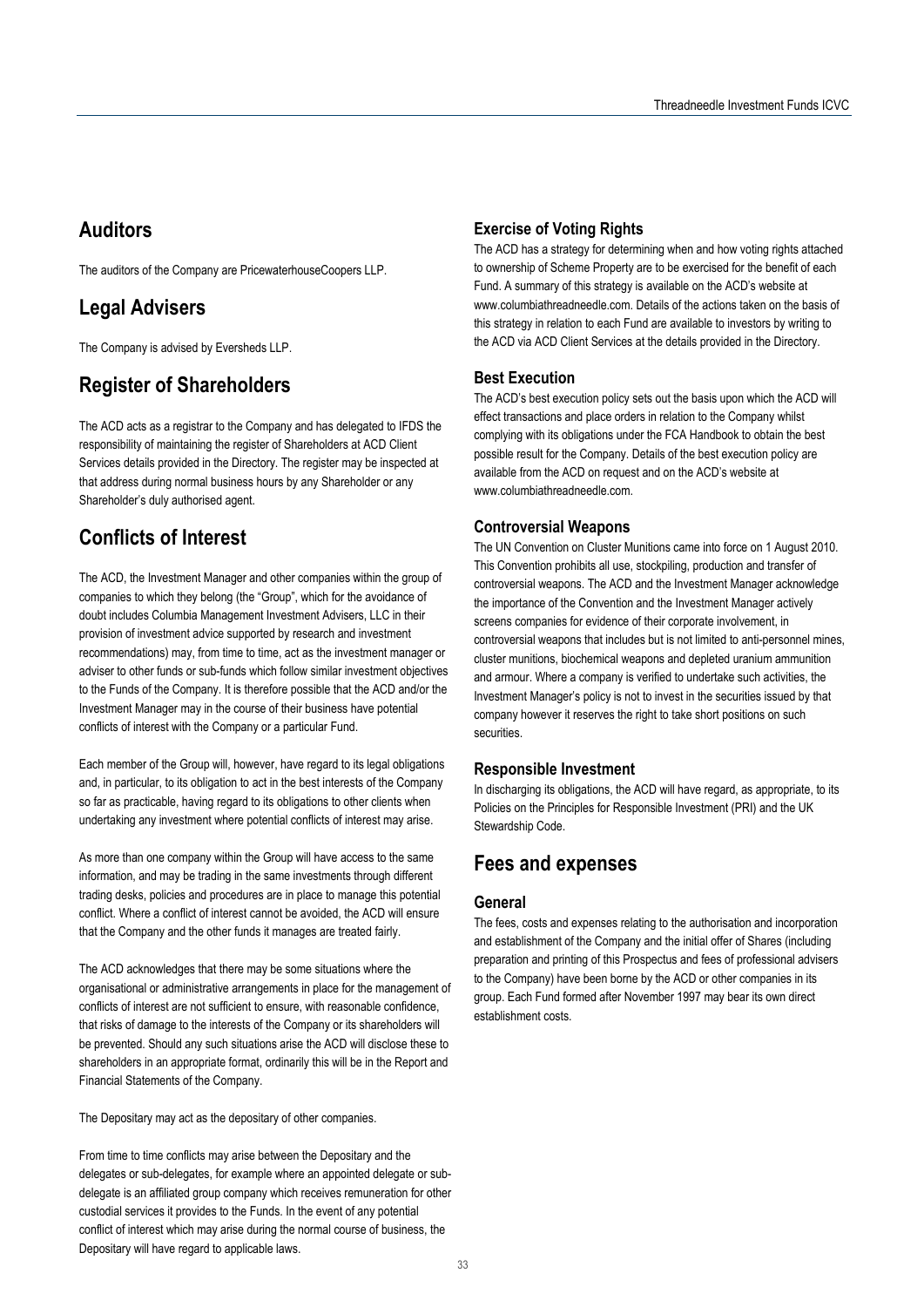The Company may pay out of the property of each Fund charges and expenses incurred by the Company, which will include the following expenses:

- (a) the fees and expenses payable to the ACD (which will include the fees and expenses payable to the Investment Manager) and to the Depositary;
- (b) expenses incurred in acquiring and disposing of investments;
- (c) taxation and duties payable by the Company;
- (d) interest on and charges incurred in borrowings;
- (e) any amount payable by the Company under any indemnity provisions contained in the Instrument of Incorporation or any agreement with any functionary of the Company;
- (f) fees of the FCA and the corresponding periodic fees of any regulatory authority in a country or territory outside the United Kingdom in which Shares are or may be marketed;
- (g) fees and expenses of the auditors.

The ACD may from time to time subsidise costs incurred by any of the Funds including but not limited to the Auditor's fee, to keep the costs of the Fund in line with the published estimated Ongoing Charges Figure or for any other reason. Details of the Ongoing Charges Figure for the previous reporting period can be found in the report and financial statements of the Company.

The ACD or companies in its group will pay, on behalf of the Company, the following ongoing registration and general expenses:

- (i) fees and expenses in respect of establishing and maintaining the register of Shareholders and related functions including the fees of the registrar;
- (ii) expenses incurred in distributing income to Shareholders;
- (iii) fees in respect of the publication and circulation of details of the NAV and prices;
- (iv) the fees and expenses of tax, legal and other professional advisers of the Company;
- (v) the costs of convening and holding Shareholder meetings (including meetings of Shareholders in any particular Fund, and a particular Class within a Fund);
- (vi) the costs of printing and distributing reports, accounts and any prospectus, publishing prices and any costs incurred as a result of periodic updates of any prospectus and any other administrative expense;

(vii) the fees connected with any listing of Shares on the Luxembourg Stock Exchange.

In return for paying or satisfying (i)-(vii), the ACD currently collects from the Company the following charges:

For Class 1 Shares, Class D Shares and Class M Shares: 0.15% per annum except for the below listed Funds where 0.11% is charged:

- American Fund
- American Select Fund
- European Select Fund
- Monthly Extra Income Fund
- Sterling Fund
- UK Fund
- UK Equity Income Fund
- UK Growth and Income Fund
- **UK Monthly Income Fund**

The current charge for Class 2, Class 2i, Class 3, Class L and Class X Shares is 0.035% per annum.

The current charge for Class N and Class Z is 0.11% per annum for all Funds except the below listed Funds for which 0.06% per annum is charged:

- American Fund
- American Select Fund
- European Select Fund
- UK Fund
- UK Equity Income Fund

Such a charge provides greater transparency for investors and certainty as to the level of such costs that they will bear as well as providing for simpler administration. The ACD will give written notice to the Shareholders in a time period in accordance with the FCA Rules before any increase to the rates specified above and the ACD will make available a Prospectus to reflect the increased rates. At any particular time the actual amount of ongoing registration and general expenses listed in (i)-(vii) above may be more or less than ACD collects from the Company, however, the ACD is under no obligation to account to the Depositary or the Shareholders for any surplus it retains in relation the payment it receives.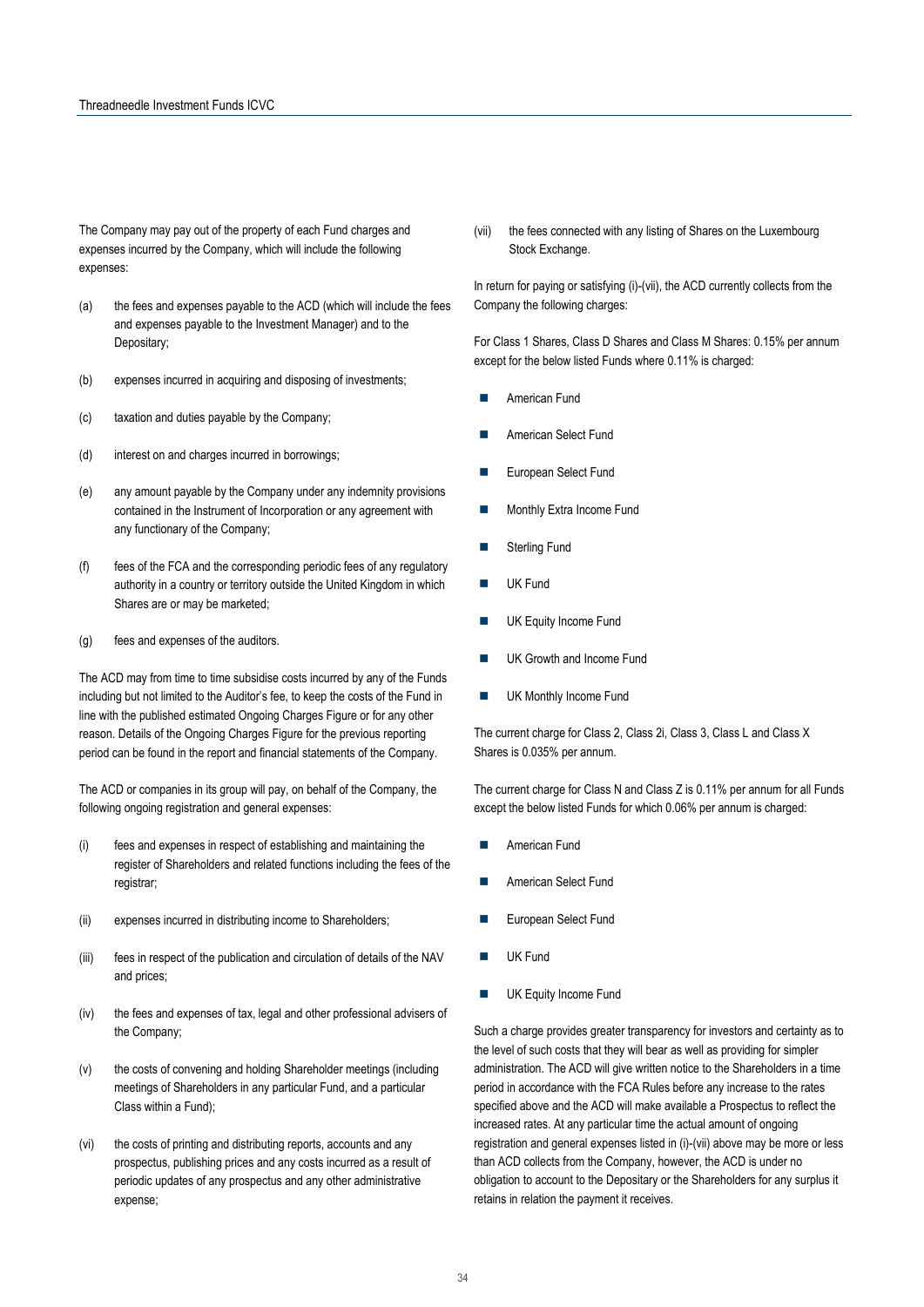Value Added Tax is payable on these charges where appropriate. Expenses are allocated between capital and income in accordance with the FCA Rules.

#### **Prohibition of "double-dipping"**

If the Company acquires units of collective investment schemes that are managed directly or indirectly by the ACD itself or a company with which it is linked by way of common management or control or by way of a direct or indirect stake of more than 10% of the capital or votes, no management fee may be charged to the fund's assets in respect of such investments. Moreover, the ACD may not charge to the investment fund any issuing or redemption commissions of the linked target funds.

### **Charges payable to the ACD**

As remuneration for carrying out its duties and responsibilities for Class 1, Class D, Class L, Class M, Class N, Class 2, Class 2i, Class 3 and Class Z Shares (including the respective Hedged Share Classes), the ACD is paid an annual fee out of each Fund. In respect to the Class X Shares, the investor is invoiced directly by the ACD for the payment of the annual management fee. All Shares, including Class X Shares bear the pro rata share of the registration and depositary fees as well as other charges and expenses. The fees of all Share classes are calculated with reference to the previous day's NAV of the Fund plus or minus any sales or redemptions.

For Class 1, Class D, Class L, Class M, Class N, Class 2, Class 2i Class 3 and Class Z Shares (including the respective Hedged Share Classes), the annual management fee accrues daily and is payable monthly. The current management fees for the Funds are set out below save as for the Class X Shares as these will be detailed in a separate agreement between the Eligible Shareholder and the ACD.

The ACD will give prior written notice to the Shareholders for a time period in accordance with the FCA Rules before any increase to the annual management fees set out below and the ACD will make available a Prospectus to reflect the increased charges:

#### **UK Equity Income Fund:**

Class 1: 1.5%; Class 2: 1.0%; Class D: 0.90%; Class L: 0.55%; Class Z: 0.75%

**UK Monthly Income Fund:**  Class 1: 1.5%; Class 2: 1.0%: Class Z: 0.75%.

**UK Corporate Bond Fund:**  Class 1: 0.75%; Class 2: 0.5%; Class 3: 1.0%; Class L: 0.40%.

**UK Growth and Income Fund:**  Class 1: 1.5%; Class 2: 1.0%; Class Z: 0.75%.

**UK Fund:**  Class 1: 1.5%; Class 2: 1.0%.; Class Z: 0.75%.

**UK Smaller Companies Fund:** 

Class 1: 1.5%; Class 2: 1.0%: Class Z: 0.75%.

#### **UK Select Fund:**

Class 1: 1.5%; Class 2: 1.0%: Class D: 0.90%; Class L: 0.55%; Class Z: 0.75%.

#### **UK Institutional Fund:**

Class 1: 1.5%; Class 2: 0.75%.

#### **UK Overseas Earnings Fund:**

Class 2: 1.5%; Class Z: 0.75%.

#### **Sterling Fund:**

Class 1: 0.5%; Class 2: 0.20%; Class 3: 0.60%

**Sterling Bond Fund:**  Class 1: 1.0%; Class Z: 0.40%.

### **Monthly Extra Income Fund:**

Class 1: 1.25%. Class Z: 0.60%

**Strategic Bond Fund:**  Class 1: 1.25%; Class 2: 0.75%.Class Z: 0.60%

**High Yield Bond Fund:**  Class 1: 1.25%; Class 2: 0.75%: Class Z: 0.60%.

**American Fund:**  Class 1: 1.5%; Class 2: 1.0%: Class Z: 0.75%.

**American Select Fund:**  Class 1: 1.5%; Class 2: 1.0%: Class Z: 0.75%.

#### **American Smaller Companies Fund (US):**

Class 1: 1.5%; Class 2: 1.0%: Class Z: 0.75%.

**Dollar Bond Fund:**  Class 1: 1.0%; Class Z: 0.50%.

**Japan Fund:**  Class 1: 1.5%; Class 2: 1.0%: Class L: 0.55%; Class Z: 0.75%.

**European Fund:**  Class 1: 1.5%; Class 2: 1.0%: Class D: 0.90%; Class L: 0.55%; Class Z: 0.75%.

**European Select Fund:**  Class 1: 1.5%; Class 2: 1.0%: Class Z: 0.75%.

**European Smaller Companies Fund:**  Class 1: 1.5%; Class 2: 1.0%; Class Z: 0.75%.

**Pan European Smaller Companies Fund:**  Class 1: 1.5%; Class 2: 1.0%; Class Z: 0.75%

**Pan European Fund:**  Class 1: 1.5%; Class 2: 1.0%. Class 2i: 1%: Class Z: 0.75%.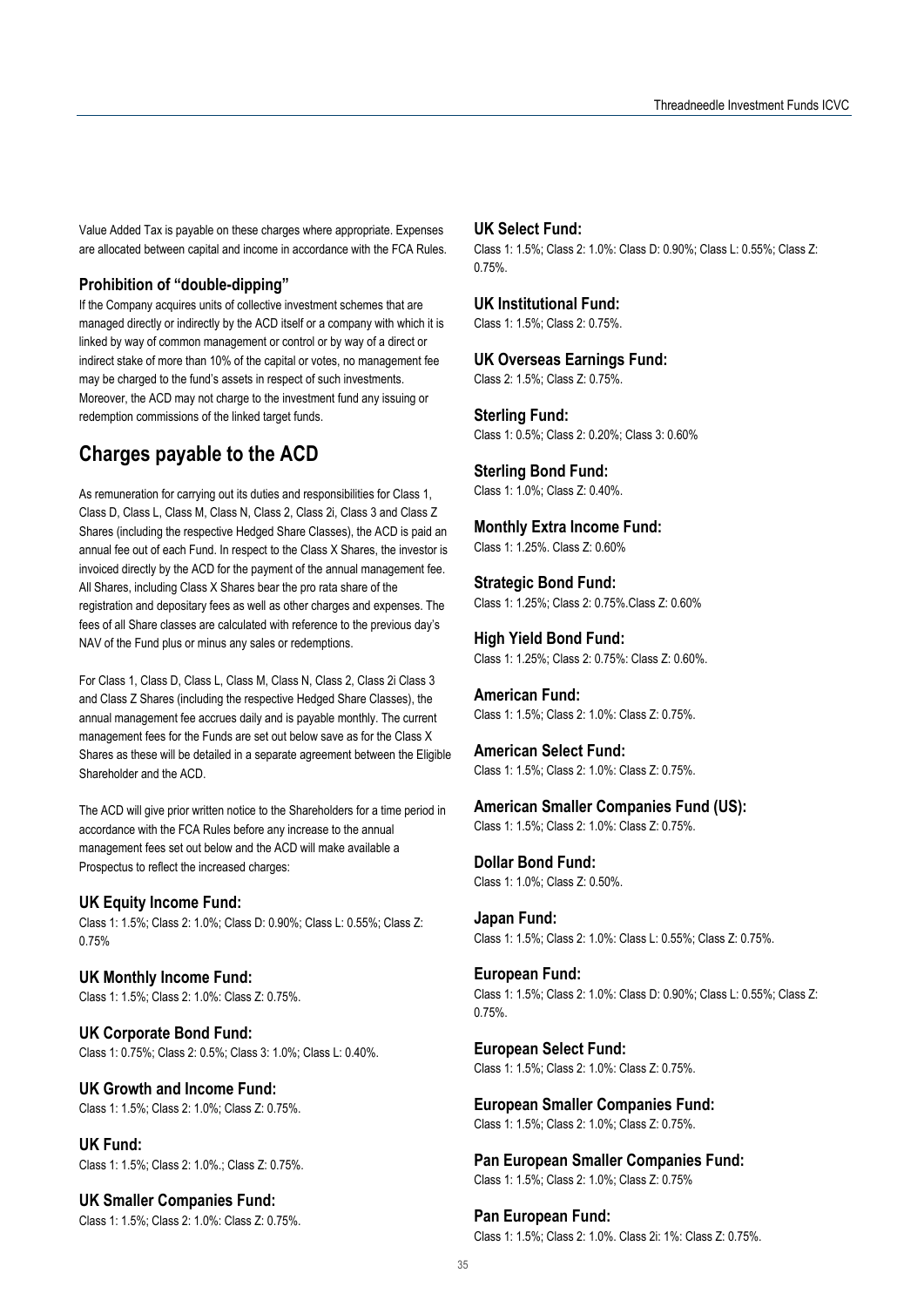## **European Corporate Bond Fund:**

Class 1: 1.0% Class 2: 0.5%; Class Z: 0.50%.

## **European Bond Fund:**

Class 1: 1.0%, Class 2: 0.5%; Class Z: 0.50%.

## **European High Yield Bond Fund:**

Class 1: 1.25%; Class 2: 0.75%; Class Z: 0.60%; Class M: 1.25%; Class N: 0.60%.

### **Asia Fund:**

Class 1: 1.5%; Class 2: 1.0%: Class L: 0.55%; Class Z: 0.75%.

## **Latin America Fund:**

Class 1: 1.5%; Class 2: 1.0%: Class Z: 0.75%.

## **Emerging Market Bond Fund:**

Class 1: 1.5%; Class 2: 1.0%; .Class Z: 0.60%.

#### **Global Bond Fund:**  Class 1: 1.25%; Class 2: 0.75%: Class Z: 0.50%.

## **Global Select Fund:**

Class 1: 1.5%. Class 2: 1.00%: Class Z: 0.75%.

The ACD is also entitled to all reasonable, properly vouched, out of pocket expenses incurred in the performance of its duties, including stamp duty and stamp duty reserve tax on transactions in Shares.

Where the investment objective of a Fund is to treat the generation of income as a higher priority than capital growth, or the generation of income and capital growth have equal priority, all or part of the ACD's fee may be charged against capital instead of against income. This will only be done with the approval of the Depositary and applies to the following Funds:

- **UK Equity Income Fund;**
- **UK Growth and Income Fund;**
- **UK Monthly Income Fund;**
- Sterling Bond Fund;
- Monthly Extra Income Fund;
- Strategic Bond Fund;
- High Yield Bond Fund;
- Dollar Bond Fund:
- **Emerging Market Bond Fund;**
- European Bond Fund;
- Global Bond Fund; and
- Sterling Fund.

This treatment of the ACD's fee will increase the amount of income available for distribution to Shareholders in the Fund concerned, but may result in capital erosion and may constrain capital growth.

In addition, all or part of other fees and expenses of the Company may be charged against capital instead of against income, but only insofar as income is sufficient to meet those fees and expenses and only where the Fund allows charging against capital instead of against income. The Company will charge such fees and expenses to capital in order to manage the level of income paid and/or available to Shareholders. This may result in capital erosion or may constrain capital growth and will only be done with the approval of the Depositary, subject always to the FCA Rules.

If a Class's expenses in any period exceed the income the ACD may take that excess from the capital property attributable to that Class up to the full amount of that excess.

# **Stock lending**

The Company may engage in stock lending arrangements with the Custodian, acting as stock lending agent on behalf of the Depositary. Under an agreement between the Company, the Depositary, the Investment Manager and the Custodian, the Custodian is entitled to a payment for providing stock lending services to the Company. The fee payable to the Custodian is calculated as a percentage of the gross income from stocklending and will be 12.5% of the income generated by the stock lending activity. The remaining amount of income that is generated by virtue of the stock lending activity is then applied to the Scheme Property of the Company being 87.5%.

Further detail on stocklending is set out in Appendix II.

The ACD may not introduce a new category of remuneration for its services to be paid out of the Scheme Property of the Company without obtaining prior approval of the Shareholders by way of resolution. Additionally, no increase to a current rate or amount of remuneration payable to the ACD or an associate (as defined in the FCA Rules) out of the Scheme Property of the Company or any material change to any other type of payment out of the Scheme Property of the Company can be implemented without the ACD giving prior written notification of not less than 60 days to the Shareholders.

## **Investment Manager's fee**

The Investment Manager's fees and expenses (plus VAT thereon) will be paid by the ACD out of its remuneration under the ACD Agreement.

# **Depositary's fee**

The Depositary's remuneration, which is payable out of the assets of each Fund, is a periodic charge at such annual percentage rate of 0.01% being paid on the same basis as the ACD's annual management charge.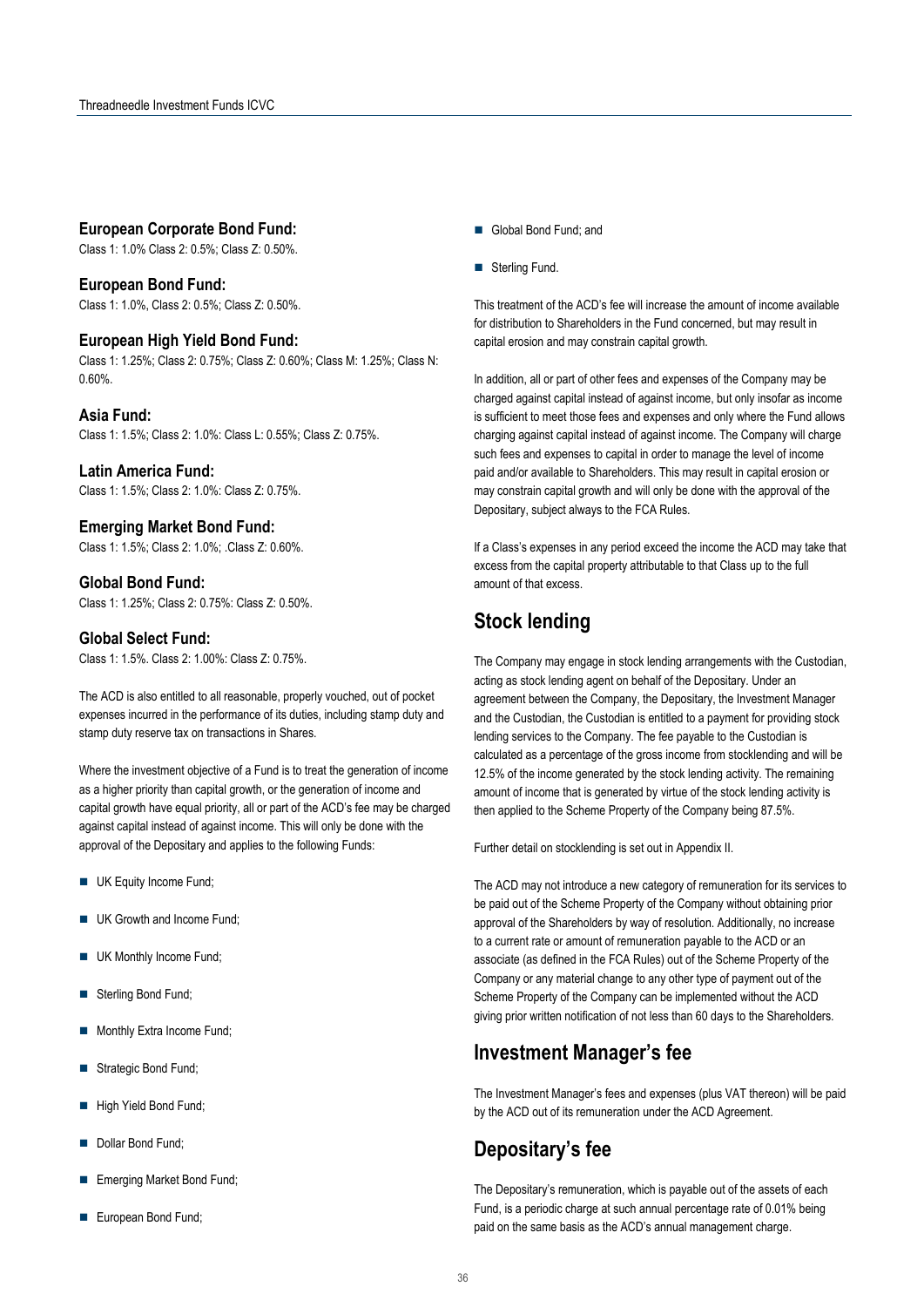The ACD will notify the Shareholders in writing prior to the change coming into force for a time period in accordance with the FCA Rules for any material increase to the rates set out above.

The Depositary is also entitled to receive out of the property of each Fund remuneration for performing or arranging for the performance of such functions as the ACD and the Depositary may from time to time agree, being functions conferred on the Depositary by the Instrument of Incorporation or the FCA Rules. The Depositary's remuneration under this paragraph shall accrue when the relevant transaction or other dealing is effected and shall be paid in arrears on the next following date on which payment of the Depositary's periodic charge is to be made or as soon as practicable thereafter. Currently the Depositary does not receive any remuneration under this paragraph.

## **Depositary's Expenses**

In addition to the remuneration referred to above, the Depositary is entitled to receive reimbursement for expenses properly incurred by it in the discharge of its duties or exercising any of the powers conferred upon it in relation to the Company and each Fund, subject to approval by the ACD.

In accordance with an agreement between the ACD and the Depositary, the Depositary is entitled to payment for the transaction costs associated with stocklending activities carried out in respect of the Funds.

The Depositary has appointed Citibank N.A. as the Custodian of the property of the Funds and is entitled to receive reimbursement of the Custodian's fees as an expense of each Fund. Citibank N.A.'s remuneration for acting as Custodian is calculated at an ad valorem rate determined by the territory or country in which the assets of each Fund are held. Currently, the lowest rate is 0.002% and the highest rate is 0.44%. In addition, the Custodian makes a transaction charge determined by the territory or country in which the transaction is effected. Currently, these transaction charges range from £3 to £90 per transaction.

Any material increase to the Custodian's charges set out above will be subject to the agreement of the Depositary and the ACD, and the ACD will give prior written notice of not less than 60 days to the Shareholders.

The Depositary is also entitled to be reimbursed out of the property of each Fund in respect of remuneration charged by the Custodian for such services as the ACD, the Depositary and the Custodian may from time to time agree, being services delegated to the Custodian by the Depositary in performing or arranging for the performance of the functions conferred on the Depositary by the Instrument of Incorporation or the FCA Rules. Remuneration charged under this paragraph shall accrue when the relevant transaction or other dealing is effected and shall be paid in arrears. Currently, the Custodian does not receive any remuneration under this paragraph. The following further expenses may also be paid out of the property of each Fund:

- (a) all charges imposed by, and any expenses of, any agents appointed by the Depositary to assist in the discharge of its duties;
- (b) all charges and expenses incurred in connection with the collection and distribution of income;
- (c) all charges and expenses incurred in relation to the preparation of the Depositary's annual report to Shareholders;
- (d) all charges and expenses incurred in relation to stock lending.

Subject to current HM Revenue & Customs ('HMRC') regulations, Value Added Tax at the prevailing rate may be payable in addition to the Depositary's remuneration, the Custodian's remuneration and the above expenses.

## **Allocation of Fees and Expenses between Funds**

All the above fees, duties and charges (other than those borne by the ACD) will be charged to the Fund in respect of which they were incurred but where an expense is not considered to be attributable to any one Fund, the expense will normally be allocated to all Funds pro-rata to the NAV of the Funds, although the ACD has discretion to allocate these fees and expenses in a manner which it considers fair to Shareholders generally.

# **The Ongoing Charges Figure ('OCF')**

The OCF is the European standard method of disclosing the charges of a share class of a fund based on the last year's expenses and may vary from year to year. It includes charges such as the Fund's annual management charge, registration fee, custody fees and distribution cost but ordinarily excludes the costs of buying or selling assets for the fund. The Key Investor Information Documents contain the current OCF.

## **Instrument of Incorporation**

The Instrument of Incorporation of the Company (which is available for inspection at the ACD's offices, or at ACD Client Services at the details provided in the Directory) contains, inter alia, provisions to the following effect:

## **1. Share Capital**

- (a) The Company may from time to time issue Shares of different Classes in respect of a Fund, and the ACD may by resolution from time to time create additional Classes in respect of a Fund (whether or not falling within one of the Classes in existence on incorporation).
- (b) The ACD may by a resolution from time to time create additional Funds with such investment objectives and such restrictions as to geographic area, economic sector, monetary zone or category of transferable security or otherwise, and denominated in such currencies, as the ACD may from time to time determine.
- (c) The Company may issue Limited Issue Shares in respect of any Fund.

(d) The special rights attaching to a Class are not (unless otherwise expressly provided by the conditions of issue of such Shares) deemed to be varied by:

(i) the creation, allotment or issue of further Shares of any Class ranking pari passu with them;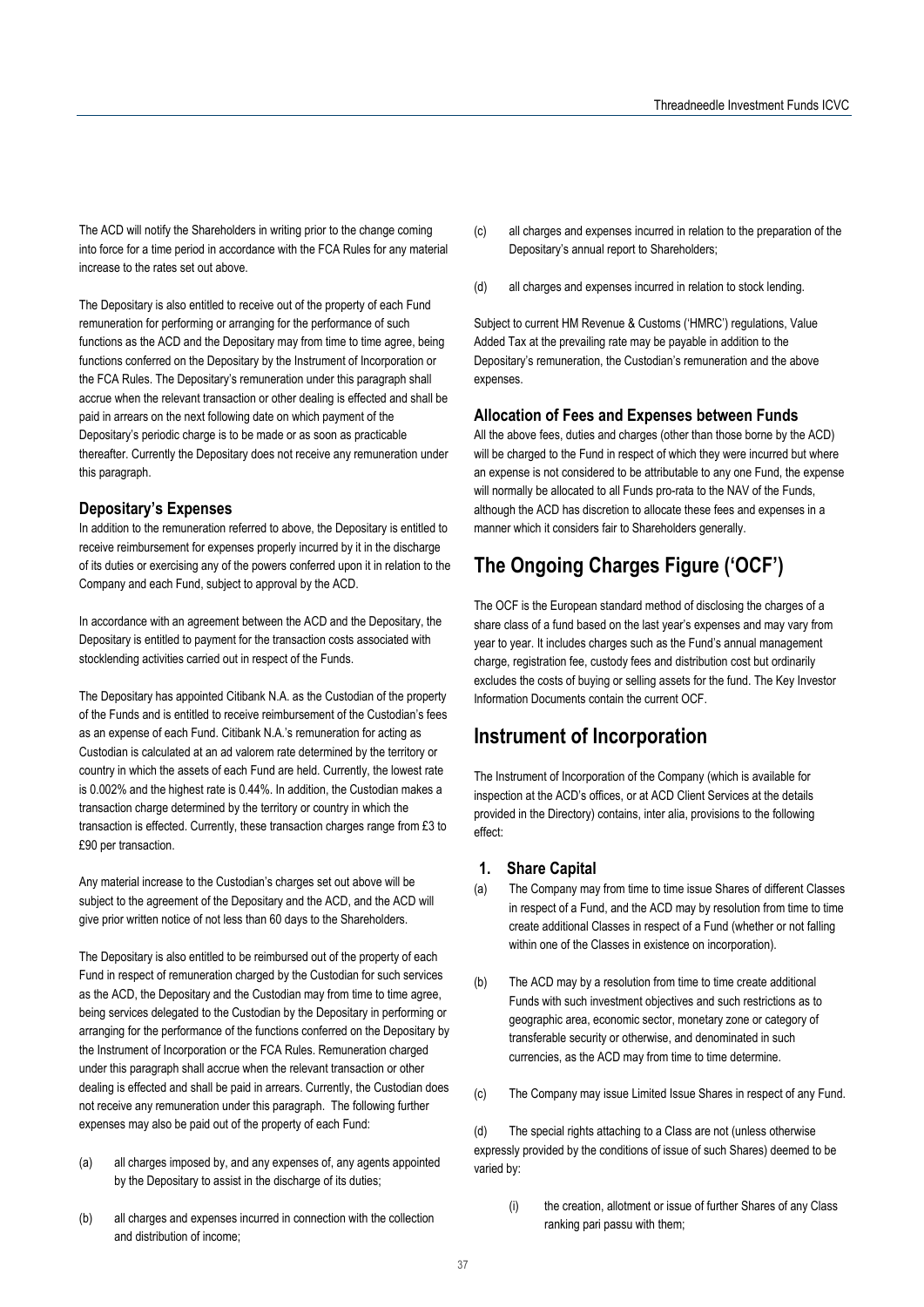- (ii) the switch of Shares of any Class into Shares of another Class;
- (iii) the creation, allotment, issue or redemption of Shares of another Class within the same Fund, provided that the interests of that other Class in the Fund represent fairly the financial contributions and benefits of Shareholders of that Class;
- (iv) the creation, allotment, issue or redemption of Shares of another Fund;
- (v) the exercise by the ACD of its powers to re-allocate assets, liabilities, expenses, costs or charges not attributable to one Fund or to terminate a Fund; or
- (vi) the passing of any resolution at a meeting of another Fund which does not relate to the Fund in which the Class is interested.

## **2. Transfer of Shares**

- (a) All transfers of registered Shares must be effected by transfer in writing in any usual or common form or in any other form as may be approved by the ACD.
- (b) No instrument of transfer may be given in respect of more than one Class.
- (c) In the case of a transfer to joint holders, the number of joint holders to whom a Share is to be transferred may not exceed four.
- (d) In the case of Class X Shares investors must be eligible.

### **3. Income**

(a) The following provisions apply in respect of Shares in issue in respect of the Funds available in the Company:

An allocation of income (whether annual or interim) to be made in respect of each Share issued by the Company or sold by the ACD during the accounting period in respect of which that income allocation is made shall be of the same amount as the allocation to be made in respect of the other Shares of the same Class issued in respect of the same Fund but shall where appropriate include a capital sum ('income equalisation') representing the ACD's best estimate of the amount of income included in the price of that Share, being either the actual amount of income included in the issue price of that Share or an amount arrived at by taking the aggregate of the amounts of income included in the price in respect of Shares of that Class issued or sold to Shareholders in the annual or interim accounting period in question and dividing that aggregate amount by the number of such Shares and applying the resultant average to each of the Shares in question.

(b) Each allocation of income made in respect of any Fund at a time when more than one Class is in issue in respect of that Fund shall be done by reference to the relevant holders' proportionate interests in the

Scheme Property of the Fund in question. These will be ascertained for each Class as follows:

- (i) A notional account will be maintained for each Class. Each account will be referred to as a 'Proportion Account'.
- (ii) The word 'proportion' in this context means the proportion, which the balance on a Proportion Account at the relevant time bears to the balance on all the Proportion Accounts of a Fund at that time. The proportionate interest of a Class of Share in the assets and income of a Fund is its 'proportion'.
- (iii) There will be credited to a Proportion Account:
	- the subscription money (excluding any initial charges) for the issue of Shares of the relevant Class;
	- that Class's proportion of the amount by which the NAV of the Fund exceeds the total subscription money for all Shares in the Fund;
	- that Class's proportion of the Fund's income received and receivable; and
	- any notional tax benefit under paragraph (v) below.
- (iv) There will be debited to a Proportion Account:
	- the redemption payment for the cancellation of Shares of the relevant Class;
	- the Class's proportion of the amount by which the NAV of the Fund falls short of the total subscription money for all Shares in the Fund;
	- all distributions of income (including equalisation if any) made to Shareholders of that Class;
	- all costs, charges and expenses incurred solely in respect of that Class;
	- that Class's share of the costs, charges and expenses incurred in respect of that Class and one or more other Classes in the Fund, but not in respect of the Fund as a whole;
	- that Class's proportion of the costs, charges and expenses incurred in respect of or attributable to the Fund as a whole; and
	- any notional tax liability under paragraph (v).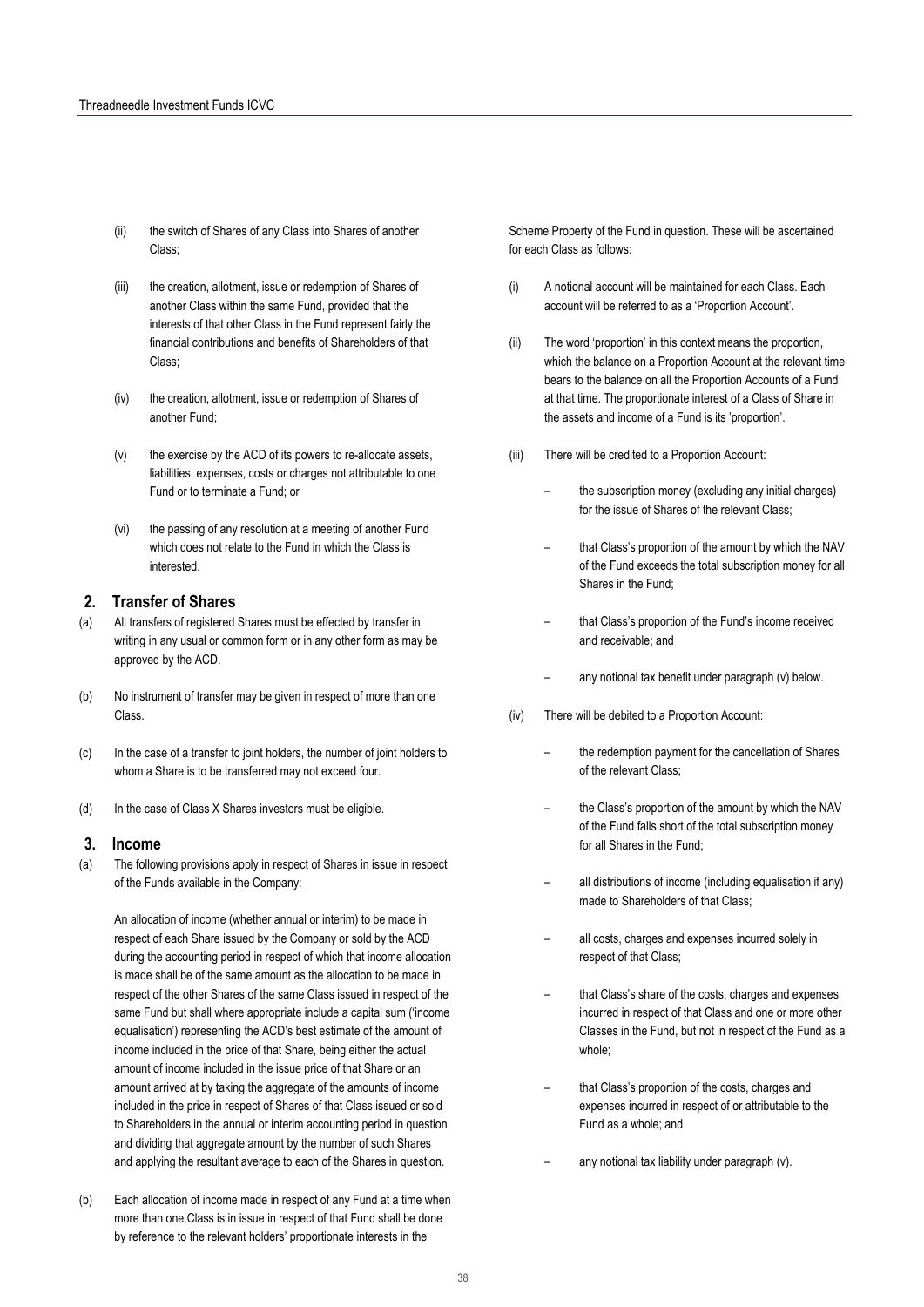- (v) Tax liabilities and tax benefits are assessed by HMRC on each Fund as a whole. Any Fund tax liability or benefit will be allocated between Classes on a just and reasonable basis so as not to materially prejudice any Class. The allocation will be carried out by the ACD in consultation with the Auditors.
- (vi) Where a Class is denominated in a currency that is not the base currency, the balance on the Proportion Account shall be converted into the base currency in order to ascertain the proportions of all Classes. Conversions between currencies shall be at a rate of exchange decided by the ACD as being a rate that is not likely to result in any material prejudice to the interests of Shareholders or potential Shareholders.
- (vii) The Proportion Accounts are memorandum accounts maintained for the purpose of calculating proportions. They do not represent debts from the Company to Shareholders or the other way round.
- (viii) Each credit and debit to a Proportion Account shall be allocated to that account on the basis of that Class's proportion immediately before the allocation. All such adjustments shall be made as are necessary, to ensure that on no occasion on which the proportions are ascertained is any amount counted more than once.
- (ix) When Shares are issued thereafter each such Share shall represent the same proportionate interest in the Scheme Property of the relevant Fund as each other Share of the same category and Class then in issue in respect of that Fund.
- (x) The Company shall allocate the amount available for income allocation (calculated in accordance with the FCA Rules) between the Shares in issue relating to the relevant Fund according to the respective proportionate interests in the Scheme Property of the Fund represented by the Shares in issue at the Valuation Point in question.

## **4. Number of Directors**

Unless otherwise determined by an extraordinary resolution of Shareholders the number of Directors shall not at any time exceed one.

## **5. Removal of ACD**

The Company may by ordinary resolution remove the ACD before the expiration of its period of office, notwithstanding anything in the Instrument of Incorporation or in any agreement between the Company and the ACD, but the removal will not take effect until the FCA has approved it and a new ACD approved by the FCA has been appointed.

## **6. Proceedings at General Meetings**

- (a) The duly authorised representative of the Depositary will nominate the chairman at general meetings. If the nominated chairman is not present within a reasonable time after the time appointed for holding the meeting and willing to act as the chairman, the Shareholders present may choose one of their number to be chairman of the meeting.
- (b) The chairman of any quorate meeting may with the consent of the meeting adjourn the meeting from time to time (or without date) and from place to place, and if he is directed by the meeting to adjourn he must do so. No business can be transacted at an adjourned meeting which might not lawfully have been transacted at the meeting from which the adjournment took place.
- (c) The Shareholders have rights under the FCA Rules to demand a poll. In addition to these, a poll may be demanded by the chairman of the meeting or by the ACD on any resolution put to the vote of a general meeting.
- (d) Unless a poll is required, a declaration by the chairman that a resolution has been carried, or carried unanimously, or by a particular majority, or lost, and an entry to that effect in the minute book or computer record of proceedings shall be conclusive evidence of that fact. If a poll is required, it shall be taken in such manner as the chairman may direct.
- (e) The chairman may take any action he considers appropriate, for example, the safety of people attending a general meeting, the proper and orderly conduct of the general meeting or in order to reflect the wishes of the majority.

## **7. Corporations acting by representatives**

- (a) Any corporation which is a Shareholder may by resolution of its directors or other governing body and in respect of any Share or Shares of which it is the holder authorise such individual as it thinks fit to act as its representative at any general meeting of the Shareholders or of any Class meeting or Fund meeting. The individual so authorised shall be entitled to exercise the same powers on behalf of such corporation as the corporation could exercise in respect of such Share or Shares if it were an individual Shareholder.
- (b) Any corporation which is a director of the Company may by resolution of its directors or other governing body authorise such individual as it thinks fit to act as its representative at any general meeting of the Shareholders, or of any Class meeting or Fund meeting of the directors. The person so authorised shall be entitled to exercise the same powers at such meeting on behalf of such corporation as the corporation could exercise if it were an individual director.

## **8. Class meetings and Fund meetings**

The provisions of the Instrument of Incorporation relating to meetings shall apply to Class meetings and Fund meetings in the same way as they apply to general meetings.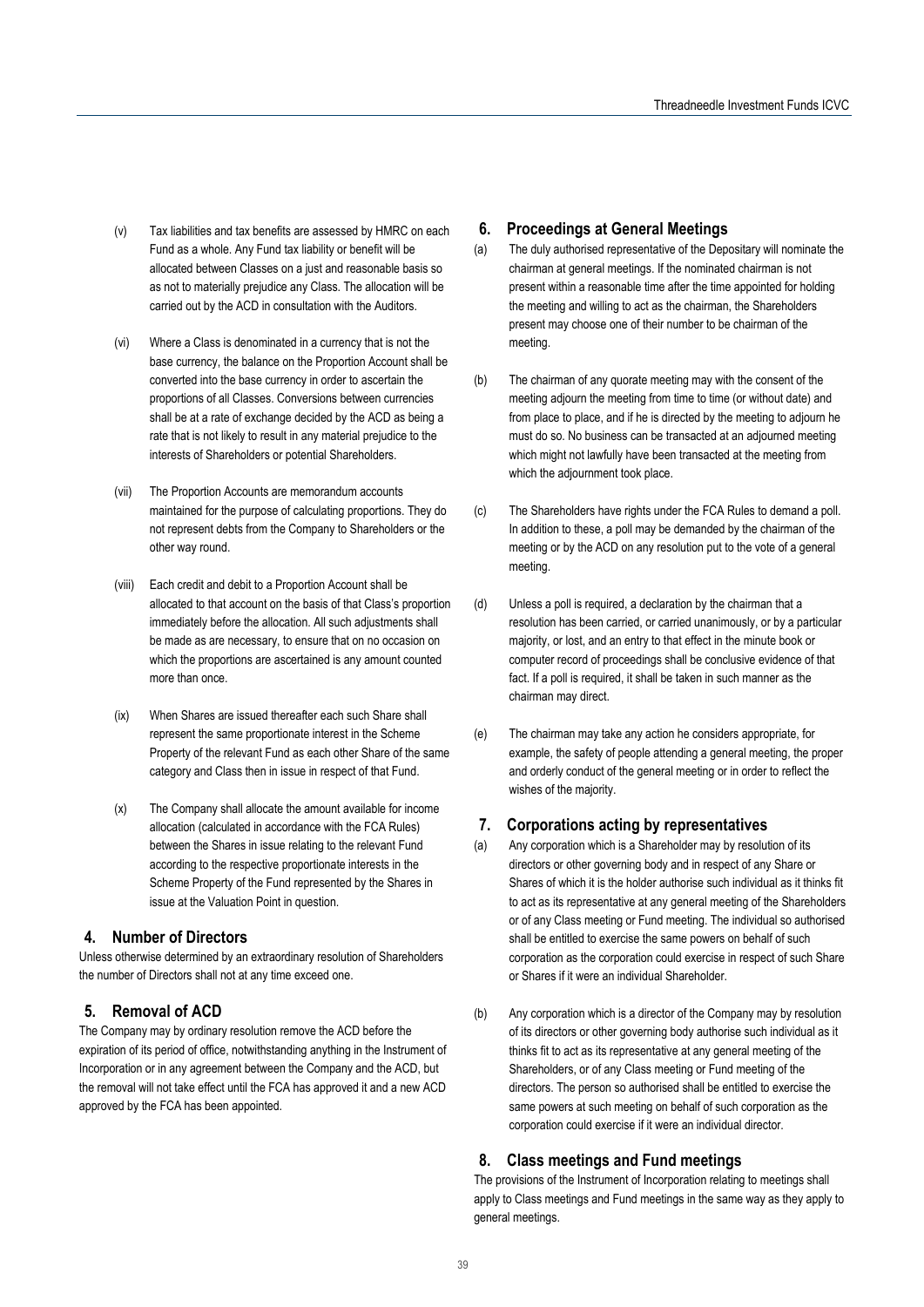## **9. Instrument of Incorporation**

- (a) The Instrument of Incorporation may be amended by resolution of the ACD to the extent permitted by the FCA Rules.
- (b) In the event of any conflict arising between any provision of the Instrument of Incorporation and either the OEIC Regulations or the FCA Rules, the OEIC Regulations and the FCA Rules will prevail.

### **10. Indemnity**

The Instrument of Incorporation contains provisions indemnifying every director, other officer and auditor against liability in certain circumstances otherwise than in respect of negligence, default, breach of duty or breach of trust, and indemnifying the Depositary against liability in certain circumstances otherwise than in respect of failure to exercise due care and diligence.

## **Shareholder meetings and voting rights**

## **Annual General Meeting**

In accordance with The Open-Ended Investment Companies (Amendment) Regulations 2005, the ACD has elected to dispense with the holding of annual general meetings. The ACD has given the required notice of 60 days to the Shareholders in respect of this election and has received the approval of the FCA to dispense with annual general meetings.

## **Requisitions of Meetings**

The ACD may requisition a general meeting at any time.

Shareholders may also requisition a general meeting of the Company. A requisition by Shareholders must state the objects of the meeting, be dated, be signed by Shareholders who, at the date of the requisition, are registered as holding not less than one-tenth in value of all Shares then in issue and the requisition must be deposited at the head office of the Company. The ACD must convene a general meeting no later than eight weeks after receipt of such requisition.

### **Notice and Quorum**

Shareholders will receive at least 14 days' written notice of a Shareholder's meeting and are entitled to be counted in the quorum and vote at such meeting either in person or by proxy or in the case of a body corporate by a duly authorised representative. The quorum for a meeting is two Shareholders, present in person or by proxy. The quorum for an adjourned meeting is one Shareholder present in person or by proxy or in the case of a body corporate by a duly authorised representative. Notices of meetings and adjourned meetings will be sent to Shareholders at their registered address.

## **Voting Rights**

At a meeting of Shareholders, on a show of hands every Shareholder who (being an individual) is present in person or (being a corporation) is present by its representative properly authorised in that regard, has one vote.

On a poll vote, a Shareholder may vote either in person or by proxy. The voting rights attaching to each Share are such proportion of the voting rights attached to all the Shares in issue that the price of the Share bears to the

aggregate price(s) of all the Shares in issue at the date seven days before the notice of meeting is sent out.

A Shareholder entitled to more than one vote need not, if he votes, use all his votes or cast all the votes he uses in the same way.

Except where the FCA Rules or the Instrument of Incorporation of the Company require an extraordinary resolution (which needs 75% of the votes cast at the meeting to be in favour if the resolution is to be passed) any resolution required by the FCA Rules will be passed by a simple majority of the votes validly cast for and against the resolution.

The ACD may not be counted in the quorum for a meeting and neither the ACD nor any associate (as defined in the FCA Rules) of the ACD is entitled to vote at any meeting of the Company except in respect of Shares which the ACD or associate holds on behalf of or jointly with a person who, if the registered Shareholder, would be entitled to vote and from whom the ACD or associate has received voting instructions.

'Shareholders' in this context means Shareholders on the date seven days before the notice of the relevant meeting is sent out but excludes holders who are known to the ACD not to be Shareholders at the time of the meeting.

## **Class and Fund Meetings**

The above provisions, unless the context otherwise requires, apply to Class meetings and meetings of Funds as they apply to general meetings of Shareholders but by reference to Shares of the Class or Fund concerned and the Shareholders and prices of such Shares.

#### **Variation of Class rights**

The rights attached to a Class or Fund may not be varied without the sanction of a resolution passed at a meeting of Shareholders of that Class or Fund by a 75% majority of those votes validly cast for and against such resolution.

## **Taxation**

#### **General**

The information given under this heading does not constitute legal or tax advice and prospective investors should consult their own professional advisers as to the implications of subscribing for, purchasing, holding, switching or disposing of Shares under the laws of the jurisdiction in which they may be subject to tax. The following is based on law and practice as at the date of this Prospectus and may be subject to change.

## **The Company**

The Funds are sub-funds of an open-ended investment company to which the Authorised Investment Funds Tax Regulations 2006 currently apply. Each Fund will be treated as a separate entity for UK tax purposes.

The Funds are exempt from UK tax on capital gains realised on the disposal of investments including interest paying securities and derivatives held within them.

Dividends received from UK and overseas companies are taxable when received by a Fund unless each dividend falls into one of five exemptions.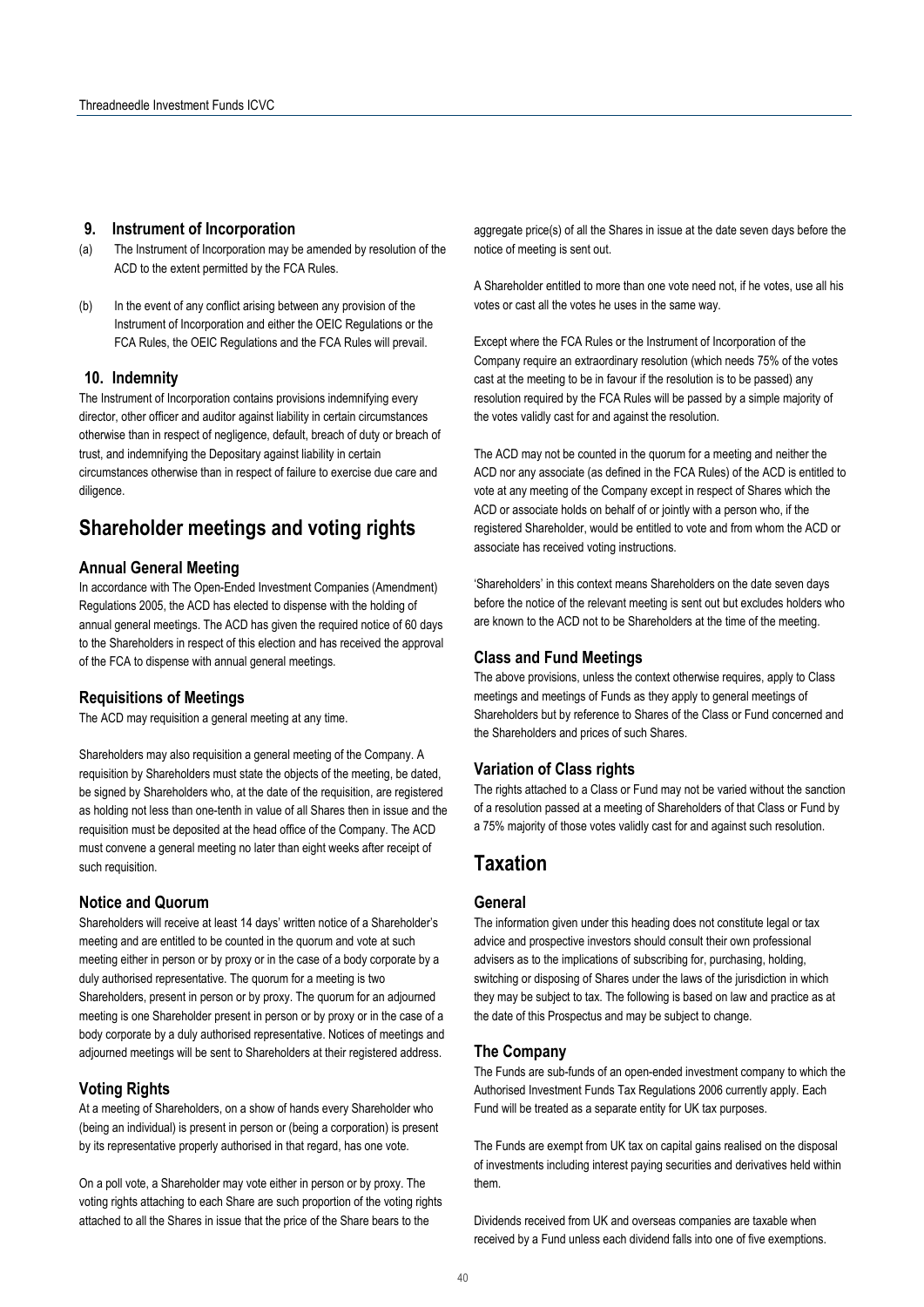The most relevant exemption will be that which exempts distributions in respect of portfolio holdings (holdings of 10% or less). It is anticipated that the majority of dividends will be exempt in the hands of the Funds. However, where the availability of treaty relief on withholding tax on overseas dividends from certain countries is unavailable because of a "subject to tax" clause in the relevant double tax treaty, a Fund may elect for dividends from these countries to be treated as taxable income. These dividends and all other income received by a Fund (e.g. interest income) will be subject to tax currently at 20% after relief for expenses.

To the extent that a Fund receives income from, or realises a gain on investments issued in, certain countries and elects for those overseas dividends to be treated as taxable income for foreign withholding or other foreign taxes suffered on the overseas dividends this could be used to offset against the corporation tax liability of the Fund.

In respect of any Fund which invests more than 60% of the market value of all investments held by that Fund in, broadly, interest bearing assets, such as debt securities, money placed at interest (other than cash awaiting investment) building society shares or holdings in unit trusts, ICVCs or offshore funds with similar holdings (for example, certain of the 'bond Funds'), such Fund may distribute or accumulate income as yearly interest. The amount of such income whether distributed or accumulated will be deducted from the income of the Fund in computing its liability to corporation tax.

A number of the Funds are managed so as to be eligible as ISA investments. These Funds are identified in the section 'The Structure of the Company'.

## **Stamp Duty Reserve Tax ('SDRT')**

An SDRT liability may be payable by the Funds which invest in assets liable to SDRT (e.g. UK shares) or in respect of any transfers of non-exempt assets between Funds.

## **UK Shareholders**

The following summary applies to holders of Shares who are resident in the UK for tax purposes.

## **Shareholders' Income (i) Interest distributions**

UK resident individuals will be taxable on the sum of gross interest distributions received and accumulations made during the relevant tax year. Such distributions are paid under deduction of income tax at a rate of 20%, and individuals paying tax at the basic rate on such income will not be subject to further taxation. Non-taxpayers will be entitled to claim a repayment of the full amount of the tax. Investors whose total taxable income including savings income falls within the starting rate band will be able to claim back part of the tax deducted. However higher rate and additional rate taxpayers will have further tax to pay on the gross distribution. The amount will depend on the tax rate applicable to their specific circumstances.

A new personal savings allowance was introduced from 6 April 2016. UK tax resident individuals whose income is within the basic rate band will be able to earn the first £1,000 of savings income tax-free. Higher rate tax payers will be able to earn the first £500 savings income with no tax payable. Basic rate and higher rate tax payers whose total savings income is within the annual

personal savings allowance can reclaim the tax withheld from the HM Revenue & Customs.

From 6 April 2017, all interest distributions are made gross so no tax will be deducted from any interest distributions. As a result, where individuals' gross interest distributions exceed their personal savings allowances detailed above, then they will be liable to pay income tax at their marginal rates (i.e. 20% for basic rate taxpayers, 40% for higher rate and 45% for additional rate taxpayers) on the excess amount.

Prior to 5 April 2017, unless corporate Shareholders can satisfy the ACD that they were beneficially entitled to the income and were UK resident or acting through a UK branch subject to UK corporation tax on the income, interest distributions and accumulations were paid net of income tax at 20%. Where income tax has been deducted, corporate Shareholders may be entitled to a credit for the tax treated as paid. All interest distributions are made gross from 6 April 2017. Shareholders who are within the charge to UK corporation tax should be aware that where such an investor holds an interest in a Fund and that Fund fails, at any time in an accounting period in which the investor holds its interest, to satisfy the "qualifying investments test", the investor is required to treat its interest for that accounting period as if it were rights under a creditor relationship for the purposes of the "loan relationships" regime (which governs the United Kingdom taxation of most forms of corporate debt) contained in the United Kingdom Corporation Tax Act 2009. A Fund fails to satisfy the qualifying investments test at any time when its investments consist as to more than 60 per cent by market value of, inter alia, government and corporate debt securities, money placed at interest, certain derivative contracts or holdings in collective investment schemes which do not themselves satisfy the qualifying investment test. Corporate Shareholders would in these circumstances be required to account for their interest in the Fund under the loan relationships regime, in which case all returns on their Funds in the relevant accounting period (including gains and losses) would be taxed or relieved as income receipt or expense on a "fair value" basis. Such Shareholders might therefore, depending upon their particular circumstances, incur a charge to UK corporation tax on an unrealised increase in the value of their Shares (or obtain relief against UK corporation tax for an unrealised diminution in the value of their Shares).

## **(ii) Dividend Distributions**

Other Funds will make distributions or accumulations that will be treated as dividends of a UK company and will comprise dividend income for UK tax purposes. An individual recipient of a dividend distribution or accumulation was entitled to receive a notional tax credit of 10% of the gross dividend up to April 2016. This tax credit was sufficient to cover the liability of taxpayers liable to pay tax at the basic rate of tax on savings income. Higher rate taxpayers were taxed at 32.5% and additional rate tax payers were taxed at 37.5% on the gross dividend against which the 10% tax credit could be credited and would have further tax to pay. It is no longer possible for Shareholders who hold their shares in ISAs to reclaim the 10% tax credit. Non-taxpayers are not entitled to reclaim the tax credit.

The 10% dividend tax credit was abolished in April 2016. Instead a new dividend tax allowance of £5,000 a year has been introduced where Shareholders will receive the first £5,000 of dividend income free from income tax. The new rates of tax on dividend income received above the dividend tax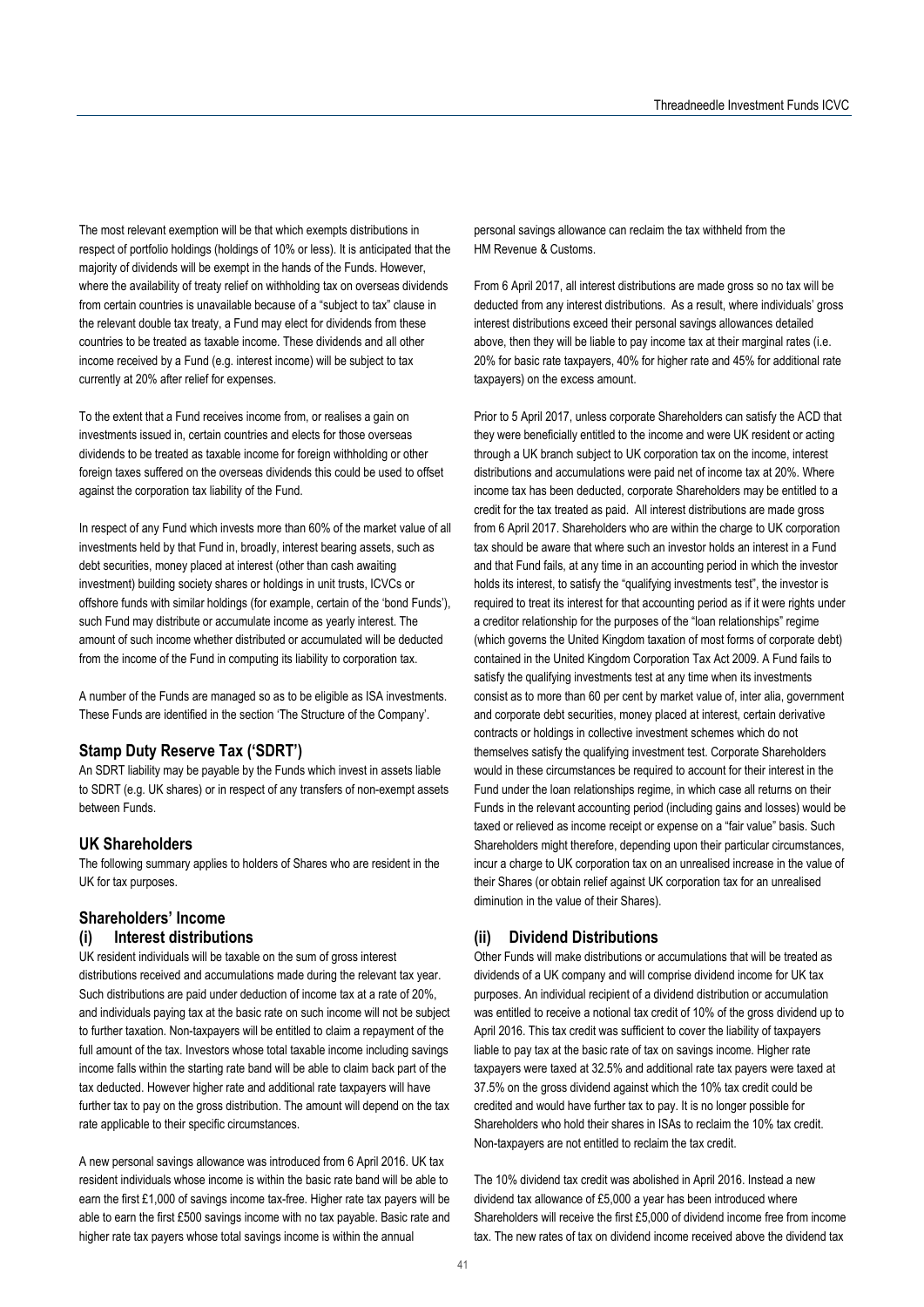allowance of £5,000 are 7.5% for basic rate taxpayers, 32.5% for higher rate taxpayers and 38.1% for additional rate taxpayers. Shareholders who hold their Shares in ISAs will be unaffected.

The income corporate Shareholders receive from a dividend distribution or accumulation is streamed into franked, unfranked and foreign income, according to the underlying gross income of the Fund. The proportion which is derived from UK and overseas dividends that fall into one of five tax exemptions is treated as franked investment income and is generally not subject to further tax unless taxed on the Shareholder as part of its trade. The income derived from all other sources (e.g. interest income, dividends which do not qualify for exemption or which a Fund has elected to tax or offshore income gains on the disposal of offshore funds without reporting funds status) is treated as an annual payment, paid under deduction of income tax at the rate of 20%. The Shareholder will be subject to tax on the grossed up amount but will be entitled to a credit for tax treated as paid. Whilst this amount can be wholly offset against the corporation tax liability of the Shareholder, the maximum amount of tax that can be reclaimed by the corporate Shareholder is limited to their proportion of the Fund's net liability to corporation tax in respect of gross income.

## **Income Equalisation**

When the first income distribution is received it may include an amount known as equalisation. The amount representing the income equalisation in the Share's price is a return of capital and is not taxable in the hands of Shareholders. This amount should be deducted from the cost of Shares in computing capital gains realised on their disposal.

Income equalisation is applied for each of the Funds.

### **Capital Gains Tax**

Shareholders subject to UK corporation tax may need to treat their shareholdings in a 'bond' Fund as a creditor relationship subject to a mark-tomarket basis of accounting.

Shareholders who are resident in the UK for tax purposes may be liable to capital gains tax or, if companies, corporation tax on chargeable gains ('CGT'). The redemption, sale, switching or transfer of Shares, being chargeable assets, may constitute a disposal or part disposal for the purposes of UK CGT. For individuals there is an annual exempt amount (for the 2017-2018 tax year of £11,300). From 6 April 2016 for basic rate tax payers the rate of 10% is applied to all chargeable gains in excess of the annual exempt amount. For higher rate and additional rate tax payers a rate of 20% is applied to all chargeable gains in excess of the annual exempt amount. For a corporate Shareholder indexation relief will be allowed as a deduction from the gain calculated by reference to the period the asset was held and its initial cost.

An exchange of Shares of one class for Shares of another class within a Fund may constitute for UK taxation purposes a reorganisation of the Fund within section 127 of the Taxation of Chargeable Gains Act 1992, in which case a UK resident Shareholder who exchanges one class of Share for another class of Shares within a Fund would not be treated as making a disposal of Shares giving rise to a chargeable gain or allowable loss, but instead would be treated as having acquired such new class of Shares at the same time and for the same price at which the original class of Shares were originally acquired..

## **Inheritance Tax ('IHT')**

Investors are potentially subject to UK inheritance tax on their investment in the Funds.

## **Foreign Account Tax Compliance Act**

Pursuant to U.S. withholding provisions commonly referred to as the Foreign Account Tax Compliance Act 2010 ("FATCA"), a Foreign Financial Institution ("FFI") is under an obligation to broadly collect and provide information regarding US account holders (which includes certain equity and debt holders as well as certain account holders that are non US entities with US owners). An FFI is a non-US entity that either (i) accepts deposits in the ordinary course of business or (ii) holds financial assets for the account of others as a substantial portion of its business or (iii) is engaged primarily in the business of investing or trading in securities or partnership interests or (iv) is an insurance company or a holding company that is a member of an expanded affiliated group where the insurance company or holding company is obligated to make payments with respect to a cash value insurance or annuity contract or (v) is an entity that is a holding company or treasury centre that is part of an expanded affiliated group that includes a depository institution, custodial institution, investment entity or is formed in connection with or availed by a collective investment vehicle or any similar investment vehicle established with an investment strategy of investing, reinvesting or trading in financial assets.

The FATCA legislation imposes a withholding tax of 30% on withholdable payments and in the future on foreign passthru payments made to a non-US entity that are not an FFI unless such entity provides the withholding agent with certification identifying the substantial US owners of the entity, which includes any US Person who directly or indirectly owns a percentage (depending on jurisdiction) of the entity, or an exception applies. In order to avoid incurring withholding tax on withholdable payments, certain information regarding the direct and indirect investors in the Fund will need to be disclosed.

Please note that the ACD has determined that US Persons are not permitted to own Shares in the Funds.

### **Automatic exchange of information**

The Common Reporting Standard ('CRS') which will come into effect in stages, starting from 1 January 2016, was developed by the Organisation for Economic Co-operation and Development ('OECD'). The CRS has been adopted in the UK by The International Tax Compliance Regulations 2015, and may require the Funds to report account holder information to HMRC about Shareholders. HMRC will in turn pass this information onto the competent authorities with which it has an agreement.

In addition, the UK has entered into tax information sharing agreements with its Crown dependent and Overseas Territories (Anguilla, Bermuda, British Virgin Islands, Cayman Islands, Guernsey, Isle of Man, Gibraltar, Jersey, Montserrat, and Turks and Caicos). As a result of these agreements the Funds will be required to report information about their Shareholders resident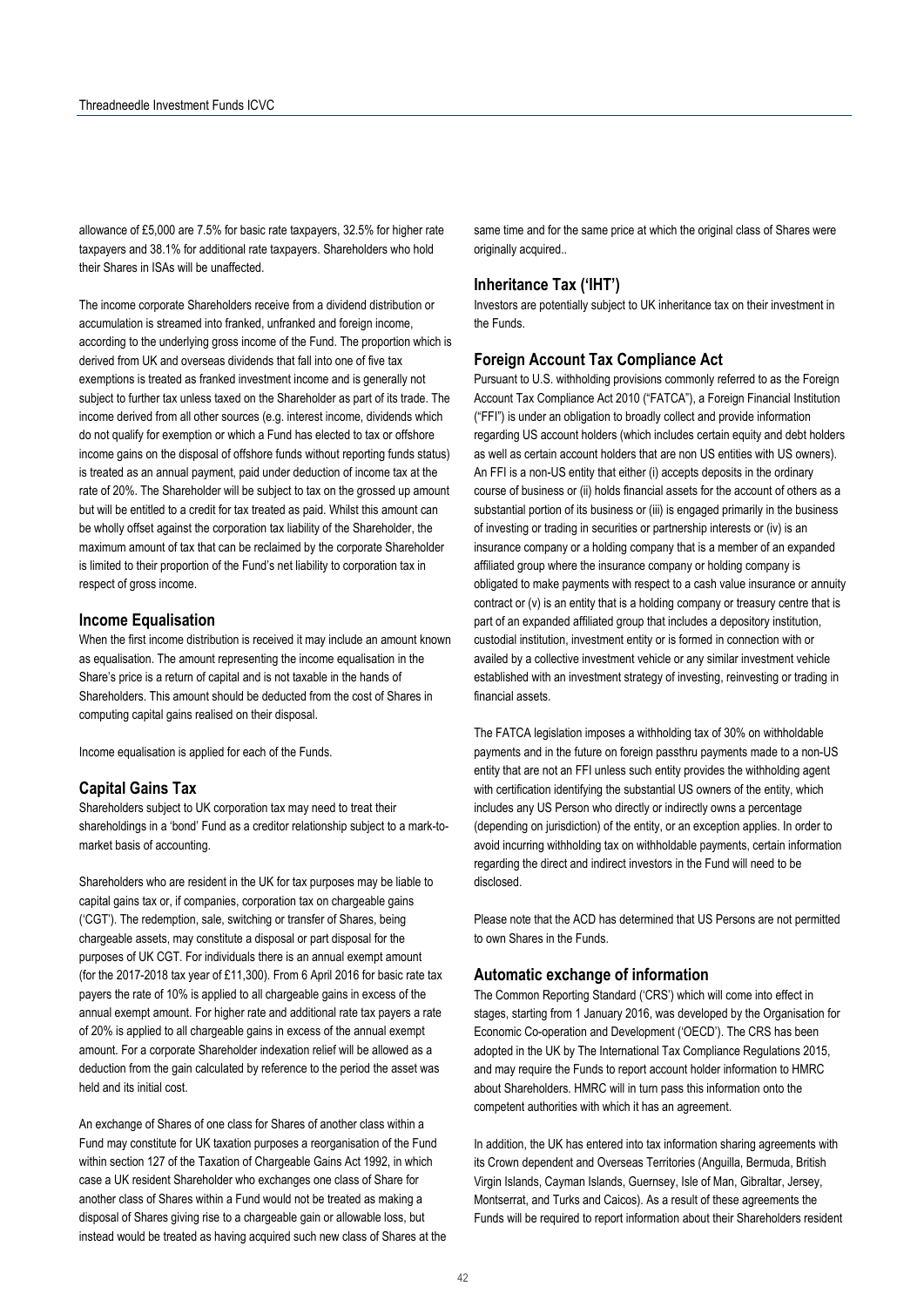in these territories to HMRC, who will then provide it to the relevant tax authorities.

### **Winding up of the Company or a Fund of the Company**

The Company shall not be wound up except as an unregistered company under Part V of the Insolvency Act 1986 or under the FCA Rules. A Fund may only be wound up under the FCA Rules.

Where the Company or a Fund are to be wound up under the FCA Rules, such winding up may only be commenced following approval by the FCA. The FCA may only give such approval if the ACD provides a statement (following an investigation into the affairs of the Company) either that the Company will be able to meet its liabilities within 12 months of the date of the statement or that the Company will be unable to do so. The Company may not be wound up under the FCA Rules if there is a vacancy in the position of ACD at the relevant time.

The Company or a Fund may be wound up under the FCA Rules if:

- (a) an extraordinary resolution to that effect is passed by Shareholders; or
- (b) the period (if any) fixed for the duration of the Company or a particular Fund by the Instrument of Incorporation expires, or the event (if any) occurs on the occurrence of which the Instrument of Incorporation provides that the Company or a particular Fund is to be wound up (for example, if the share capital of the Company is below its prescribed minimum or (in relation to any Fund) the NAV of the Fund is less than £10 million, or if a change in the laws or regulations of any country means that, in the ACD's opinion, it is desirable to terminate the Fund); or
- (c) on the date of effect stated in any agreement by the FCA to a request by the ACD for the revocation of the authorisation order in respect of the Company or the relevant Fund.

On the occurrence of any of the above:

- (a) COLL 5 relating to 'Investment and Borrowing Powers', COLL 6.2 relating to 'Dealing' and COLL 6.3 relating to 'Valuation and Pricing' will cease to apply to the Company or the particular Fund;
- (b) the Company will cease to issue and cancel Shares in the Company or the particular Fund and the ACD shall cease to sell or redeem Shares or arrange for the Company to issue or cancel them for the Company or the particular Fund;
- (c) no transfer of a Share shall be registered and no other change to the register shall be made without the sanction of the ACD;
- (d) where the Company is being wound-up, the Company shall cease to carry on its business except in so far as it is beneficial for the winding up of the Company;

(e) the corporate status and powers of the Company and, subject to the provisions of (a) and (d) above, the powers of the ACD shall remain until the Company is dissolved.

The ACD shall, as soon as practicable after the Company or the Fund falls to be wound up, realise the assets and meet the liabilities of the Company and, after paying out or retaining adequate provision for all liabilities properly payable and retaining provision for the costs of winding up, arrange for the Depositary to make one or more interim distributions out of the proceeds to Shareholders proportionately to their rights to participate in the Scheme Property of the Company or the Fund. In the case of the Company the ACD shall also publish notice of the commencement of the winding up of the Company in the London Gazette. When the ACD has caused all of the Scheme Property to be realised and all of the liabilities of the Company or the particular Fund to be realised, the ACD shall arrange for the Depositary to also make a final distribution to Shareholders on or prior to the date on which the final account is sent to Shareholders of any balance remaining in proportion to their holdings in the Company or the particular Fund.

As soon as reasonably practicable after completion of the winding up of the Company or the particular Fund, the ACD shall notify the FCA that it has done so.

On completion of a winding up of the Company, the Company will be dissolved and any money (including unclaimed distributions) standing to the account of the Company will be paid into court within one month of dissolution.

Following the completion of a winding up of either the Company or a Fund, the ACD must prepare a final account showing how the winding up took place and how the Scheme Property was distributed. The auditors of the Company shall make a report in respect of the final account stating their opinion as to whether the final account has been properly prepared. This final account and the auditors' report must be sent to the FCA and to each Shareholder within two months of the termination of the winding up.

## **General Information**

### **Accounting Periods**

The annual accounting period of the Company ends each year on 7 March (the accounting reference date). The interim accounting period ends each year on 7 September.

### **Income distributions**

Distributions of income are made in respect of the income available for allocation in each accounting period and are made only by Funds in respect of which there are Income Shares.

Distribution of income will be allocated on a specific date (or dates) during the year (the 'XD Date'). The registered holder of the Share on the XD Date will be entitled to receive the income for that Share. Shareholders will only be entitled to receive distributions of income if Shares have been registered in their name on the XD Date. The XD Date(s) and Payment Date(s) for each Fund are set out in the following table: Payment of the income will normally be made on the 'Payment Date'.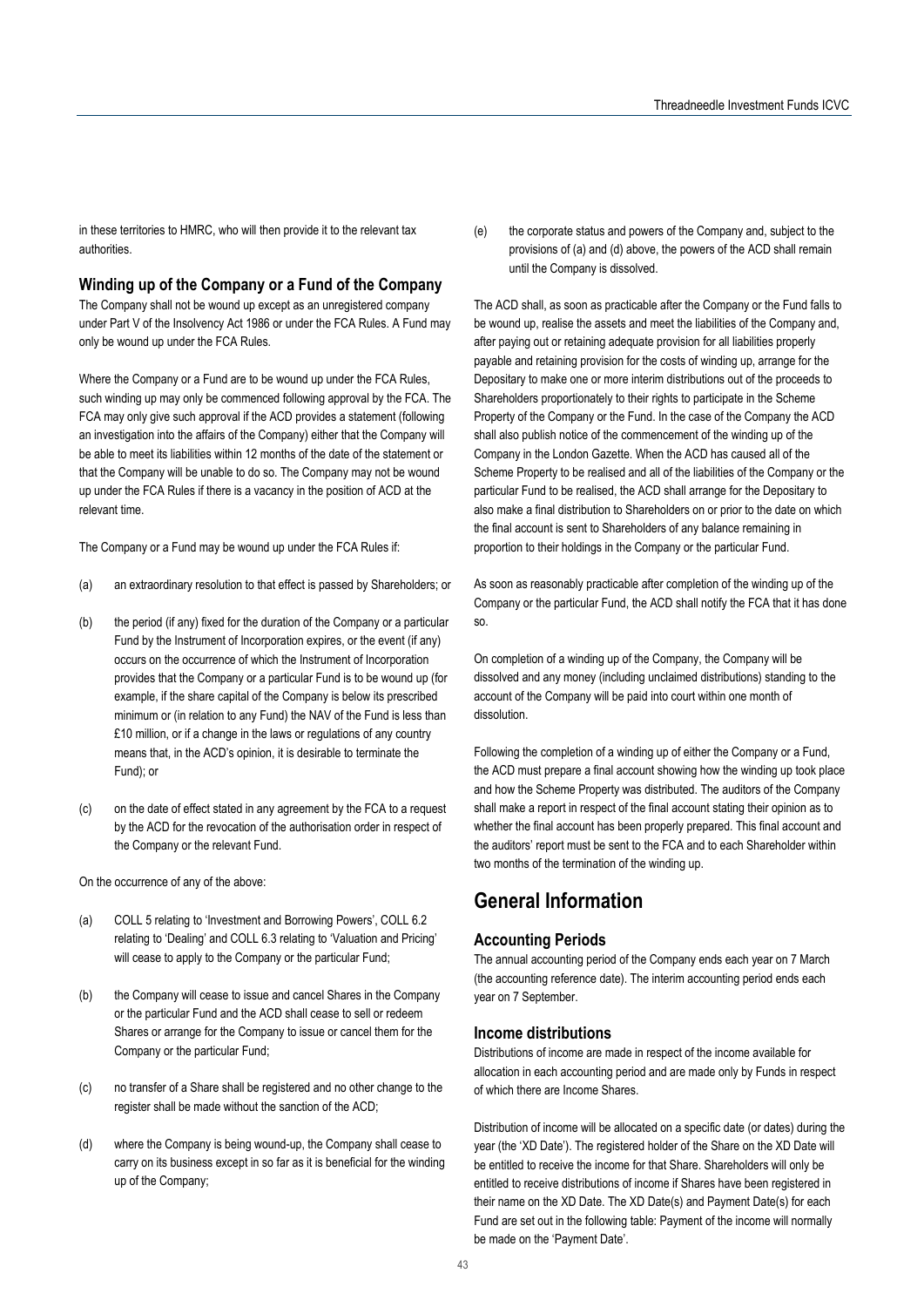| <b>Fund Name</b>                                                                  | <b>XD Dates</b>                  | <b>Payment Dates</b>           |
|-----------------------------------------------------------------------------------|----------------------------------|--------------------------------|
| American Select Fund                                                              | 8-Mar                            | 7-May                          |
| American Smaller Companies<br>Fund (US)                                           | 8-Mar                            | 7-May                          |
| American Fund                                                                     | 8-Mar                            | 7-May                          |
| Asia Fund                                                                         | 8-Mar                            | 7-May                          |
| European Select Fund                                                              | 8-Mar                            | 7-May                          |
| European Smaller Companies<br>Fund                                                | 8-Mar                            | 7-May                          |
| European Fund                                                                     | 8-Mar                            | 7-May                          |
| Global Bond Fund                                                                  | 8-Mar & 8-Sept                   | 7-May & 7-Nov                  |
| Global Select Fund                                                                | 8-Mar                            | 7-May                          |
| Japan Fund                                                                        | 8-Mar                            | 7-May                          |
| Latin America Fund                                                                | 8-Mar                            | 7-May                          |
| UK Overseas Earnings Fund                                                         | 8-Mar & 8-Sept                   | 7-May & 7-Nov                  |
| UK Corporate Bond Fund                                                            | 8-Mar, 8-June,<br>8-Sept & 8-Dec | 7-May, 7-Aug,<br>7-Nov & 7-Feb |
| UK Equity Income Fund                                                             | 8-Mar 8 June,<br>8-Sept & 8 Dec  | 7 Feb, 7 May,<br>7-Aug & 7-Nov |
| UK Fund                                                                           | 8-Mar & 8-Sept                   | 7-May & 7-Nov                  |
| UK Growth and Income Fund                                                         | 8-Mar & 8-Sept                   | 7-May & 7-Nov                  |
| <b>UK Institutional Fund</b>                                                      | 8-Mar & 8-Sept                   | 7-May & 7-Nov                  |
| UK Monthly Income Fund                                                            | 8th Monthly                      | 4th Monthly                    |
| <b>UK Select Fund</b>                                                             | 8-Mar & 8-Sept                   | 7-May & 7-Nov                  |
| UK Smaller Companies Fund                                                         | 8-Mar & 8-Sept                   | 7-May & 7-Nov                  |
| <b>Sterling Fund</b>                                                              | 8-Mar & 8-Sept                   | 7-May & 7-Nov                  |
| European Bond Fund                                                                | 8-Mar & 8-Sept                   | 7-May & 7-Nov                  |
| Dollar Bond Fund                                                                  | 8-Mar & 8-Sept                   | 7-May & 7-Nov                  |
| Sterling Bond Fund                                                                | 8-Mar & 8-Sept                   | 7-May & 7-Nov                  |
| Monthly Extra Income Fund                                                         | 8 <sup>th</sup> Monthly          | 4 <sup>th</sup> Monthly        |
| High Yield Bond Fund                                                              | 8 <sup>th</sup> Monthly          | 4 <sup>th</sup> Monthly        |
| Pan European Smaller<br><b>Companies Fund</b>                                     | 8-Mar                            | 7-May                          |
| Pan European Fund                                                                 | 8-Mar                            | 7-May                          |
| European High Yield Bond<br>Fund (all classes except the M<br>Class and N Class)* | 8-Mar                            | 7-May                          |
| European High Yield Bond<br>Fund (Class M and Class N:<br>monthly paying Shares)* | 8 <sup>th</sup> monthly          | 4 <sup>th</sup> monthly        |
| <b>Emerging Market Bond Fund</b>                                                  | 8-Mar & 8-Sept                   | 7-May & 7-Nov                  |
| Strategic Bond Fund                                                               | 8th Monthly                      | 4th Monthly                    |
| European Corporate Bond<br>Fund                                                   | 8-Mar & 8-Sept                   | 7-May & 7-Nov                  |

\* For the European High Yield Bond Fund, Shareholders will receive dividends on an annual basis if they have invested in Shares other than Class M Shares or Class N Shares and on a monthly basis if they have invested in Class M Shares or Class N Shares.

In the event that the Payment Date is not a business day in England and Wales, payments will normally be made on the business day immediately before the Payment Date. Any distribution may be paid by (i) crossed cheque, warrant or money order and may be remitted by post to the registered address of the persons entitled to such monies or to such person and to such address as those persons may direct in writing or (ii) any other usual or common banking method (including, without limitation, direct credit, bank transfer and electronic funds transfer) and to or through such person or such persons as the relevant person may direct in writing.

A re-investment facility is available. The ACD may make a charge for this facility. If a distribution remains unclaimed for a period of six years after it has become due, it will be forfeited and will revert to the Company.

The amount available for distribution in any accounting period is calculated by taking the aggregate of the income received or receivable for the account of the relevant Fund in respect of that period, and deducting the charges and expenses of the relevant Fund paid or payable out of income in respect of that accounting period. The ACD then makes such other adjustments as it considers appropriate (and after consulting the auditors as appropriate) in relation to taxation, income equalisation, income unlikely to be received within 12 months following the relevant income allocation date, income which should not be accounted for on an accrual basis because of lack of information as to how it accrues, transfers between the income and capital account and any other adjustments (including for amortisation) which the ACD considers appropriate after consulting the auditors.

Any distribution payment of a Fund which remains unclaimed after a period of six years from the date of the payment will be forfeited and will be transferred to and become part of that Fund's capital property. Thereafter, neither the Shareholder nor any successor will have any right to it except as part of the capital property of the Fund.

# **Annual Report and Financial Statements**

Annual long report and financial statements of the Company will be made available and published within four months of the close of each annual accounting period and half-yearly long report and financial statements will be published within two months of the close of each interim accounting period.

Within the timeframes noted above, the ACD will make the short report which details performance and activities of a Fund over the accounting period available on the website www.columbiathreadneedle.com/shortform. The ACD will provide hard copies of the short reports to Shareholders upon request.

## **Risk Management**

Upon request, the ACD will provide further information relating to the quantitative limits applying in the risk management of any Fund and the methods used.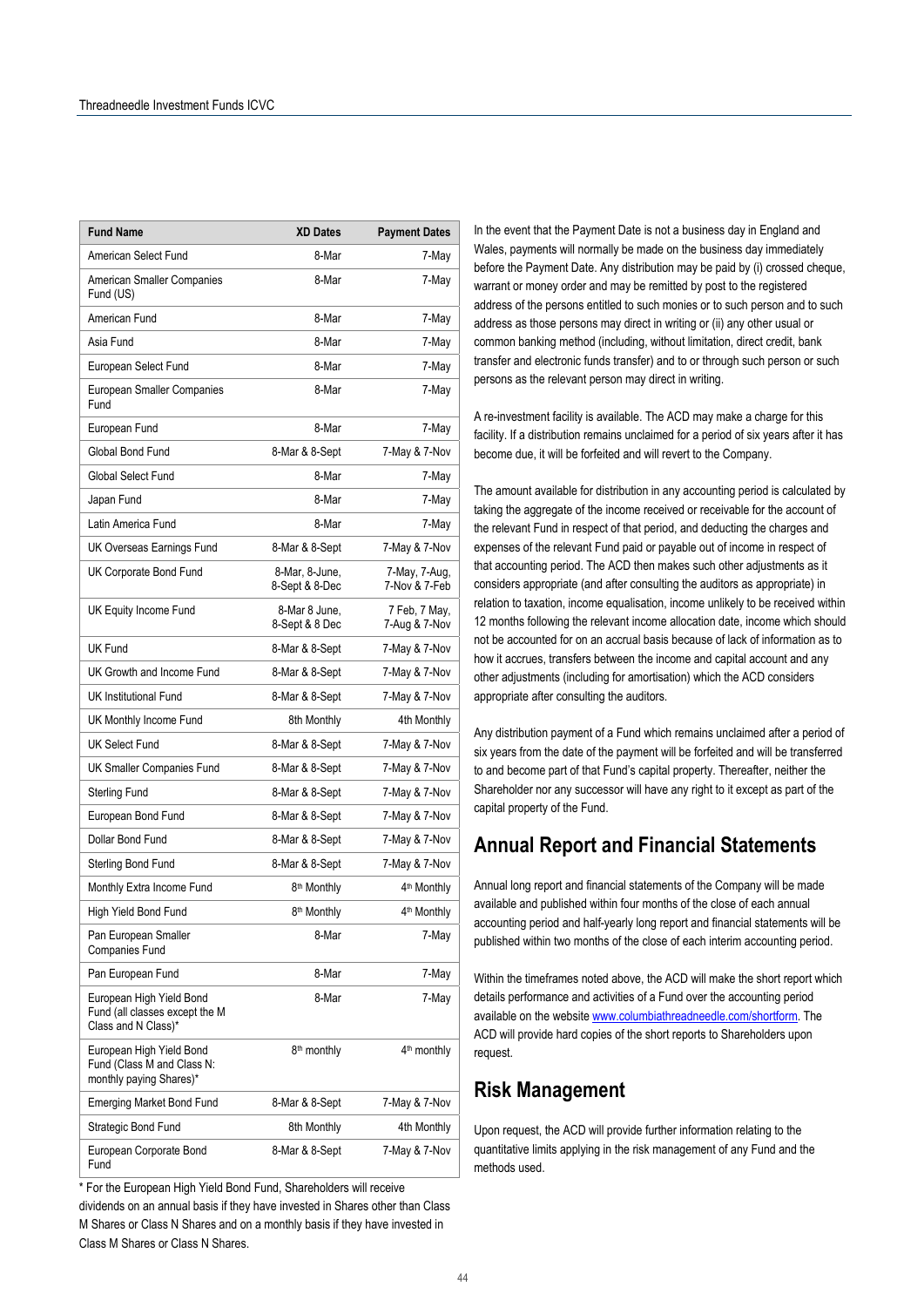# **Documents of the Company**

The following documents may be inspected free of charge between 9.30 am and 4.30 pm (UK time) on every business day at the offices of the ACD at Cannon Place, 78 Cannon Street, London EC4N 6AG:

- (a) the most recent annual and half-yearly reports of the Company;
- (b) the Instrument of Incorporation (and any amending Instrument of Incorporation); and
- (c) the Risk Management Policy.

Shareholders may obtain copies of these documents from the above address.

# **Material Contracts**

The following contracts, not being contracts entered into in the ordinary course of business, have been entered into by the Company and is, or may be, material: the agreement dated 21 July 2014 between the Company and the ACD, the agreement effective from 18 March 2016 between the Company, the ACD and the Depositary and agreement dated 21 July 2014 between the Company, the ACD and the Investment Manager.

Brief summaries of the ACD Agreement, the Investment Management Agreement and the Depositary Agreement are provided in the section with the heading 'Management and administration'.

# **Additional Information**

- (a) The FCA Rules contain provisions on conflict of interest governing any transaction concerning the Company which is carried out by or with any 'affected person', an expression which covers the Company, an associate of the Company, the ACD, an associate of the ACD, the Depositary, an associate of the Depositary, any investment manager and any associate of any investment manager.
- (b) These provisions, among other things, enable an affected person to sell or deal in the sale of property to the Company or Depositary for the account of the Company; vest property in the Company or the Depositary against the issue of Shares in the Company; purchase property from the Company (or the Depositary acting for the account of the Company); enter into a stocklending transaction in relation to the Company; or provide services for the Company. Any such transactions with or for the Company are subject to best execution on exchange, or independent valuation or arm's length requirements as set out in the FCA Rules. An affected person carrying out such transaction is not liable to account to the Depositary, the ACD, any other affected person, or to the holders of Shares or any of them for any benefits or profits thereby made or derived.

(c) Investment of the property of the Company may be made on arm's length terms through a member of an investment exchange (acting as principal) who is an affected person in relation to the ACD. Neither the ACD nor any such affected person will be liable to account for any profit out of such dealings.

# **Notice to Shareholders**

In the event that the ACD is required to give notice to Shareholders for any reason, or otherwise chooses to do so, such notice will normally be given in writing. Alternatively, and to the extent permitted by the FCA Rules, notice to Shareholders may be made by way of publishing the information on www.columbiathreadneedle.com, or by including the information in a mailing to the Shareholders such as the Company's annual report and accounts. Any document served on Shareholders by the ACD will be served to the current address of the Shareholder with reference to the records of the ACD.

Any document or notice to be served by a Shareholder on the ACD or the Company may be served at the head office of the Company.

# **Complaints**

Complaints may be referred to ACD Client Services using the contact details provided in the Directory. A copy of the ACD's 'Complaint Handling Procedure' is available upon request. Complaints may also be referred directly to the Financial Services Ombudsman which is based at Exchange Tower, London E14 9SR. You may be protected by the Financial Services Compensation Scheme.

# **Remuneration**

Columbia Threadneedle Investments EMEA Region, of which the ACD is a part, applies remuneration policies and practices for 'Remuneration Code Staff' in compliance with the UCITS V Directive (2014/91/EU) ("UCITS V") and our regulatory requirements. The ACD is currently reviewing and updating its policy to comply with UCITS V. Further details on the Remuneration Policy can be found at www.columbiathreadneedle.com. The up to date details of the remuneration policy shall include, but is not limited to, a description of how remuneration and benefits are calculated and the identities of persons responsible for awarding the remuneration and benefits, including the composition of the remuneration committee.

# **Notes for investors resident outside the UK**

References to times in this Prospectus are to UK times unless otherwise stated.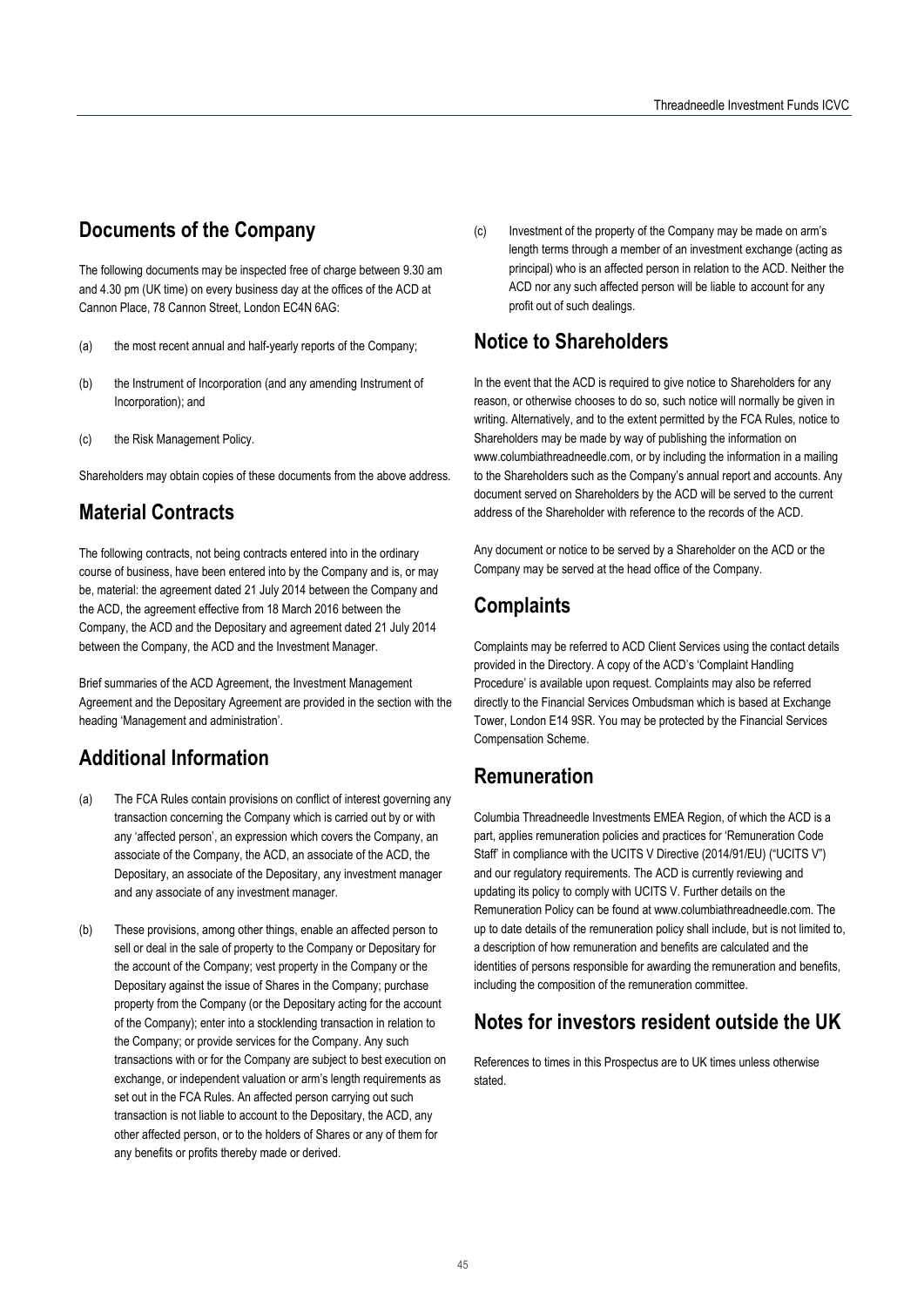## **Non-UK investors**

The Company is registered for sale in a number of countries outside the UK, including:

Austria (except the Sterling Fund);

Belgium (except the Sterling Fund and UK Overseas Earnings Fund);

Chile (a limited number of Funds are registered for sale and offer to 'approved' pension funds);

Denmark (except the Sterling Fund) for certain categories of investors;

Finland (except the Sterling Fund);

France (except the Sterling Fund);

Germany (except the Sterling Fund);

Hong Kong (except the European Corporate Bond Fund, Monthly Extra Income Fund, Sterling Fund and UK Institutional Fund);

Ireland (except the Sterling Fund);

Italy (except the Sterling Fund);

Luxembourg (except the Sterling Fund);

The Netherlands (except the Sterling Fund);

Norway (European Select Fund and Pan European Select Fund only);

Peru (a limited number of Funds are registered for sale and offer to 'approved' pension funds);

Portugal (except the Sterling Fund);

Singapore (certain Funds are recognised schemes in Singapore and certain Funds are currently listed as restricted schemes in Singapore, which are only available for marketing to accredited investors (as defined under Singapore law));

Spain (except the Sterling Fund);

Sweden (except the Sterling Fund and Sterling Bond Fund);

Switzerland (a limited number of Funds are registered for sale and offer)

Taiwan (American Smaller Companies (US) only).

Shares in the Company are not available for offer or sale in any state in the United States, or to persons (including companies, partnerships, trusts or other entities) who are 'US Persons', nor may Shares be owned or otherwise held by such persons. Accordingly, this Prospectus may not be distributed in the United States or to a US Person. The ACD reserves the right to give notice to any Shareholder that is or that subsequently becomes incorporated in the United States or to a US Person to (i) transfer the Shares to a person that is not a US Person or (ii) request a redemption or cancellation of the Shares and the ACD may redeem or cancel the Shares if the Shareholder fails to make such transfer or request within 30 days of that notice provided by the ACD.

### **Important information for Singapore investors**

Other than in respect of the Funds that are recognised schemes in Singapore, no offer of the Shares in the Company for subscription or purchase, or invitation to subscribe for or purchase the Shares of Funds, may be made, nor any document or other material relating to the Shares may be circulated or distributed, either directly or indirectly, to any person in Singapore other than: (i) to "institutional investors" pursuant to Section 304 of the Securities and Futures Act, Chapter 289 of Singapore (the "Act"), (ii) in relation to the Shares of the Funds that have been granted restricted status under paragraph 3 of the Sixth Schedule to the Securities and Futures (Offers of Investments) (Collective Investment Schemes) Regulations, "relevant persons" pursuant to section 305(1) of the Act or any person pursuant to Section 305(2) of the Act, or (iii) otherwise pursuant to, and in accordance with the conditions of, other applicable provisions of the Act. The offer or invitation that is the subject of this Prospectus is not allowed to be made to the retail public in Singapore. This Prospectus is not a prospectus as defined in the Act. Accordingly, statutory liability under that Act in relation to the content of prospectuses would not apply. The Monetary Authority of Singapore ("MAS"), which can be contacted at 10 Shenton Way, MAS Building, Singapore 079117, assumes no responsibility for the contents of this Prospectus. **The offer, holding and subsequent transfer of Shares are subject to restrictions and conditions under the Act. You should consider carefully whether the investment is suitable for you and consult your legal or professional advisor if in doubt.** 

#### **Important information for Italian investors**

The documents that Italian investors receive prior to subscribing to Shares may provide:

- (i) The ability for investors to appoint a distributor or a local paying agent to send orders in its own name on behalf of the investors and to be recorded as holder of the Shares on behalf of the effective underlying Shareholder (a so called nominee arrangement);
- (ii) The possibility for local paying agents to charge a fee to investors in relation to the execution and subscription, redemption and/or exchange transactions;
- (iii) the possibility for Italian investors to subscribe Shares through regular savings plans.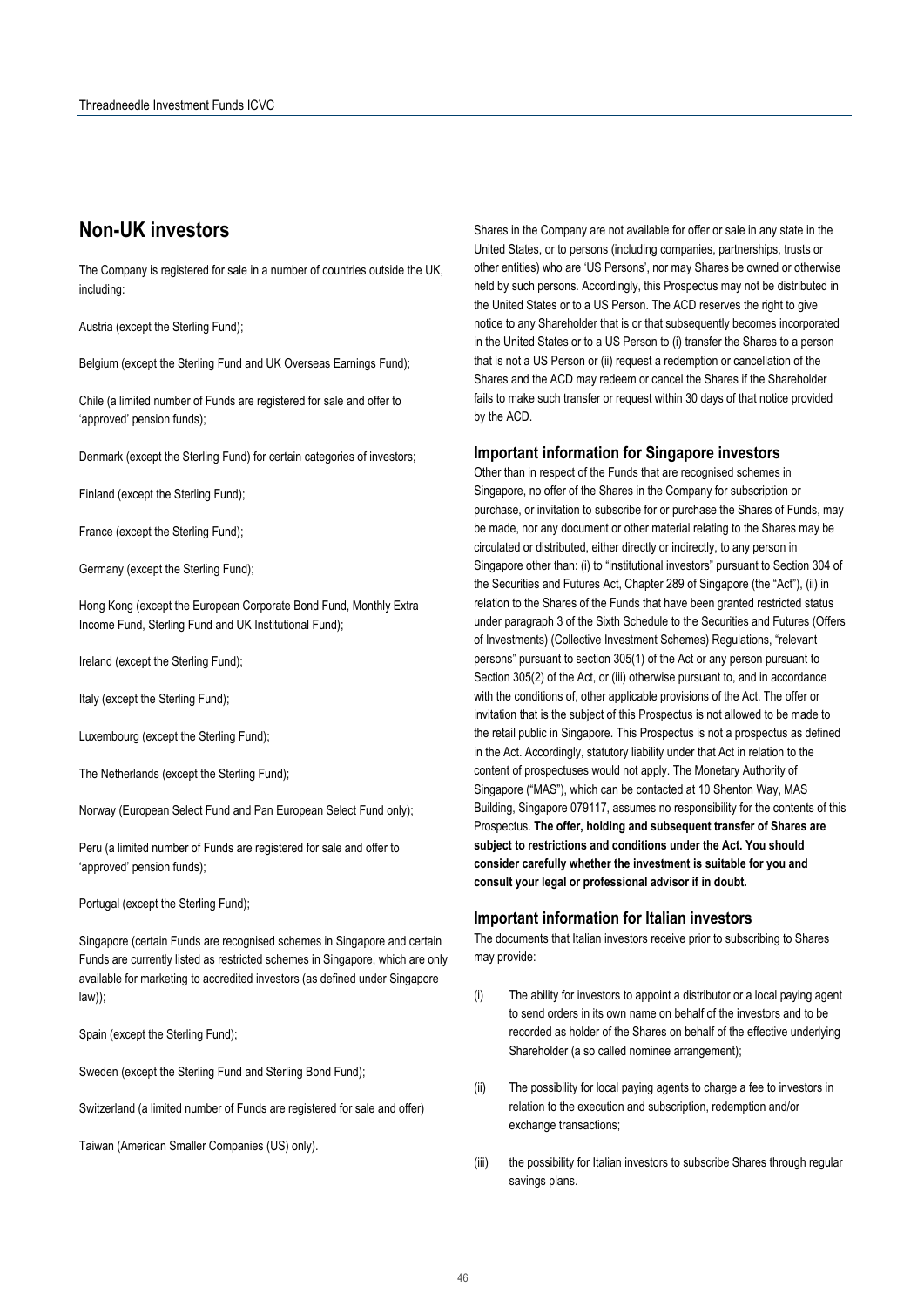## **Important Information for French Investors**

The ACD currently manages the following funds so that they are eligible for investment through a PEA on an ongoing basis:

- European Smaller Companies Fund
- Pan European Fund
- Pan European Smaller Companies Fund
- **UK Fund**

The ACD reserves the right to cease managing the above Funds so that they are eligible for investment through a PEA should it determine that doing so would no longer enable the Fund to comply with its investment objectives, not be in the interests of all shareholders in the Fund or be impractical due to changing market conditions. The ACD will write to all Shareholders resident in France within the notice period required under the FCA Rules, giving them prior written notice, that the Funds are no longer eligible investments in a PEA. The percentage of the assets of the Fund invested in PEA eligible securities shall only be disclosed in the Annual Report of the Fund made available to investors that are residents of France.

## **Important information for Swiss investors in respect of certain Funds**

The following Funds are not registered with the Swiss Financial Market Supervisory Authority (FINMA):

- High Yield Bond Fund
- Monthly Extra Income Fund
- Sterling Fund
- UK Growth & Income Fund
- UK Institutional Fund
- UK Monthly Income Fund
- **UK Overseas Earnings Fund**

The distribution of Shares in respect of these Funds in Switzerland will be exclusively made to, and directed at, regulated qualified investors (the "Regulated Qualified Investors"), as defined in Article 10(3)(a) and (b) of the Swiss Collective Investment Schemes Act of 23 June 2006, as amended ("CISA"). Accordingly, no Swiss representative or paying agent have been or will be appointed in Switzerland for these Funds. This Prospectus and/or any other offering materials relating to the Shares may be made available in Switzerland solely to Regulated Qualified Investors.

## **Important information for Mexican investors**

The Shares have not been and will not be registered with the National Registry of Securities, maintained by the Mexican National Banking Commission and, as a result, may not be offered or sold publicly in Mexico. The Trust and any underwriter or purchaser may offer and sell the Shares in Mexico, to Institutional and Accredited Investors, on a private placement basis, pursuant to Article 8 of the Mexican Securities Market Law.

## **Important information for German investors**

Publication of relevant German tax information can be found at www.columbiathreadneedle.de.

## **Important information for Norwegian investors**

Copies of the Prospectus and Key Investor Information Documentation can be found at www.columbiathreadneedle.com.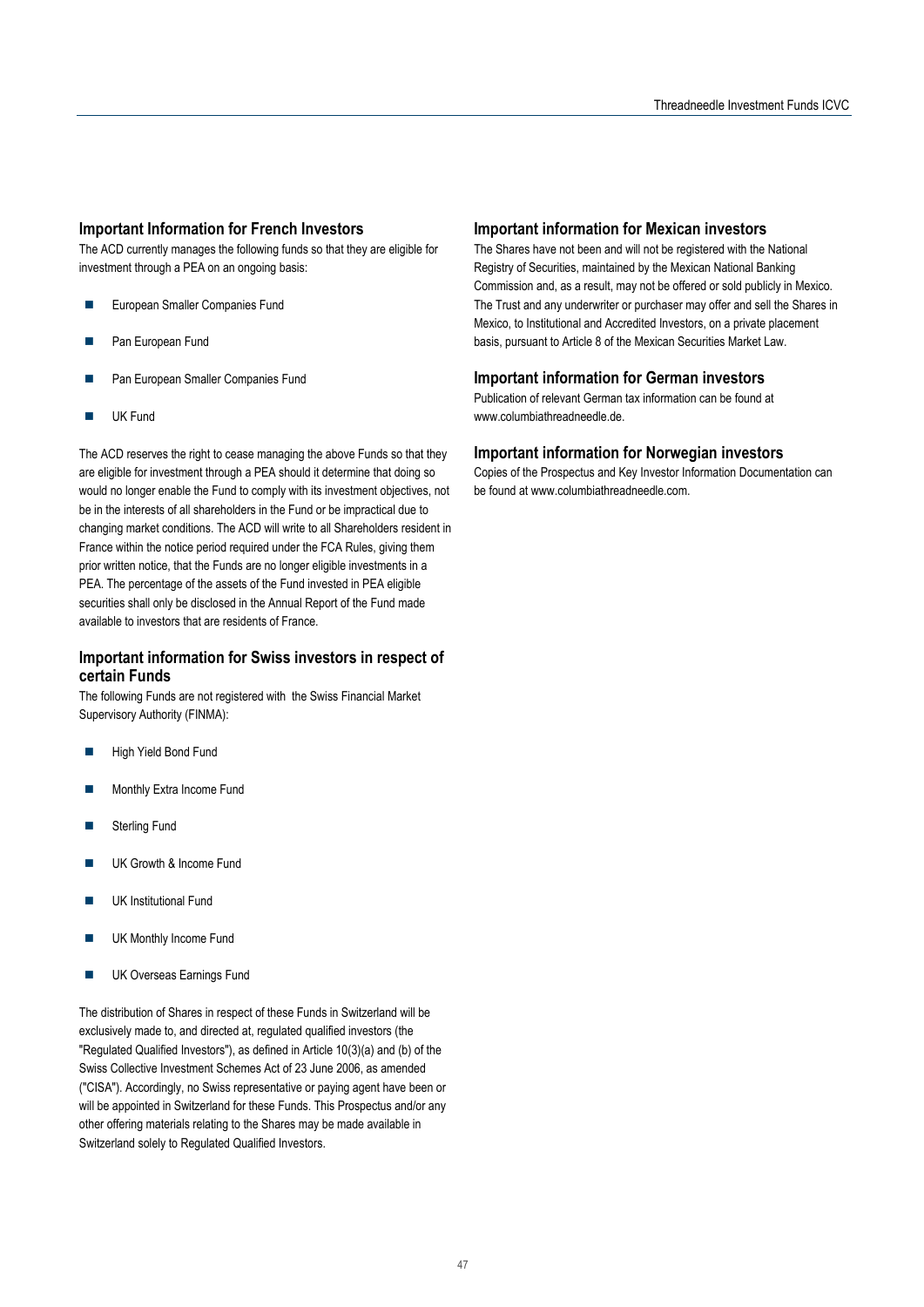# **Appendix I**

## **Eligible securities markets and eligible derivatives markets**

Set out below are the securities and derivatives markets, in addition to those established in a Member State of the EU or EEA, through which the Company may invest or deal for the account of each Fund (subject to the Fund's respective investment objective and policy) when dealing in approved securities and /or derivatives.

| <b>North America</b>      |                                                |
|---------------------------|------------------------------------------------|
| Canada:                   | Toronto Stock Exchange                         |
|                           | Montreal Exchange                              |
|                           | <b>TSX Venture Exchange</b>                    |
|                           | ICE Futures Canada                             |
| United States of America: | New York Stock Exchange                        |
|                           | <b>NYSE MKT</b>                                |
|                           |                                                |
|                           | Chicago Board Options Exchange                 |
|                           | Chicago Stock Exchange, Inc.                   |
|                           | CME Chicago Board of Trade                     |
|                           | CME Group - CME Market                         |
|                           | <b>ICE Futures US</b>                          |
|                           | <b>NASDAQ Stock Market</b>                     |
|                           | NASDAQ OMX BX, Inc.                            |
|                           | NASDAQ OMX Futures Exchange                    |
|                           | NASDAQ OMX PHLX, Inc                           |
|                           | NASDAQ Options Market                          |
|                           |                                                |
|                           | National Stock Exchange, Inc.                  |
|                           | NYSE Amex (Options)                            |
|                           | NYSE Arca Inc                                  |
|                           | <b>OTC Bulletin Board</b>                      |
|                           | <b>TRACE</b>                                   |
|                           | OneChicago                                     |
|                           | <b>BATS Exchange</b>                           |
| <b>Asia Pacific</b>       |                                                |
| Australia:                | Australian Securities Exchange                 |
|                           | <b>ASX Derivatives</b>                         |
| China:                    | Shanghai Stock Exchange                        |
|                           | Shanghai Futures Exchange                      |
|                           | Shenzhen Stock Exchange                        |
|                           | China Interbank Bond Market                    |
| Hong Kong:                | Hong Kong Stock Exchange                       |
|                           |                                                |
|                           | Hong Kong GEM                                  |
|                           | Hong Kong Futures Exchange                     |
|                           | Shanghai-HK Stock Connect (Northbound Trading) |
| India:                    | <b>BSE Ltd</b>                                 |
|                           | National Stock Exchange of India               |
| Indonesia:                | Indonesia Stock Exchange                       |
| Japan:                    | Tokyo Stock Exchange                           |
|                           | Osaka Exchange (Derivatives)                   |
|                           | Tokyo Futures-Financial Exchange               |
| Korea:                    | Korea Exchange (Stock Market)                  |
|                           | <b>KOSDAO</b>                                  |
|                           | Korea Exchange (Derivatives)                   |
| Malaysia:                 | Bursa Malaysia                                 |
|                           | Bursa Malaysia (Derivatives)                   |
|                           |                                                |
| New Zealand:              | New Zealand Exchange                           |
|                           | NZX Futures Exchange                           |
| Philippines:              | Philippines Stock Exchange                     |
| Singapore:                | SGX Singapore Exchange                         |
|                           | <b>SGX Derivatives</b>                         |
| Taiwan:                   | Taiwan Stock Exchange                          |
|                           | Taiwan Futures Exchange (TAIFEX)               |
|                           | Taipei Exchange                                |
| Thailand:                 | <b>Stock Exchange of Thailand</b>              |
|                           |                                                |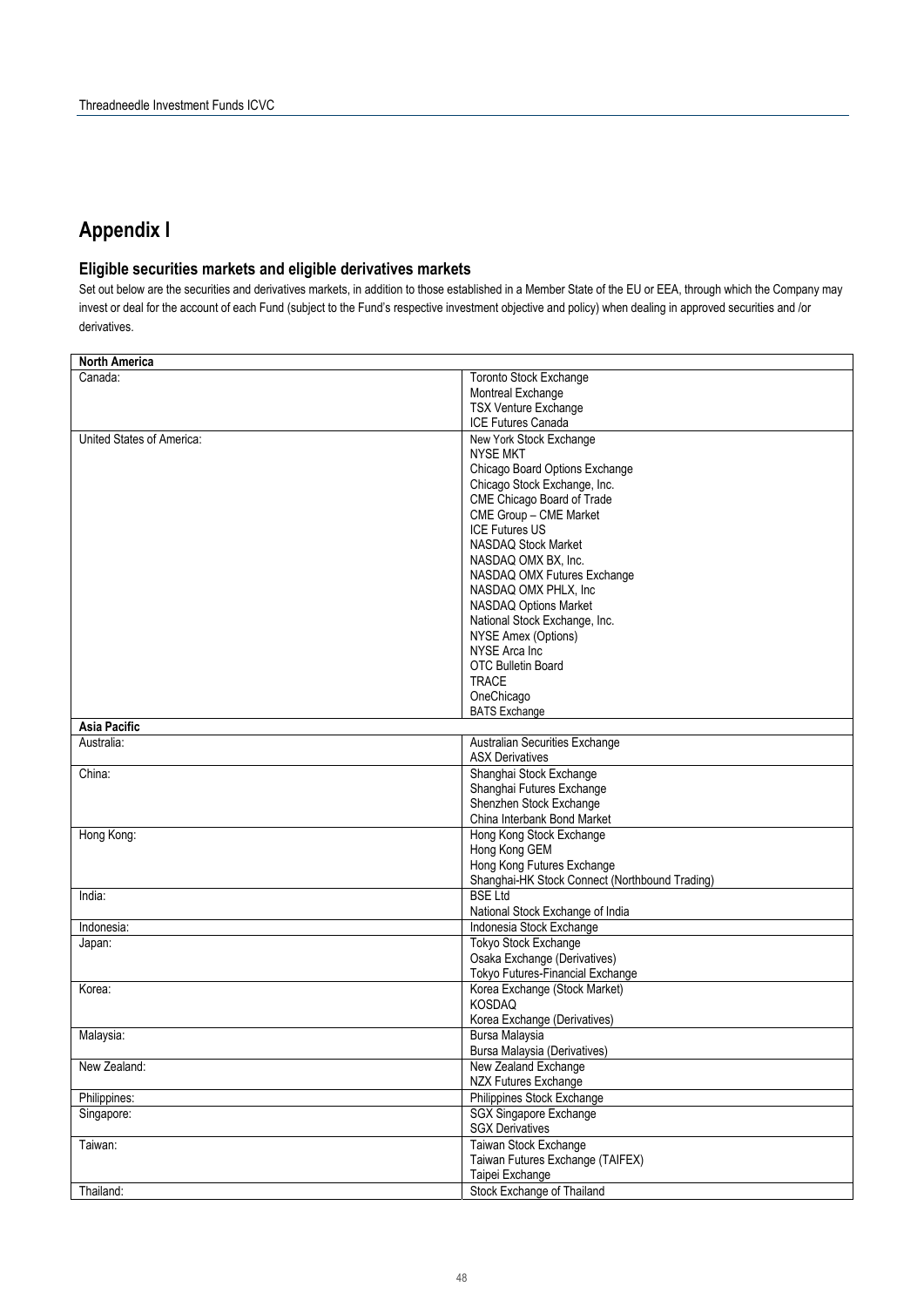| <b>Latin America</b>  |                                                                       |
|-----------------------|-----------------------------------------------------------------------|
| Brazil:               | <b>BM&amp;F Bovespa</b>                                               |
| Chile:                | Bolsa de Comercio de Santiago                                         |
| Colombia:             | Bolsa de Valores de Colombia                                          |
| Mexico:               | Bolsa Mexicana de Valores                                             |
|                       | Mexican Derivatives Exchange                                          |
| Middle East & Africa  |                                                                       |
| Israel:               | Tel Aviv Stock Exchange                                               |
| Qatar:                | Qatar Exchange                                                        |
| Saudi Arabia:         | Saudi Stock Exchange                                                  |
| South Africa:         | Johannesburg Stock Exchange                                           |
|                       | <b>JSX Derivatives</b>                                                |
| United Arab Emirates: | Dubai Financial Market                                                |
| Europe (non-EEA)      |                                                                       |
| Russia:               | Moscow Exchange                                                       |
| Switzerland:          | SIX Swiss Exchange                                                    |
|                       | <b>SIX Structured Products</b>                                        |
|                       | The market organised by the International Capital Markets Association |
| Turkey:               | Borsa Istanbul                                                        |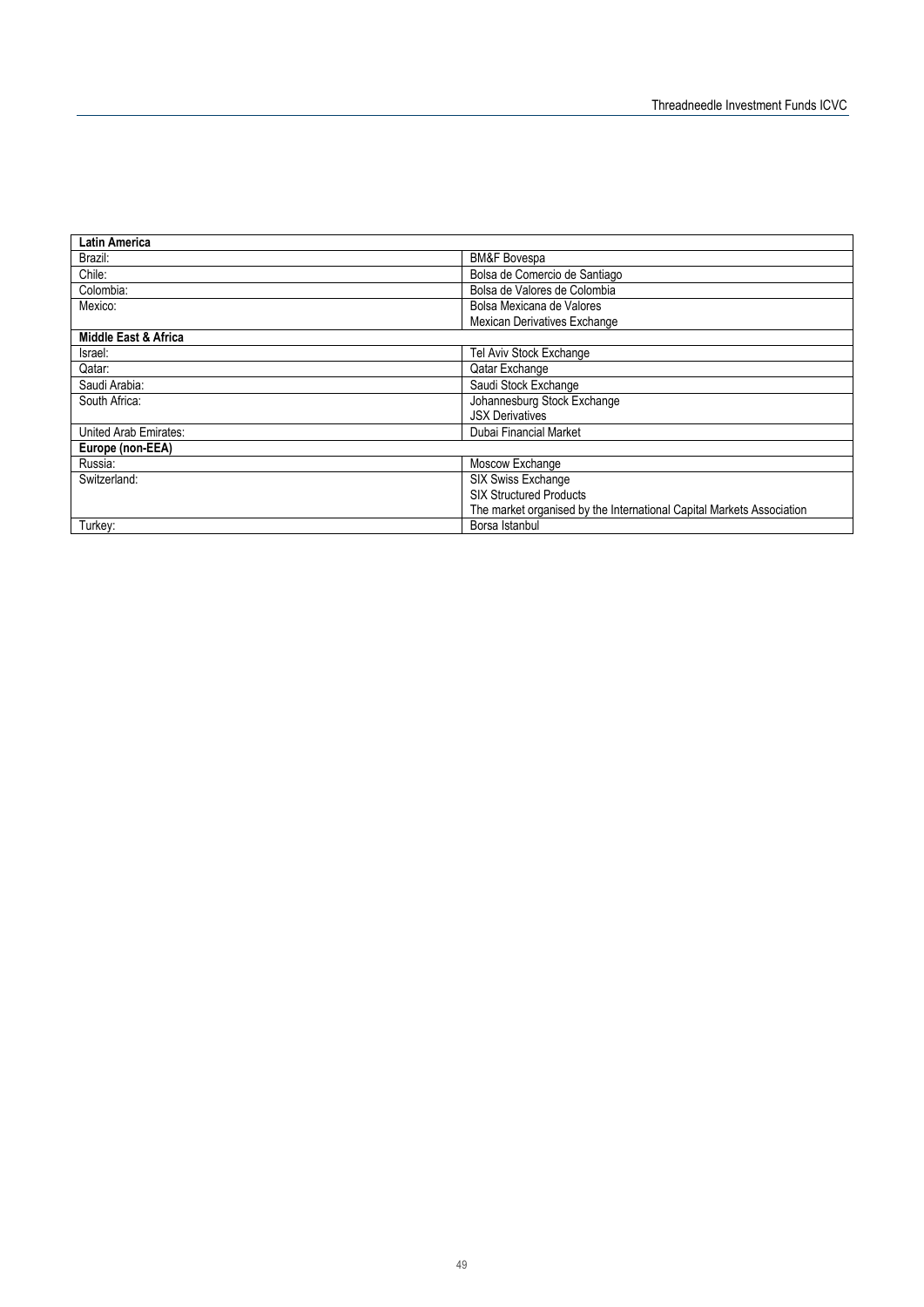# **Appendix II**

## **Investment management and borrowing powers of the Company**

#### **1. Investment restrictions**

- 1.1 The property of each Fund will be invested with the aim of achieving the investment objective of that Fund but subject to the limits on investment set out in Chapter 5 of the FCA Rules (COLL 5.2 to COLL 5.5). These limits apply to each Fund as summarised below.
- 1.2 The ACD shall ensure that taking into account the objective of a Fund and its investment policy, the property of each Fund provides a prudent spread of risk. Particular requirements as to this spread of risk are set out below.

#### **2. Cover**

- 2.1 Where the FCA Rules allow a transaction to be entered into or an investment to be retained only if possible obligations arising out of the investment transactions or out of the retention would not cause any breach of any limits in Chapter 5 of the FCA Rules, it must be assumed that the maximum possible liability of a Fund under any other of those rules has also to be provided for.
- 2.2 Where a rule in the FCA Rules permits an investment transaction to be entered into or an investment to be retained only if that investment transaction, or the retention, or other similar transactions, are covered:
	- 2.2.1 it must be assumed that in applying any of those rules, a Fund must also simultaneously satisfy any other obligation relating to cover; and
	- 2.2.2 no element of cover must be used more than once.

#### **3. UCITS schemes – general**

- 3.1 Except in the cases of the Emerging Market Bond Fund and the Strategic Bond Fund, the Scheme Property of a Fund must, subject to its investment objective and policy and except where otherwise noted below or provided in COLL 5, only consist of any or all of transferable securities.
- 3.2 The Scheme Property of the Emerging Market Bond Fund must, subject to its investment objective and policy and except where otherwise noted below or provided in COLL 5, only consist of any or all of transferable securities and/or approved money market instruments.
- 3.3 The Scheme Property of the Strategic Bond Fund must, subject to its investment objective and policy and except where otherwise noted below or provided in COLL 5, only consist of any or all of: transferable securities; approved money market instruments; permitted derivatives and forward transactions; permitted deposits; and/or permitted units in collective investment schemes.
- 3.4 Each of the Funds will generally invest in approved securities which are transferable securities admitted to or dealt on an eligible market.
- 3.5 In this Appendix, references to money market instruments apply in respect of the Emerging Market Bond Fund only.
- 3.6 Transferable securities and money market instruments held within a Fund must (subject to paragraphs 3.3 and 3.4) be admitted for listing or listed on an eligible market as described in paragraphs 9 and 10 below.
- 3.7 Not more than 10% in value of the Scheme Property of a Fund is to consist of transferable securities, which are not approved securities.
- 3.8 Not more than 10% in value of the Scheme Property is to consist of money market instruments which do not fall within paragraph 8 (Investment in approved money market instruments).
- 3.9 The requirements on spread and investment in government and public securities do not apply until the expiry of a period of six months after the date of effect of the authorisation order in respect of a Fund (or on which the initial offer commenced if later) provided that the requirement to maintain prudent spread of risk is complied with.
- 3.10 It is not intended that Funds will have an interest in any immovable property or tangible movable property.

#### **4. Transferable securities**

- 4.1 A transferable security is an investment which is any of the following:
	- 4.1.1 a share;
	- 4.1.2 a debenture;
	- 4.1.3 an alternative debenture;
	- 4.1.4 a government and public security;
	- 4.1.5 a warrant; or
	- 4.1.6 a certificate representing certain securities.
- 4.2 An investment is not a transferable security if the title to it cannot be transferred, or can be transferred only with the consent of a third party.
- 4.3 In applying paragraph 4.2 to an investment which is issued by a body corporate, and which is a share or a debenture, the need for any consent on the part of the body corporate or any members or debenture holders of it may be ignored.
- 4.4 An investment is not a transferable security unless the liability of the holder of it to contribute to the debts of the issuer is limited to any amount for the time being unpaid by the holder of it in respect of the investment.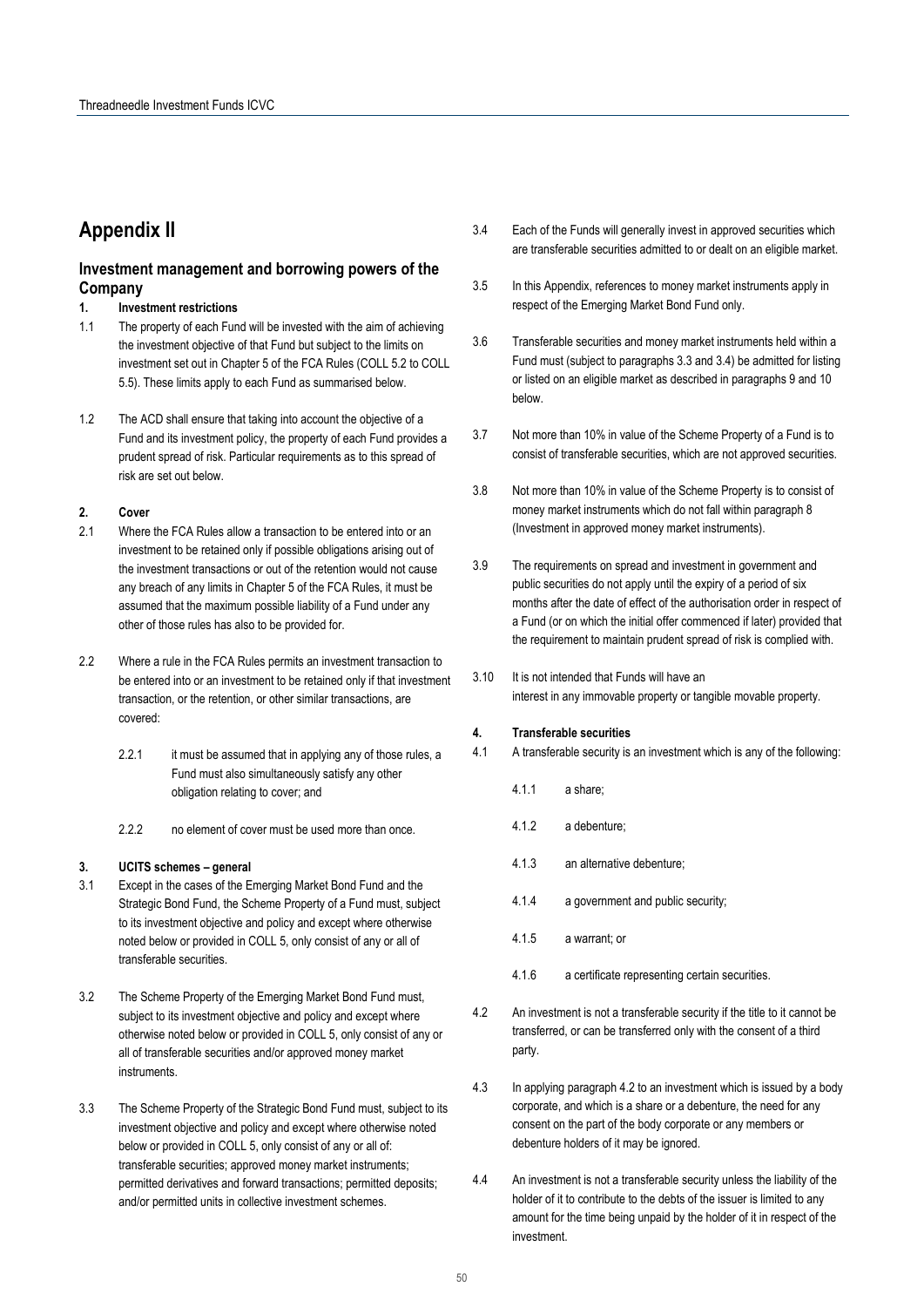#### **5. Investment in transferable securities**

- 5.1 A Fund may invest in a transferable security only to the extent that the transferable security fulfils the following criteria:
	- 5.1.1 the potential loss which the Fund may incur with respect to holding the transferable security is limited to the amount paid for it;
	- 5.1.2 its liquidity does not compromise the ability of the ACD to comply with its obligation to redeem units at the request of any qualifying Shareholder under the FCA Rules;
	- 5.1.3 reliable valuation is available for it as follows:
		- 5.1.3.1. in the case of a transferable security admitted to or dealt in on an eligible market, where there are accurate, reliable and regular prices which are either market prices or prices made available by valuation systems independent from issuers;
		- 5.1.3.2. in the case of a transferable security not admitted to or dealt in on an eligible market, where there is a valuation on a periodic basis which is derived from information from the issuer of the transferable security or from competent investment research;
	- 5.1.4 appropriate information is available for it as follows:
		- 5.1.4.1. in the case of a transferable security admitted to or dealt in on an eligible market, where there is regular, accurate and comprehensive information available to the market on the transferable security or, where relevant, on the portfolio of the transferable security;
		- 5.1.4.2. in the case of a transferable security not admitted to or dealt in on an eligible market, where there is regular and accurate information available to the ACD on the transferable security or, where relevant, on the portfolio of the transferable security;
	- 5.1.5 it is negotiable; and
	- 5.1.6 its risks are adequately captured by the risk management process of the ACD.
- 5.2 Unless there is information available to the ACD that would lead to a different determination, a transferable security which is admitted to or dealt in on an eligible market shall be presumed:
- 5.2.1 not to compromise the ability of the ACD to comply with its obligation to redeem units at the request of any qualifying Shareholder; and
- 5.2.2 to be negotiable.
- 5.3 Not more than 5% in value of a Fund is to consist of warrants.

#### **6. Closed end funds constituting transferable securities**

- 6.1 A unit in a closed end fund shall be taken to be a transferable security for the purposes of investment by a Fund, provided it fulfils the criteria for transferable securities set out in paragraph 5, and either:
	- 6.1.1 where the closed end fund is constituted as an investment company or a unit trust:
		- 6.1.1.1. it is subject to corporate governance mechanisms applied to companies; and
		- 6.1.1.2. where another person carries out asset management activity on its behalf, that person is subject to national regulation for the purpose of investor protection; or
	- 6.1.2 where the closed end fund is constituted under the law of contract:
		- 6.1.2.1. it is subject to corporate governance mechanisms equivalent to those applied to companies; and
		- 6.1.2.2. it is managed by a person who is subject to national regulation for the purpose of investor protection.
- **7. Transferable securities linked to other assets**
- 7.1 A Fund may invest in any other investment which shall be taken to be a transferable security for the purposes of investment by a Fund provided the investment:
	- 7.1.1 fulfils the criteria for transferable securities set out in paragraph 5; and
	- 7.1.2 is backed by or linked to the performance of other assets, which may differ from those in which a Fund can invest.
- 7.2 Where an investment in 7.1 contains an embedded derivative component (see paragraph 19.10), the requirements of this section with respect to derivatives and forwards will apply to that component.

#### **8. Approved Money Market Instruments**

8.1 An approved money-market instrument is a money-market instrument which is normally dealt in on the money market, is liquid and has a value which can be accurately determined at any time.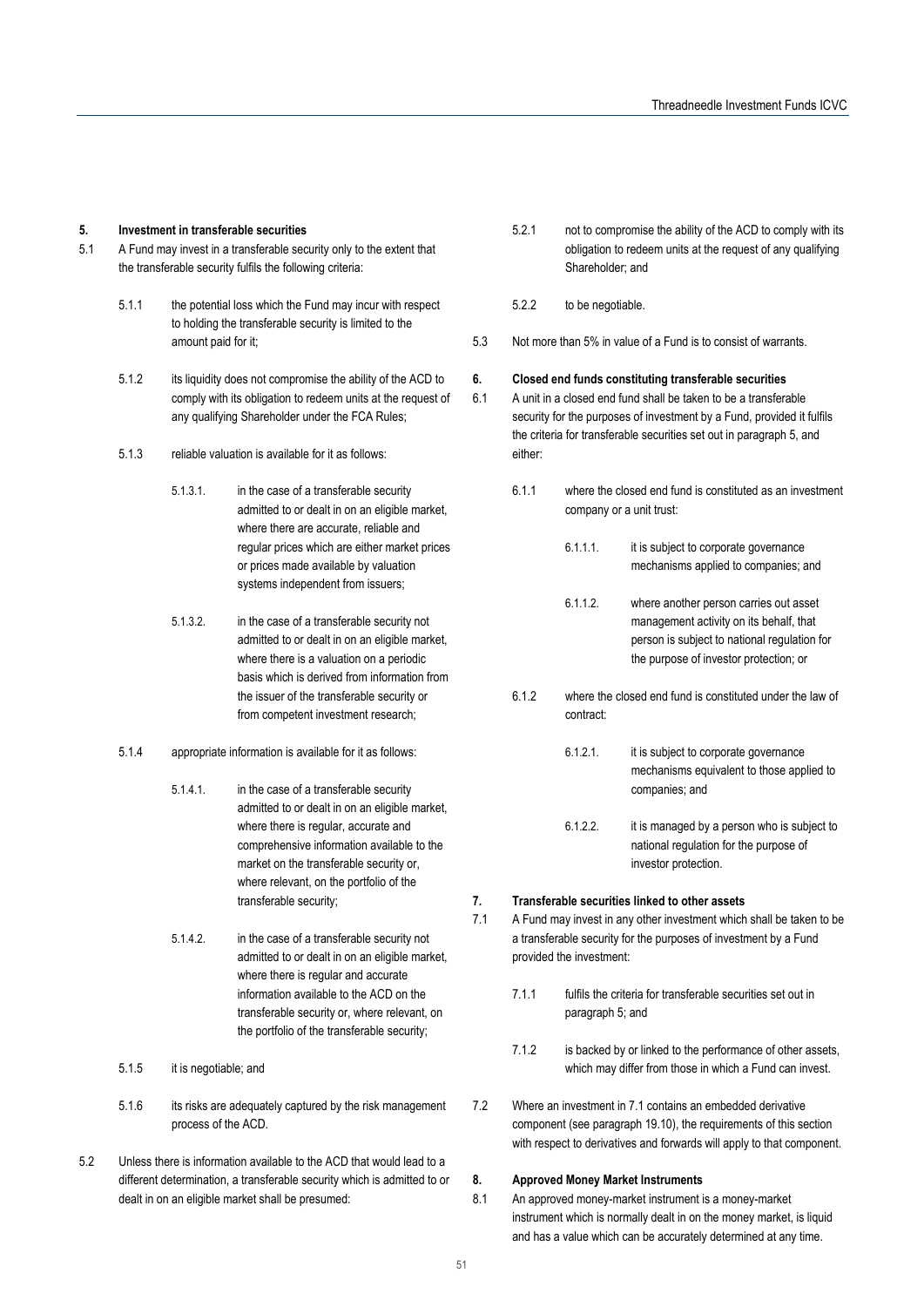- 8.2 A money-market instrument shall be regarded as normally dealt in on the money market if it:
	- 8.2.1 has a maturity at issuance of up to and including 397 days;
	- 8.2.2 has a residual maturity of up to and including 397 days;
	- 8.2.3 undergoes regular yield adjustments in line with money market conditions at least every 397 days; or
	- 8.2.4 has a risk profile, including credit and interest rate risks, corresponding to that of an instrument which has a maturity as set out in 8.2.1 or 8.2.2 or is subject to yield adjustments as set out in 8.2.3.
- 8.3 A money-market instrument shall be regarded as liquid if it can be sold at limited cost in an adequately short time frame, taking into account the obligation of the ACD to redeem units at the request of any qualifying Shareholder.
- 8.4 A money-market instrument shall be regarded as having a value which can be accurately determined at any time if accurate and reliable valuations systems, which fulfil the following criteria, are available:
	- 8.4.1 enabling the ACD to calculate a net asset value in accordance with the value at which the instrument held in the portfolio could be exchanged between knowledgeable willing parties in an arm's length transaction; and
	- 8.4.2 based either on market data or on valuation models including systems based on amortised costs. A moneymarket instrument that is normally dealt in on the money market and is admitted to or dealt in on an eligible market shall be presumed to be liquid and have a value which can be accurately determined at any time unless there is information available to the ACD that would lead to a different determination.

## **9. Transferable securities and money market instruments generally to be admitted or dealt in on an Eligible Market**

- 9.1 Transferable securities and approved money market instruments held within a Fund must be:
	- 9.1.1 admitted to or dealt on an eligible market (as described in paragraphs 10.2 or 10.3).
	- 9.1.2 for an approved money market instrument not admitted to or dealt in on an eligible market, within paragraph 11.1; or
	- 9.1.3 recently issued transferable securities provided that:
- 9.1.3.1. the terms of issue include an undertaking that application will be made to be admitted to an eligible market; and
- 9.1.3.2. such admission is secured within a year of issue.
- 9.2 However, a Fund may invest no more than 10% of the Scheme Property in transferable securities and approved money-market instruments other than those referred to in paragraph 9.1.

#### **10. Eligible markets**

- 10.1 To protect investors, the markets on which investments of a Fund are dealt in or traded on should be of an adequate quality ('eligible') at the time of acquisition of the investment and until it is sold. The criteria for eligibility are set out in FCA Handbook.
- 10.2 The Fund may deal through the following eligible securities markets and eligible derivatives markets:
	- 10.2.1 any securities and derivative markets established in a Member State of the EU or EEA through which the Company may invest or deal for the account of each Fund (subject to the Fund's respective investment objective and policy) when dealing in approved securities and /or derivatives; and
	- 10.2.2 the securities markets and derivative markets listed in Appendix1.
- 10.3 In addition, each Fund may deal through any other eligible securities market and derivatives market which the ACD, after consultation with and notification to the Depositary, considers to be appropriate for the investment of, or dealing in, the property of that Fund. Where a market ceases to be eligible, investments on that market cease to be approved securities. The 10% restriction on investing in non approved securities applies and exceeding this limit because a market ceases to be eligible will generally be regarded as an inadvertent breach.

### **11. Money-market instruments with a regulated issuer**

- 11.1 In addition to instruments admitted to or dealt in on an eligible market, a Fund may invest in an approved money-market instrument provided it fulfils the following requirements:
	- 11.1.1 the issue or the issuer is regulated for the purpose of protecting investors and savings; and
	- 11.1.2 the instrument is issued or guaranteed in accordance with paragraph 12.
- 11.2 The issue or the issuer of a money-market instrument, other than one dealt in on an eligible market, shall be regarded as regulated for the purpose of protecting investors and savings if: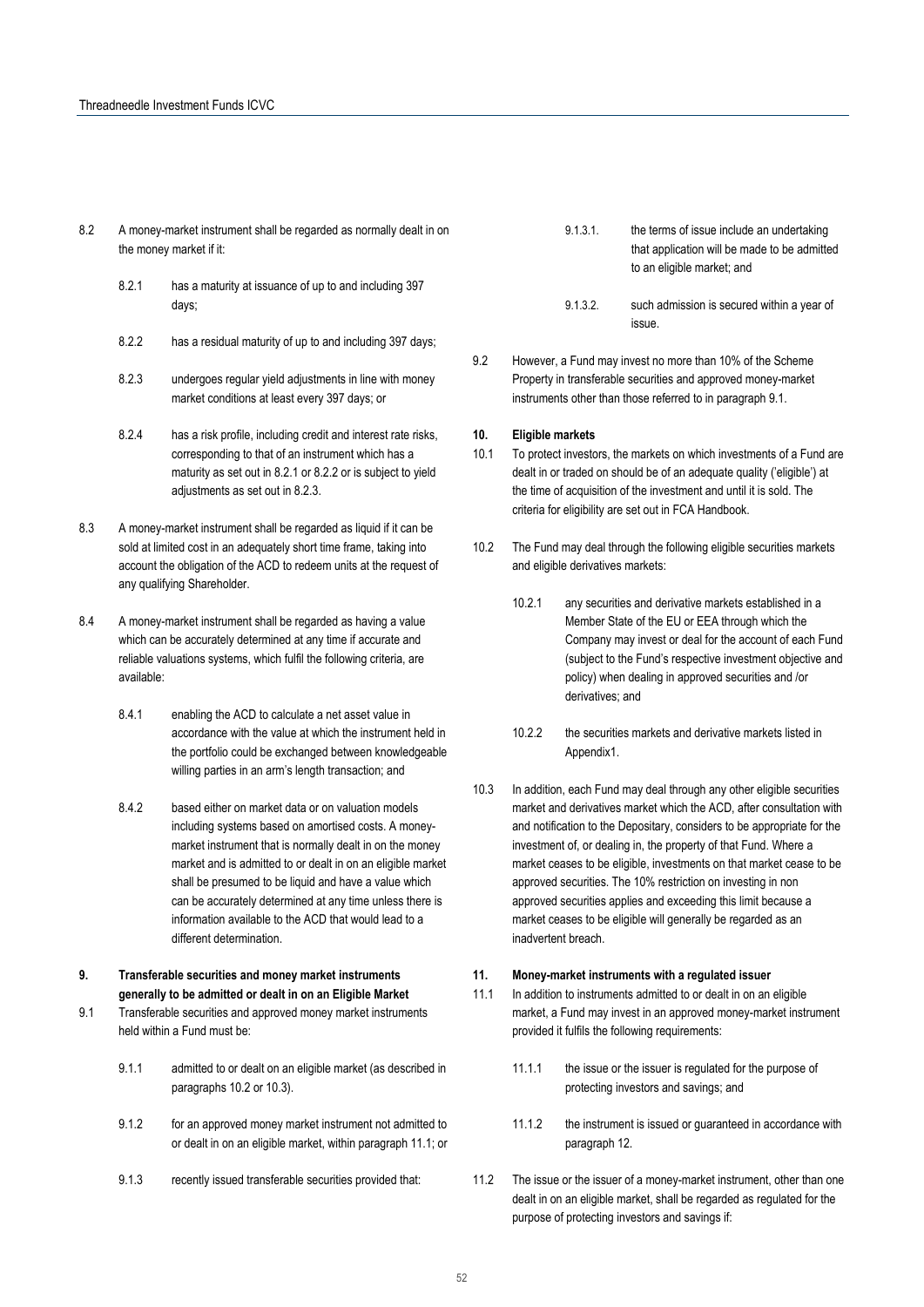- 11.2.1 the instrument is an approved money-market instrument;
- 11.2.2 appropriate information is available for the instrument (including information which allows an appropriate assessment of the credit risks related to investment in it), in accordance with paragraph 13; and
- 11.2.3 the instrument is freely transferable.

#### **12. Issuers and guarantors of money-market instruments**

- 12.1 A Fund may invest in an approved money-market instrument if it is:
	- 12.1.1 issued or guaranteed by any one of the following:
		- 12.1.1.1. a central authority of an EEA State or, if the EEA State is a federal state, one of the members making up the federation;
		- 12.1.1.2. a regional or local authority of an EEA State;
		- 12.1.1.3. the European Central Bank or a central bank of an EEA State;
		- 12.1.1.4. the European Union or the European Investment Bank;
		- 12.1.1.5. a non-EEA State or, in the case of a federal state, one of the members making up the federation;
		- 12.1.1.6. a public international body to which one or more EEA States belong; or
	- 12.1.2 issued by a body, any securities of which are dealt in on an eligible market; or
	- 12.1.3 issued or guaranteed by an establishment which is:
		- 12.1.3.1. subject to prudential supervision in accordance with criteria defined by European Community law; or
		- 12.1.3.2. subject to and complies with prudential rules considered by the FCA to be at least as stringent as those laid down by European Community law.
- 12.2 An establishment shall be considered to satisfy the requirement in paragraph 12.1.3.2 if it is subject to and complies with prudential rules, and fulfils one or more of the following criteria:
	- 12.2.1 it is located in the European Economic Area;
	- 12.2.2 it is located in an OECD country belonging to the Group of Ten;

12.2.3 it has at least investment grade rating;

12.2.4 on the basis of an in-depth analysis of the issuer, it can be demonstrated that the prudential rules applicable to that issuer are at least as stringent as those laid down by European Community law.

#### **13. Appropriate information for money-market instruments**

- 13.1 In the case of an approved money-market instrument within paragraph 12.1.2 or which is issued by an authority within paragraph 12.1.1.2 or a public international body within paragraph 12.1.1.6 but is not guaranteed by a central authority within paragraph 12.1.1.1, the following information must be available:
	- 13.1.1 information on both the issue or the issuance programme, and the legal and financial situation of the issuer prior to the issue of the instrument, verified by appropriately qualified third parties not subject to instructions from the issuer;
	- 13.1.2 updates of that information on a regular basis and whenever a significant event occurs; and
	- 13.1.3 available and reliable statistics on the issue or the issuance programme.
- 13.2 In the case of an approved money-market instrument issued or guaranteed by an establishment within paragraph 12.1.3, the following information must be available:
	- 13.2.1 information on the issue or the issuance programme or on the legal and financial situation of the issuer prior to the issue of the instrument updates of that information on a regular basis and whenever a significant event occurs; and
	- 13.2.2 available and reliable statistics on the issue or the issuance programme, or other data enabling an appropriate assessment of the credit risks related to investment in those instruments.
- 13.3 In the case of an approved money-market instrument:
	- 13.3.1 within paragraphs 12.1.1.1, 12.1.1.4 or 12.1.1.5; or
	- 13.3.2 which is issued by an authority within paragraph 12.1.1.2 or a public international body within paragraph 12.1.1.6 and is guaranteed by a central authority within paragraph 12.1.1.1;

information must be available on the issue or the issuance programme, or on the legal and financial situation of the issuer prior to the issue of the instrument.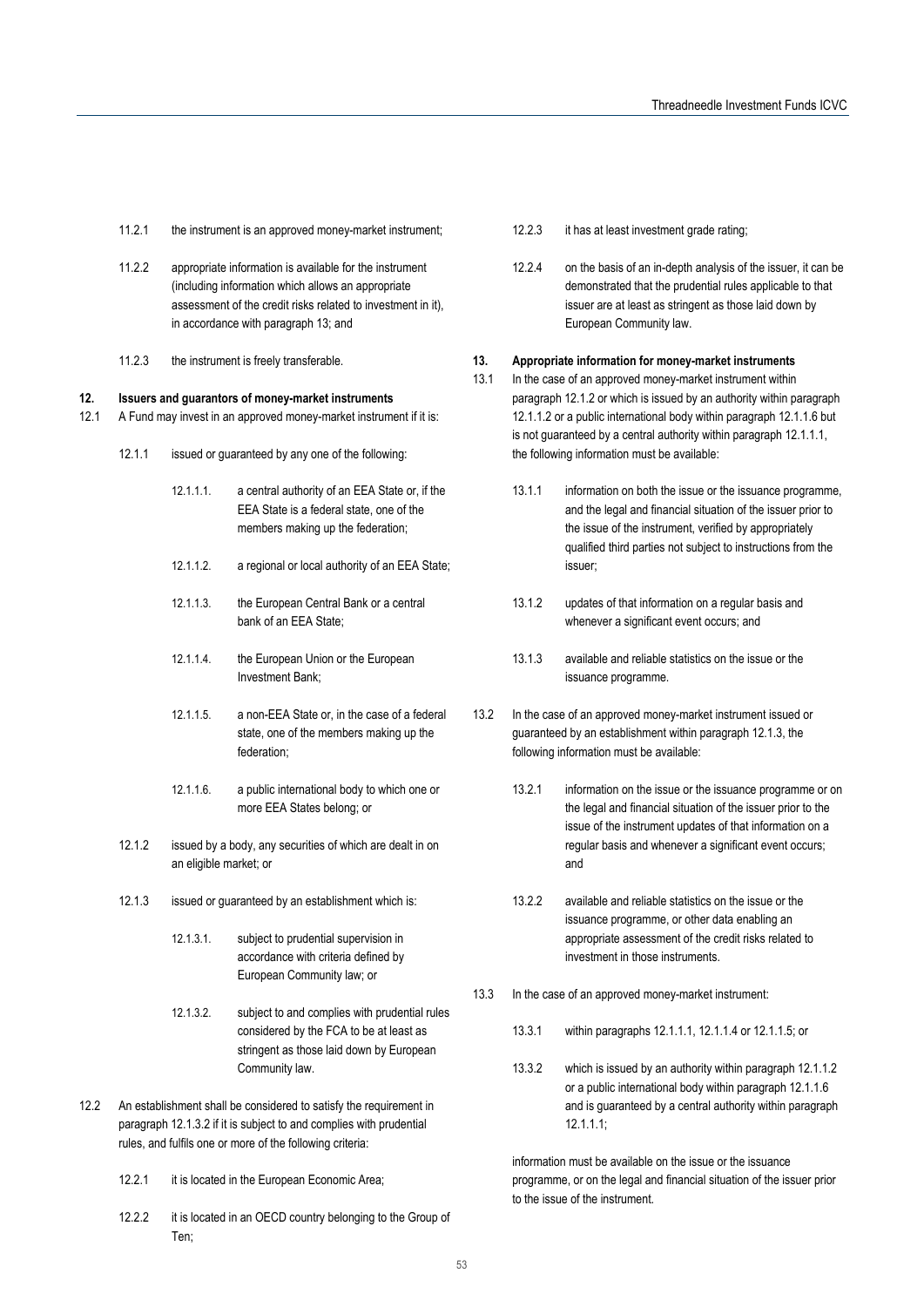#### **14. Spread: general**

- 14.1 This paragraph does not apply in respect of a transferable security or an approved money-market instrument to which paragraph 15 applies.
- 14.2 For the purposes of this requirement companies included in the same group for the purposes of consolidated accounts as defined in accordance with Directive 83/349/EEC of 13 June 1983 or in the same group in accordance with international accounting standards are regarded as a single body.
- 14.3 Not more than 20% in value of the Scheme Property is to consist of deposits with a single body.
- 14.4 Not more than 5% in value of the Scheme Property is to consist of transferable securities or approved money market instruments issued by any single body.
- 14.5 The limit of 5% in paragraph 14.4 is raised to 10% in respect of up to 40% in value of the Scheme Property. Covered bonds need to be taken into account for the purpose of applying the limit of 40%.
- 14.6 The limit of 5% in 14.4 is raised to 25% in value of the Scheme Property in respect of covered bonds, provided that when a Fund invests more than 5% in covered bonds issued by a single body, the total value of covered bonds held must not exceed 80% in value of the Scheme Property.
- 14.7 In applying paragraphs 14.4 and 14.5 certificates representing certain securities are treated as equivalent to the underlying security.
- 14.8 The exposure to any one counterparty in an OTC derivative transaction must not exceed 5% in value of the Scheme Property. This limit is raised to 10% where the counterparty is an Approved Bank.
- 14.9 Not more than 20% in value of a Fund is to consist of transferable securities and approved money market instruments issued by the same group (as referred to in paragraph 14.2).
- 14.10 Not more than 20% in value of the Fund is to consist of the units of any one collective scheme. (Please also see the limits on investment in other collective investment schemes set out in paragraph 17.)
- 14.11 In applying the limits in paragraphs 14.3 to 14.8 in relation to a single body, and subject to paragraph 14.6, not more than 20% in value of the Scheme Property is to consist of any combination of two or more of the following:
	- 14.11.1 transferable securities (including covered bonds) or money market instruments issued by; or
	- 14.11.2 deposits made with that body; or

14.11.3 exposures from OTC derivatives transactions made with that body.

#### **15. Spread: Government and public securities**

- 15.1 The above restrictions do not apply in respect of a transferable security or an approved money-market instrument ("such securities") that is issued by:
	- 15.1.1 an EEA State;
	- 15.1.2 a local authority of an EEA State;
	- 15.1.3 a non-EEA State; or
	- 15.1.4 a public international body to which one or more EEA States belong.
- 15.2 Where no more than 35% in value of the Scheme Property is invested in such securities issued by any one body, there is no limit on the amount which may be invested in such securities or in any one issue.
- 15.3 A Fund may invest more than 35% in value of the Scheme Property in such securities issued by any one body provided that:
	- 15.3.1 the ACD has before any such investment is made consulted with the Depositary and as a result considers that the issuer of such securities is one which is appropriate in accordance with the investment objectives of the authorised fund;
	- 15.3.2 no more than 30% in value of the Scheme Property consists of such securities of any one issue; and
		- 15.3.2.1. the Scheme Property includes such securities issued by that or another issuer, of at least six different issues; and
		- 15.3.2.2. the disclosures required by the FCA Rules have been made.
- 15.4 Subject to this restriction and any restrictions in the investment objective and policy of a Fund there are no limits on the amount of Fund's property which may be invested in Government and public securities or such securities issued by any one issuer or of any issue.
- 15.5 In relation to such securities:
	- 15.5.1 issue, issued and issuer include guarantee, guaranteed and guarantor; and
	- 15.5.2 an issue differs from another if there is a difference as to repayment date, rate of interest, guarantor or other material terms of the issue.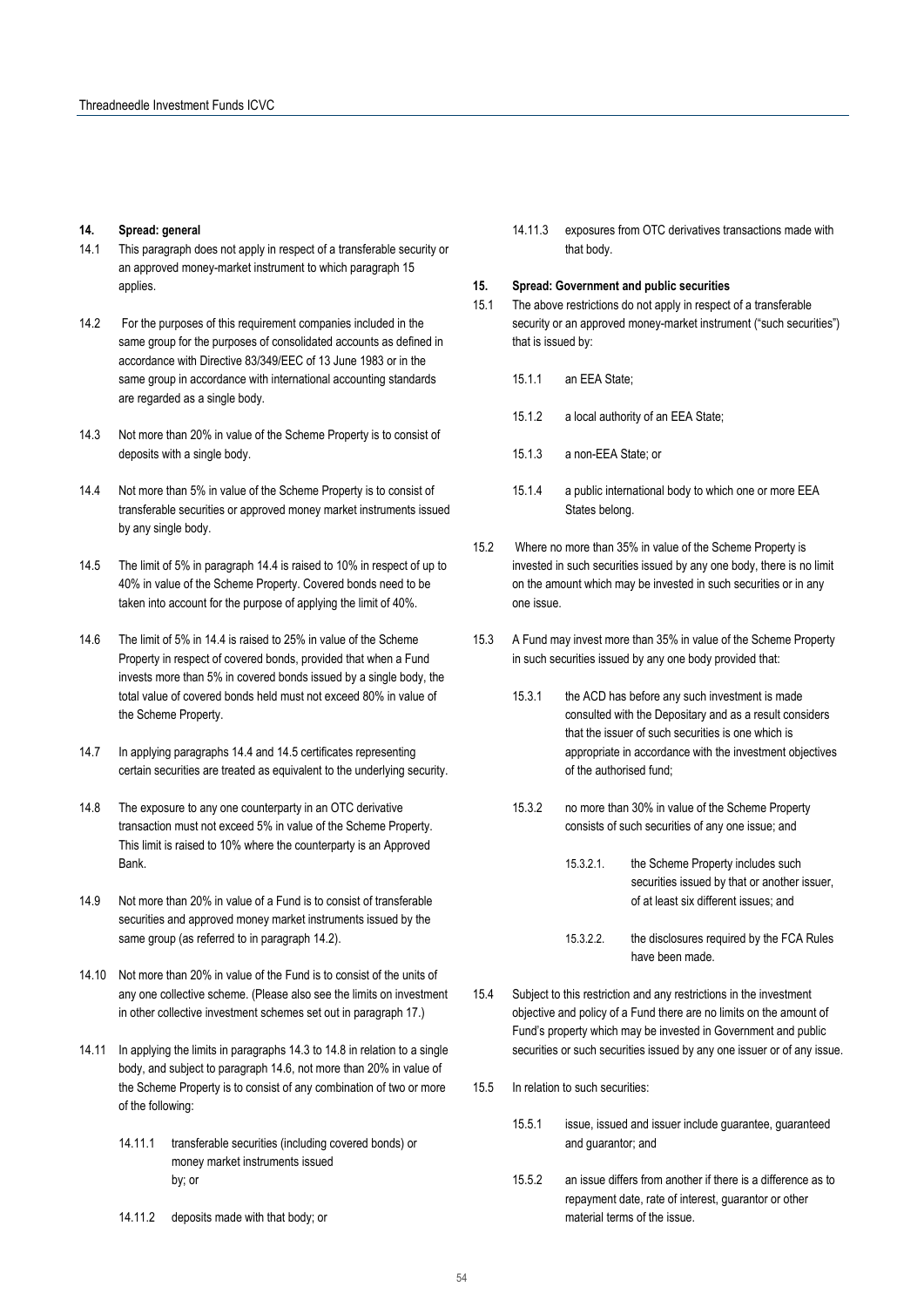15.6 A list of such securities is set out in Appendix III.

### **16. Counterparty risk and issuer concentration**

- 16.1 The ACD must ensure that counterparty risk arising from an OTC derivative is subject to the limits set out in paragraphs 14.8 and 14.11 above.
- 16.2 When calculating the exposure of a Fund to a counterparty in accordance with the limits in paragraph 14.8 the ACD must use the positive mark-to-market value of the OTC derivative contract with that counterparty.
- 16.3 The ACD may net the OTC derivative positions of a Fund with the same counterparty, provided they are able legally to enforce netting agreements with the counterparty on behalf of the Fund.
- 16.4 The netting agreements in paragraph 16.3 above are permissible only with respect to OTC derivatives with the same counterparty and not in relation to any other exposures the Fund may have with that same counterparty.
- 16.5 The ACD may reduce the exposure of scheme property to a counterparty of an OTC derivative through the receipt of collateral. Collateral received must be sufficiently liquid so that it can be sold quickly at a price that is close to its pre-sale valuation.
- 16.6 The ACD must take collateral into account in calculating exposure to counterparty risk in accordance with the limits in paragraph 14.8 when it passes collateral to an OTC counterparty on behalf of a Fund.
- 16.7 Collateral passed in accordance with paragraph 16.6 may be taken into account on a net basis only if the ACD is able legally to enforce netting arrangements with this counterparty on behalf of that Fund.
- 16.8 In relation to the exposure arising from OTC derivatives as referred to in paragraph 14.8 the ACD must include any exposure to OTC derivative counterparty risk in the calculation.
- 16.9 The ACD must calculate the issuer concentration limits referred to in paragraph 14.8 on the basis of the underlying exposure created through the use of OTC derivatives pursuant to the Commitment Approach.

#### **17. Investment in collective investment schemes**

17.1 No more than 10% in the value of a Fund may be invested in units of collective investment schemes. Set out in the remainder of this paragraph are the FCA's current rules on collective investment schemes investing in other collective investment schemes.

- 17.2 A Fund may invest in units in a collective investment scheme ("the second scheme") provided that no more than 30% of the value of that Fund is in collective investment schemes which are not UCITS schemes (due to the restriction in 17.1 for the Funds this percentage reduced from 30% to 10%).
- 17.3 Subject to the limitation set out in 17.2, under the COLL rules a Fund may and only invest in a second scheme, (other than UCITS schemes) if the second scheme:
	- 17.3.1 complies with the conditions necessary for it to enjoy the rights under conferred by the UCITS Directive; or
	- 17.3.2 is recognised under the provisions of section 272 of the Financial Services and Markets Act (Individually recognised overseas schemes) that is authorised by the supervisory authorities of Guernsey, Jersey or the Isle of Man (provided the requirements of article 50(1)(e) of the UCITS Directive are met); or
	- 17.3.3 is authorised as a non-UCITS retails scheme (provided the requirements of article 50(1)(e) of the UCITS Directive are met); or
	- 17.3.4 is authorised in another EEA State (provided the requirements of article 50(1)(e) of the UCITS Directive are met); or
	- 17.3.5 is authorised by the competent authority of an OECD country (other than another EEA State) which has:
		- 17.3.5.1. signed the IOSCO Multilateral Memorandum of Understanding; and
		- 17.3.5.2. approved the scheme's management company, rules and depositary/custody arrangements

(provided the requirements of article 50(1)(e) of the UCITS Directive are met).

- 17.4 Subject to the limitation set out in 17.2, under the COLL rules a Fund may only invest in a second scheme if:
	- 17.4.1 it is a scheme which complies where relevant with paragraph 17.5; and
	- 17.4.2 it is a scheme that has terms which prohibit more than 10% in value of the Scheme Property consisting of units in other collective investment schemes;

for the purposes of paragraphs 17.4.1 and 17.4.2 and paragraph 14 (Spread: General) each sub-fund of an umbrella scheme is to be treated as if it were a separate scheme.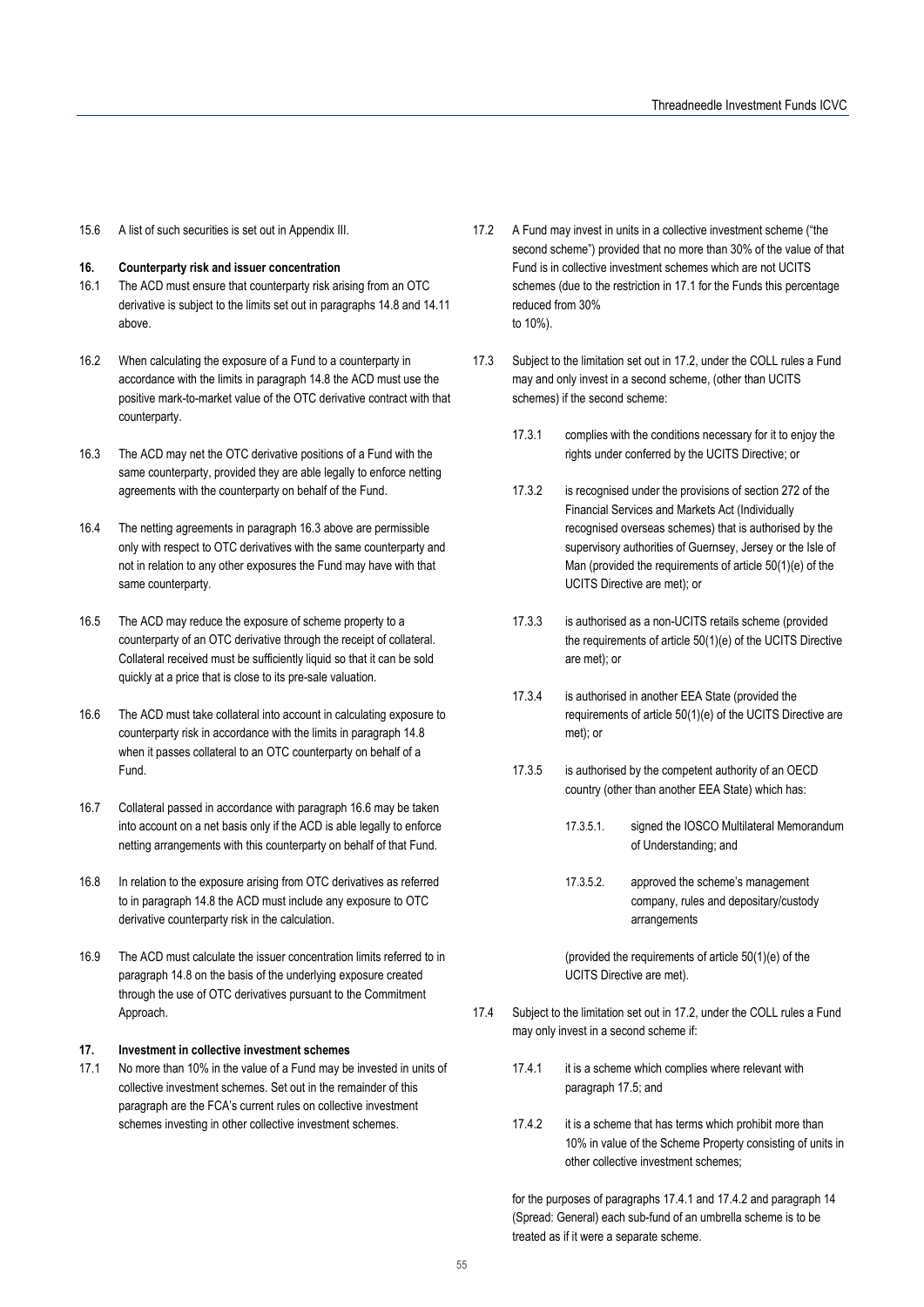- 17.5 Each of the Funds may include units in collective investment schemes managed or operated by (or, if it is an open-ended investment company has as its authorised corporate director), the ACD or an associate of the ACD, subject to the following conditions:
	- 17.5.1 there is no charge in respect of the investment in or the disposal of units in the second scheme; or
	- 17.5.2 where there is a charge the ACD is under a duty to pay to a Fund by the close of business on the fourth business day next after the agreement to buy or to sell the amount referred to in paragraphs 17.5.2.1 and 17.5.2.2:
		- 17.5.2.1. when an investment is made, either:
			- (a) any amount by which the consideration paid by the Fund for the units in the second scheme exceeds the price that would have been paid for the benefit of the second scheme had the units been newly issued or sold by it; or
				- (b) if such price cannot be ascertained by the ACD, the maximum amount of any charge permitted to be made by the seller of units in the second scheme;
		- 17.5.2.2. when a disposal is made, the amount referred to in paragraph 17.5.2 is any charge made for the account of the ACD of the second scheme or an associate of any of them in respect of the disposal
- 17.6 A Fund may invest in or dispose of Shares of another Fund (the second sub-fund) only if:
	- 17.6.1 the second sub-fund does not hold Shares in any other sub-fund of the same umbrella;
	- 17.6.2 the conditions in the remainder of this paragraph 17 are complied with; and
	- 17.6.3 the investing or disposing Fund is not be a feeder UCITS to the second sub-fund.
- 17.7 In this paragraph 17:
	- 17.7.1 any addition to or deduction from the consideration paid on the acquisition or disposal of units in the second scheme, which is applied for the benefit of the second scheme and is, or is like, a dilution levy, is to be treated as part of the price of the units and not as part of any charge; and

17.7.2 any switching charge made in respect of an exchange of units in one Fund or separate part of the second scheme for units in another Fund or separate part of that scheme is to be included as part of the consideration paid for the units.

#### **18. Investment in nil and partly paid securities**

- 18.1 A transferable security or an approved money market instrument on which any sum is unpaid falls within a power of investment only if it is reasonably foreseeable that the amount of any existing and potential call for any sum unpaid could be paid by each Fund, at the time when payment is required, without contravening the rules in Chapter 5 of the FCA Rules.
- **19. Use of derivatives and forward transactions general**
- 19.1 Under the COLL Sourcebook derivatives are permitted for Funds for investment purposes and derivative transactions may be used for the purposes of hedging or meeting the investment objectives or both.
- 19.2 Each of the Funds may use derivatives for EPM purposes in accordance with paragraph 19.5 and, in the case of the Emerging Market Bond Fund, in accordance with 19.6. As at the date of this Prospectus, the ACD does not intend to make use of this power with respect to the following Funds, however the ACD reserves the right to do so without notice to Shareholders at a future date:

American Smaller Companies Fund (US)

Asia Fund

European Fund

European Select Fund

European Smaller Companies Fund

Global Select Fund

Japan Fund

Latin America Fund

Pan European Fund

Pan European Smaller Companies Fund

Sterling Fund

UK Fund

UK Equity Income Fund

UK Growth & Income Fund

UK Institutional Fund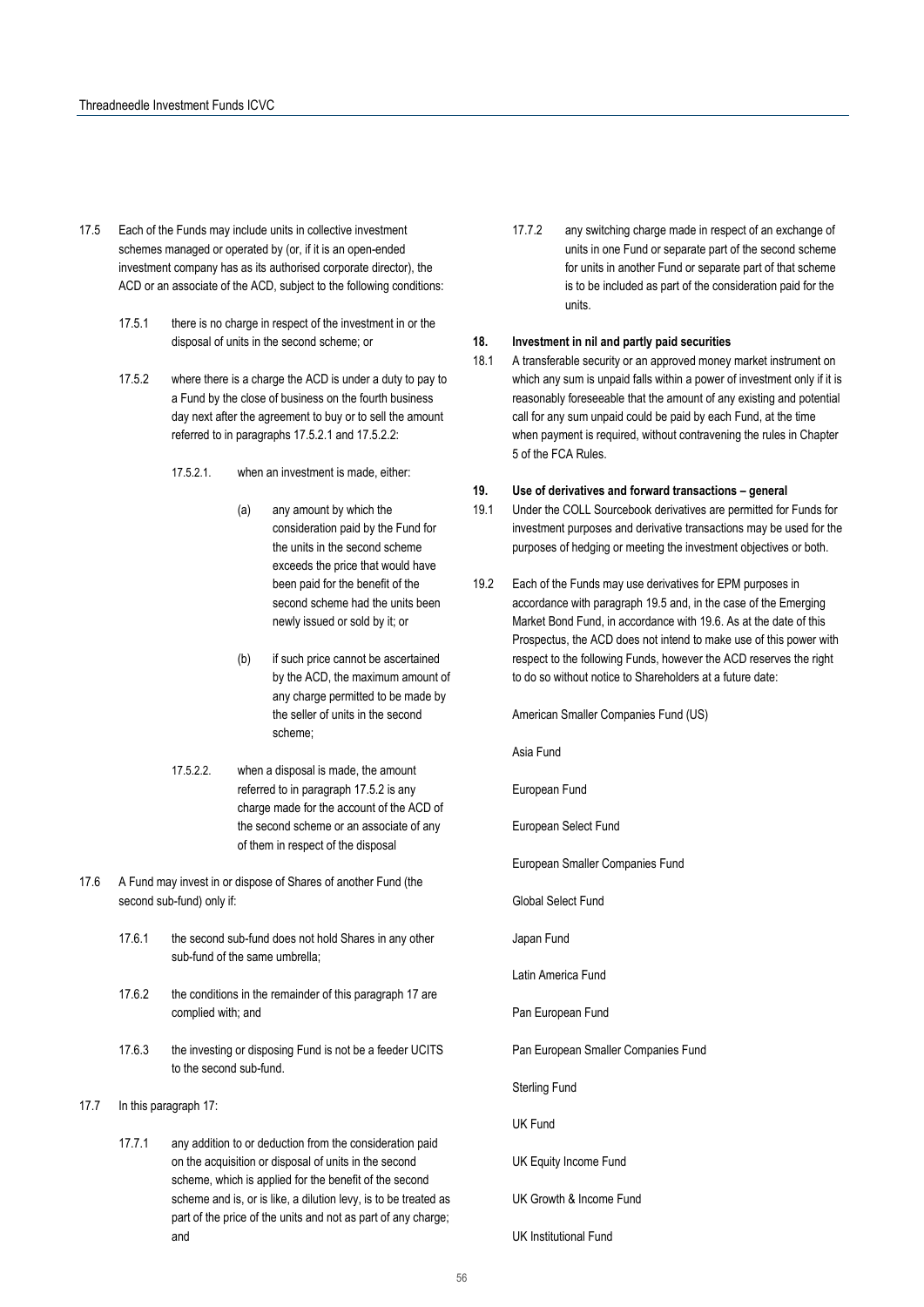UK Monthly Income Fund

UK Overseas Earnings Fund

UK Select Fund

UK Smaller Companies Fund

- 19.3 The following Fund may, in accordance with the COLL Sourcebook, use derivatives for the purposes of EPM (including hedging) as well as for investment purposes:
	- 19.3.1 Strategic Bond Fund
- 19.4 **Other than for the Strategic Bond Fund the use of derivatives is not intended to increase the risk profile of a Fund.**
- 19.5 The use of derivatives and forward transactions by the Funds listed in paragraph 19.2 for EPM purposes will be to achieve one of the following in respect of the Fund:
	- 19.5.1 Reduction of risk. This allows for the use of the technique of cross-currency hedging in order to switch all or part of the Scheme Property away from a currency the ACD considers unduly prone to risk, to another currency. This aim also permits the use of tactical asset allocation (please see paragraph 19.5.2). A detailed explanation of the types of risks that the ACD considers it may be sensible to reduce by the use of derivatives is set out in the section 'Risk Factors';
	- 19.5.2 Reduction of cost. The aims of reduction of risk or cost, together or separately, allow the ACD on a temporary basis to use the technique of tactical asset allocation. Tactical asset allocation permits the ACD to undertake a switch in exposure by use of derivatives, rather than through sale and purchase of the Scheme Property;
	- 19.5.3 (Ancillary to paragraphs 19.5.1 and 19.5.2 above) the generation of additional capital or income for the Fund with no, or an acceptably low level of risk. There is an acceptably low level of risk in any case where the ACD reasonably believes that the Fund is certain (or certain barring events which are not reasonably foreseeable) to derive a benefit; and
	- 19.5.4 (Ancillary to paragraphs 19.5.1 and 19.5.2 above) enabling the investment objectives of Funds to be met.
- 19.6 In the case of the Emerging Market Bond Fund only, derivatives may be held for periods that are not necessarily considered to be short term, although the use of derivatives will be limited to EPM techniques as set out in paragraph 19.5.
- 19.7 A transaction in derivatives or a forward transaction must not be effected for a Fund unless:
	- 19.7.1 the transaction is of a kind specified in paragraph 20 (Permitted transactions (derivatives and forwards)); and
	- 19.7.2 the transaction is covered, as required by paragraph 39 (Cover for transactions in derivatives and forward transactions).
- 19.8 Where a Fund invests in derivatives, the exposure to the underlying assets must not exceed the limits in paragraph 14 (Spread: General) and paragraph 15 (Spread: government and public securities), save as provided below.
- 19.9 Where a transferable security or money market instrument embeds a derivative, this must be taken into account for the purposes of complying with this section.
- 19.10 A transferable security or an approved money-market instrument will embed a derivative if it contains a component which fulfils the following criteria:
	- 19.10.1 by virtue of that component some or all of the cash flows that otherwise would be required by the transferable security or approved money-market instrument which functions as host contract can be modified according to a specified interest rate, financial instrument price, foreign exchange rate, index of prices or rates, credit rating or credit index or other variable, and therefore vary in a way similar to a stand-alone derivative;
	- 19.10.2 its economic characteristics and risks are not closely related to the economic characteristics and risks of the host contract; and
	- 19.10.3 it has a significant impact on the risk profile and pricing of the transferable security or approved money-market instrument.
- 19.11 A transferable security or an approved money-market instrument does not embed a derivative where it contains a component which is contractually transferable independently of the transferable security or the approved money-market instrument. That component shall be deemed to be a separate instrument.
- 19.12 Where a Fund invests in an index based derivative, provided the relevant index falls within paragraph 21 (Financial indices underlying derivatives) the underlying constituents of the index do not have to be taken into account for the purposes of paragraphs 14 (Spread: general) and 15 (Spread: Government and public securities).
- 19.13 The relaxation in the paragraph above is subject to the ACD taking account of the requirements on prudent spread of risk.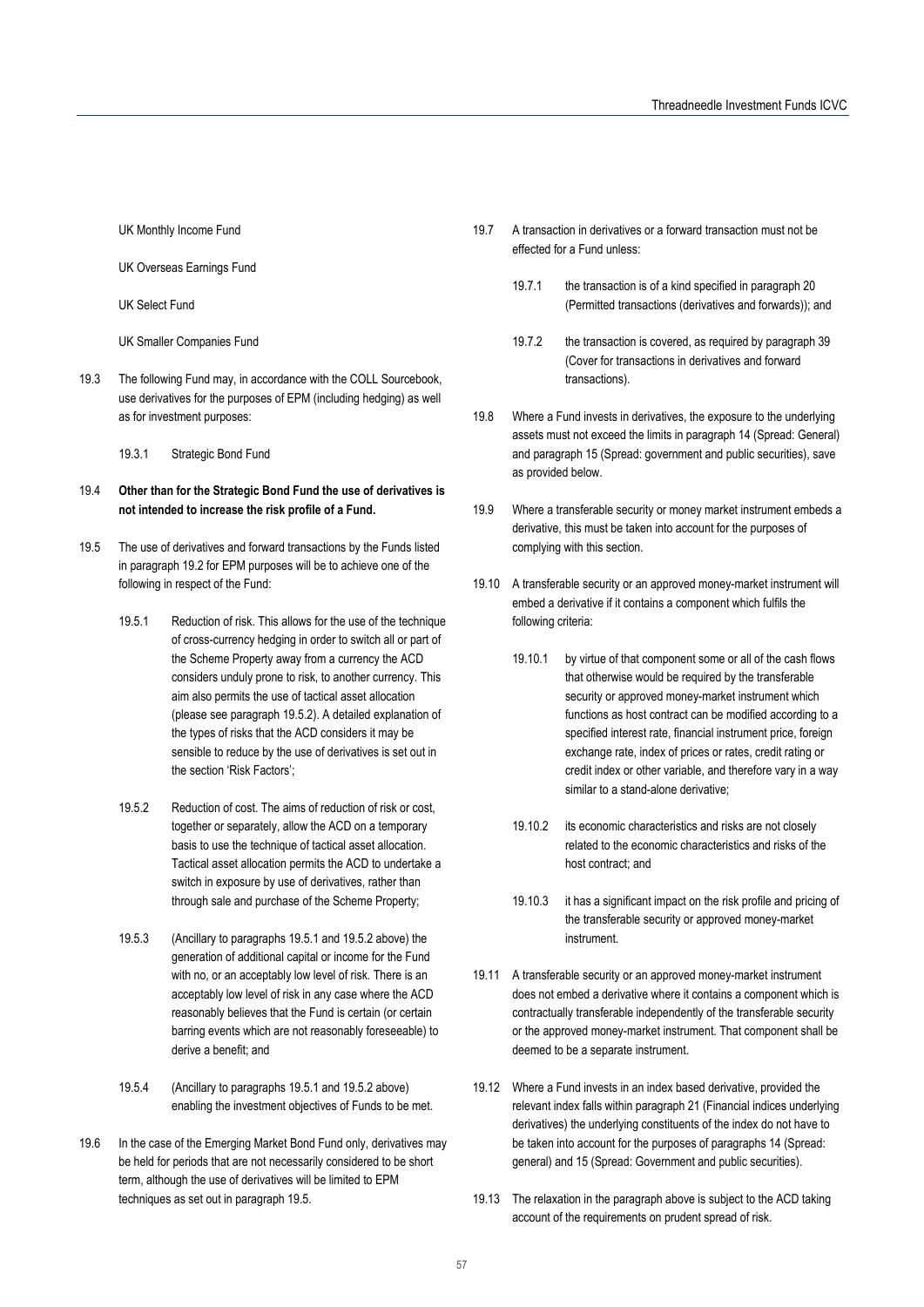19.14 The ACD will use either a Commitment Approach or a value at risk (VaR) approach to measure the exposure of the Fund, depending on the way derivatives and forward transactions are used, Please see paragraphs 43.6 and 43.7 below for further details.

#### **20. Permitted transactions (derivatives and forwards)**

- 20.1 A transaction in a derivative must be in an approved derivative; or be one which complies with paragraph 36 (OTC transactions in derivatives).
- 20.2 A transaction in a derivative must have the underlying consisting of any or all of the following to which a Fund is dedicated:
	- 20.2.1 transferable securities:
	- 20.2.2 approved money market instruments permitted under paragraph 8 (Approved money market instruments);
	- 20.2.3 deposits permitted under paragraph 22 (Investment in deposits);
	- 20.2.4 derivatives permitted under this Section;
	- 20.2.5 collective investment scheme units permitted under paragraph 17;
	- 20.2.6 financial indices in accordance with paragraph 21 (Financial indices underlying derivatives);
	- 20.2.7 interest rates;
	- 20.2.8 foreign exchange rates; and
	- 20.2.9 currencies.
- 20.3 A transaction in an approved derivative must be effected on or under the rules of an eligible derivatives market.
- 20.4 A transaction in a derivative must not cause the Fund to diverge from its investment objectives as stated in the Instrument constituting the scheme and the most recently published version of this Prospectus.
- 20.5 A transaction in a derivative must not be entered into if the intended effect is to create the potential for an uncovered sale of one or more, transferable securities, approved money market instruments, units in collective investment schemes, or derivatives provided that the sale is not to be considered as uncovered if the conditions in the section on requirements to cover sales are satisfied.
- 20.6 Any forward transaction must be with an eligible institution or an Approved Bank.

#### **21. Financial indices underlying derivatives**

- 21.1 The financial indices referred to in paragraph 20.2.6 are those which satisfy the following criteria:
	- 21.1.1 the index is sufficiently diversified;
	- 21.1.2 the index represents an adequate benchmark for the market to which it refers; and
	- 21.1.3 the index is published in an appropriate manner.
- 21.2 A financial index is sufficiently diversified if:
	- 21.2.1 it is composed in such a way that price movements or trading activities regarding one component do not unduly influence the performance of the whole index;
	- 21.2.2 where it is composed of assets in which a Fund is permitted to invest, its composition is at least diversified in accordance with the requirements with respect to spread and concentration set out in this section; and
	- 21.2.3 where it is composed of assets in which a Fund cannot invest, it is diversified in a way which is equivalent to the diversification achieved by the requirements with respect to spread and concentration set out in this section.
- 21.3 A financial index represents an adequate benchmark for the market to which it refers if:
	- 21.3.1 it measures the performance of a representative group of underlyings in a relevant and appropriate way;
	- 21.3.2 it is revised or rebalanced periodically to ensure that it continues to reflect the markets to which it refers, following criteria which are publicly available; and
	- 21.3.3 the underlyings are sufficiently liquid, allowing users to replicate it if necessary.
- 21.4 A financial index is published in an appropriate manner if:
	- 21.4.1 its publication process relies on sound procedures to collect prices, and calculate and subsequently publish the index value, including pricing procedures for components where a market price is not available; and
	- 21.4.2 material information on matters such as index calculation, rebalancing methodologies, index changes or any operational difficulties in providing timely or accurate information is provided on a wide and timely basis.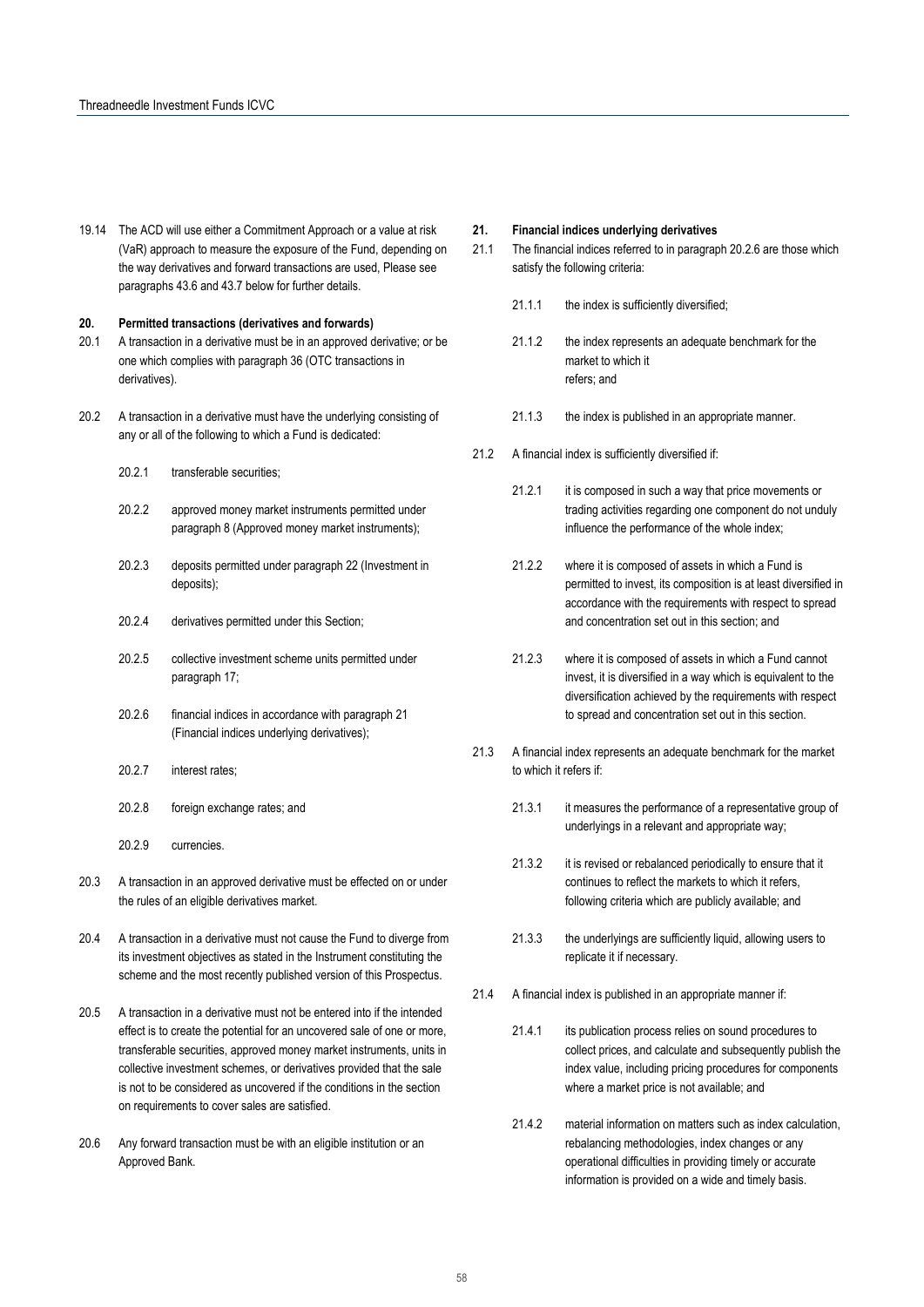21.5 Where the composition of underlyings of a transaction in a derivative does not satisfy the requirements for a financial index, the underlyings for that transaction shall where they satisfy the requirements with respect to other underlyings pursuant to 20.2, be regarded as a combination of those underlyings. A Fund may invest in deposits only with an Approved bank and which are repayable on demand or have the right to be withdrawn, and maturing in no more than 12 months.

### **22. Investment in deposits**

Except the Sterling Fund, a Fund may hold deposits in accordance with paragraph 23 only.

### **23. Cash and near cash**

- 23.1 Cash and near cash must not be retained in the Scheme Property except to the extent that, where this may reasonably be regarded as necessary in order to enable:
	- 23.1.1 (where applicable) the pursuit of a Fund's investment objectives; or
	- 23.1.2 redemption of units; or
	- 23.1.3 efficient management of a Fund in accordance with its investment objectives; or
	- 23.1.4 other purposes which may reasonably be regarded as ancillary to the investment objectives of the Fund.
- 23.2 In the case of the Strategic Bond Fund and the Emerging Market Bond Fund up to one third of the value of the Fund may be invested in cash or near cash.
- 23.3 During the period of the initial offer the Scheme Property may consist of cash and near cash without limitation.
- 23.4 The investment policy of a Fund may mean that at times it is appropriate not to be fully invested in transferable securities but to hold cash or near cash in order to enable the pursuit of the Fund's investment objectives.

## **24. Significant influence**

- 24.1 The Company must not acquire transferable securities issued by a body corporate and carrying rights to vote (whether or not on substantially all matters) at a general meeting of that body corporate if:
	- 24.1.1 immediately before the acquisition, the aggregate of any such securities held by the Company gives the Company power significantly to influence the conduct of business of that body corporate; or
	- 24.1.2 the acquisition gives the Company that power.

24.2 For the purpose of paragraph 24.1, the Company is to be taken to have power significantly to influence the conduct of business of a body corporate if it can, because of the transferable securities held by it, exercise or control the exercise of 20% or more of the voting rights in that body corporate (disregarding for this purpose any temporary suspension of voting rights in respect of the transferable securities of that body corporate).

### **25. Concentration**

A Company:

- 25.1 must not acquire transferable securities (other than debt securities) which:
	- 25.1.1 do not carry a right to vote on any matter at a general meeting of the body corporate that issued them; and
	- 25.1.2 represent more than 10% of those securities issued by that body corporate;
- 25.2 must not acquire more than 10% of the debt securities issued by any single body;
- 25.3 must not acquire more than 25% of the units in a collective investment scheme;
- 25.4 must not acquire more than 10% of the money market instruments issued by any single body; and
- 25.5 need not comply with the limits in paragraphs 25.2 to 25.4 if, at the time of acquisition, the net amount in issue of the relevant investment cannot be calculated.

### **26. Schemes replicating an index**

- 26.1 Notwithstanding paragraph 14 (Spread: general), a Fund may invest up to 20% in value of the Scheme Property in shares and debentures which are issued by the same body where the investment policy of that scheme as stated in the most recently published prospectus is to replicate the composition of a relevant index which satisfies the criteria specified in paragraph 21.
- 26.2 Replication of the composition of a relevant index shall be understood to be a reference to replication of the composition of the underlying assets of that index, including the use of techniques and instruments permitted for the purpose of EPM.
- 26.3 The limit in paragraph 26.1 can be raised for a particular UCITS scheme up to 35% in value of the Scheme Property, but only in respect of one body and where justified by exceptional market conditions.
- **27.** [left intentionally blank]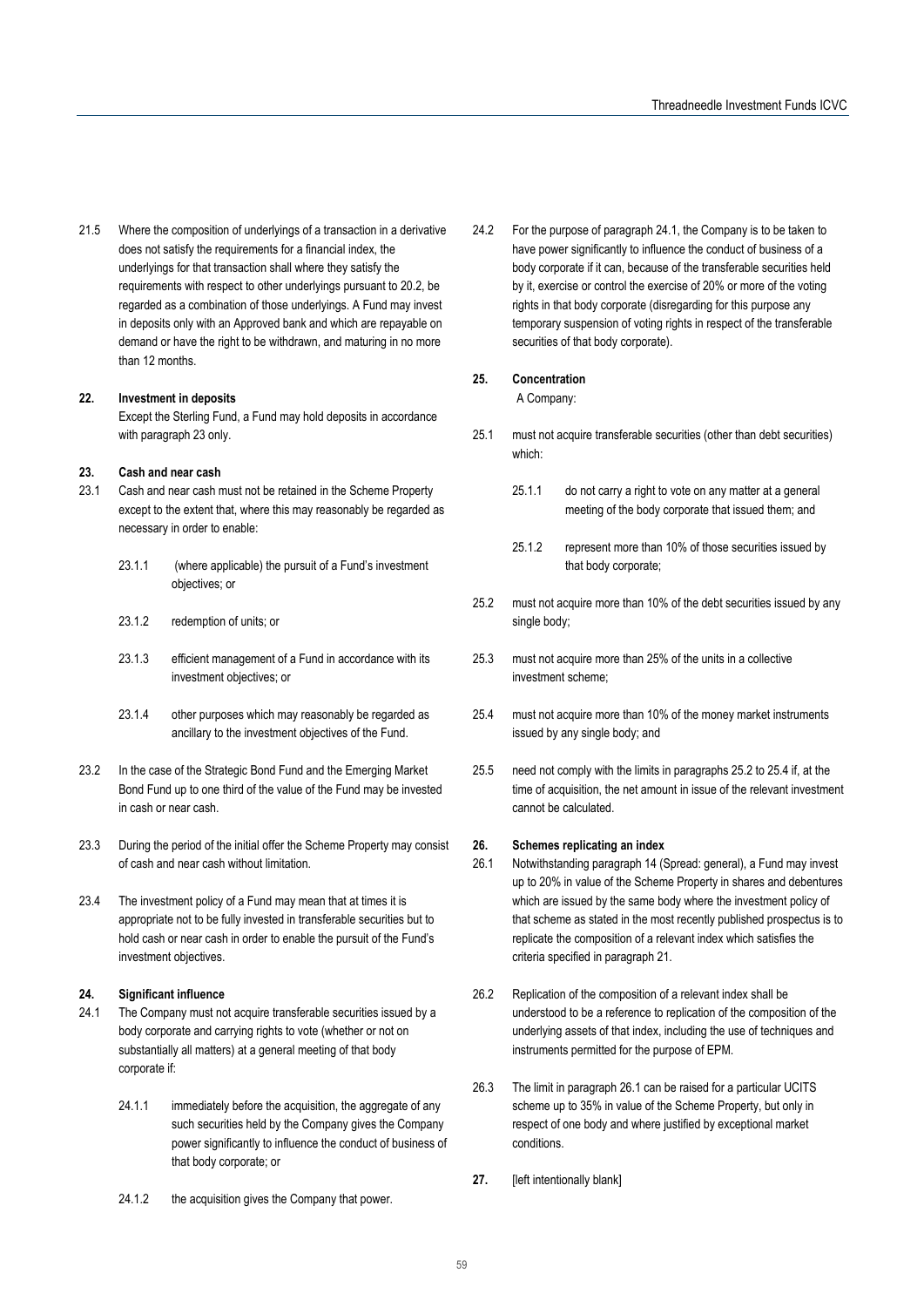#### **28. General power to borrow**

- 28.1 A Fund may, in accordance with this paragraph, borrow money for the use of the Fund on terms that the borrowing is to be repayable out of the Scheme Property. This power to borrow is subject to the obligation of the Fund to comply with any restriction in the instrument constituting the Fund.
- 28.2 The Fund may borrow under paragraph 28.1 only from an Eligible Institution or an Approved Bank.
- 28.3 The ACD must ensure that any borrowing is on a temporary basis and the borrowings are not persistent and for this purpose the ACD must have regard in particular to:
	- 28.3.1 the duration of any period of borrowing, and
	- 28.3.2 the number of occasions on which resort is had to borrowing in any period.
- 28.4 The ACD must ensure that no period of borrowing exceeds three months, whether in respect of any specific sum or at all, without the prior consent of the Depositary.
- 28.5 With respect to 28.4, the Depositary may only give its consent on such conditions as appear to the Depositary appropriate to ensure that the borrowing does not cease to be on a temporary basis only.
- 28.6 A Fund must not issue any debenture unless it acknowledges or creates a borrowing that complies with paragraph 28.1 to 28.5.
- 28.7 These borrowing restrictions and those in paragraph 29 (Borrowing Limits), do not apply to "back to back" borrowing for currency hedging purposes.

#### **29. Borrowing limits**

- 29.1 The ACD must ensure that a Fund's borrowing does not, on any business day, exceed 10% of the value of the Scheme Property of the Fund.
- 29.2 In this paragraph 29, "borrowing" includes, as well as borrowing in a conventional manner, any other arrangement (including a combination of derivatives) designed to achieve a temporary injection of money into the Scheme Property in the expectation that the sum will be repaid.
- 29.3 The ACD should ensure when calculating the Fund's borrowing for paragraph 29.1 that:
	- 29.3.1 the figure calculated is the total of all borrowing in all currencies by the Fund; and
	- 29.3.2 long and short positions in different currencies are not netted off against each other.

#### **30. Restrictions on lending of money**

- 30.1 None of the money in the Scheme Property of a Fund may be lent and, for the purposes of this prohibition, money is lent by a Fund if it is paid to a person ("the payee") on the basis that it should be repaid, whether or not by the payee.
- 30.2 Acquiring a debenture is not lending for the purposes of paragraph 30.1; nor is the placing of money on deposit or in a current account.
- 30.3 Paragraph 30.1 does not prevent a Fund from providing an officer of the Fund with funds to meet expenditure to be incurred by him for the purposes of the Fund (or for the purposes of enabling him properly to perform his duties as an officer of the Fund) or from doing anything to enable an officer to avoid incurring such expenditure.

### **31. Restrictions on lending of property other than money**

- 31.1 The Scheme Property of a Fund other than money must not be lent by way of deposit or otherwise.
- 31.2 Transactions permitted by paragraph 44 (Stock lending) are not lending for the purposes of paragraph 31.1.
- 31.3 The Scheme Property of a Fund must not be mortgaged.

#### **32. General power to accept or underwrite placings**

- 32.1 Any power in Chapter 5 of the FCA Rules to invest in transferable securities may be used for the purpose of entering into transactions to which this section applies, subject to compliance with any restriction in the Instrument of Incorporation.
- 32.2 This section applies, subject to paragraph 32.3, to any agreement or understanding:
	- 32.2.1 which is an underwriting or sub-underwriting agreement; or
	- 32.2.2 which contemplates that securities will or may be issued or subscribed for or acquired for the account of a Fund.
- 32.3 Paragraph 32.2 does not apply to:
	- 32.3.1 an option; or
	- 32.3.2 a purchase of a transferable security which confers a right<sup>.</sup>
		- 32.3.2.1. to subscribe for or acquire a transferable security; or
		- 32.3.2.2. to convert one transferable security into another.
- 32.4 The exposure of a Fund to agreements and understandings within paragraph 32.2 must, on any day: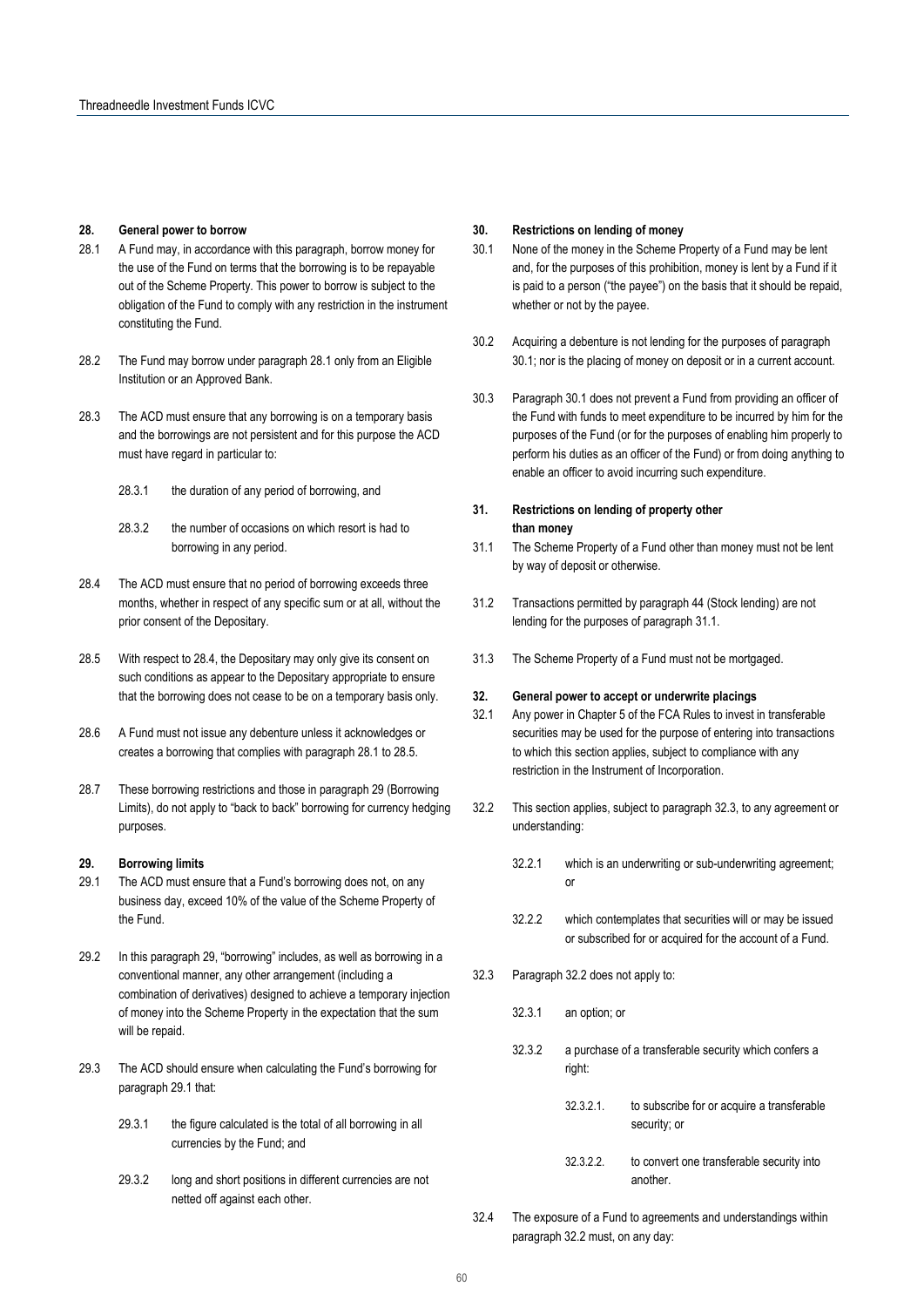- 32.4.1 be covered in accordance with the requirements for cover for transactions in derivatives and forward transactions in the FCA Rules; and
- 32.4.2 be such that, if all possible obligations arising under them had immediately to be met in full, there would be no breach of any limit in Chapter 5 of the FCA Rules.

#### **33. Guarantees and indemnities**

- 33.1 A Company or the Depositary for the account of a Fund must not provide any guarantee or indemnity in respect of the obligation of any person.
- 33.2 None of the Scheme Property of a Fund may be used to discharge any obligation arising under a guarantee or indemnity with respect to the obligation of any person.
- 33.3 Paragraphs 33.1 and 33.2 do not apply in respect of the Fund to:
	- 33.3.1 an indemnity falling within the provisions of regulation 62(3) of the OEIC Regulations;
	- 33.3.2 an indemnity (other than any provision in it which is void under regulation 62 of the OEIC Regulations) given to the Depositary against any liability incurred by it as a consequence of the safekeeping of any of the Scheme Property by it or by anyone retained by it to assist it to perform its function of the safekeeping of the Scheme Property; and
	- 33.3.3 an indemnity given to a person winding up a scheme if the indemnity is given for the purposes of arrangements by which the whole or part of the property of that scheme becomes the first property of the Fund and the holders of units in that scheme become the first shareholders in the Fund.

#### **34. Transactions for the purchase of property:**

- 34.1 A derivative or forward transaction which will or could lead to the delivery of property for the account of the Company may be entered into only if:
	- 34.1.1 that property can be held for the account of the Company; and
	- 34.1.2 the ACD having taken reasonable care determines that delivery of the property under the transaction will not occur or will not lead to a breach of the rules in the FCA Rules.

### **35. Requirement to cover sales**

35.1 No agreement by or on behalf of the Company to dispose of property or rights may be made unless:

- 35.1.1 the obligation to make the disposal and any other similar obligation could immediately be honoured by the Company by delivery of property or the assignment (or, in Scotland, assignation) of rights; and
- 35.1.2 the property and rights above are owned by the Company at the time of the agreement.
- 35.2 This paragraph does not apply to a deposit.

## **36. OTC transactions in derivatives**

- 36.1 Any transaction in an OTC derivative under paragraph 20.1 (Permitted transactions (derivatives and forwards)), must be:
	- 36.1.1 with an approved counterparty; a counterparty to a transaction in derivatives is approved only if the counterparty is:
		- 36.1.1.1. an Eligible Institution or an Approved Bank; or
		- 36.1.1.2. a person whose permission (including any requirements or limitations), as published in the FCA Register or whose Home State authorisation, permits it to enter into the transaction as principal off-exchange;
	- 36.1.2 on approved terms; the terms of the transaction in derivatives are approved only if the ACD carries out:
		- 36.1.2.1. at least daily a reliable and verifiable valuation in respect of that transaction corresponding to its fair value and which does not rely on market quotations by the counterparty; and
		- 36.1.2.2. can enter into one or more further transactions to close out that transaction at any time, at its fair value; and
	- 36.1.3 capable of reliable valuation; a transaction in derivatives is capable of reliable valuation only if the ACD having taken reasonable care determines that, throughout the life of the derivative (if the transaction is entered into), it will be able to value the investment concerned with reasonable accuracy:
		- 36.1.3.1. on the basis of an up to date market value which the ACD and Depositary have agreed as reliable, the pricing model which has been agreed between the ACD and the Depositary; or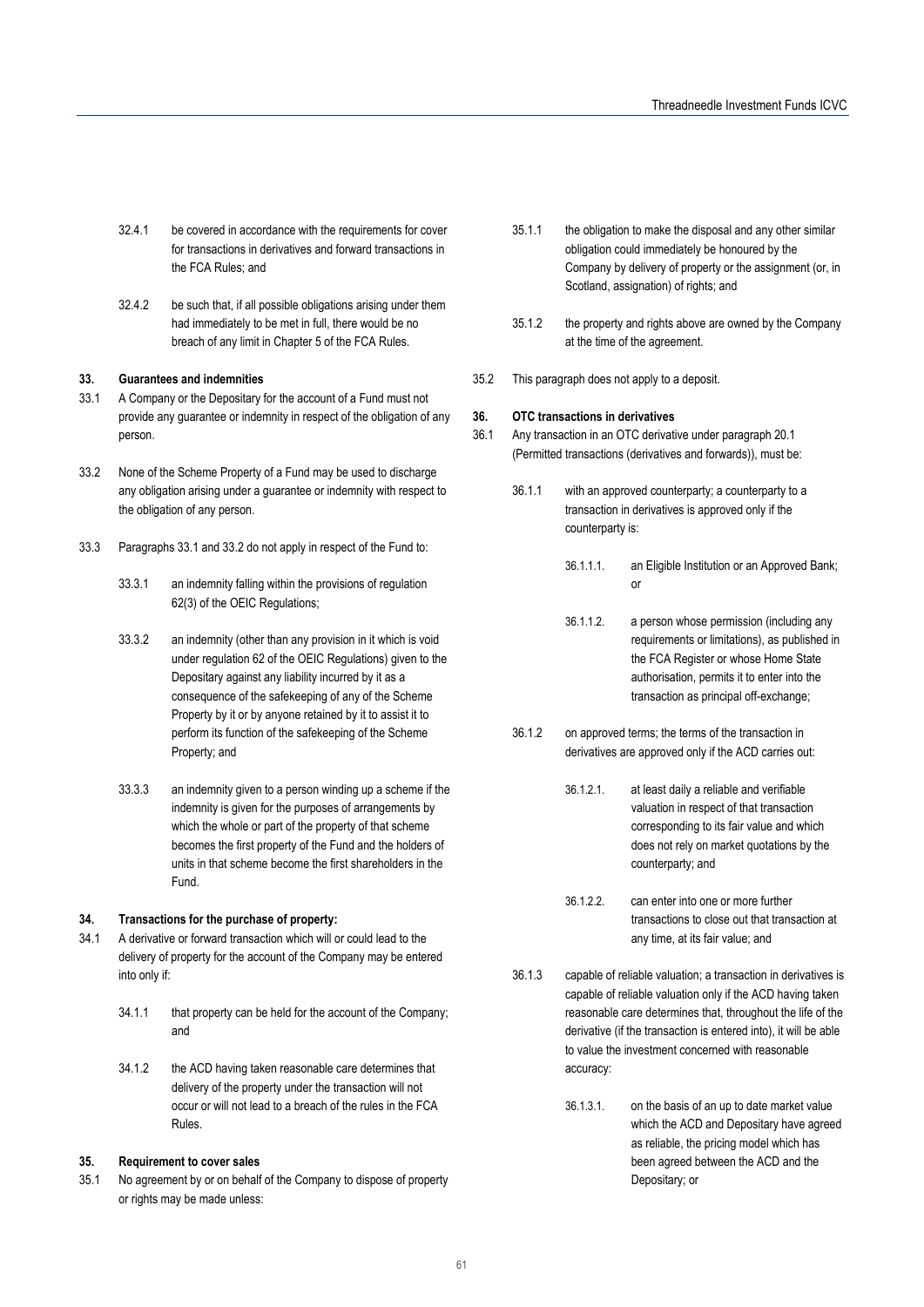- 36.1.3.2. if such value is not available, on the basis of a pricing model which the ACD and the Depository have agreed uses an adequate recognised methodogy.
- 36.1.4 subject to verifiable valuation; a transaction in derivatives is subject to verifiable valuation only if, throughout the life of the derivative (if the transaction is entered into) verification of the valuation is carried out by:
	- 36.1.4.1. an appropriate third party which is independent from the counterparty of the derivative, at an adequate frequency and in such a way that the authorised fund manager is able to check it; or
	- 36.1.4.2. a department within the authorised fund manager which is independent from the department in charge of managing the Scheme Property and which is adequately equipped for such a purpose.
- 36.1.5 For the purposes of paragraph 36.1.2 above, "fair value" is the amount for which an asset could be exchanged, or a liability settled, between knowledgeable, willing parties in an arm's length transaction.

## **37. Valuation of OTC derivatives**

- 37.1 For the purposes of paragraph 36.1.2, the ACD must:
	- 37.1.1 establish, implement and maintain arrangements and procedures which ensure appropriate, transparent and fair valuation of the exposures of a Fund to OTC derivatives; and
	- 37.1.2 ensure that the fair value of OTC derivatives is subject to adequate, accurate and independent assessment.
- 37.2 Where the arrangements and procedures referred to in paragraph 37.1 involve the performance of certain activities by third parties, the ACD must comply with the requirements in SYSC 8.1.13 R (Additional requirements for a management company) and COLL 6.6A.4 R (4) to (6) (Due diligence requirements of AFMs of UCITS schemes).
- 37.3 The arrangements and procedures referred to in this rule must be:
	- 37.3.1 adequate and proportionate to the nature and complexity of the OTC derivative concerned; and
	- 37.3.2 adequately documented.

### **38. Risk Management**

- 38.1 The ACD uses a risk Risk Management Policy. The processes detailed within are designed to monitor and measure as frequently as appropriate the risk of a Fund's positions and their contribution to the overall risk profile of a Fund.
- 38.2 The following details of the risk management process must be regularly notified by the ACD to the FCA and at least on an annual basis:
	- 38.2.1 a true and fair view of the types of derivatives and forward transactions to be used within a Fund together with their underlying risks and any relevant quantitative limits; and
	- 38.2.2 the methods for estimating risks in derivative and forward transactions

#### **39. Cover for investment in derivatives**

- 39.1 A Fund may invest in derivatives and forward transactions as part of its investment policy provided:
	- 39.1.1 its Global Exposure relating to derivatives and forward transactions held in the Fund does not exceed the net value of the scheme property; and
	- 39.1.2 its Global Exposure to the underlying assets does not exceed in aggregate the investment limits laid down in paragraph 14 above.

## **40. Daily calculation of Global Exposure**

- 40.1 The ACD must calculate the Global Exposure of a Fund on at least a daily basis.
- 40.2 For the purposes of this section, exposure must be calculated taking into account the current value of the underlying assets, the counterparty risk, future market movements and the time available to liquidate the positions.

## **41. Calculation of Global Exposure**

- 41.1 The ACD must calculate the Global Exposure of any Fund it manages either as:
	- 41.1.1 the incremental exposure and leverage generated through the use of derivatives and forward transactions (including embedded derivatives as referred to in paragraph 19 (Derivatives: general), which may not exceed 100% of the net value of the scheme property of a Fund, by way of the Commitment Approach; or
	- 41.1.2 the market risk of the scheme property of a Fund, by way of the value at risk approach.
- 41.2 The ACD must ensure that the method selected above is appropriate, taking into account: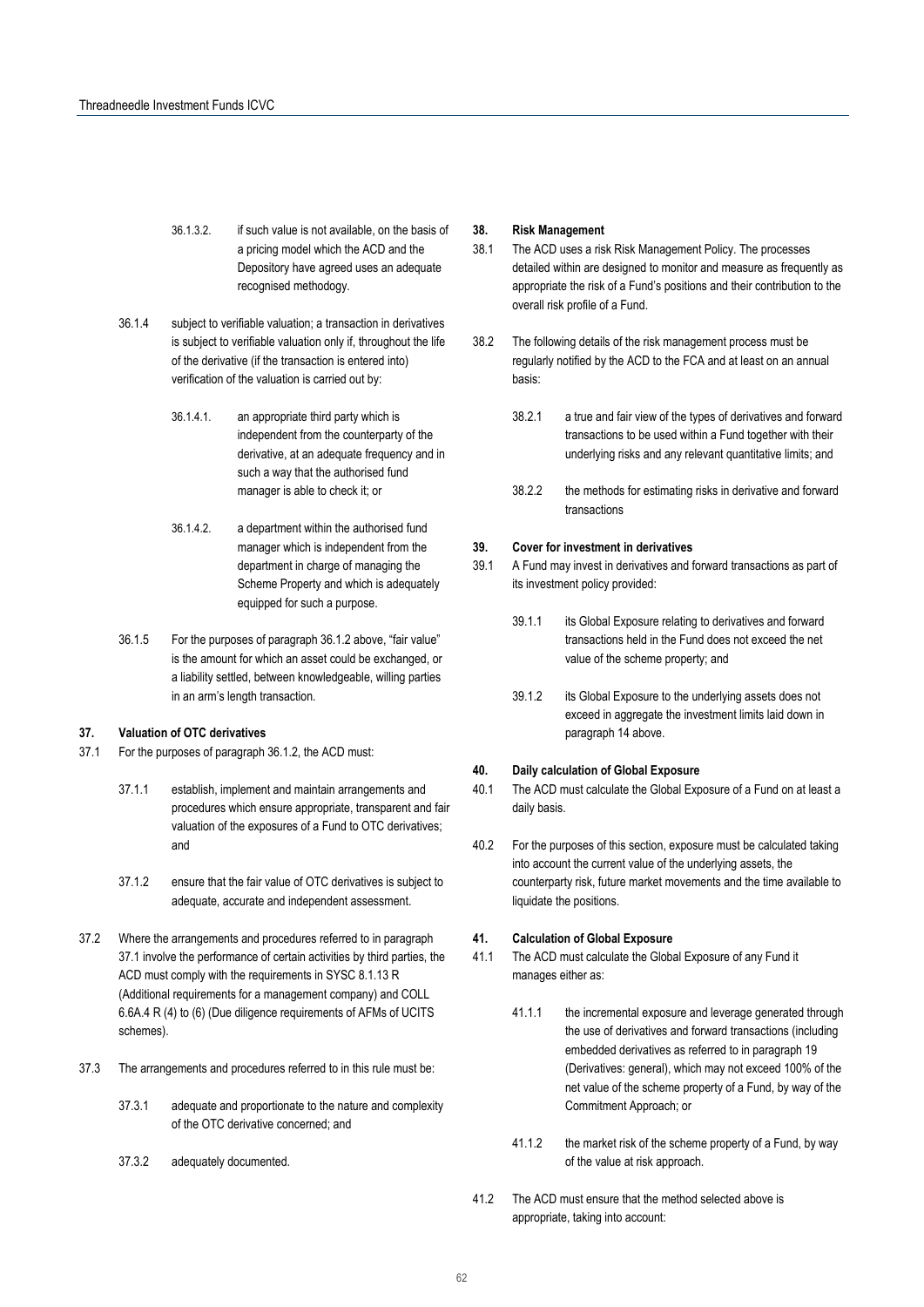- 41.2.1 the investment strategy pursued by the Fund;
- 41.2.2 the types and complexities of the derivatives and forward transactions used; and
- 41.2.3 the proportion of the scheme property comprising derivatives and forward transactions.
- 41.3 Where a Fund employs techniques and instruments including repo contracts or stock lending transactions in accordance with paragraph 43 (Stock lending) in order to generate additional leverage or exposure to market risk, the ACD must take those transactions into consideration when calculating Global Exposure.
- 41.4 For the purposes of paragraph 41.1, value at risk means a measure of the maximum expected loss at a given confidence level over the specific time period.

#### **42. Commitment Approach**

- 42.1 Where the ACD uses the Commitment Approach for the calculation of Global Exposure, it must:
	- 42.1.1 ensure that it applies this approach to all derivative and forward transactions (including embedded derivatives as referred to in paragraph 19 (Derivatives: general)), whether used as part of the Fund's general investment policy, for the purposes of risk reduction or for the purposes of efficient portfolio management in accordance with paragraph 44 (Stock lending); and
	- 42.1.2 convert each derivative or forward transaction into the market value of an equivalent position in the underlying asset of that derivative or forward (standard Commitment Approach).
- 42.2 The ACD may apply other calculation methods which are equivalent to the standard Commitment Approach.
- 42.3 For the commitment approach, the ACD may take account of netting and hedging arrangements when calculating Global Exposure of a Fund, where these arrangements do not disregard obvious and material risks and result in a clear reduction in risk exposure.
- 42.4 Where the use of derivatives or forward transactions does not generate incremental exposure for the Fund, the underlying exposure need not be included in the commitment calculation.
- 42.5 Where the Commitment Approach is used, temporary borrowing arrangements entered into on behalf of the Fund need not form part of the Global Exposure calculation.

#### **43. Cover for investment in derivatives and forward transactions**

- 43.1 A transaction in derivatives or forward transaction is to be entered into only if the maximum exposure, in terms of the principal or notional principal created by the transaction to which the scheme is or may be committed by another person is covered globally under the following paragraphs.
- 43.2 Exposure is covered globally if adequate cover from within the Scheme Property is available to meet the Scheme's Global Exposure, taking into account the value of the underlying assets, any reasonably foreseeable market movement, counterparty risk, and the time available to liquidate any positions.
- 43.3 Cash not yet received into the Scheme Property but due to be received within one month is available as cover for the purposes of the paragraph above.
- 43.4 Property the subject of a transaction under the Section on stock lending is only available for cover if the ACD has taken reasonable care to determine that it is obtainable (by return or re-acquisition) in time to meet the obligation for which cover is required.
- 43.5 The Global Exposure relating to derivatives held in the Fund may not exceed the net value of the Scheme Property.
- 43.6 In the case of each Fund except the Strategic Bond Fund, the ACD will use a Commitment Approach to measure the exposure of the Fund. The Commitment Approach measures the market value of a Fund's underlying exposure.
- 43.7 In the case of the Strategic Bond Fund, the ACD will use a value at risk (VaR) approach to measure the exposure of the Fund. The VaR approach uses a statistical methodology to predict the likely maximum loss that a Fund could suffer, based on historical data.

#### **44. Stock lending:**

- 44.1 The Company or the Depositary at the request of the ACD, may enter into certain stock lending arrangements or repo contracts in respect of the Company if it reasonably appears to the ACD to be appropriate to do so with a view to generating additional income for a Fund with an acceptable degree of risk.
- 44.2 There is no limit on the value of the Scheme Property which may be the subject of repo contracts or stock lending transactions.
- 44.3 Any stock lending arrangements engaged or repo entered into must be of the kind described in section 263 B of the Taxation of Chargeable Gains Act 1992 (without extension by section 263 C), but only if:
	- 44.3.1 all the terms of the agreement under which securities are to be reacquired by the Depositary for the account of the Company are in a form which is acceptable to the Depositary and are in accordance with good market practice;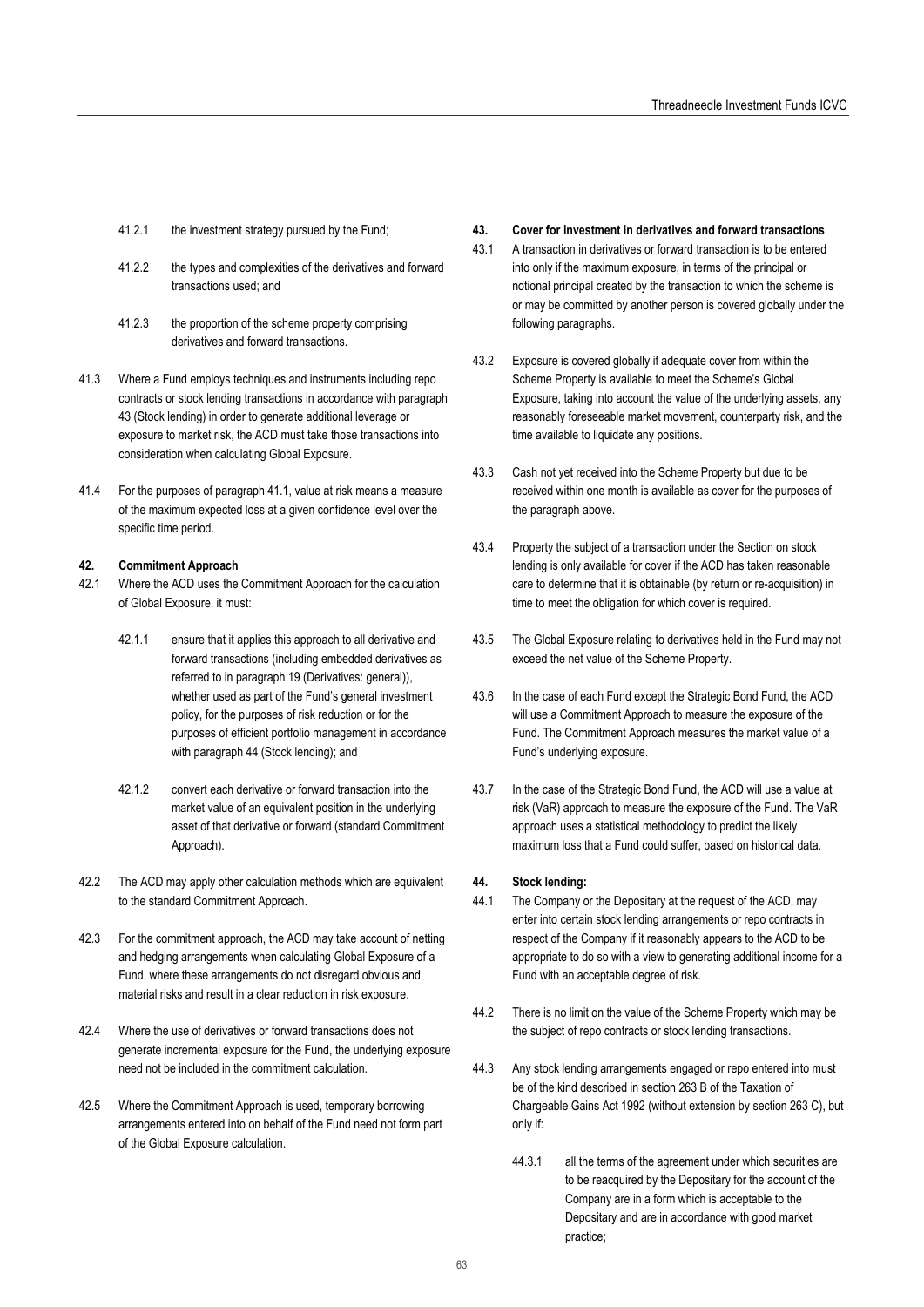#### 44.3.2 the counterparty is:

- 44.3.2.1. an authorised person; or
- 44.3.2.2. a person authorised by a Home State regulator; or
- 44.3.2.3. a person registered as a broker-dealer with the Securities and Exchange Commission of the United States of America; or
- 44.3.2.4. a bank, or a branch of a bank, supervised and authorised to deal in investments as principal, with respect to OTC derivatives by at least one of the following federal banking supervisory authorities of the United States of America: the Office of the Comptroller of the Currency; the Federal Deposit Insurance Corporation; and the Board of Governors of the Federal Reserve System; and
- 44.3.3 collateral is obtained to secure the obligation of the counterparty under the terms referred to above and the collateral is acceptable to the Depositary, adequate and sufficiently immediate.
- 44.4 The counterparty for the purpose of paragraph 44.1 is the person who is obliged under the agreement referred to in paragraph 44.3.1 to transfer to the Depositary the securities transferred by the Depositary under the stock lending arrangement or securities of the same kind.
- 44.5 Paragraph 44.3.3 does not apply to a stock lending transaction made through Euroclear Bank SA/NV's Securities Lending and Borrowing Programme.

#### **45. Treatment of collateral**

- 45.1 Collateral is adequate for the purposes of this section only if it is:
	- 45.1.1 transferred to the Depositary or its agent;
	- 45.1.2 at least equal in value, at the time of the transfer to the Depositary, to the value of the securities transferred by the Depositary; and
	- 45.1.3 in the form of one or more of:
		- 45.1.3.1. cash; or
		- 45.1.3.2. a certificate of deposit; or
		- 45.1.3.3. a letter of credit; or
		- 45.1.3.4. a readily realisable security; or
- 45.1.3.5. commercial paper with no embedded derivative content; or
- 45.1.3.6. a qualifying money market fund.
- 45.2 Where the collateral is invested in units in a qualifying money market fund managed or operated by (or, for an ICVC, whose authorised corporate director is) the ACD or an associate of the ACD, the conditions in paragraph 17.5 (Investment in other group schemes) must be complied with.
- 45.3 Collateral is sufficiently immediate for the purposes of this section if:
	- 45.3.1 it is transferred before or at the time of the transfer of the securities by the Depositary; or
	- 45.3.2 the Depositary takes reasonable care to determine at the time referred to in paragraph 45.3.1 that it will be transferred at the latest by the close of business on the day of the transfer.
- 45.4 The Depositary must ensure that the value of the collateral at all times is at least equal to the value of the securities transferred by the Depositary.

Each day, collateral held in respect of each stock lending transaction is revalued. Where, due to market movements, the value of the collateral is less than the value of the loaned securities, the Company is entitled to call for additional collateral from the counterparty such that the value of the collateral and margin requirements is maintained.

In the event that there is a decline in the value of the collateral which exceeds the value of the margin held by the depositary, a counterparty credit risk will arise pending delivery of the additional collateral. In the normal course of events, additional collateral is delivered the following business day.

- 45.5 The duty in paragraph 45.4 may be regarded as satisfied in respect of collateral the validity of which is about to expire or has expired where the Depositary takes reasonable care to determine that sufficient collateral will again be transferred at the latest by the close of business on the day of expiry.
- 45.6 Any agreement for transfer at a future date of securities or of collateral (or of the equivalent of either) under this section may be regarded, for the purposes of valuation and pricing of the Company or this Appendix, as an unconditional agreement for the sale or transfer of property, whether or not the property is part of the property of the authorised fund.
- 45.7 Collateral transferred to the Depositary is part of the Scheme Property for the purposes of the rules in this sourcebook, except in the following respects: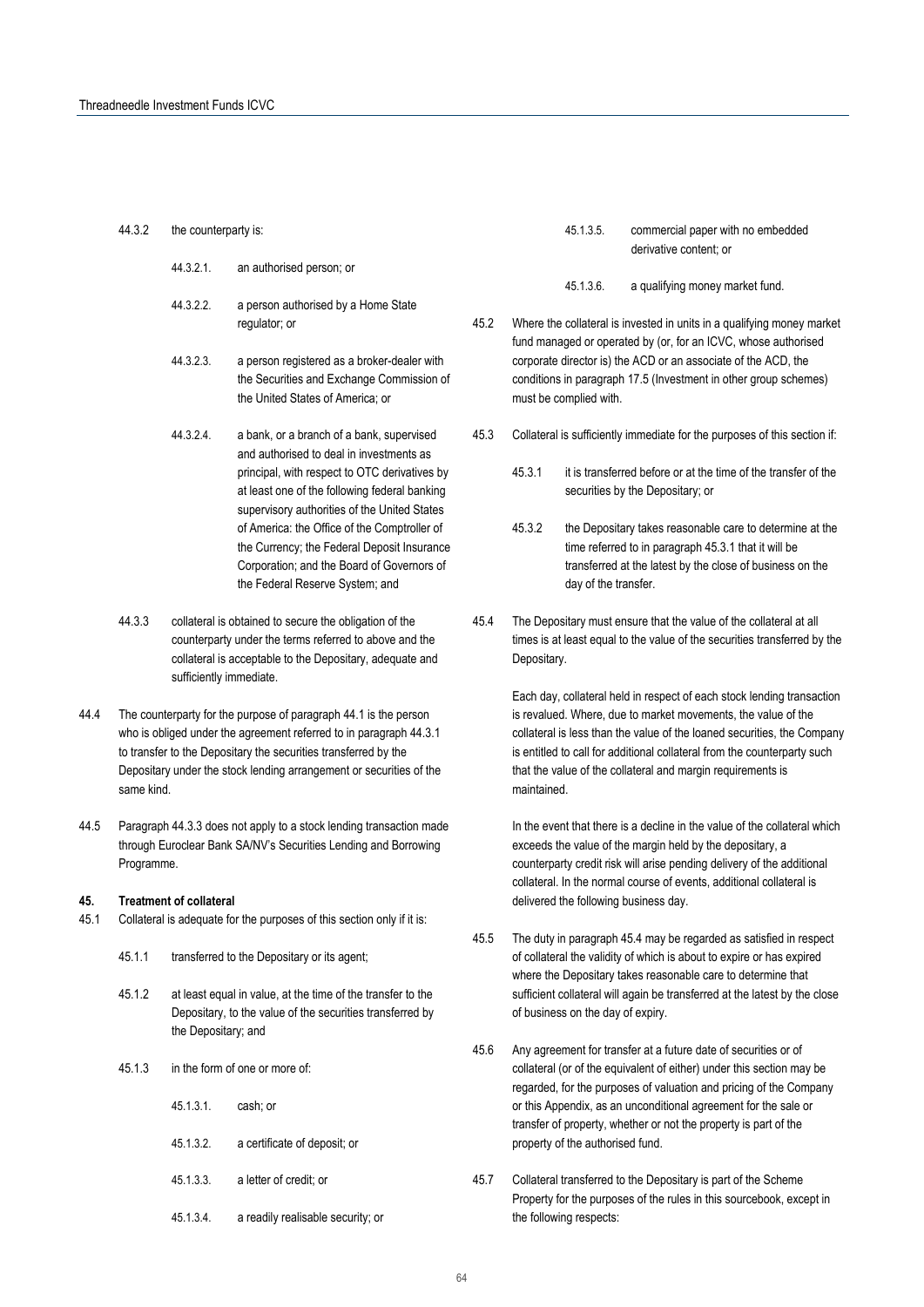- 45.7.1 it does not fall to be included in any calculation of NAV or this Appendix, because it is offset under paragraph 45.6 by an obligation to transfer; and
- 45.7.2 it does not count as Scheme Property for any purpose of this Appendix other than this section.
- 45.8 Paragraph 45.6 and 45.7.1 not apply to any valuation of collateral itself for the purposes of this section.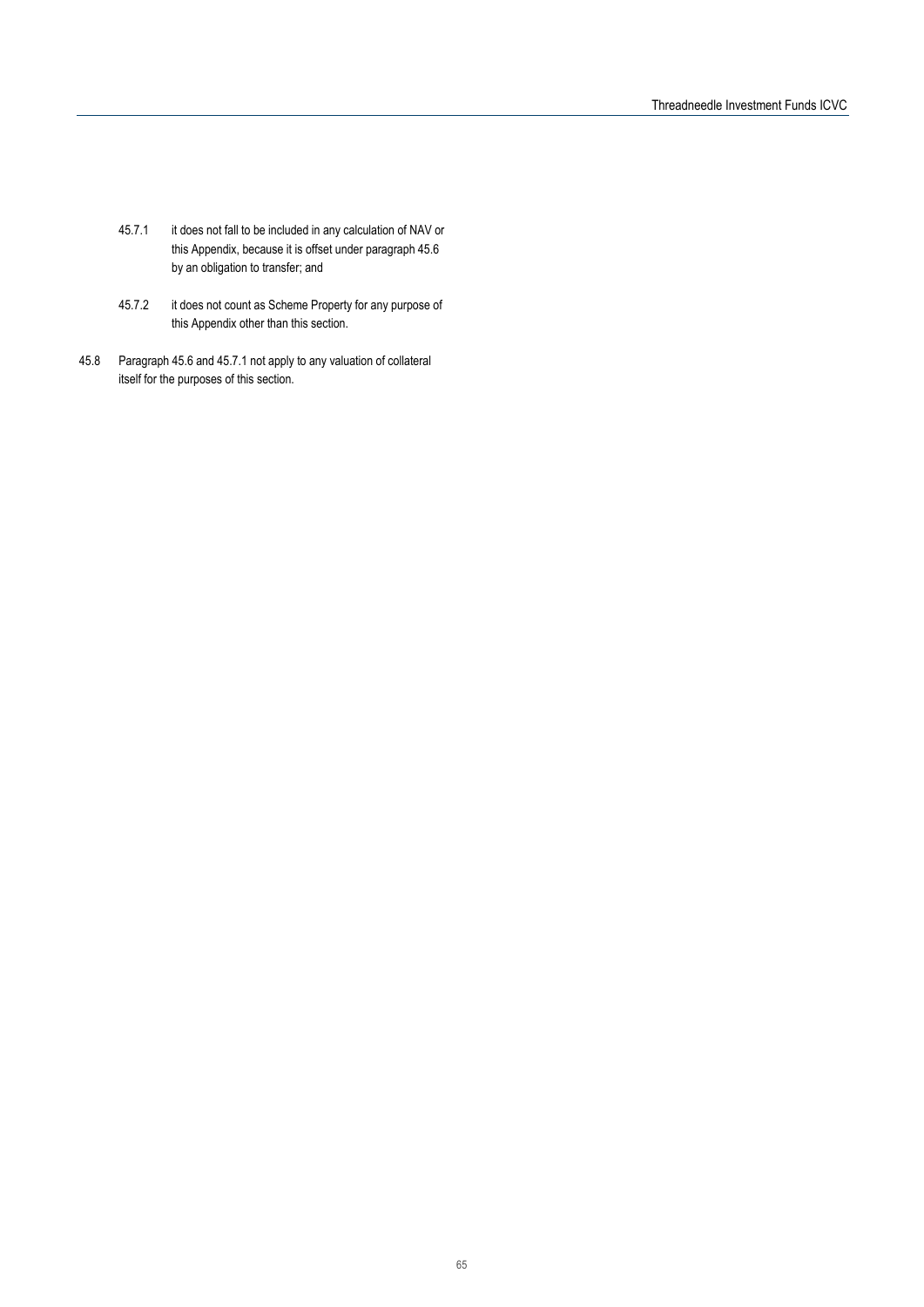## **Appendix III**

**List of states, local authorities or public international bodies issuing or guaranteeing the securities in which the Company may invest.** 

These are the only public bodies in which the Company may invest more than 35% of the assets of each Fund.

**Australia Austria Belgium Canada Denmark Finland France Germany Greece Iceland Ireland Italy Japan Liechtenstein Luxembourg Netherlands New Zealand Northern Ireland Norway Portugal Spain Sweden Switzerland United Kingdom United States Asian Development Bank (ADB) Council of Europe Development Bank Eurofima European Bank for Reconstruction and Development (EBRD) International Finance Corporation (IFC) Nordic Investment Bank (NIB)**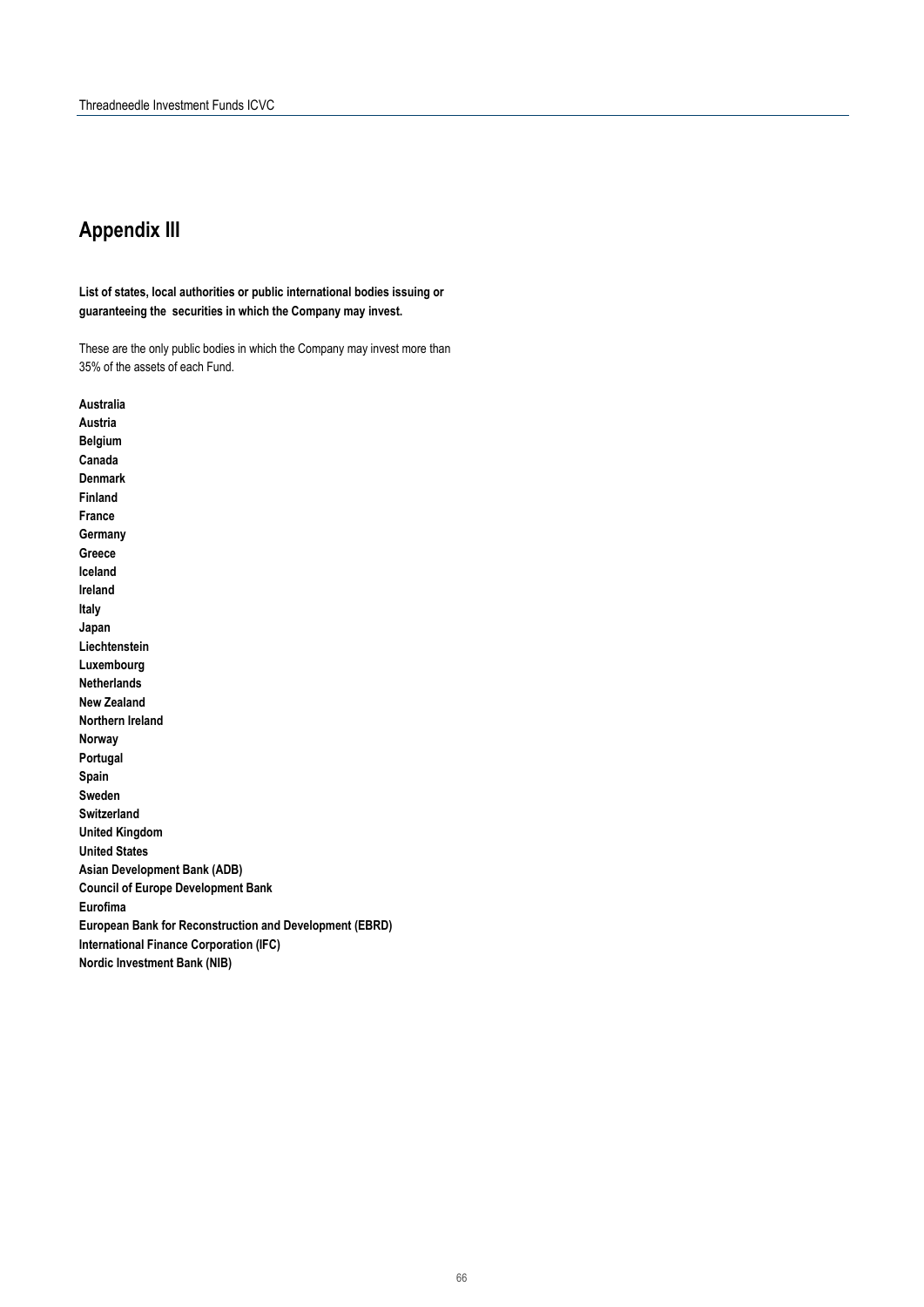# **Appendix IV**

## **Dilution adjustment estimates**

Estimates of the dilution adjustment based on securities held in each Fund and market conditions at the time of this Prospectus and number of occasions on which the dilution adjustment has been applied in the period from 1 August 2016 to 28 February 2017:

| Fund                                   | <b>Estimate of</b><br>dilution adjustment<br>applicable<br>to purchases | <b>Estimate of</b><br>dilution adjustment<br>applicable to<br>sales | Number of days on<br>which dilution<br>adiustment has been<br>applied during the period |
|----------------------------------------|-------------------------------------------------------------------------|---------------------------------------------------------------------|-----------------------------------------------------------------------------------------|
| <b>UK Fund</b>                         | 0.20%                                                                   | $-0.70%$                                                            | $\mathbf{0}$                                                                            |
| <b>UK Select Fund</b>                  | 0.20%                                                                   | $-0.65%$                                                            | 0                                                                                       |
| <b>UK Smaller Companies Fund</b>       | $0.80\%$                                                                | $-1.30%$                                                            | 6                                                                                       |
| <b>UK Institutional Fund</b>           | 0.20%                                                                   | $-0.70%$                                                            | 0                                                                                       |
| <b>UK Overseas Earnings Fund</b>       | 0.20%                                                                   | $-0.70%$                                                            | $\mathbf{1}$                                                                            |
| UK Growth and Income Fund              | 0.20%                                                                   | $-0.70%$                                                            | 2                                                                                       |
| <b>UK Equity Income Fund</b>           | 0.20%                                                                   | $-0.70%$                                                            | 0                                                                                       |
| UK Monthly Income Fund                 | $0.20\%$                                                                | $-0.70%$                                                            | 0                                                                                       |
| <b>Sterling Fund Fund</b>              | $0.00\%$                                                                | $-0.00%$                                                            | 0                                                                                       |
| <b>Monthly Extra Income Fund</b>       | 0.25%                                                                   | $-0.65%$                                                            | $\mathbf{1}$                                                                            |
| <b>Sterling Bond Fund</b>              | 0.01%                                                                   | $-0.01%$                                                            | $\overline{4}$                                                                          |
| <b>UK Corporate Bond Fund</b>          | 0.40%                                                                   | $-0.40%$                                                            | 4                                                                                       |
| <b>High Yield Bond Fund</b>            | 0.40%                                                                   | $-0.40%$                                                            | 4                                                                                       |
| <b>Strategic Bond Fund</b>             | 0.40%                                                                   | $-0.40%$                                                            | 0                                                                                       |
| <b>European Fund</b>                   | 0.20%                                                                   | $-0.25%$                                                            | $\mathbf{1}$                                                                            |
| <b>European Select Fund</b>            | 0.20%                                                                   | $-0.25%$                                                            | 0                                                                                       |
| <b>European Smaller Companies Fund</b> | 0.40%                                                                   | $-0.40%$                                                            | 0                                                                                       |
| Pan European Smaller Companies Fund    | 0.35%                                                                   | $-0.50%$                                                            | 111                                                                                     |
| Pan European Fund                      | 0.20%                                                                   | $-0.40%$                                                            | 5                                                                                       |
| <b>European Bond Fund</b>              | 0.20%                                                                   | $-0.20%$                                                            | 3                                                                                       |
| <b>European Corporate Bond Fund</b>    | 0.25%                                                                   | $-0.25%$                                                            | 2                                                                                       |
| European High Yield Bond Fund          | 0.40%                                                                   | $-0.40%$                                                            | $\overline{2}$                                                                          |
| <b>American Fund</b>                   | 0.15%                                                                   | $-0.15%$                                                            | $\overline{7}$                                                                          |
| <b>American Select Fund</b>            | 0.15%                                                                   | $-0.15%$                                                            | $\overline{7}$                                                                          |
| American Smaller Companies Fund (US)   | 0.15%                                                                   | $-0.15%$                                                            | 9                                                                                       |
| <b>Dollar Bond Fund</b>                | 0.10%                                                                   | $-0.10%$                                                            | 6                                                                                       |
| Japan Fund                             | 0.20%                                                                   | $-0.20%$                                                            | 35                                                                                      |
| Asia Fund                              | 0.50%                                                                   | $-0.40%$                                                            | $\mathbf{1}$                                                                            |
| Latin America Fund                     | 0.30%                                                                   | $-0.30%$                                                            | $\overline{7}$                                                                          |
| <b>Emerging Market Bond Fund</b>       | 0.35%                                                                   | $-0.35%$                                                            | 9                                                                                       |
| <b>Global Select Fund</b>              | 0.25%                                                                   | $-0.30%$                                                            | 5                                                                                       |
| <b>Global Bond Fund</b>                | 0.05%                                                                   | $-0.05%$                                                            | 3                                                                                       |

Updated figures for the dilution adjustment estimates will be published on www.columbiathreadneedle.com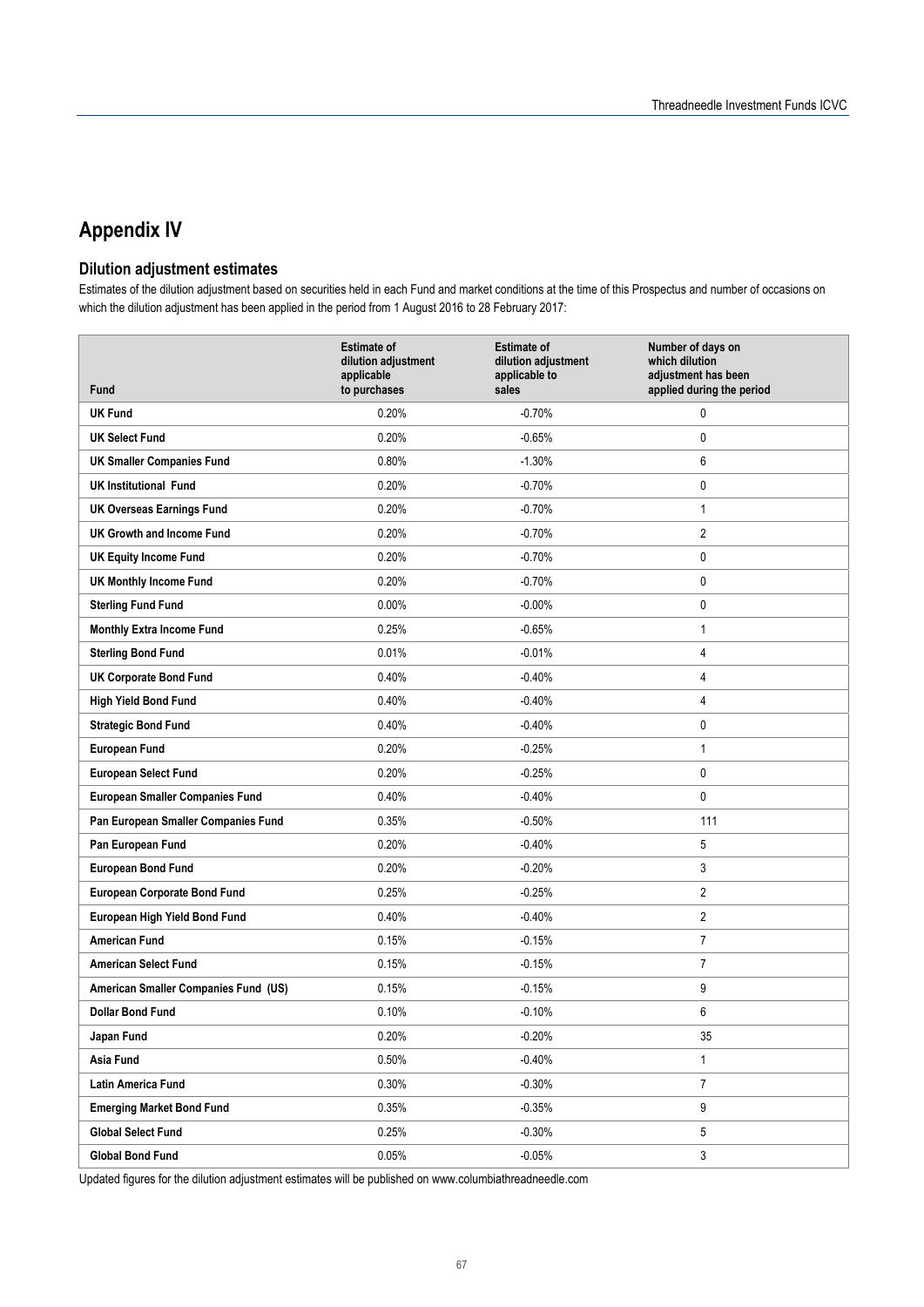# **Appendix V**

## **Performance of the Funds (GBP)**

Performance\* for Class 1 Shares§ quoted in GBP (on a bid to bid price basis, net of fees, with unadjusted income reinvested, based on 12 p.m. prices). Annualised performance since launch is quoted to 28 February 2017 (source: Morningstar)

| <b>Fund name</b>                                        | <b>Launch Date</b> | 2007<br>(%) | 2008<br>(%) | 2009<br>(%) | 2010<br>(%) | 2011<br>(%) | 2012<br>(%) | 2013<br>(%) | 2014<br>(%) | 2015<br>(%) | 2016<br>(%) | Annualised<br>Performance<br>since launch (%) |
|---------------------------------------------------------|--------------------|-------------|-------------|-------------|-------------|-------------|-------------|-------------|-------------|-------------|-------------|-----------------------------------------------|
| <b>UK Fund</b>                                          | October 1985       | 9.77        | $-28.74$    | 26.24       | 19.77       | $-3.94$     | 16.08       | 25.02       | 2.76        | 5.51        | 12.47       | 11.15                                         |
| <b>UK Select Fund</b>                                   | September 1972     | 12.57       | -29.57      | 23.25       | 16.82       | $-2.86$     | 10.55       | 28.60       | 5.02        | 11.05       | 4.00        | 9.83                                          |
| <b>UK Overseas</b><br><b>Earnings Fund</b>              | June 1976          | 8.60        | $-26.28$    | 22.08       | 15.65       | 0.25        | 16.57       | 30.23       | 2.05        | 1.46        | 17.14       | 10.93                                         |
| <b>UK Monthly</b><br><b>Income Fund</b>                 | <b>July 1973</b>   | 6.33        | $-25.63$    | 15.78       | 15.53       | 2.71        | 10.86       | 27.40       | 5.45        | 6.94        | 6.59        | 11.19                                         |
| <b>UK Equity Income</b><br>Fund                         | October 1985       | 7.47        | $-23.10$    | 17.38       | 16.05       | 0.39        | 16.02       | 28.42       | 5.74        | 3.62        | 12.88       | 11.58                                         |
| <b>Monthly Extra</b><br><b>Income Fund</b>              | November 1999      | 4.68        | $-21.85$    | 18.03       | 14.29       | 2.11        | 17.08       | 22.49       | 6.65        | 3.34        | 12.39       | 7.21                                          |
| <b>UK Growth and</b><br><b>Income Fund</b>              | <b>July 1973</b>   | 9.36        | $-26.12$    | 21.62       | 15.29       | 0.24        | 16.42       | 29.25       | 3.52        | 2.96        | 13.92       | 9.25                                          |
| <b>UK Institutional</b><br>Fund                         | August 2002        | 8.46        | $-30.09$    | 28.74       | 18.41       | $-8.06$     | 14.28       | 23.47       | $-0.16$     | 2.68        | 13.32       | 7.68                                          |
| <b>UK Smaller</b><br><b>Companies Fund</b>              | March 1995         | $-9.38$     | $-35.76$    | 39.51       | 37.86       | $-10.10$    | 24.50       | 33.21       | 2.83        | 23.28       | 7.08        | 10.73                                         |
| Sterling Fund*                                          | January 2008       | n/a         | n/a         | 1.27        | 0.21        | 0.27        | 0.27        | 0.12        | 0.15        | 0.15        | $-0.03$     | 0.37                                          |
| <b>European Fund</b>                                    | October 1985       | 12.08       | $-20.15$    | 16.27       | 12.38       | $-16.82$    | 21.00       | 21.42       | $-0.36$     | 12.66       | 8.96        | 11.19                                         |
| <b>European Select</b><br>Fund                          | November 1986      | 11.64       | $-23.78$    | 20.12       | 20.46       | $-5.41$     | 21.13       | 22.15       | 3.62        | 10.21       | 11.58       | 9.55                                          |
| Pan European<br>Fund                                    | October 1999       | 15.27       | $-20.49$    | 21.68       | 22.19       | $-11.82$    | 14.91       | 26.74       | $-0.94$     | 7.42        | 11.63       | 6.65                                          |
| <b>European Smaller</b><br><b>Companies Fund</b>        | December 1997      | 12.02       | $-24.32$    | 26.60       | 32.34       | $-11.49$    | 28.67       | 22.35       | $-0.31$     | 22.18       | 16.37       | 14.80                                         |
| Pan European<br><b>Smaller</b><br><b>Companies Fund</b> | December 2005      | 16.31       | $-30.84$    | 31.57       | 36.85       | $-12.41$    | 27.38       | 21.54       | 1.57        | 20.23       | 8.82        | 13.50                                         |
| <b>American Fund</b>                                    | <b>July 1973</b>   | 9.55        | $-17.24$    | 22.68       | 18.87       | 3.59        | 5.11        | 32.87       | 17.58       | 7.46        | 26.81       | 11.96                                         |
| <b>American Select</b><br>Fund                          | April 1982         | 14.42       | $-19.18$    | 23.13       | 14.34       | 2.35        | 7.62        | 29.78       | 13.05       | 6.30        | 30.23       | 13.18                                         |
| <b>American Smaller</b><br><b>Companies Fund</b>        | December 1997      | 9.51        | $-18.90$    | 39.99       | 33.27       | $-8.20$     | 5.85        | 37.12       | 18.51       | 2.20        | 35.69       | 10.02                                         |
| <b>Latin America</b><br>Fund                            | December 1997      | 37.84       | $-36.49$    | 83.61       | 25.83       | $-21.96$    | 5.58        | $-16.05$    | $-10.01$    | $-29.47$    | 48.66       | 8.62                                          |
| Asia Fund                                               | November 1990      | 46.43       | $-36.52$    | 52.52       | 18.29       | $-18.05$    | 15.42       | 2.73        | 11.32       | $-4.68$     | 25.76       | 9.40                                          |
| Japan Fund                                              | February 1981      | $-16.81$    | 0.39        | $-9.68$     | 15.69       | $-14.75$    | 1.04        | 25.51       | $-4.62$     | 15.13       | 20.52       | 6.28                                          |
| <b>Global Bond Fund</b>                                 | December 1997      | 4.70        | 50.52       | $-10.52$    | 4.66        | 5.09        | $-2.21$     | $-7.65$     | 6.63        | 1.19        | 18.52       | 4.53                                          |
| <b>UK Corporate</b><br><b>Bond Fund</b>                 | August 1995        | $-0.58$     | $-10.50$    | 16.07       | 7.17        | 3.72        | 14.13       | 0.64        | 9.15        | 0.30        | 9.67        | 5.74                                          |
| <b>Emerging Market</b><br><b>Bond Fund</b>              | January 1998       | 2.06        | 21.21       | 13.09       | 10.53       | 6.01        | 10.41       | $-12.00$    | 7.93        | 1.54        | 32.22       | 7.92                                          |
| <b>Sterling Bond</b><br>Fund                            | May 1998           | 3.13        | 9.56        | $-3.06$     | 4.91        | 14.73       | 1.69        | $-5.44$     | 12.55       | -0.78       | 9.11        | 4.09                                          |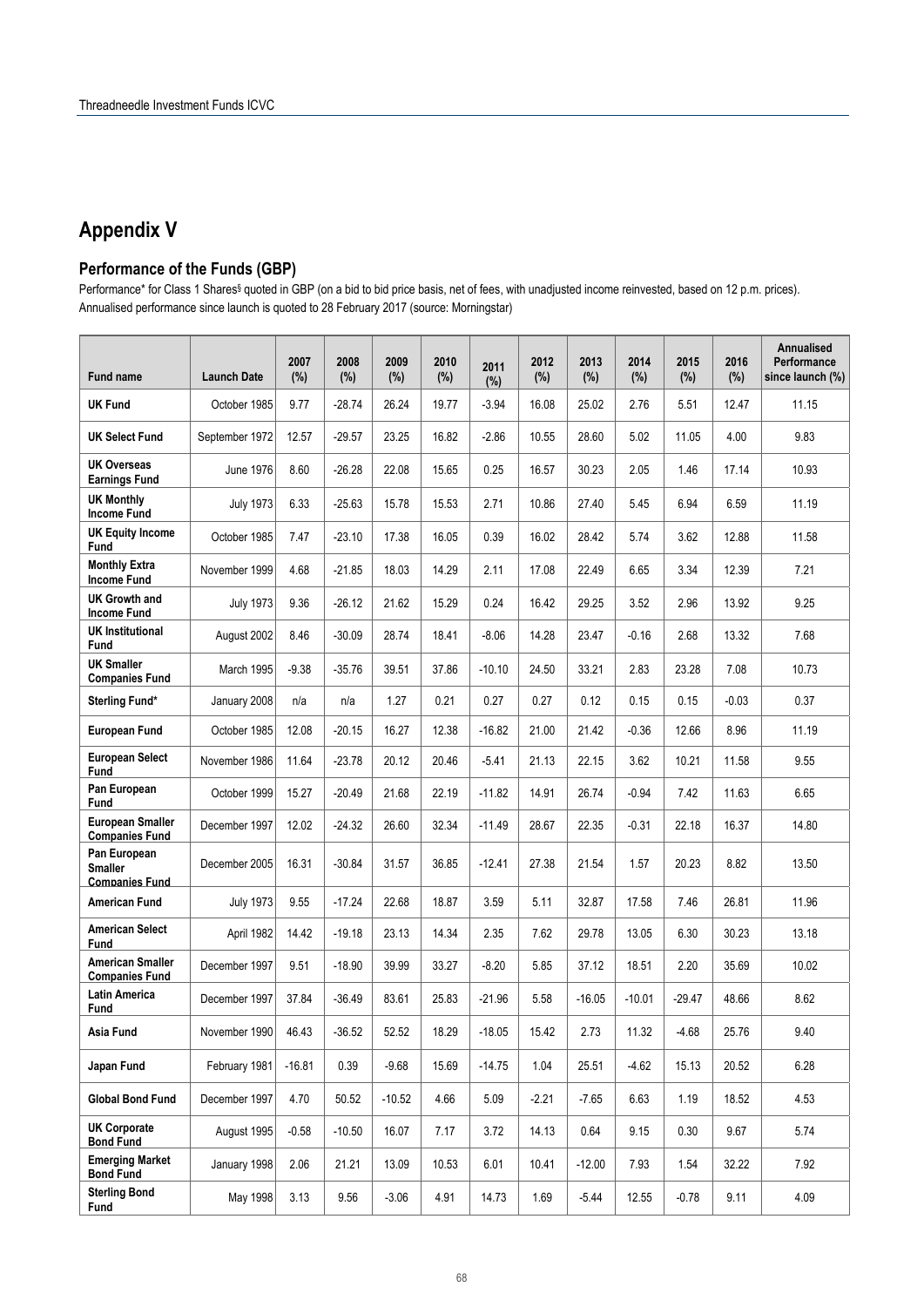| <b>Fund name</b>                  | <b>Launch Date</b> | 2007<br>(%) | 2008<br>(%) | 2009<br>(%) | 2010<br>(%) | 2011<br>(%) | 2012<br>(%) | 2013<br>(%) | 2014<br>(%) | 2015<br>$(\%)$ | 2016<br>(%) | Annualised<br>Performance<br>since launch |
|-----------------------------------|--------------------|-------------|-------------|-------------|-------------|-------------|-------------|-------------|-------------|----------------|-------------|-------------------------------------------|
| <b>Strategic Bond</b><br>Fund     | December 2001      | $-0.69$     | $-17.76$    | 28.25       | 8.98        | $-0.14$     | 14.69       | 2.86        | 3.12        | $-0.68$        | 6.74        | 4.67                                      |
| <b>High Yield Bond</b><br>Fund    | November 1999      | 0.71        | $-28.19$    | 52.54       | 11.96       | $-3.23$     | 18.35       | 6.77        | 3.01        | 0.57           | 7.30        | 5.79                                      |
| <b>Global Select Fund</b>         | September 1997     | 14.50       | $-20.16$    | 18.57       | 16.04       | $-8.60$     | 7.79        | 25.82       | 8.61        | 8.46           | 21.00       | 7.43                                      |
| European High<br>Yield Bond Fund  | April 2000         | 6.73        | $-5.96$     | 41.38       | 7.97        | $-5.82$     | 15.60       | 9.68        | $-4.02$     | $-4.59$        | 23.85       | 6.93                                      |
| European<br><b>Corporate Bond</b> | November 2002      | 5.84        | 9.76        | 13.41       | 1.20        | $-2.59$     | 11.97       | 4.34        | 0.55        | $-6.62$        | 22.62       | 5.43                                      |
| <b>Dollar Bond Fund</b>           | May 1998           | $-0.43$     | 25.17       | 0.98        | 11.03       | 6.08        | 1.72        | $-4.90$     | 11.90       | 3.31           | 23.77       | 4.87                                      |
| <b>European Bond</b><br>Fund      | May 1998           | 6.39        | 40.47       | $-1.43$     | 1.38        | 1.57        | 7.00        | 2.42        | 5.32        | $-4.74$        | 18.70       | 5.16                                      |

\* Please be aware that past performance is not a guide for future performance.

\*\*The Sterling Fund changed its name from the UK Cash Fund with effect from 22 December 2011.

§ unless otherwise indicated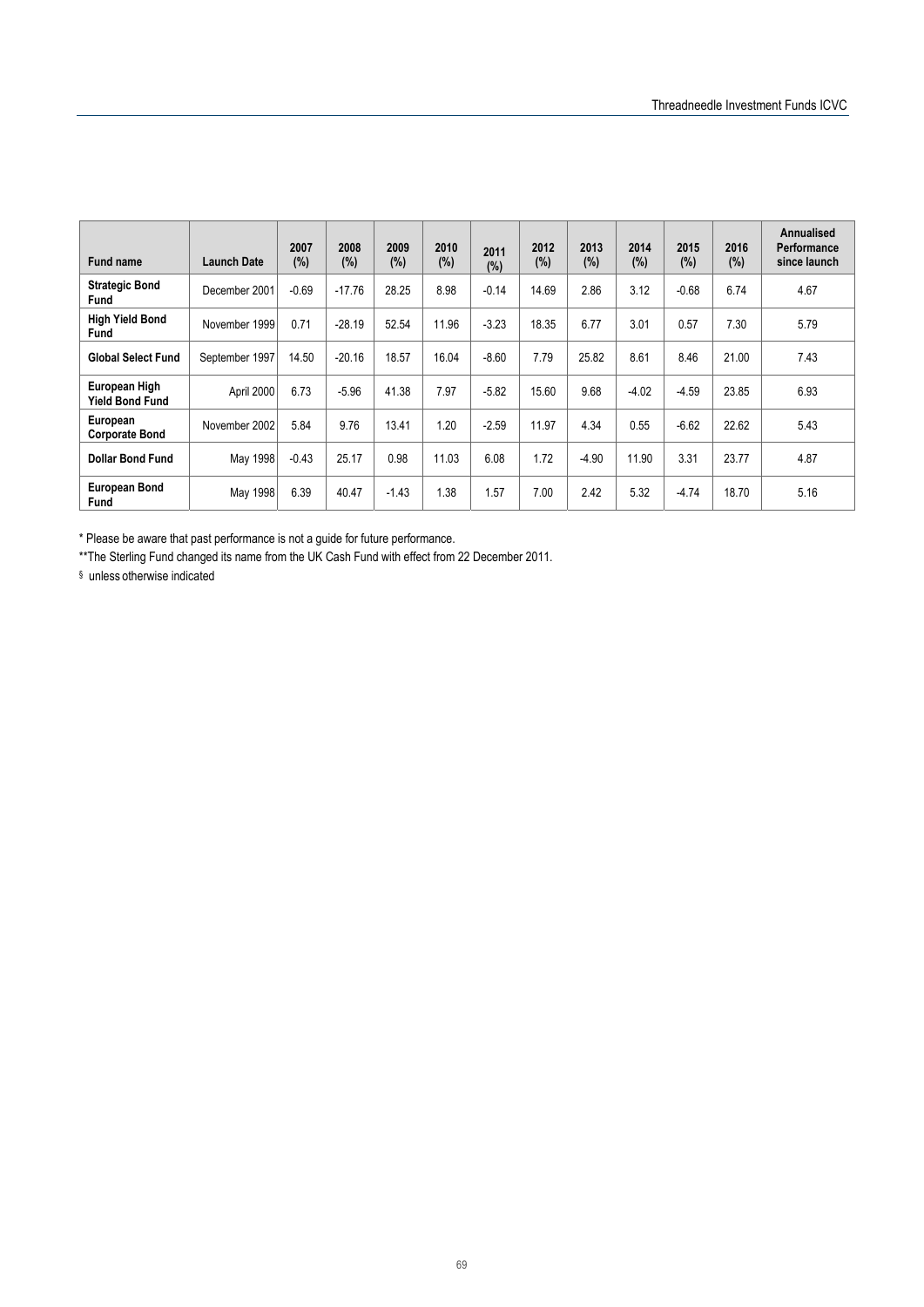## **Performance of the Funds (Euro)**

Performance\* for Class 1 Shares§ quoted in EUR (on a bid to bid price basis, net of fees, with unadjusted income reinvested, based on 12 p.m. prices). Annualised performance since launch is quoted to 28 February 2017 (source: Morningstar)

| <b>Fund name</b>                                            | Launch<br><b>Date</b> | 2007<br>$(\%)$ | 2008<br>(%) | 2009<br>(%) | 2010<br>(%) | 2011<br>(%) | 2012<br>(%) | 2013<br>$(\%)$ | 2014<br>(%) | 2015<br>(%) | 2016<br>(%) | Annualised<br><b>Performance since</b><br>launch (%) |
|-------------------------------------------------------------|-----------------------|----------------|-------------|-------------|-------------|-------------|-------------|----------------|-------------|-------------|-------------|------------------------------------------------------|
| <b>UK Fund</b>                                              | October 1985          | 0.70           | $-45.86$    | 37.37       | 24.18       | $-1.47$     | 19.55       | 21.88          | 10.16       | 11.10       | $-2.89$     | 11.08                                                |
| <b>UK Select</b><br>Fund                                    | September<br>1972     | 3.26           | $-46.49$    | 34.11       | 21.13       | $-0.36$     | 13.85       | 25.37          | 12.58       | 16.93       | $-10.20$    | 8.42                                                 |
| <b>UK Overseas</b><br>Earnings<br>Fund (Class 2)            | <b>June 1976</b>      | $-0.38$        | $-44.00$    | 32.84       | 19.92       | 2.84        | 20.06       | 26.96          | 9.41        | 6.83        | 1.15        | 10.26                                                |
| <b>UK Monthly</b><br><b>Income Fund</b>                     | <b>July 1973</b>      | $-2.46$        | $-43.50$    | 25.99       | 19.79       | 5.36        | 14.17       | 24.20          | 13.05       | 12.60       | $-7.97$     | 9.60                                                 |
| <b>UK Equity</b><br><b>Income Fund</b>                      | October 1985          | $-1.42$        | $-41.58$    | 27.74       | 20.33       | 2.98        | 19.49       | 25.19          | 13.36       | 9.10        | $-2.54$     | 11.50                                                |
| <b>Monthly Extra</b><br><b>Income Fund</b>                  | November<br>1999      | $-3.97$        | $-40.63$    | 28.44       | 18.51       | 4.74        | 20.58       | 19.41          | 14.33       | 8.82        | $-2.96$     | 5.44                                                 |
| <b>UK Growth</b><br>and Income                              | <b>July 1973</b>      | 0.32           | -43.87      | 32.34       | 19.54       | 2.82        | 19.89       | 26.00          | 10.97       | 8.41        | $-1.64$     | 7.69                                                 |
| <b>UK</b><br>Institutional<br>Fund                          | August 2002           | $-0.51$        | $-46.89$    | 40.09       | 22.78       | $-5.68$     | 17.70       | 20.37          | 7.03        | 8.11        | $-2.15$     | 5.43                                                 |
| <b>UK Smaller</b><br><b>Companies</b><br>Fund               | March 1995            | $-16.88$       | $-51.20$    | 51.81       | 42.95       | $-7.78$     | 28.22       | 29.87          | 10.24       | 29.81       | $-7.54$     | 10.03                                                |
| Sterling Fund*                                              | January 2008          | n/a            | n/a         | 10.34       | 3.91        | 2.86        | 3.25        | $-2.39$        | 7.36        | 5.46        | $-13.68$    | $-1.06$                                              |
| European<br>Fund                                            | October 1985          | 2.81           | $-39.34$    | 26.53       | 16.53       | $-14.67$    | 24.61       | 18.37          | 6.82        | 18.62       | $-5.92$     | 11.11                                                |
| European<br><b>Select Fund</b>                              | November<br>1986      | 2.41           | $-42.10$    | 30.71       | 24.91       | $-2.97$     | 24.75       | 19.09          | 11.09       | 16.05       | $-3.66$     | 9.46                                                 |
| Pan European<br>Fund                                        | October 1999          | 5.75           | $-39.59$    | 32.41       | 26.70       | $-9.54$     | 18.35       | 23.55          | 6.20        | 13.10       | $-3.61$     | 4.96                                                 |
| European<br><b>Smaller</b><br>Companies<br>Fund             | December<br>1997      | 2.40           | $-42.02$    | 36.54       | 36.49       | $-9.21$     | 32.51       | 19.27          | 6.87        | 28.65       | 0.48        | 13.60                                                |
| Pan European<br><b>Smaller</b><br><b>Companies</b><br>Fund  | December<br>2005      | 6.69           | -47.46      | 43.17       | 41.90       | $-10.15$    | 31.19       | 18.49          | 8.89        | 26.59       | $-6.04$     | 11.25                                                |
| American<br>Fund                                            | <b>July 1973</b>      | 0.50           | $-37.13$    | 33.50       | 23.26       | 6.27        | 8.25        | 29.53          | 26.06       | 13.15       | 9.49        | 10.36                                                |
| American<br><b>Select Fund</b>                              | April 1982            | 4.96           | $-38.60$    | 33.99       | 18.56       | 4.99        | 10.83       | 26.53          | 21.20       | 11.92       | 12.44       | 12.34                                                |
| American<br><b>Smaller</b><br><b>Companies</b><br>Fund (US) | December<br>1997      | 0.46           | $-38.39$    | 52.33       | 38.19       | $-5.83$     | 9.01        | 33.67          | 27.05       | 7.62        | 17.16       | 8.86                                                 |
| Latin America<br>Fund                                       | December<br>1997      | 26.44          | $-51.75$    | 99.80       | 30.47       | $-19.95$    | 8.73        | $-18.16$       | $-3.52$     | $-25.73$    | 28.35       | 7.48                                                 |
| Asia Fund                                                   | November<br>1990      | 34.33          | $-51.78$    | 65.97       | 22.65       | $-15.94$    | 18.86       | 0.15           | 19.34       | 0.37        | 8.58        | 7.96                                                 |
| Japan Fund                                                  | February<br>1981      | $-23.68$       | $-23.73$    | $-1.72$     | 19.96       | $-12.55$    | 4.06        | 22.35          | 2.25        | 21.23       | 4.06        | 4.68                                                 |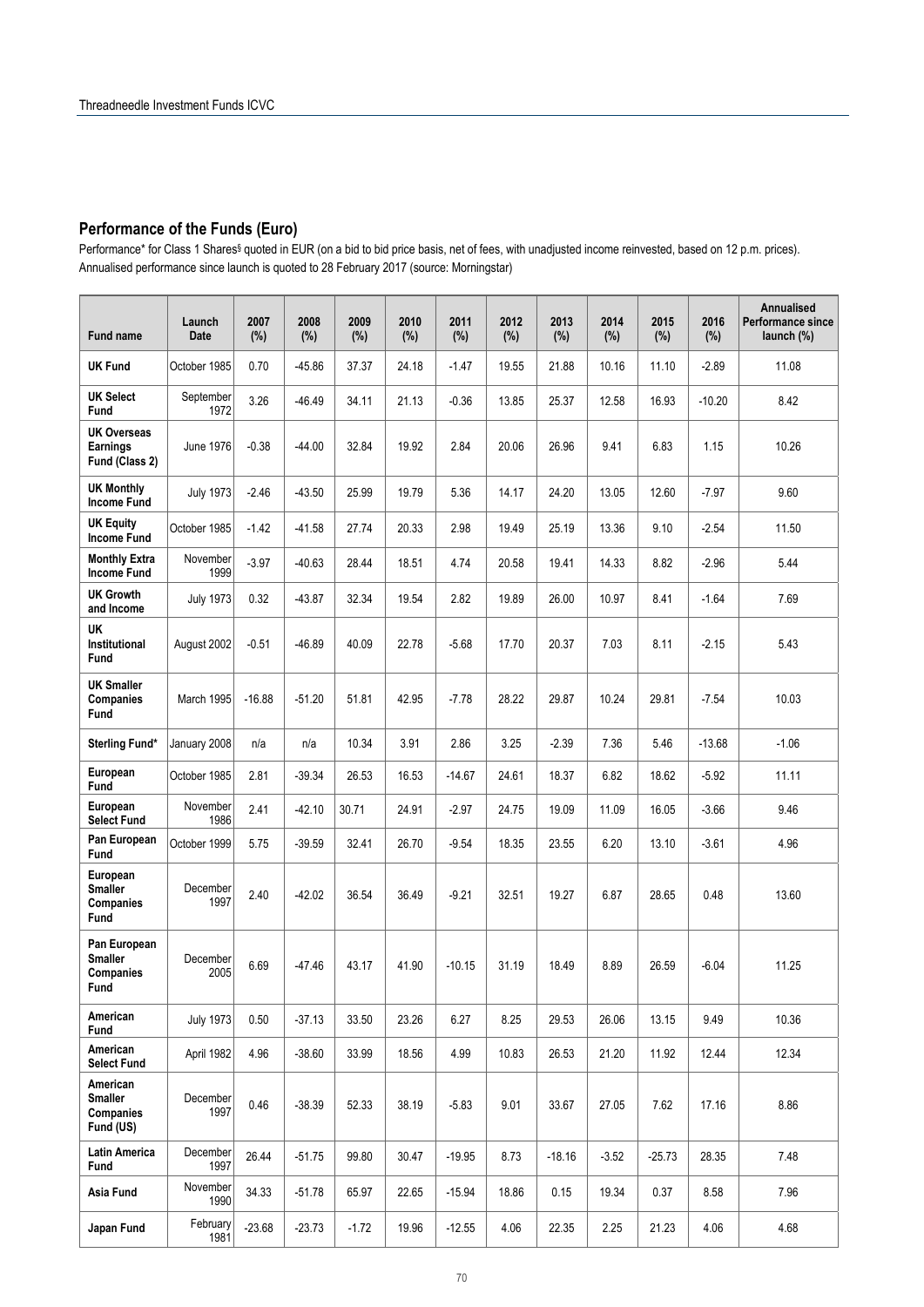| <b>Fund name</b>                                  | Launch Date 2007 (%) |         | 2008(%)  | $ 2009 \, (%)  2010 \, (%)$ |       | 2011<br>(%) | 2012<br>(%) | 2013<br>(%) | 2014<br>(%) | 2015<br>(%) | 2016<br>(%) | <b>Annualised</b><br>Performance since<br>launch (%) |
|---------------------------------------------------|----------------------|---------|----------|-----------------------------|-------|-------------|-------------|-------------|-------------|-------------|-------------|------------------------------------------------------|
| <b>Global Bond</b><br>Fund                        | December<br>1997     | $-3.96$ | 14.35    | $-2.63$                     | 8.52  | 7.80        | 0.71        | $-9.97$     | 14.31       | 6.55        | 2.33        | 3.43                                                 |
| <b>UK Corporate</b><br><b>Bond Fund</b>           | August 1995          | $-8.80$ | $-32.01$ | 26.30                       | 11.12 | 6.39        | 17.54       | $-1.89$     | 17.02       | 5.61        | $-5.31$     | 5.00                                                 |
| Emerging<br><b>Market Bond</b><br>Fund            | January 1998         | $-6.37$ | $-7.92$  | 23.07                       | 14.61 | 8.75        | 13.71       | $-14.21$    | 15.71       | 6.91        | 14.17       | 6.91                                                 |
| <b>Sterling Bond</b><br>Fund                      | May 1998             | $-5.39$ | $-16.77$ | 5.49                        | 8.78  | 17.69       | 4.72        | $-7.82$     | 20.67       | 4.48        | $-5.79$     | 3.02                                                 |
| <b>Strategic</b><br><b>Bond Fund</b>              | December<br>2001     | $-8.90$ | $-37.52$ | 39.56                       | 13.00 | 2.43        | 18.12       | 0.28        | 10.55       | 4.58        | $-7.84$     | 2.59                                                 |
| <b>High Yield</b><br><b>Bond Fund</b>             | November<br>1999     | $-7.61$ | $-45.45$ | 65.99                       | 16.09 | $-0.73$     | 21.88       | 4.09        | 10.43       | 5.89        | $-7.35$     | 4.05                                                 |
| <b>Global Select</b><br>Fund                      | September<br>1997    | 5.04    | $-39.34$ | 29.03                       | 20.32 | $-6.24$     | 11.01       | 22.66       | 16.44       | 14.21       | 4.48        | 6.52                                                 |
| European<br><b>High Yield</b><br><b>Bond Fund</b> | April 2000           | $-2.09$ | $-28.56$ | 53.84                       | 11.96 | $-3.39$     | 19.05       | 6.92        | 2.89        | 0.46        | 6.94        | 4.72                                                 |
| European<br>Corporate<br><b>Bond Fund</b>         | November<br>2002     | $-2.91$ | $-16.62$ | 23.41                       | 4.94  | $-0.07$     | 15.32       | 1.72        | 7.80        | $-1.68$     | 5.87        | 3.25                                                 |
| <b>Dollar Bond</b><br>Fund                        | May 1998             | $-8.66$ | $-4.91$  | 9.88                        | 15.12 | 8.82        | 4.76        | $-7.29$     | 19.96       | 8.78        | 6.86        | 3.79                                                 |
| European<br><b>Bond Fund</b>                      | May 1998             | $-2.40$ | 6.71     | 7.26                        | 5.12  | 4.19        | 10.20       | $-0.16$     | 12.91       | 0.31        | 2.49        | 4.07                                                 |

\* Please be aware that past performance is not a guide for future performance.

\*\*The Sterling Fund changed its name from the UK Cash Fund with effect from 22 December 2011.

§ unless otherwise indicated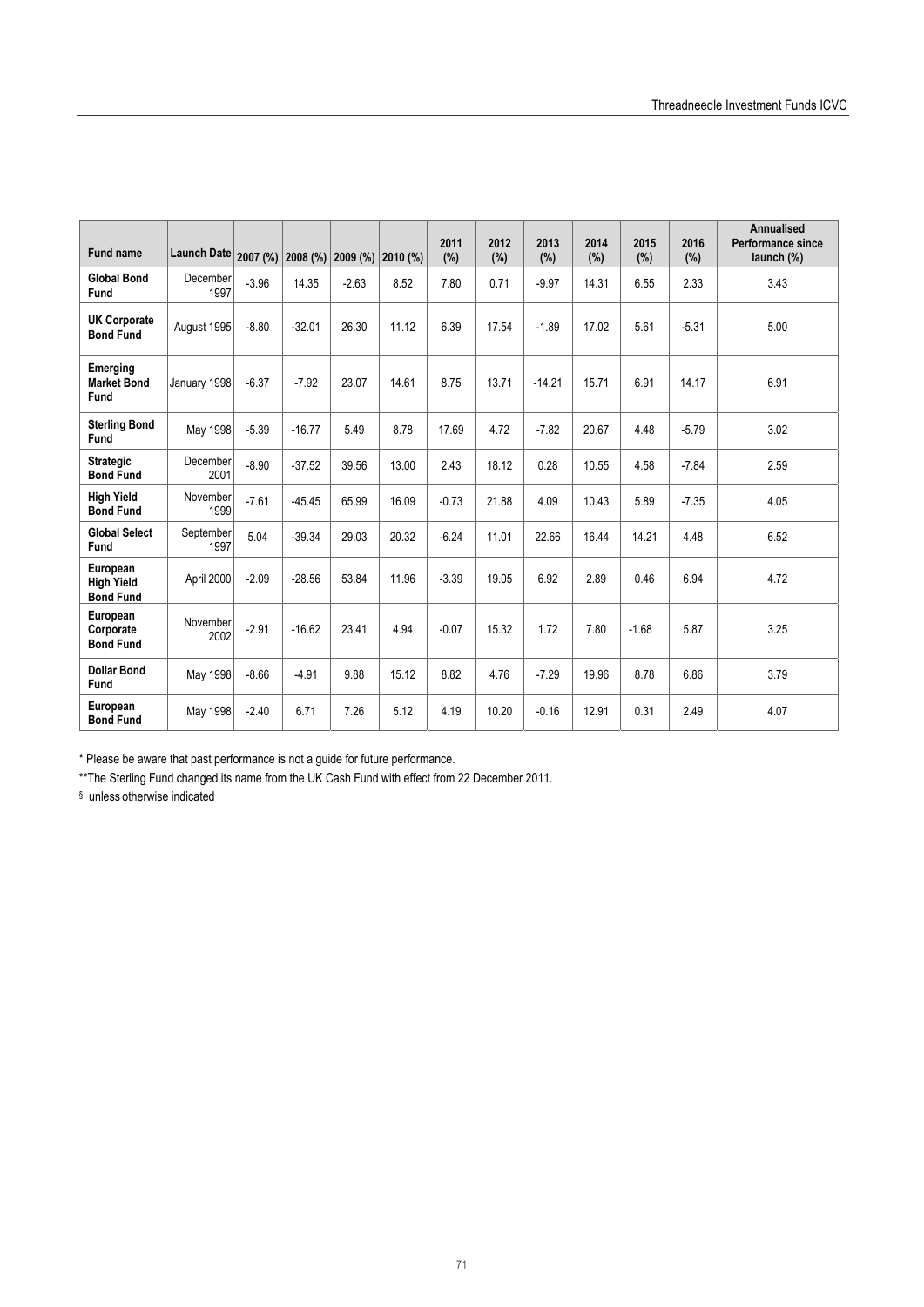# **Performance of the Funds (US\$)**

Performance\* for Class 1 Shares§ quoted in USD (on a bid to bid price basis, net of fees, with unadjusted income reinvested, based on 12 p.m. prices). Annualised performance since launch is quoted to [date] 2017 (source: Morningstar)

| <b>Fund name</b>                                           | Launch<br><b>Date</b> | 2007<br>(%) | 2008<br>(%) | 2009<br>(%) | 2010<br>(%) | 2011<br>(%) | 2012<br>(%) | 2013<br>(%) | 2014<br>(%) | 2015<br>(%) | 2016<br>(%) | Annualised<br>Performance<br>since launch |  |
|------------------------------------------------------------|-----------------------|-------------|-------------|-------------|-------------|-------------|-------------|-------------|-------------|-------------|-------------|-------------------------------------------|--|
| <b>UK Fund</b>                                             | October<br>1985       | 11.65       | -48.53      | 41.79       | 16.12       | $-4.65$     | 21.41       | 27.38       | $-3.26$     | $-0.27$     | $-5.71$     | 10.72                                     |  |
| UK Select Fund                                             | September<br>1972     | 14.49       | $-49.13$    | 38.43       | 13.26       | $-3.58$     | 15.63       | 31.03       | $-1.13$     | 4.97        | $-12.81$    | 8.18                                      |  |
| <b>UK Overseas</b><br><b>Earnings Fund</b><br>(Class 2)    | June 1976             | 10.46       | $-46.76$    | 37.11       | 12.13       | $-0.49$     | 21.93       | 32.70       | $-3.92$     | $-4.09$     | $-1.79$     | 9.99                                      |  |
| <b>UK Monthly</b><br><b>Income Fund</b>                    | <b>July 1973</b>      | 8.14        | $-46.28$    | 30.04       | 12.01       | 1.95        | 15.95       | 29.81       | $-0.72$     | 1.09        | $-10.64$    | 9.35                                      |  |
| <b>UK Equity</b><br><b>Income Fund</b>                     | October<br>1985       | 9.30        | $-44.46$    | 31.84       | 12.51       | $-0.35$     | 21.35       | 30.85       | $-0.45$     | $-2.06$     | $-5.37$     | 11.15                                     |  |
| <b>Monthly Extra</b><br><b>Income Fund</b>                 | November<br>1999      | 6.47        | $-43.56$    | 32.57       | 10.81       | 1.36        | 22.46       | 24.81       | 0.40        | $-2.31$     | $-5.78$     | 5.51                                      |  |
| <b>UK Growth and</b><br><b>Income Fund</b>                 | <b>July 1973</b>      | 11.23       | $-46.64$    | 36.60       | 11.78       | $-0.50$     | 21.77       | 31.69       | $-2.55$     | $-2.68$     | $-4.49$     | 7.44                                      |  |
| <b>UK Institutional</b><br>Fund                            | August<br>2002        | 10.31       | $-49.51$    | 44.59       | 14.80       | $-8.73$     | 19.53       | 25.81       | $-6.01$     | $-2.94$     | $-4.99$     | 6.02                                      |  |
| <b>UK Smaller</b><br>Companies<br>Fund                     | March<br>1995         | $-7.84$     | $-53.60$    | 56.70       | 33.66       | $-10.76$    | 30.22       | 35.73       | $-3.19$     | 16.54       | $-10.23$    | 9.53                                      |  |
| Sterling Fund*                                             | January<br>2008       | n/a         | n/a         | 13.90       | $-2.84$     | $-0.47$     | 4.86        | 2.01        | $-5.72$     | $-5.33$     | $-16.19$    | $-3.81$                                   |  |
| <b>European Fund</b>                                       | October<br>1985       | 13.99       | $-42.33$    | 30.60       | 8.96        | $-17.43$    | 26.56       | 23.72       | $-6.20$     | 6.49        | $-8.66$     | 10.76                                     |  |
| <b>European Select</b><br>Fund                             | November<br>1986      | 13.55       | $-44.95$    | 34.91       | 16.79       | $-6.11$     | 26.69       | 24.46       | $-2.45$     | 4.18        | $-6.46$     | 9.10                                      |  |
| Pan European<br>Fund                                       | October<br>1999       | 17.24       | $-42.57$    | 36.67       | 18.47       | $-12.47$    | 20.19       | 29.13       | $-6.74$     | 1.54        | $-6.41$     | 4.95                                      |  |
| European<br><b>Smaller</b><br><b>Companies</b><br>Fund     | December<br>1997      | 13.94       | $-45.34$    | 42.19       | 28.31       | $-12.15$    | 34.58       | 24.66       | $-6.15$     | 15.49       | $-2.44$     | 13.01                                     |  |
| Pan European<br><b>Smaller</b><br><b>Companies</b><br>Fund | December<br>2005      | 18.30       | $-50.05$    | 47.77       | 32.68       | $-13.06$    | 33.23       | 23.84       | $-4.38$     | 13.65       | $-8.77$     | 10.22                                     |  |
| American Fund                                              | July 1973             | 11.42       | $-40.22$    | 37.79       | 15.25       | 2.83        | 9.94        | 35.38       | 10.70       | 1.58        | 6.31        | 10.11                                     |  |
| American Select<br>Fund                                    | April 1982            | 16.38       | $-41.63$    | 38.30       | 10.86       | 1.60        | 12.56       | 32.24       | 6.43        | 0.48        | 9.18        | 12.02                                     |  |
| American<br>Smaller<br><b>Companies</b><br>Fund (US)       | December<br>1997      | 11.38       | $-41.42$    | 57.23       | 29.21       | $-8.88$     | 10.71       | 39.71       | 11.57       | $-3.39$     | 13.75       | 8.30                                      |  |
| Latin America<br>Fund                                      | December<br>1997      | 40.19       | $-54.13$    | 106.22      | 21.99       | $-22.54$    | 10.43       | $-14.46$    | $-15.28$    | $-33.33$    | 24.63       | 6.93                                      |  |
| Asia Fund                                                  | November<br>1990      | 48.94       | $-54.15$    | 71.31       | 14.68       | $-18.66$    | 20.72       | 4.68        | 4.80        | -9.89       | 5.43        | 7.56                                      |  |
| Japan Fund                                                 | February<br>1981      | $-15.39$    | $-27.49$    | 1.44        | 12.17       | $-15.38$    | 5.68        | 27.88       | $-10.21$    | 8.83        | 1.04        | 4.39                                      |  |
| <b>Global Bond</b><br>Fund                                 | December<br>1997      | 6.49        | 8.72        | 0.50        | 1.47        | 4.31        | 2.28        | $-5.90$     | 0.38        | $-4.35$     | -0.64       | 2.90                                      |  |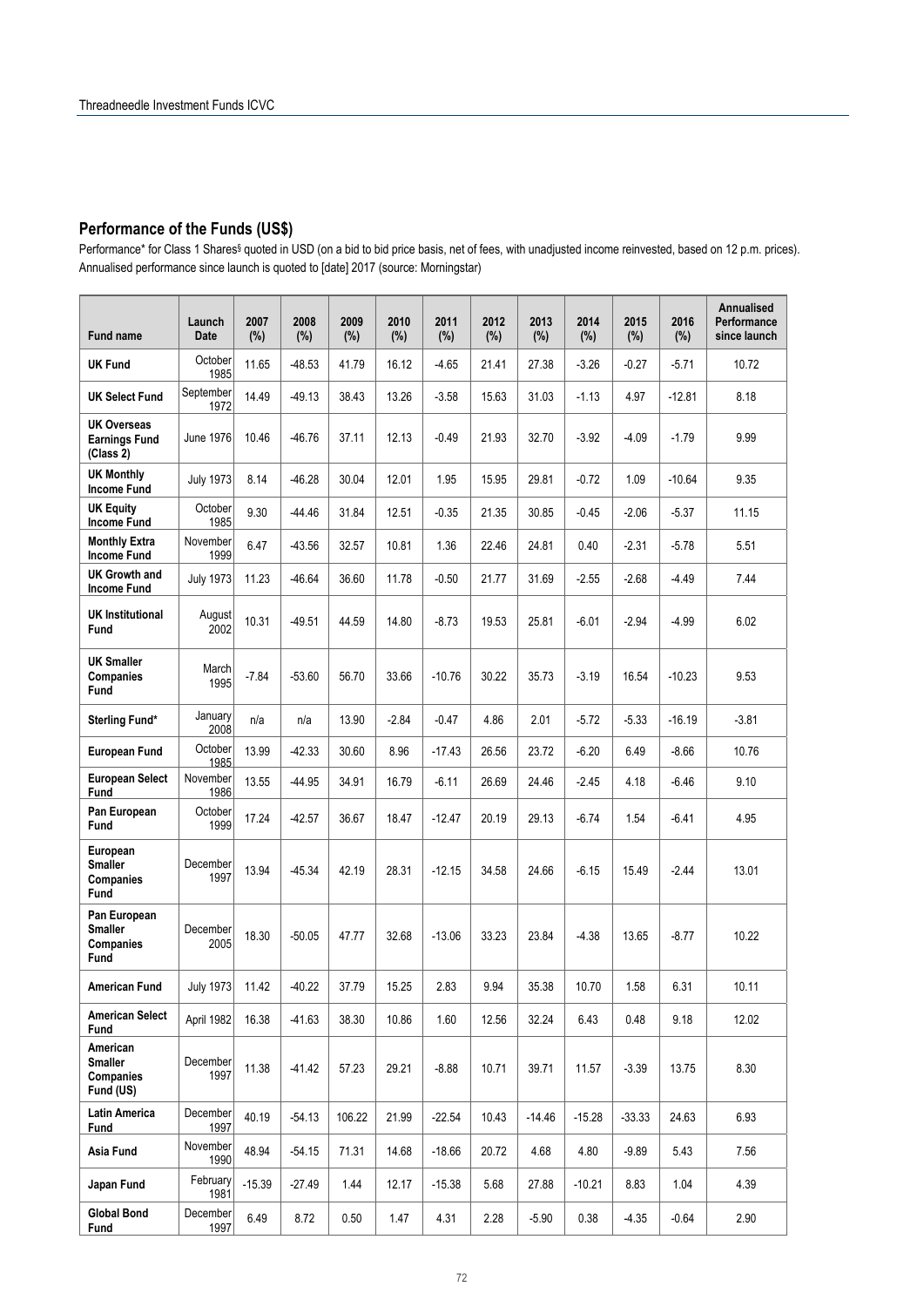| <b>Fund name</b>                          | Launch<br>Date    | 2007<br>(%) | 2008<br>(%) | 2009<br>(%) | 2010<br>(%) | 2011<br>(%) | 2012<br>(%) | 2013<br>(%) | 2014<br>(%) | 2015<br>(%)        | 2016<br>(%) | Annualised<br>Performance<br>since launch |  |
|-------------------------------------------|-------------------|-------------|-------------|-------------|-------------|-------------|-------------|-------------|-------------|--------------------|-------------|-------------------------------------------|--|
| <b>UK Corporate</b><br><b>Bond Fund</b>   | August<br>1995    | 1.12        | $-35.35$    | 30.37       | 3.90        | 2.95        | 19.37       | 2.54        | 2.76        | $-5.19$            | $-8.06$     | 4.52                                      |  |
| Emerging<br><b>Market Bond</b><br>Fund    | January<br>1998   | 3.81        | $-12.46$    | 27.02       | 7.16        | 5.23        | 15.48       | $-10.33$    | 1.61        | $-4.02$            | 10.85       | 6.35                                      |  |
| <b>Sterling Bond</b><br>Fund              | May 1998          | 4.89        | $-20.87$    | 8.88        | 1.71        | 13.88       | 6.36        | $-3.65$     | 5.96        | $-6.21$<br>$-8.53$ |             | 2.47                                      |  |
| <b>Strategic Bond</b><br>Fund             | December<br>2001  | 1.00        | $-40.60$    | 44.05       | 5.66        | $-0.88$     | 19.96       | 4.81        | $-2.92$     | $-6.12$            | $-10.51$    | 3.74                                      |  |
| <b>High Yield Bond</b><br>Fund            | November<br>1999  | 2.43        | $-48.14$    | 71.33       | 8.55        | $-3.94$     | 23.79       | 8.79        | $-3.03$     | $-4.94$            | $-10.04$    | 4.12                                      |  |
| <b>Global Select</b><br>Fund              | September<br>1997 | 16.46       | $-42.33$    | 33.18       | 12.50       | $-9.27$     | 12.74       | 28.20       | 2.25        | 2.53               | 1.44        | 5.98                                      |  |
| European High<br><b>Yield Bond Fund</b>   | April 2000        | 8.55        | $-32.07$    | 58.79       | 4.68        | $-6.52$     | 20.91       | 11.75       | $-9.64$     | $-9.81$            | 3.83        | 5.37                                      |  |
| European<br><b>Corporate Bond</b><br>Fund | November<br>2002  | 7.65        | $-20.72$    | 27.38       | $-1.88$     | $-3.31$     | 17.11       | 6.31        | $-5.34$     | $-11.73$           | 2.80        | 3.76                                      |  |
| <b>Dollar Bond</b><br>Fund                | May 1998          | 1.27        | $-9.59$     | 13.42       | 7.64        | 5.30        | 6.40        | $-3.11$     | 5.35        | $-2.35$            | 3.76        | 3.24                                      |  |
| <b>European Bond</b><br>Fund              | May 1998          | 8.21        | 1.46        | 10.71       | $-1.71$     | 0.82        | 11.92       | 4.35        | $-0.85$     | $-9.95$            | $-0.48$     | 3.52                                      |  |

\* Please be aware that past performance is not a guide for future performance.

\*\*The Sterling Fund changed its name from the UK Cash Fund with effect from 22 December 2011.

§ unless otherwise indicated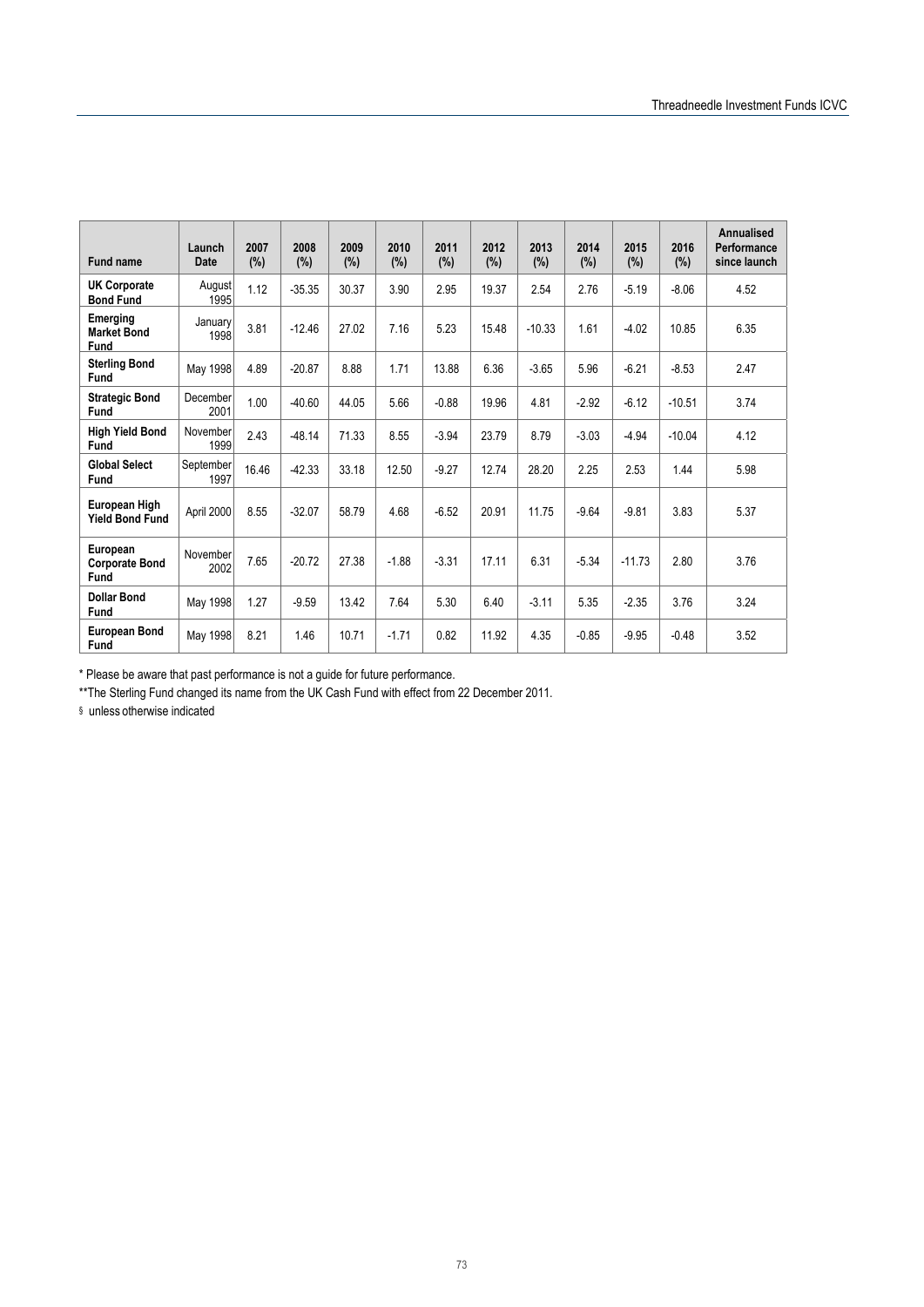# **Appendix VI**

# **Share class availability and fund launch dates**

| <b>TIF Sub-Funds</b>                                  | <b>Launch Date</b> |            | Income<br><b>Shares</b> |         |            |                |            |            |            | <b>Accumulation</b><br><b>Shares</b> |            |            |            |            |         |            |              |
|-------------------------------------------------------|--------------------|------------|-------------------------|---------|------------|----------------|------------|------------|------------|--------------------------------------|------------|------------|------------|------------|---------|------------|--------------|
|                                                       |                    | Class 1    | Class 2                 | Class D | Class L    | <b>Class M</b> | Class N    | Class X    | Class Z    | Class 1                              | Class 2    | Class 2i   | Class D    | Class L    | Class 3 | Class X    | Class Z      |
| <b>American Fund</b>                                  | August 1997        | $\sqrt{ }$ |                         |         |            |                |            |            | $\sqrt{ }$ | $\sqrt{ }$                           | $\sqrt{ }$ |            |            |            |         | $\sqrt{ }$ | $\sqrt{ }$   |
| <b>American Select Fund</b>                           | August 1997        | $\sqrt{}$  |                         |         |            |                |            |            | $\sqrt{ }$ | $\sqrt{ }$                           | $\sqrt{ }$ |            |            |            |         | $\sqrt{ }$ | $\sqrt{ }$   |
| <b>American Smaller</b><br><b>Companies Fund (US)</b> | November 1997      | $\sqrt{ }$ |                         |         |            |                |            |            | $\sqrt{ }$ | $\sqrt{ }$                           | $\sqrt{ }$ |            |            |            |         | $\sqrt{ }$ | $\sqrt{ }$   |
| Asia Fund                                             | August 1997        |            |                         |         |            |                |            | $\sqrt{ }$ |            | $\sqrt{ }$                           | $\sqrt{}$  |            |            | <b>TBC</b> |         | $\sqrt{}$  | $\sqrt{ }$   |
| <b>Dollar Bond Fund</b>                               | April 1998         | $\sqrt{ }$ |                         |         |            |                |            |            | $\sqrt{ }$ | $\sqrt{ }$                           |            |            |            |            |         |            | $\sqrt{2}$   |
| <b>Emerging Market Bond Fund</b>                      | December 1997      | $\sqrt{}$  | $\sqrt{ }$              |         |            |                |            | $\sqrt{ }$ | $\sqrt{ }$ | $\sqrt{ }$                           | $\sqrt{ }$ |            |            |            |         | $\sqrt{ }$ | $\sqrt{ }$   |
| <b>European Bond Fund</b>                             | April 1998         | $\sqrt{ }$ |                         |         |            |                |            |            | $\sqrt{ }$ | $\sqrt{ }$                           | $\sqrt{ }$ |            |            |            |         |            |              |
| <b>European Corporate Bond</b><br>Fund                | October 2002       |            |                         |         |            |                |            |            |            | $\sqrt{ }$                           | $\sqrt{ }$ |            |            |            |         |            |              |
| <b>European Fund</b>                                  | August 1997        |            |                         |         | <b>TBC</b> |                |            |            | $\sqrt{}$  | $\sqrt{ }$                           | $\sqrt{ }$ |            | <b>TBC</b> | <b>TBC</b> |         | $\sqrt{}$  | $\sqrt{ }$   |
| European High Yield Bond<br>Fund                      | March 2000         | $\sqrt{}$  | $\sqrt{2}$              |         |            | $\sqrt{}$      | $\sqrt{ }$ | $\sqrt{ }$ | $\sqrt{ }$ | $\sqrt{ }$                           | $\sqrt{ }$ |            |            |            |         | $\sqrt{}$  | $\mathbf{A}$ |
| <b>European Select Fund</b>                           | August 1997        | $\sqrt{}$  | $\sqrt{ }$              |         |            |                |            |            | $\sqrt{ }$ | $\sqrt{ }$                           | $\sqrt{ }$ |            |            |            |         | $\sqrt{ }$ | $\sqrt{ }$   |
| <b>European Smaller</b><br><b>Companies Fund</b>      | November 1997      | $\sqrt{}$  |                         |         |            |                |            |            | $\sqrt{}$  | $\sqrt{ }$                           | $\sqrt{ }$ |            |            |            |         |            |              |
| <b>Global Bond Fund</b>                               | November 1997      | $\sqrt{}$  | $\sqrt{}$               |         |            |                |            |            | $\sqrt{}$  | $\sqrt{ }$                           | $\sqrt{}$  |            |            |            |         | $\sqrt{}$  | $\sqrt{ }$   |
| <b>Global Select Fund</b>                             | August 1997        |            |                         |         |            |                |            |            | $\sqrt{}$  | $\sqrt{ }$                           | $\sqrt{}$  |            |            |            |         | $\sqrt{ }$ | $\sqrt{ }$   |
| <b>High Yield Bond Fund</b>                           | October 1999       | $\sqrt{}$  | $\sqrt{ }$              |         |            |                |            | $\sqrt{ }$ | $\sqrt{ }$ | $\sqrt{ }$                           | $\sqrt{ }$ |            |            |            |         | $\sqrt{ }$ | $\sqrt{ }$   |
| Japan Fund                                            | August 1997        |            |                         |         |            |                |            | $\sqrt{ }$ |            | $\sqrt{ }$                           | $\sqrt{ }$ |            |            | <b>TBC</b> |         | $\sqrt{ }$ | $\sqrt{}$    |
| Latin America Fund                                    | November 1997      |            |                         |         |            |                |            |            |            | $\sqrt{ }$                           | $\sqrt{ }$ |            |            |            |         | $\sqrt{ }$ | $\sqrt{ }$   |
| <b>Monthly Extra Income Fund</b>                      | October 1999       | $\sqrt{ }$ |                         |         |            |                |            |            | $\sqrt{}$  | $\sqrt{ }$                           |            |            |            |            |         |            | $\sqrt{ }$   |
| Pan European Fund                                     | October 1999       | $\sqrt{}$  |                         |         |            |                |            |            | $\sqrt{ }$ | $\sqrt{ }$                           | $\sqrt{ }$ | $\sqrt{ }$ |            |            |         | $\sqrt{ }$ | V            |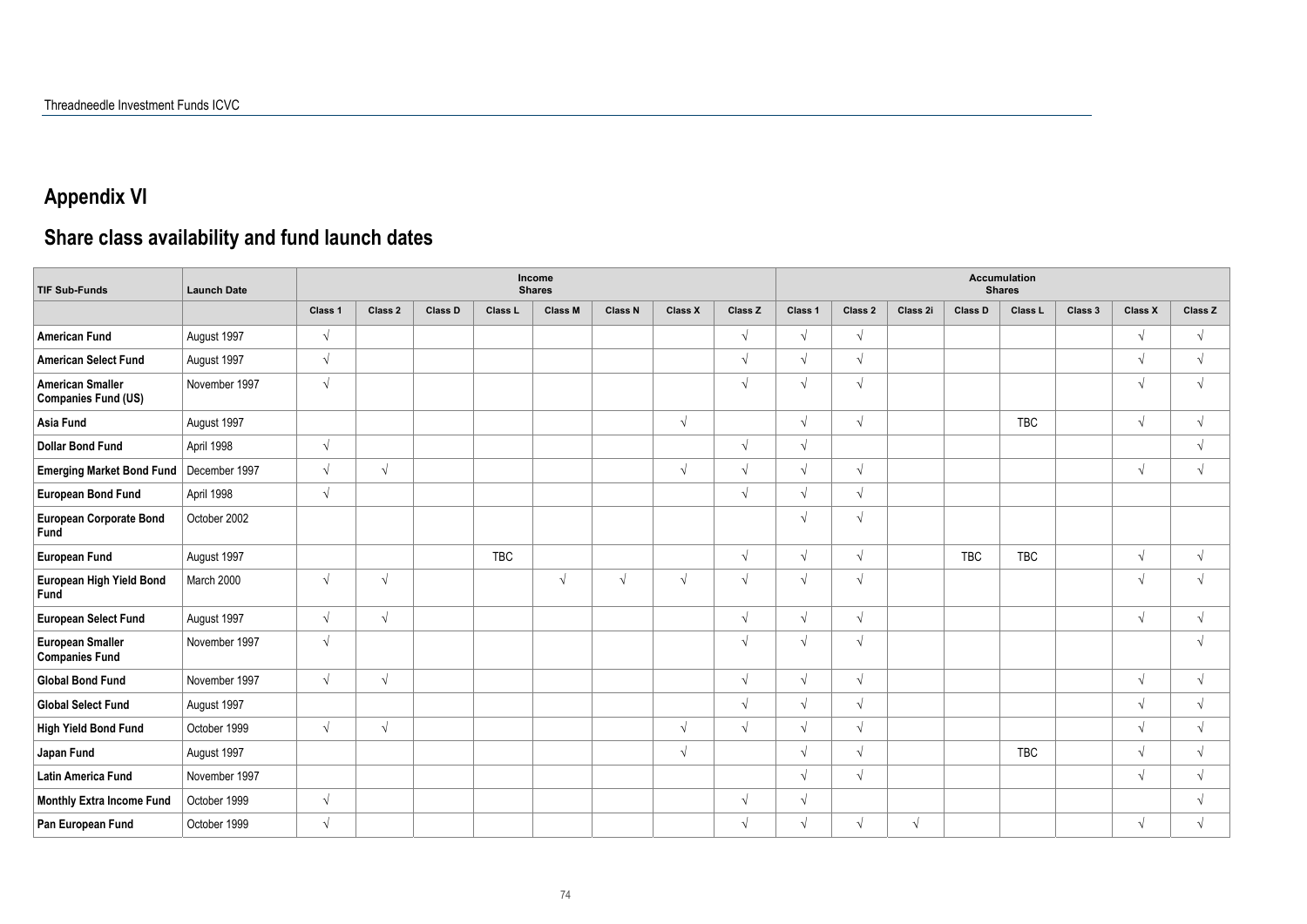| <b>TIF Sub-Funds</b>                           | <b>Launch Date</b> | Income<br><b>Shares</b> |            |            |            |                |                |               | <b>Accumulation</b><br><b>Shares</b> |            |            |          |            |            |            |            |         |
|------------------------------------------------|--------------------|-------------------------|------------|------------|------------|----------------|----------------|---------------|--------------------------------------|------------|------------|----------|------------|------------|------------|------------|---------|
|                                                |                    | Class 1                 | Class 2    | Class D    | Class L    | <b>Class M</b> | <b>Class N</b> | Class X       | Class Z                              | Class 1    | Class 2    | Class 2i | Class D    | Class L    | Class 3    | Class X    | Class Z |
| Pan European Smaller<br><b>Companies Fund</b>  | November 1995      |                         |            |            |            |                |                |               |                                      | $\sqrt{ }$ | $\sqrt{ }$ |          |            |            |            | V          |         |
| <b>Sterling Bond Fund</b>                      | April 1988         | $\sqrt{ }$              |            |            |            |                |                |               | $\sqrt{ }$                           | $\sqrt{ }$ |            |          |            |            |            |            |         |
| <b>Strategic Bond Fund</b>                     | November 2001      | $\sqrt{ }$              |            |            |            |                |                |               | $\sqrt{ }$                           |            | $\sqrt{ }$ |          |            |            |            | $\sqrt{ }$ |         |
| Sterling Fund*                                 | January 2008       | $\sqrt{ }$              | $\sqrt{ }$ |            |            |                |                | $\sqrt{ }$    |                                      |            |            |          |            |            | $\sqrt{ }$ | $\sqrt{ }$ |         |
| <b>UK Corporate Bond Fund</b>                  | August 1997        | $\sqrt{ }$              | V          |            | $\sqrt{ }$ |                |                | $\sqrt{ }$    | <b>TBC</b>                           | $\sqrt{ }$ | $\sqrt{ }$ |          |            | $\sqrt{ }$ | $\sqrt{ }$ | $\sqrt{ }$ |         |
| <b>UK Equity Income Fund</b>                   | August 1997        | $\sqrt{ }$              |            | <b>TBC</b> | <b>TBC</b> |                |                | $\sqrt{ }$    | $\sqrt{ }$                           | $\sqrt{ }$ | $\sqrt{ }$ |          |            | <b>TBC</b> |            | <b>TBC</b> |         |
| <b>UK Fund</b>                                 | August 1997        | $\sqrt{ }$              | $\sqrt{ }$ |            |            |                |                | $\mathcal{N}$ | $\sqrt{ }$                           | $\sqrt{ }$ | $\sqrt{ }$ |          |            |            |            | $\sqrt{ }$ |         |
| UK Growth and Income Fund   October 1997       |                    | $\sqrt{ }$              | V          |            |            |                |                |               | $\sqrt{ }$                           |            |            |          |            |            |            |            |         |
| <b>UK Institutional Fund</b>                   | August 1997        |                         |            |            |            |                |                |               |                                      | $\sqrt{ }$ | $\sqrt{ }$ |          |            |            |            |            |         |
| <b>UK Monthly Income Fund</b>                  | October 1997       | $\sqrt{ }$              | V          |            |            |                |                |               | $\sqrt{ }$                           |            |            |          |            |            |            |            |         |
| UK Overseas Earnings Fund                      | August 1997        |                         |            |            |            |                |                |               | $\sqrt{ }$                           |            |            |          |            |            |            |            |         |
| <b>UK Select Fund</b>                          | August 1997        | $\sqrt{ }$              | $\sqrt{ }$ |            |            |                |                |               | $\sqrt{}$                            |            |            |          | <b>TBC</b> | TBC        |            | $\sqrt{ }$ |         |
| <b>UK Smaller Companies Fund   August 1997</b> |                    | $\sqrt{ }$              | V          |            |            |                |                | $\mathcal N$  | $\sqrt{ }$                           |            |            |          |            |            |            |            |         |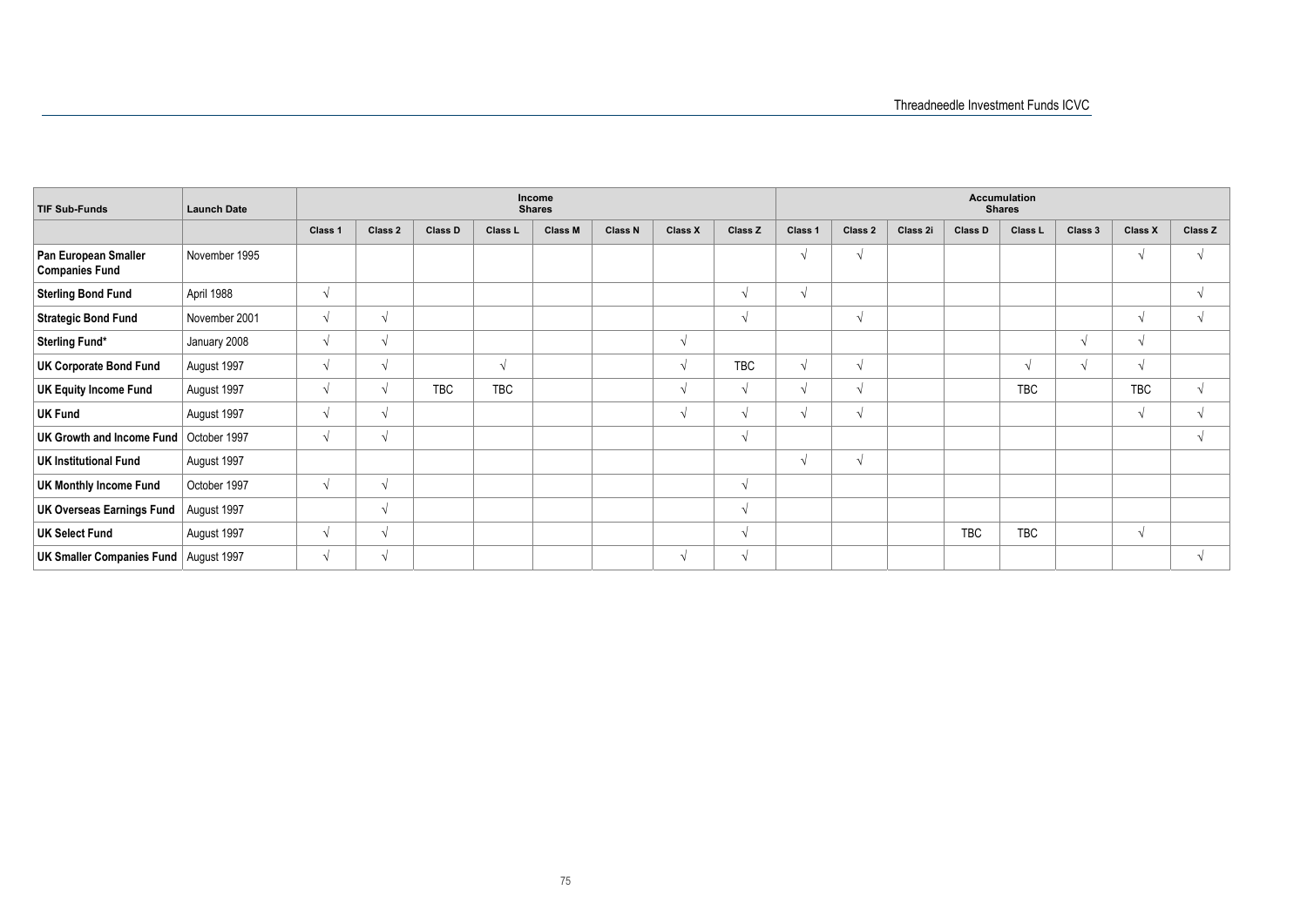# **Appendix VII**

# **Hedged Share Class availability**

| <b>TIF Sub-Funds</b>                             | Reference<br>Currency |                            | <b>Hedged</b><br>Accumulation |                             |         |         |                 | <b>Hedged</b><br>Income |                |         |
|--------------------------------------------------|-----------------------|----------------------------|-------------------------------|-----------------------------|---------|---------|-----------------|-------------------------|----------------|---------|
|                                                  |                       | Class 1                    | Class 2                       | Class Z                     | Class 1 | Class 2 | Class L         | Class M                 | <b>Class N</b> | Class Z |
| <b>American Fund</b>                             | <b>USD</b>            | EUR(R)                     |                               | EUR(R)                      |         |         |                 |                         |                |         |
| <b>American Select</b><br>Fund                   | <b>USD</b>            | EUR(R)                     | EUR(R)                        | EUR(R)<br>GBP (R)<br>CHF(R) |         |         |                 |                         |                |         |
| <b>European Fund</b>                             |                       |                            |                               |                             |         |         | EUR(P)<br>(TBC) |                         |                |         |
| European High<br>Yield Bond Fund                 | <b>EUR</b>            |                            | CHF(R)                        | CHF(R)<br>USD(R)            |         |         |                 | USD(R)                  | USD (R)        | CHF(R)  |
| <b>European Select</b><br>Fund                   | <b>EUR</b>            | SGD (R)<br>USD(R)          | USD(R)                        |                             |         |         |                 |                         |                |         |
| European Smaller EUR<br><b>Companies Fund</b>    |                       | CHF(R)                     |                               | CHF(R)                      |         |         |                 |                         |                |         |
| <b>High Yield Bond</b><br>Fund                   | GBP                   |                            |                               |                             | USD(R)  |         |                 |                         |                |         |
| <b>Monthly Extra</b><br><b>Income Fund</b>       | GBP                   | EUR (R) (TBC)              |                               | EUR (R) (TBC)               | EUR(R)  |         |                 |                         |                |         |
| Pan European<br>Smaller<br><b>Companies Fund</b> | <b>EUR</b>            | CHF(R)<br>USD(R)           |                               | CHF(R)<br>USD(R)            |         |         |                 |                         |                |         |
| <b>UK Fund</b>                                   | GBP                   |                            |                               | EUR(R)<br>USD(R)<br>CHF(R)  |         |         |                 |                         |                |         |
| <b>UK Absolute</b><br>Alpha                      | <b>GBP</b>            |                            |                               | EUR(R)<br>USD(R)<br>CHF(R)  |         |         |                 |                         |                |         |
| <b>UK Equity Income GBP</b><br>Fund              |                       | EUR(R)<br>USD(R)<br>CHF(R) |                               | EUR(R)<br>USD(R)<br>CHF(R)  |         |         |                 |                         |                |         |

The letter P after the Hedged Currency indicates that the Hedged Share Class is a Portfolio Hedged Share Class and the letter R after the Hedged Currency indicates that the Hedged Share Class is a Reference Hedged Share Class.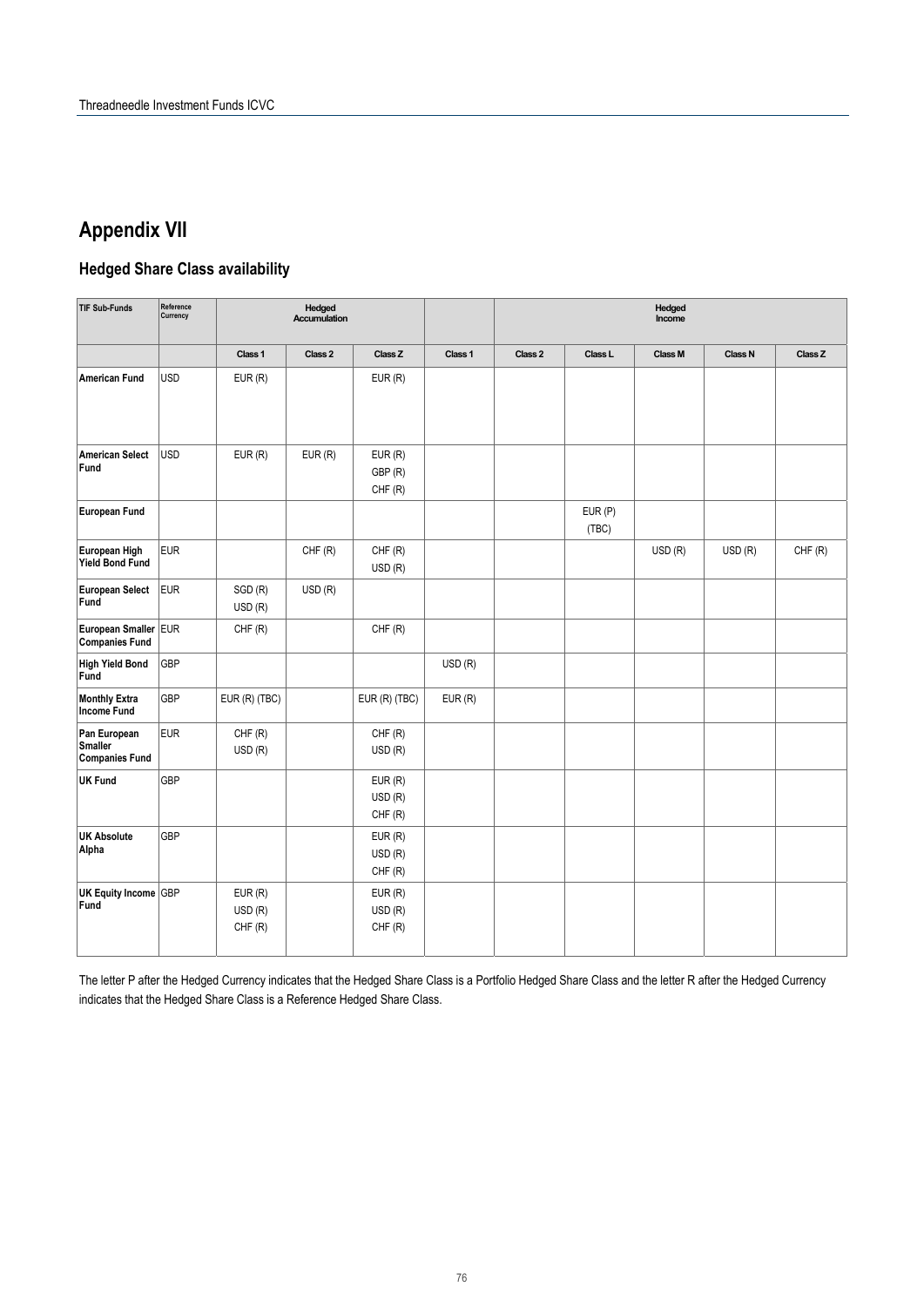# **Appendix VIII: Delegates of the Depositary**

The following list sets out the entities to which the Depositary may delegate its safekeeping functions, subject to the terms of the Depositary Agreement.

| Country                                 | <b>Entity</b>                                                                                            |
|-----------------------------------------|----------------------------------------------------------------------------------------------------------|
| Argentina                               | The branch of Citibank N.A. in the Republic of Argentina                                                 |
| Australia                               | Citigroup Pty. Limited                                                                                   |
| Austria                                 | Citibank Europe plc, Dublin                                                                              |
| <b>Bahrain</b>                          | Citibank N.A., Bahrain                                                                                   |
| Bangladesh                              | Citibank N.A., Bangladesh                                                                                |
| <b>Belgium</b>                          | Citibank Europe plc, UK Branch                                                                           |
| <b>Bermuda</b>                          | The Hong Kong & Shanghai Banking Corporation Limited acting through its agent, HSBC Bank Bermuda Limited |
| Bosnia-Herzegovina (Sarajevo)           | UniCredit Bank d.d.                                                                                      |
| Bosnia-Herzegovina: Srpska (Banja Luka) | UniCredit Bank d.d.                                                                                      |
| <b>Botswana</b>                         | Standard Chartered Bank of Botswana Limited                                                              |
| <b>Brazil</b>                           | Citibank, N.A., Brazilian Branch                                                                         |
| <b>Bulgaria</b>                         | Citibank Europe plc, Bulgaria Branch                                                                     |
| Canada                                  | Citibank Canada                                                                                          |
| Chile                                   | Banco de Chile                                                                                           |
| China B Shanghai                        | Citibank, N.A., Hong Kong Branch (For China B shares)                                                    |
| <b>China A Shares</b>                   | Citibank China Co Itd (For China A Shares)                                                               |
| <b>China Hong Kong Stock Connect</b>    | Citibank, N.A., Hong Kong Branch                                                                         |
| Colombia                                | Cititrust Colombia S.A. Sociedad Fiduciaria                                                              |
| <b>Costa Rica</b>                       | Banco Nacional de Costa Rica                                                                             |
| Croatia                                 | Privedna banka Zagreb d.d.                                                                               |
| Cyprus                                  | Citibank Europe plc, Greece branch                                                                       |
| <b>Czech Republic</b>                   | Citibank Europe plc, organizacni slozka                                                                  |
| <b>Denmark</b>                          | Nordea Danmark, filial of Nordea Bank AB (publ), Sverige                                                 |
| Egypt                                   | Citibank, N.A., Cairo Branch                                                                             |
| Estonia                                 | Swedbank AS                                                                                              |
| Euroclear                               | Euroclear                                                                                                |
| Finland                                 | Nordea Bank AB (publ), Finnish Branch                                                                    |
| France                                  | Citibank Europe plc UK branch                                                                            |
| Georgia                                 | JSC Bank of Georgia                                                                                      |
| Germany                                 | Citigroup Global Markets Deutschland AG                                                                  |
| Ghana                                   | Standard Chartered Bank of Ghana Limited                                                                 |
| Greece                                  | Citibank Europe plc, Greece Branch                                                                       |
| <b>Hong Kong</b>                        | Citibank N.A., Hong Kong                                                                                 |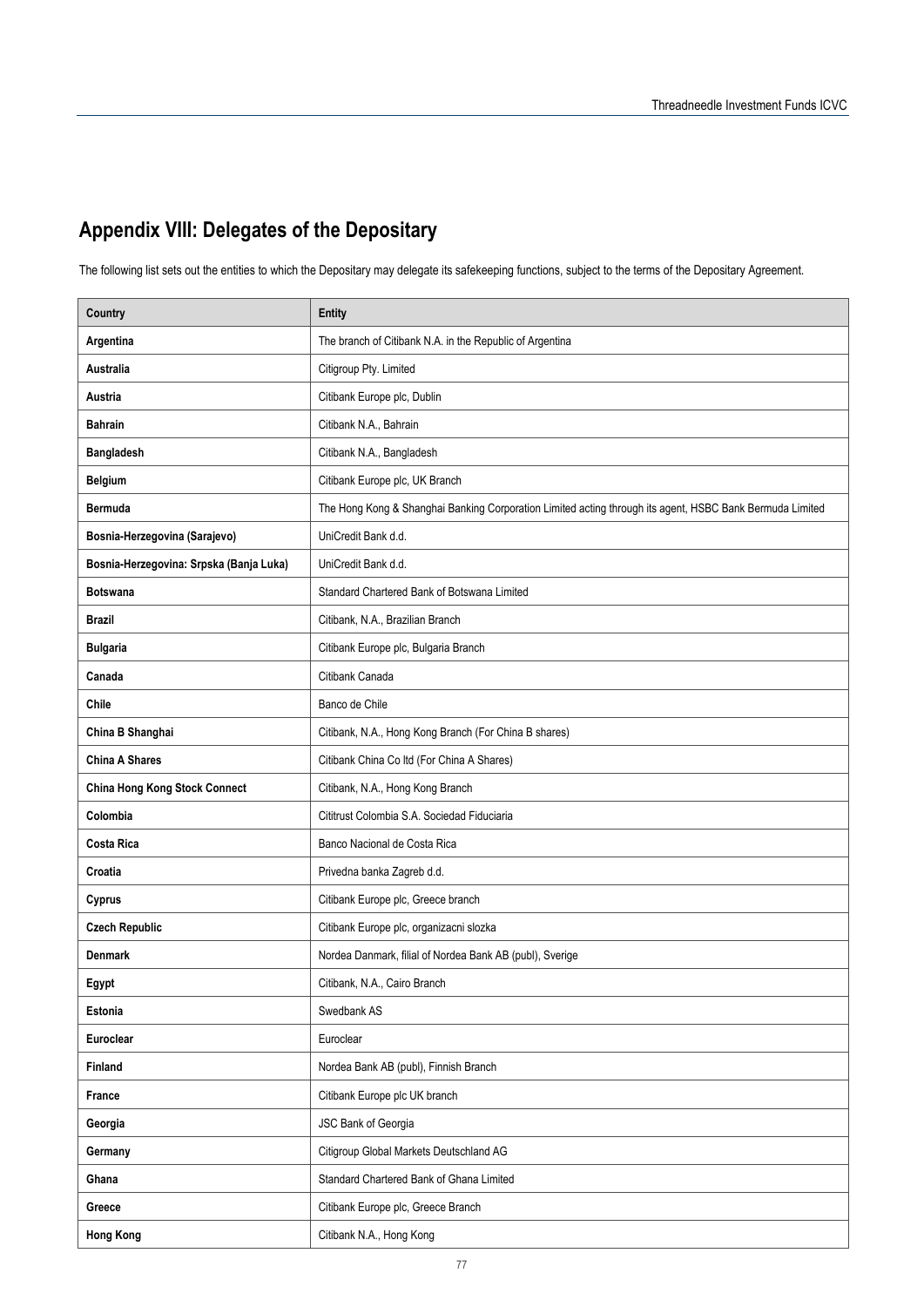| Country            | <b>Entity</b>                                                                                                |
|--------------------|--------------------------------------------------------------------------------------------------------------|
| Hungary            | Citibank Europe plc Hungarian Branch Office                                                                  |
| Iceland            | Citibank is a direct member of Clearstream Banking, which is an ICSD.                                        |
| India              | Citibank N.A., Mumbai Branch                                                                                 |
| Indonesia          | Citibank, N.A., Jakarta Branch                                                                               |
| Ireland            | Citibank N.A., London Branch                                                                                 |
| Israel             | Citibank N.A., Israel Branch                                                                                 |
| Italy              | Citibank N.A., Milan Branch                                                                                  |
| Jamaica            | Scotia Investments Jamaica Limited                                                                           |
| Japan              | Ciitbank Japan Limited                                                                                       |
| Jordan             | Standard Chartered Bank Jordan Branch                                                                        |
| Kenya              | Standard Chartered Bank Kenya Limited                                                                        |
| Korea (South)      | Citibank Korea Inc.                                                                                          |
| <b>Kuwait</b>      | Citibank N.A., Kuwait Branch                                                                                 |
| Latvia             | Swedbank AS, based in Estonia and acting through its Latvian branch, Swedbank AS                             |
| Lebanon            | The Hong Kong & Shanghai Banking Corporation Limited acting through its agent, HSBC Bank Middle East Limited |
| Lithuania          | Swedbank AS, based in Estonia and acting through its Lithuanian branch "Swedbank" AB                         |
| Macedonia          | Raiffeisen Bank International AG                                                                             |
| Malaysia           | Citibank Berhad                                                                                              |
| <b>Malta</b>       | Citibank is a direct member of Clearstream Banking, which is an ICSD.                                        |
| <b>Mauritius</b>   | The Hong Kong & Shanghai Banking Corporation Limited                                                         |
| <b>Mexico</b>      | Banco Nacional de Mexico, S.A.                                                                               |
| Morocco            | Citibank Maghreb                                                                                             |
| Namibia            | Standard Bank of South Africa Limited acting through its agent, Standard Bank Namibia Limited                |
| <b>Netherlands</b> | Citibank Europe plc, UK Branch                                                                               |
| <b>New Zealand</b> | Citibank, N.A., New Zealand Branch                                                                           |
| Nigeria            | Citibank Nigeria Limited                                                                                     |
| Norway             | DNB Bank ASA                                                                                                 |
| Oman               | The Hong Kong & Shanghai Banking Corporation Limited acting through its agent, HSBC Bank Oman S.A.O.G        |
| Pakistan           | Citibank, N.A., Karachi                                                                                      |
| Panama             | Citibank N.A., Panama Branch                                                                                 |
| Peru               | Citibank del Peru S.A                                                                                        |
| <b>Philippines</b> | Citibank, N.A., Manila Branch                                                                                |
| Poland             | Bank Handlowy w Warszawie SA                                                                                 |
| Portugal           | Citibank Europe plc, sucursal em Portugal                                                                    |
| Qatar              | The Hong Kong & Shanghai Banking Corporation Limited acting through its agent, HSBC Bank Middle East Limited |
| Romania            | Citibank Europe plc, Dublin - Romania Branch                                                                 |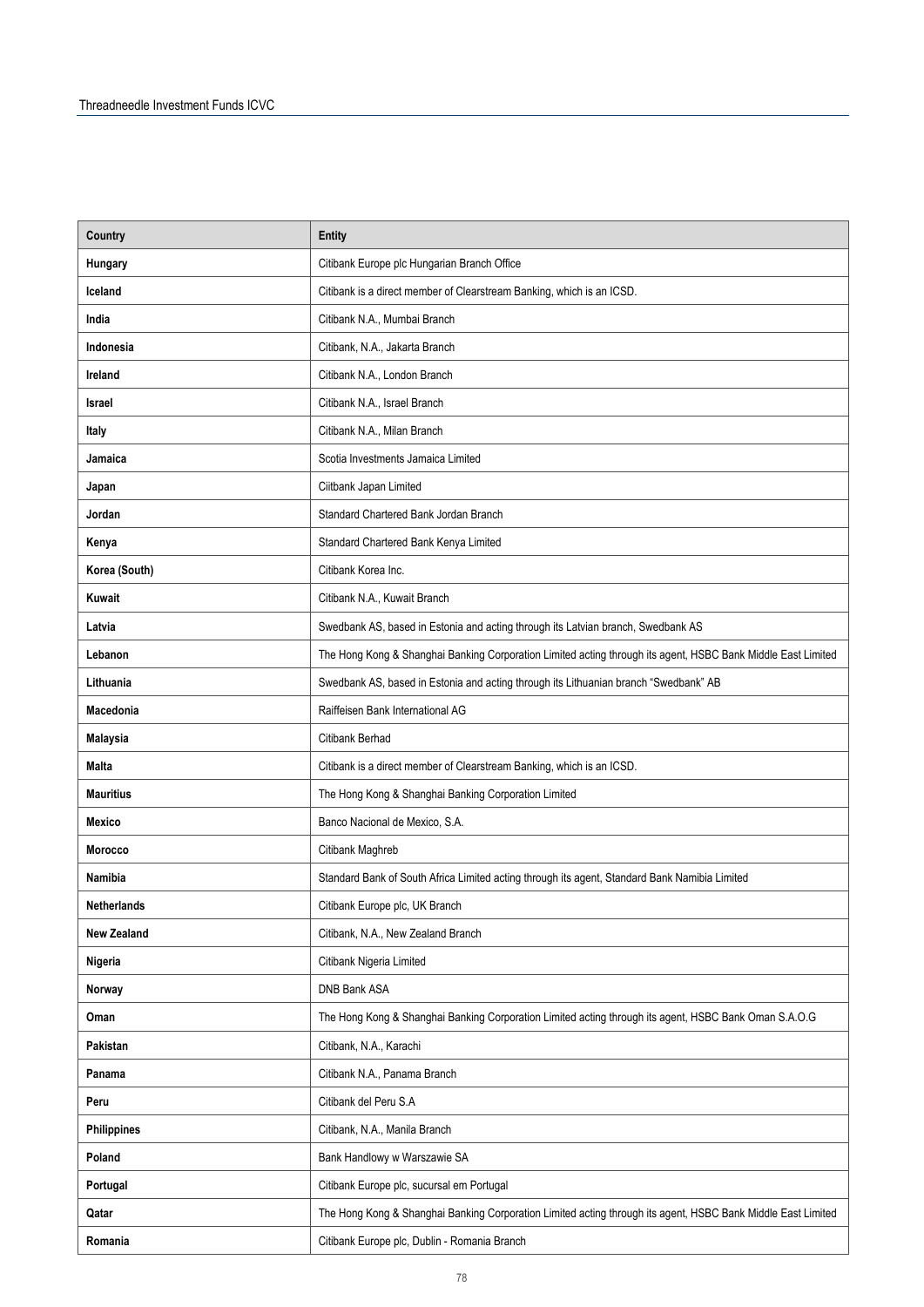| Country                           | Entity                                                                                |
|-----------------------------------|---------------------------------------------------------------------------------------|
| <b>Russia</b>                     | <b>AO Citibank</b>                                                                    |
| <b>Serbia</b>                     | UniCredit Bank Srbija a.d.                                                            |
| Singapore                         | Citibank, N.A., Singapore Branch                                                      |
| <b>Slovak Republic</b>            | Citibank Europe plc pobocka zahranicnej banky                                         |
| Slovenia                          | UniCredit Banka Slovenia d.d. Ljubljana                                               |
| <b>South Africa</b>               | Citibank NA South Africa branch                                                       |
| Spain                             | Citibank Europe plc, Sucursal en Espana                                               |
| Sri Lanka                         | Citibank N.A., Colombo Branch                                                         |
| <b>Sweden</b>                     | Citibank Europe plc, Sweden Branch                                                    |
| Switzerland                       | Citibank N.A., London branch                                                          |
| Taiwan                            | Citibank Taiwan Limited                                                               |
| <b>Tanzania</b>                   | Standard Bank of South Africa acting through its affiiliate Stanbic Bank Tanzania Ltd |
| <b>Thailand</b>                   | Citibank, N.A., Bangkok Branch                                                        |
| <b>Tunisia</b>                    | Union Internationale de Banques                                                       |
| <b>Turkey</b>                     | Citibank, A.S.                                                                        |
| Uganda                            | Standard Chartered Bank of Uganda Limited                                             |
| United Arab Emirates ADX & DFM    | Citibank N.A. UAE                                                                     |
| United Arab Emirates NASDAQ Dubai | Citibank N.A., UAE                                                                    |
| <b>United Kingdom</b>             | Citibank N.A., London branch                                                          |
| <b>United States</b>              | Citibank N.A., New York offices                                                       |
| <b>Uruguay</b>                    | Banco Itau Uruguay S.A.                                                               |
| Venezuela                         | Citibank, N.A., Venezuela Branch                                                      |
| Vietnam                           | Citibank N.A., Hanoi Branch                                                           |
| Zambia                            | Standard Chartered Bank Zambia Plc                                                    |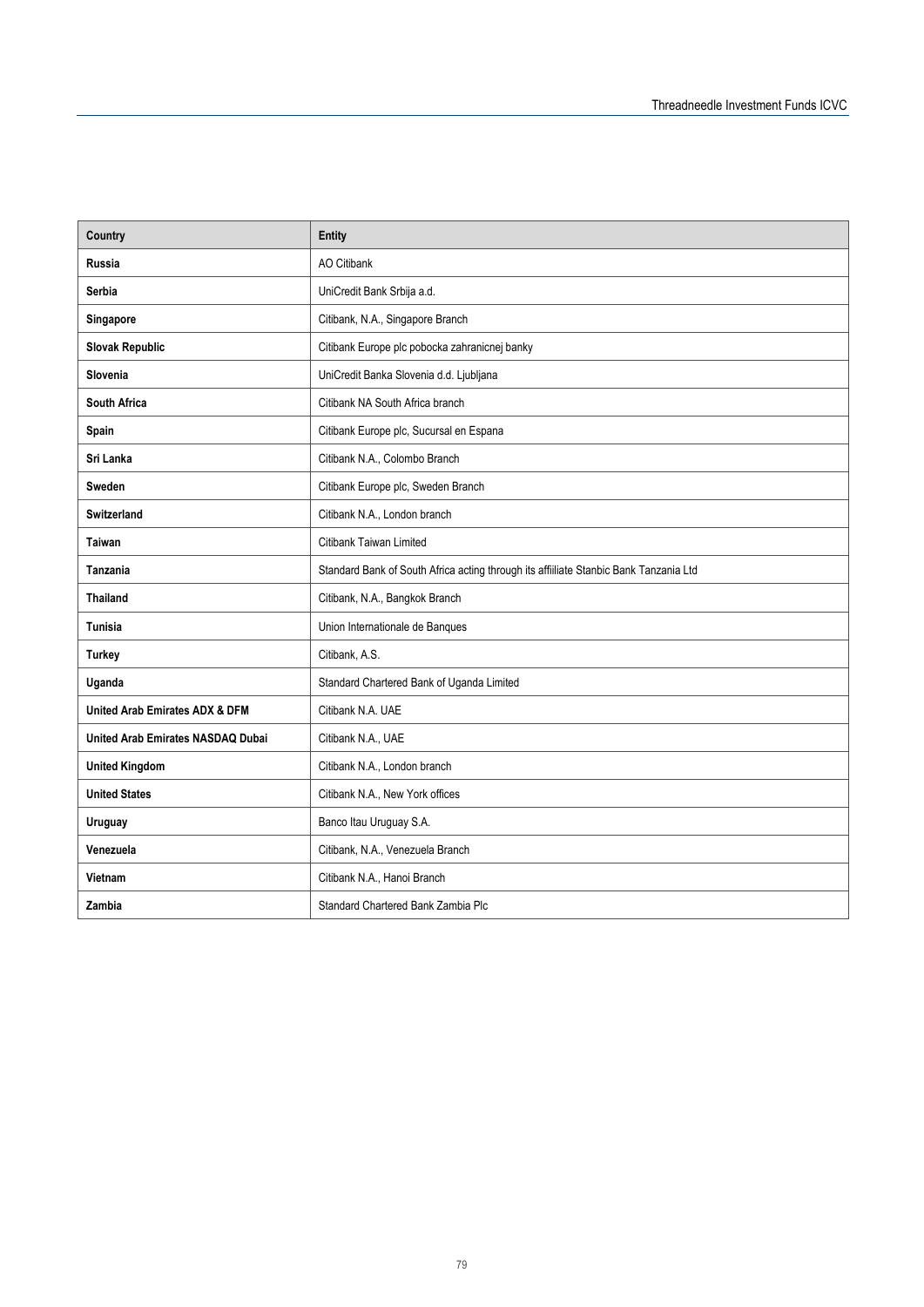# **Directory**

## **The Company and Head Office:**

Threadneedle Investment Funds ICVC Cannon Place 78 Cannon Street London EC4N 6AG

**Authorised Corporate Director:**  Threadneedle Investment Services Limited

## **Authorised Corporate Director Client Services Details UK Investors**

Address: Threadneedle Investment Services Limited PO Box 10033 Chelmsford Essex CM99 2AL Telephone (dealing & customer enquiries): 0800 953 0134 Fax (dealing): 0845 113 0274 Email (enquiries): questions@service.columbiathreadneedle.co.uk

# **Asian Investors**

Address: Threadneedle Investment Services Limited International Financial Data Services 47, avenue JF Kennedy L-1855 Luxembourg Grand Duchy of Luxembourg Telephone (dealing & customer enquiries): +852 3667 7111 Fax (dealing): +352 2452 9807 Email (enquiries): columbiathreadneedleenquiries@statestreet.com

# **All other Investors**

Address: Threadneedle Investment Services Limited International Financial Data Services 47, avenue JF Kennedy L-1855 Luxembourg Grand Duchy of Luxembourg Telephone (dealing & customer enquiries): +352 46 40 10 7020 Fax (dealing):+352 2452 9807 Email (enquiries): questions@service.columbiathreadneedle.co.uk

# **Registered Address and Head Office**

Cannon Place 78 Cannon Street London EC4N 6AG

### **Investment Manager:**

Threadneedle Asset Management Limited Cannon Place 78 Cannon Street London EC4N 6AG

## **Depositary:**

Citibank Europe plc, UK Branch (authorised and regulated by the Prudential Regulatory Authority and regulated by the FCA) Citigroup Centre Canada Square Canary Wharf London E14 5LB

### **Registrar:**

Threadneedle Investment Services Limited delegated to International Financial Data Services (UK) Limited (authorised and regulated by the Financial Conduct Authority) St Nicholas Lane Basildon Essex SS15 5FS

## **Legal Advisers:**

Eversheds LLP One Wood Street London EC2V 7WS

### **Auditors:**

PricewaterhouseCoopers LLP Atria One 144 Morrison Street Edinburgh EH3 8EX

# **Paying Agents**

**Austria** 

Raiffeisen Zentralbank Österreich AG Am Stadtpark 9 1030 Vienna Austria

## **Belgium**

J.P. Morgan Chase Bank Brussels 1, Boulevard du Roi Albert II 1210 Brussels Belgium

## **France**

BNP Paribas Securities Services 66 rue de la Victoire 75009 Paris France

### **Germany**

J.P. Morgan AG Junghofstr.14 60311 Frankfurt am Main **Germany**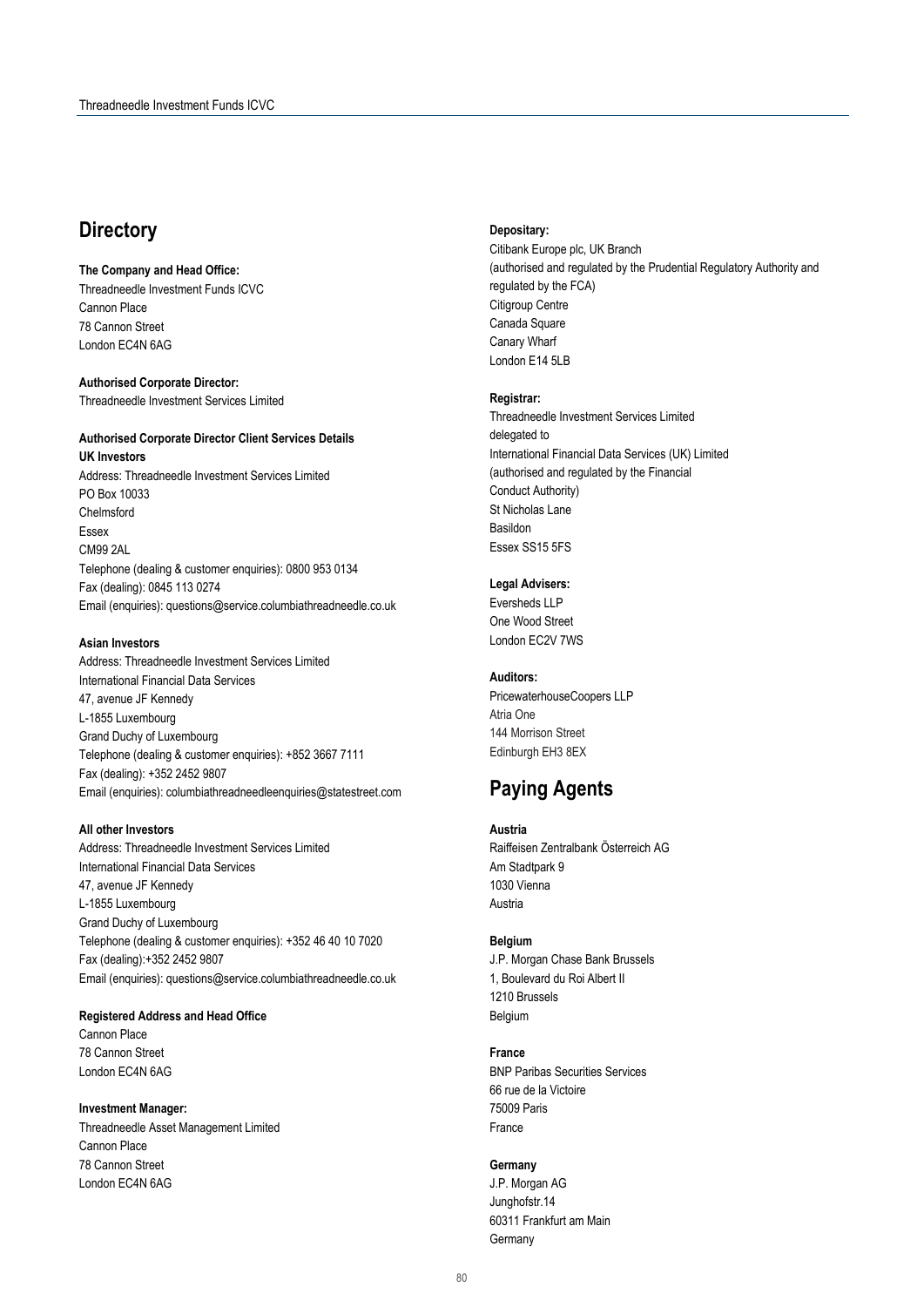#### **Luxembourg**

State Street Bank Luxembourg S.A. 49 avenue J.F. Kennedy L-1855 Luxembourg Grand Duchy of Luxembourg

#### **Hong Kong**

HSBC Institutional Trust Services (Asia) Limited Services Transfer Agency, Fund Services 1 Queen's Road Central Hong Kong

#### **Ireland**

J.P. Morgan Bank Administration Services (Ireland) Limited J.P. Morgan House, International Financial Services Centre Dublin 1 Ireland

#### **Italy**

Allfunds Bank S.A., filiale di Milano via Bocchetto, 6 20123 Milan Italy

BNP PARIBAS Securities Services, succursale di Milano Piazza Lina Bo Bardi, 3 20124 Milan Italy

SGSS S.p.A. con sede legale in Milano via Benigno Crespi 19/A - MAC2 Italy

State Street Bank S.p.A. Via Ferrante Aporti, 10 20125 Milan Italy

#### **Spain**

Threadneedle Investment Funds ICVC is duly authorised for its marketing in Spain under registered number 482 for such purposes with the Register of Foreign Collective Investment Schemes of the Comisión Nacional del Mercado de Valores (CNMV), in accordance with section 15.2 of Law 35/2003 of 4 November 2003 on Collective Investment Schemes, as amended.

A list of the appointed local distributors Funds and share classes available for public distribution in Spain is available at the CNMV web page (www.cnmv.es).

**Sweden**  Skandinaviska Enskilda Banken AB Kungsträdgårdsgatan SE-10640 Stockholm Sweden

# **Representative and Paying Agent in Switzerland**

BNP Paribas Securities Services, Paris, succursale de Zurich Selnaustrasse 16 8002 Zurich Switzerland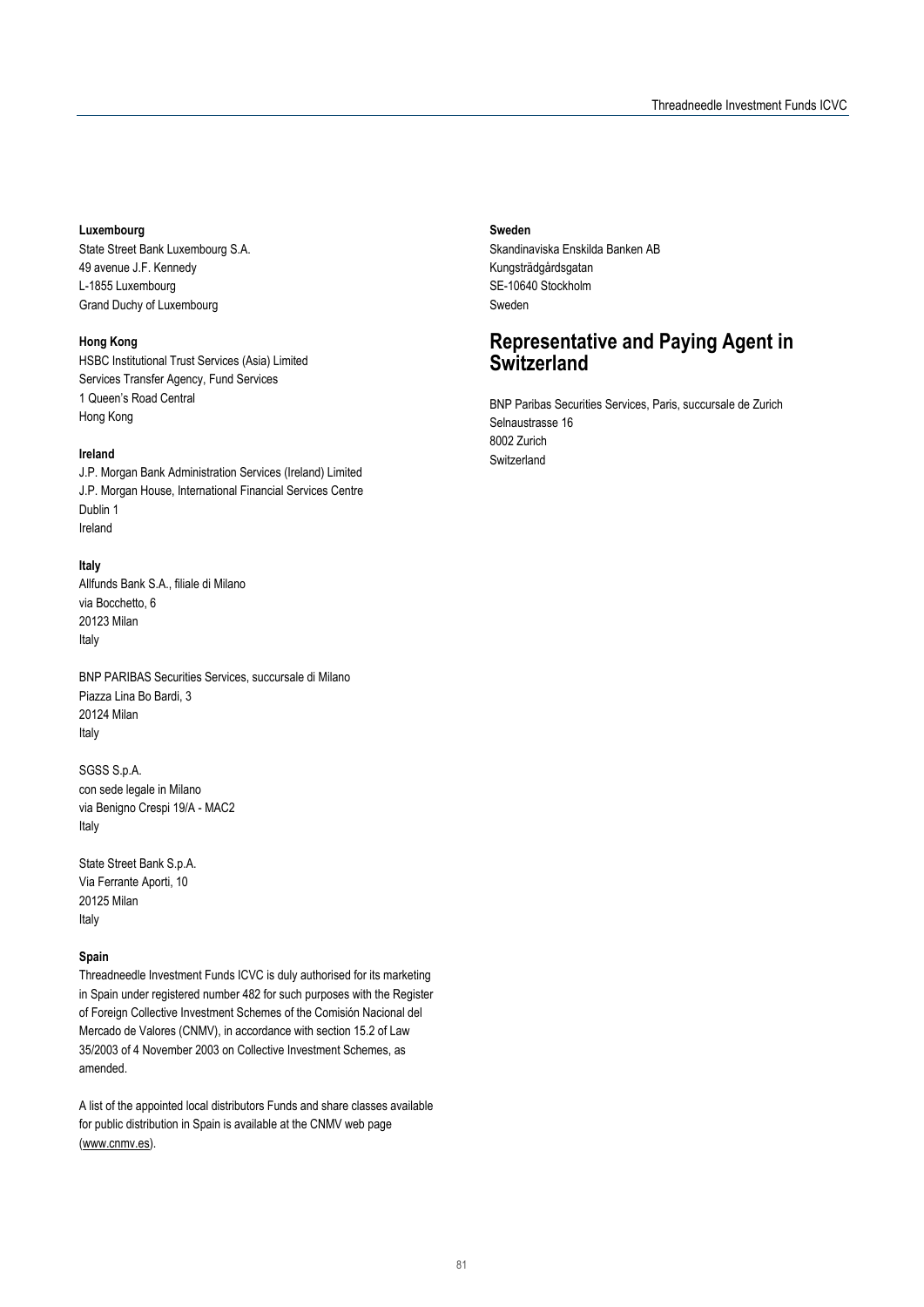Threadneedle Investment Funds ICVC